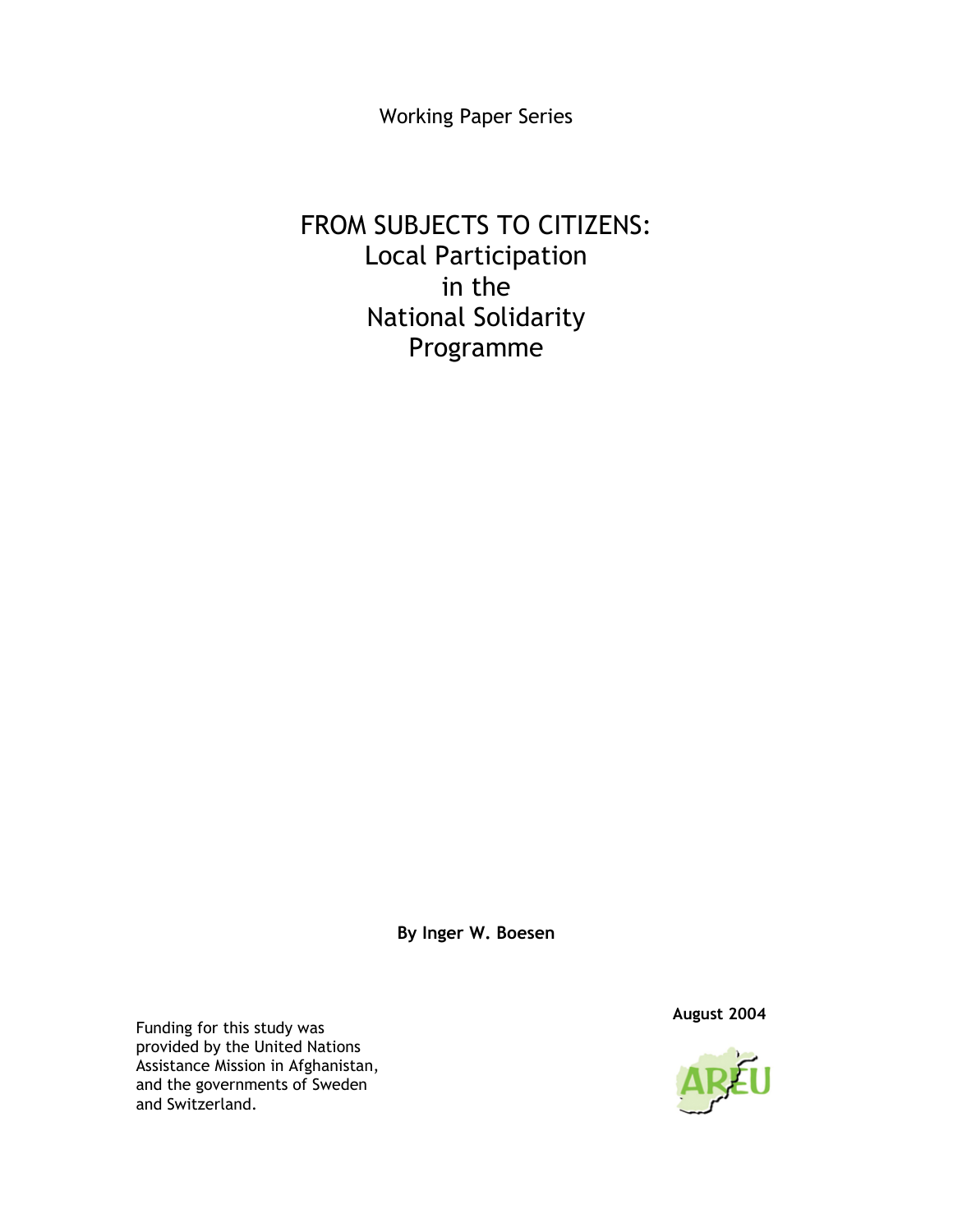**© 2004 The Afghanistan Research and Evaluation Unit (AREU). All rights reserved.**  This working paper was prepared by an independent consultant with no previous involvement in the activities evaluated. The views and opinions expressed in this report do not necessarily reflect the views of AREU.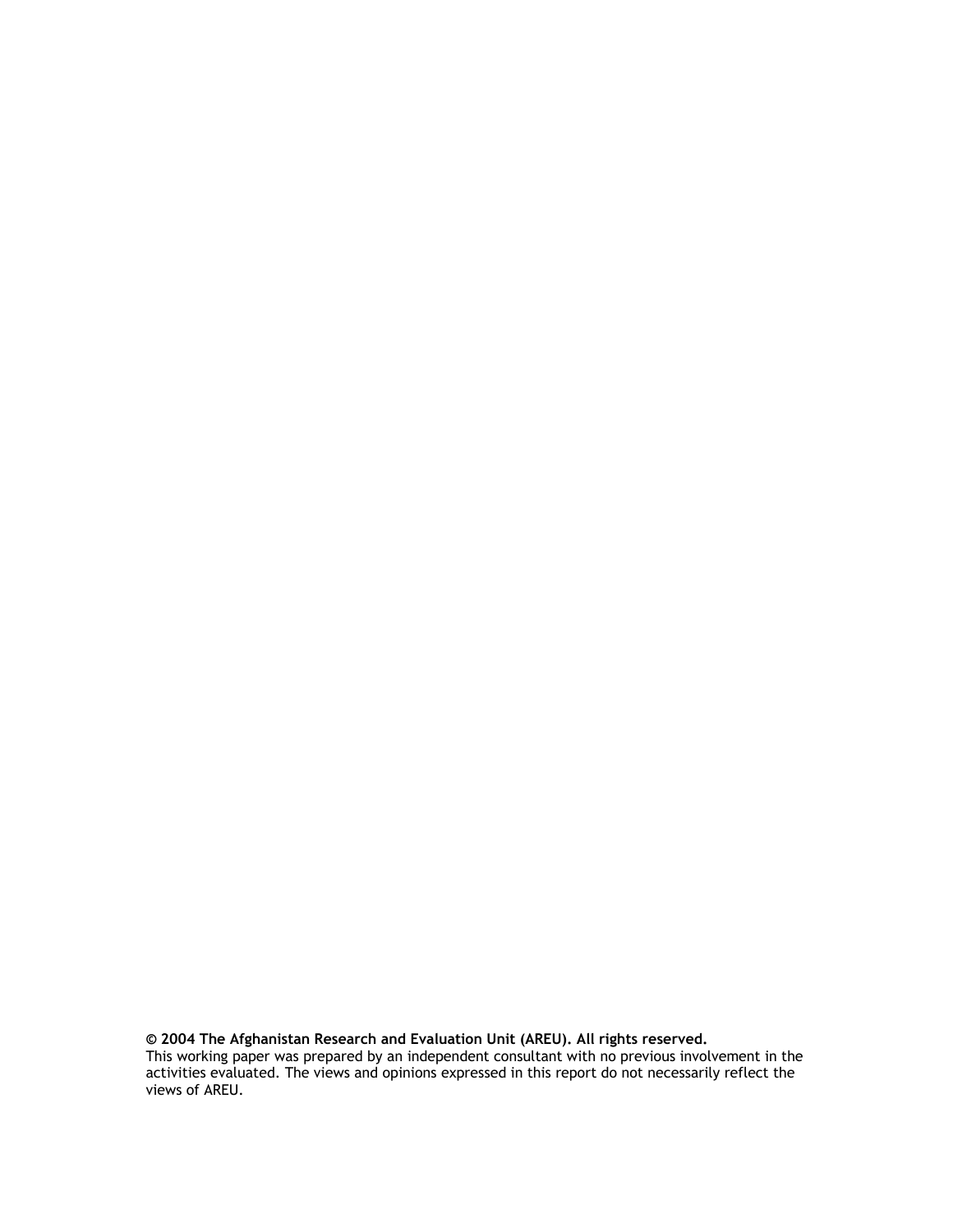#### **Acknowledgments**

The present report attempts to convey the richness of data and information that has been gathered during 29 days of fieldwork between March  $4<sup>th</sup>$  and April 14<sup>th</sup>, 2004 involving interaction with villagers and NGO staff engaged in the National Solidarity Programme (NSP). My special thanks are due to the people in the communities visited during the study – to the women and men who took their time, in a graceful Afghan manner, to tell us about their expectations and perceptions of the project, their history and experience of the past, and their hopes for the future. Thanks are also due to the highly motivated and engaged national and international staff of the Facilitating Partner NGOs who are implementing the NSP, both for their willingness to share the wealth of information they have about the programme, and for their generous hospitality and practical support during the research in the provinces and districts. Warm thanks are also due to the research team; the AREU drivers – Laghman, who escorted us in the Pashtun villages of Qarabagh, and Shikeb, who drove us around with undaunted courage in the districts of Baghlan and Jawzjan on sometimes near to impossible village roads; Jalil and Anil, the translators; and the female NGO staff who accompanied us as translators for the discussions with women in the communities.

Also thanks to Alexia Coke at AREU for her comments on this paper, and Brandy Bauer for editing the piece.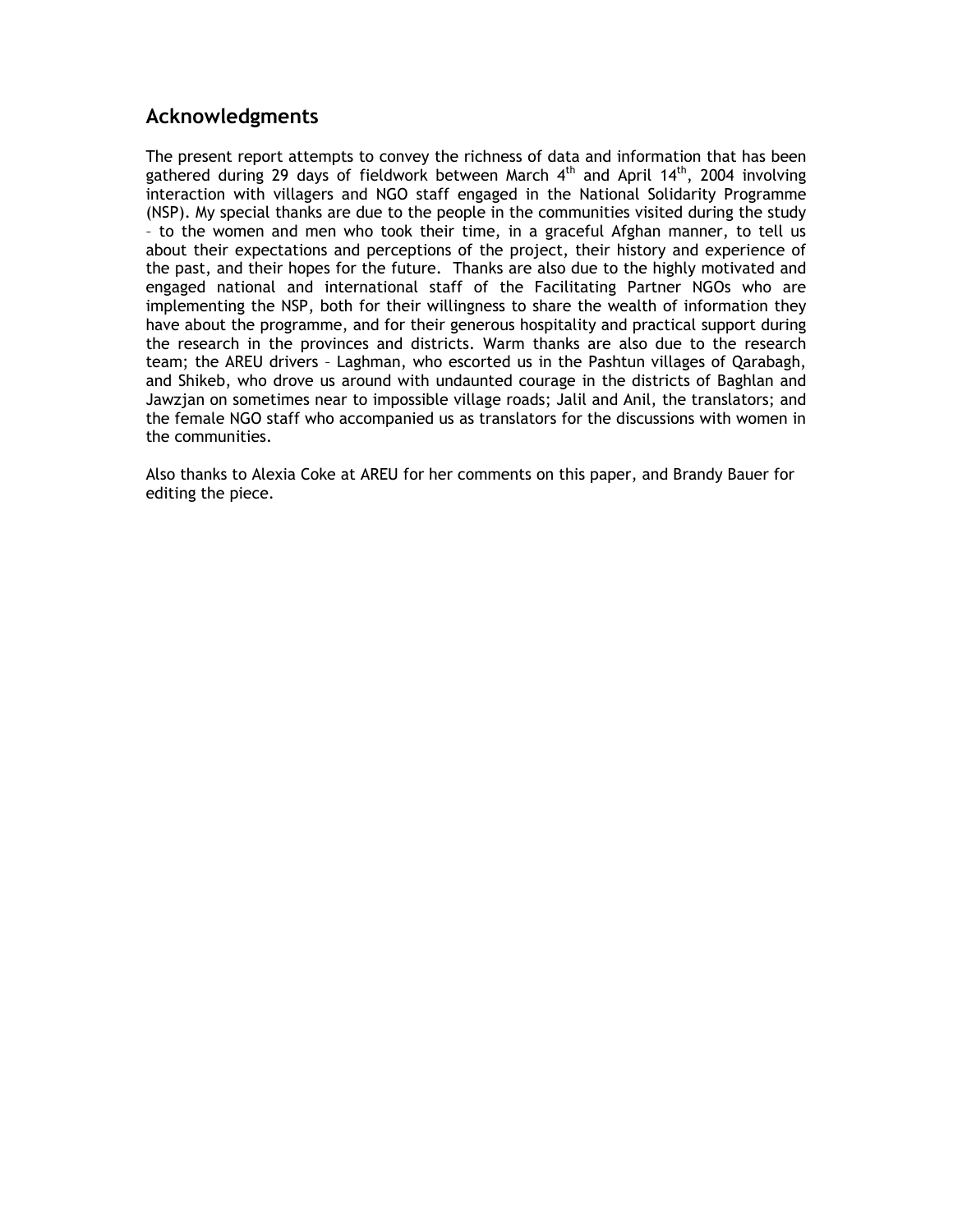# Table of Contents

| 1.1                                                                         |                                                                              |  |  |
|-----------------------------------------------------------------------------|------------------------------------------------------------------------------|--|--|
| 1.2                                                                         |                                                                              |  |  |
|                                                                             |                                                                              |  |  |
| 2.1.                                                                        | State and Local Participation in the History and Development of Afghanistan: |  |  |
|                                                                             |                                                                              |  |  |
| 2.2.                                                                        |                                                                              |  |  |
| 2.3                                                                         | Afghan Women and Participation in Community Decision-Making  8               |  |  |
|                                                                             |                                                                              |  |  |
| 3.1.                                                                        |                                                                              |  |  |
| 3.2.                                                                        | Dahna-e-Ghori and Andarab Districts, Baghlan Province 10                     |  |  |
| 3.3.                                                                        | Aqcha, Faizabad, and Khwaja-de-Koh Districts, Jawzjan Province12             |  |  |
| 3.4.                                                                        |                                                                              |  |  |
|                                                                             |                                                                              |  |  |
| 4.1.                                                                        |                                                                              |  |  |
| 4.2.                                                                        |                                                                              |  |  |
| 4.3.                                                                        |                                                                              |  |  |
| 4.4.                                                                        |                                                                              |  |  |
| 4.5.                                                                        |                                                                              |  |  |
|                                                                             |                                                                              |  |  |
| 5.1.                                                                        |                                                                              |  |  |
| 5.2.                                                                        |                                                                              |  |  |
| 5.3.                                                                        |                                                                              |  |  |
| 5.4.                                                                        |                                                                              |  |  |
| 5.5.                                                                        | Ashar & Community Cooperation, Contribution and Self-Reliance 27             |  |  |
|                                                                             |                                                                              |  |  |
| 6.1.                                                                        | Perspectives and Expectations of Elections and Voting 29                     |  |  |
| 6.2.                                                                        |                                                                              |  |  |
| 6.3.                                                                        |                                                                              |  |  |
| 6.4.                                                                        |                                                                              |  |  |
| 6.5.                                                                        |                                                                              |  |  |
| 6.6.                                                                        | Interference in Elections by Local Elites and Political Parties 39           |  |  |
|                                                                             |                                                                              |  |  |
| 7.1.                                                                        |                                                                              |  |  |
| 7.2.                                                                        |                                                                              |  |  |
|                                                                             | 8. Women's Participation in NSP, CDCs and Women's Shura  48                  |  |  |
| 8.1.                                                                        | Perceptions of Women's Participation and Access to Information48             |  |  |
| 8.2.                                                                        |                                                                              |  |  |
| 8.3.                                                                        | Men's and Women's Shuras and Women's Project Proposals 54                    |  |  |
|                                                                             |                                                                              |  |  |
|                                                                             |                                                                              |  |  |
| 1. Strengthen the Methods and Activities of the Facilitating Partner        |                                                                              |  |  |
|                                                                             |                                                                              |  |  |
|                                                                             |                                                                              |  |  |
| 4. Strengthen the Long-Term Constitution and Sustainability of the CDCs  63 |                                                                              |  |  |
|                                                                             |                                                                              |  |  |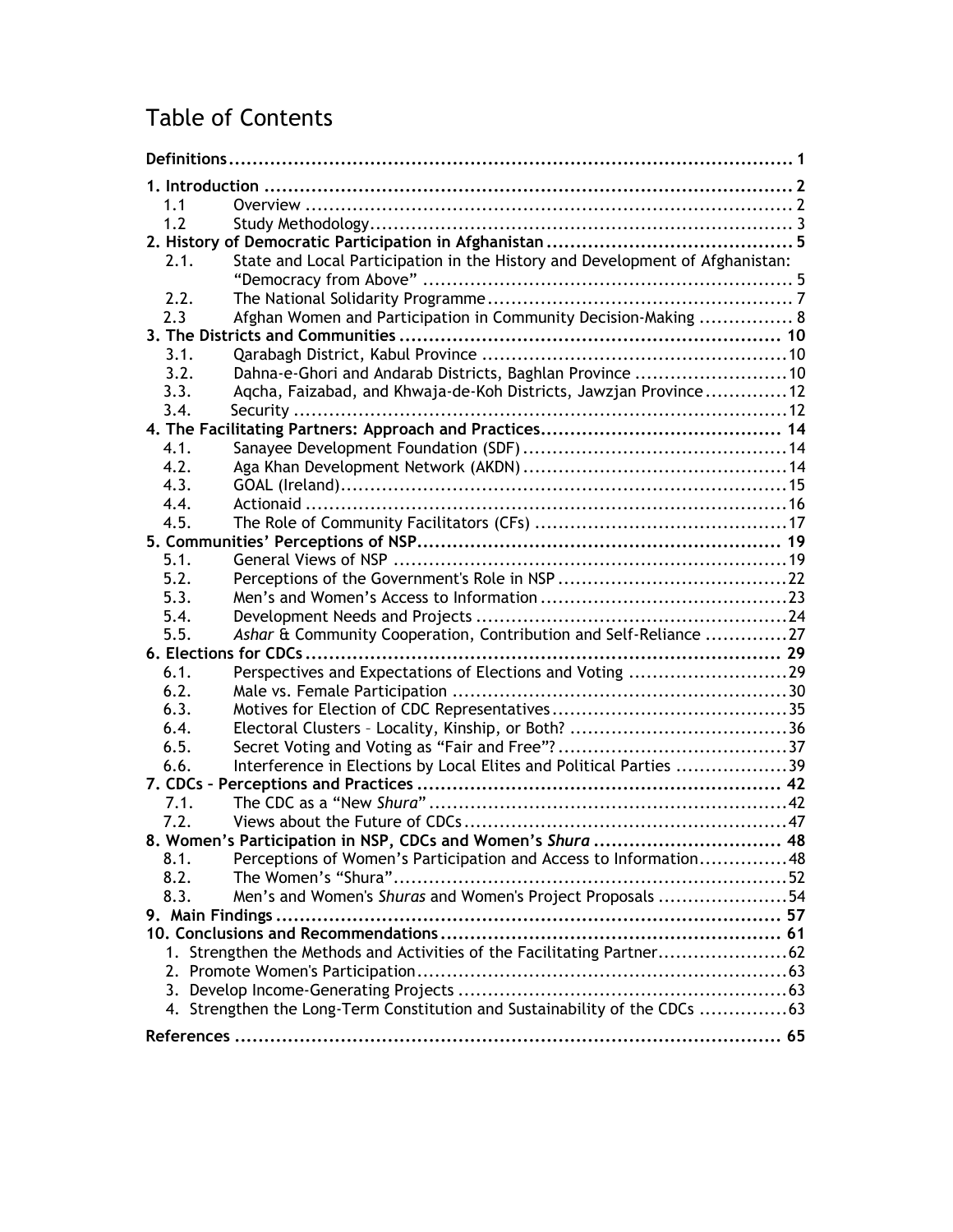| Definitions   |                                                                                                                                                                                                                                                                                                                                                                                                                                                                                                                                                                                                                                                                                                                                                                                                                                                                                                                                                                                                                                                                                                                                                                                                                         |
|---------------|-------------------------------------------------------------------------------------------------------------------------------------------------------------------------------------------------------------------------------------------------------------------------------------------------------------------------------------------------------------------------------------------------------------------------------------------------------------------------------------------------------------------------------------------------------------------------------------------------------------------------------------------------------------------------------------------------------------------------------------------------------------------------------------------------------------------------------------------------------------------------------------------------------------------------------------------------------------------------------------------------------------------------------------------------------------------------------------------------------------------------------------------------------------------------------------------------------------------------|
| Participation | "Participation is a process through which stakeholders influence, and<br>share control over development initiatives and the decisions and<br>resources which affect them." <sup>1</sup>                                                                                                                                                                                                                                                                                                                                                                                                                                                                                                                                                                                                                                                                                                                                                                                                                                                                                                                                                                                                                                 |
| Livelihoods   | " refers to the sum of ways and means by which individuals,<br>households, and communities make and sustain a living over time,<br>using a combination of social, economic, cultural and environmental<br>resources." <sup>2</sup>                                                                                                                                                                                                                                                                                                                                                                                                                                                                                                                                                                                                                                                                                                                                                                                                                                                                                                                                                                                      |
| Jerib         | Approximately one-fifth of a hectare (2000 square metres)                                                                                                                                                                                                                                                                                                                                                                                                                                                                                                                                                                                                                                                                                                                                                                                                                                                                                                                                                                                                                                                                                                                                                               |
| Family        | For the purpose of the present study, the following definition of<br>"family" - evolved by NSP for the purpose of the programme - is<br>adopted. A family is defined as a nuclear family consisting of a man,<br>his wife (or wives) and unmarried children, or a widow(er) and<br>her/his unmarried children. <sup>3</sup>                                                                                                                                                                                                                                                                                                                                                                                                                                                                                                                                                                                                                                                                                                                                                                                                                                                                                             |
| Household     | In the present study, the concept of "household" is understood as<br>either a nuclear family or an extended family, which may include<br>several generations, interrelated through patrilineal descent and<br>with common interests in the management of shared assets and<br>family honour (house, land, animal flocks, or other assets). <sup>4</sup>                                                                                                                                                                                                                                                                                                                                                                                                                                                                                                                                                                                                                                                                                                                                                                                                                                                                 |
|               | This definition requires some comment, as it is wider than more<br>narrow definitions currently used by some researchers, according to<br>which a household is defined as "persons eating from the same<br>pot." <sup>5</sup> Thus it reflects the attempts of the research team to capture<br>the fluidity and complexity of Afghan concepts in relation to<br>different social arrangements and situational contexts. For<br>example, a typical extended household would consist of several<br>related nuclear families and could comprise a male household head<br>and his wife or wives, their unmarried children, as well as their<br>married sons with wives or co-wives together with their unmarried<br>offspring. Notwithstanding the shared interests that the members of<br>such a household might hold in shared assets such as land or the<br>household compound itself, the household would comprise multiple<br>cooking places, and the groups "eating together from the same pot"<br>could in practice consist of the different nuclear families, or of<br>different co-wives and their children cooking and eating separately,<br>all depending on their specific personal relationships. <sup>6</sup> |

<sup>1</sup> The World Bank. "Environmentally Sustainable Development." *The World Bank Participation Sourcebook.* Washington,

-

D.C.: World Bank. 1996; 3.<br><sup>2 Pain, A. and Lautze, S. *Addressing Livelihoods in Afghanistan.* Kabul: AREU. 2002; 1.<br><sup>3 NER</sup> Operational Manual, 20 Narsh 2004; 8</sup>

<sup>&</sup>lt;sup>3</sup> NSP Operational Manual, 20 March 2004; 8.

<sup>4</sup> See for example Boesen, I. W. "Conflicts of Solidarity in Pakhtun Women's Lives." In: Utas, B. (ed.): *Women in Islamic Societies. Social Attitudes and Historical Perspectives.* (Scandinavian Institute of Asian Studies; now Nordisk Institut for Asiensforskning (NIAS)). London: Curzon Press. 1983; and Christensen, A. " Agnates, Affines and Allies: Patterns of Marriage among Pakhtun in Kunar." In: FOLK, (Danish Ethnographic Association) 1982: 24.

<sup>&</sup>lt;sup>5</sup> Hunte, P. A. Some Notes on the Livelihoods of the Urban Poor in Kabul, Afghanistan. Kabul: AREU. 2004.

Boesen, I. W. "Women, Honour, and Love. Some Aspects of the Pashtun Woman's Life in Eastern Afghanistan." In: *FOLK,* (Danish Ethnographic Association). 1980: 21-22. The practical use of terms referring to house and household, especially with regard to shared ownership of assets or shared residential locality may also vary according to different ethnic groups in Afghanistan. Thus the concept of *manteqa*, which refers either to shared residential locality (meaning "area" or "place" as well as lineage groups) plays an important role as common point of identification among the Dari-speaking Hazara in Central Afghanistan. In this context, the research team found that the concept of *votandari* – belonging to the same homeland -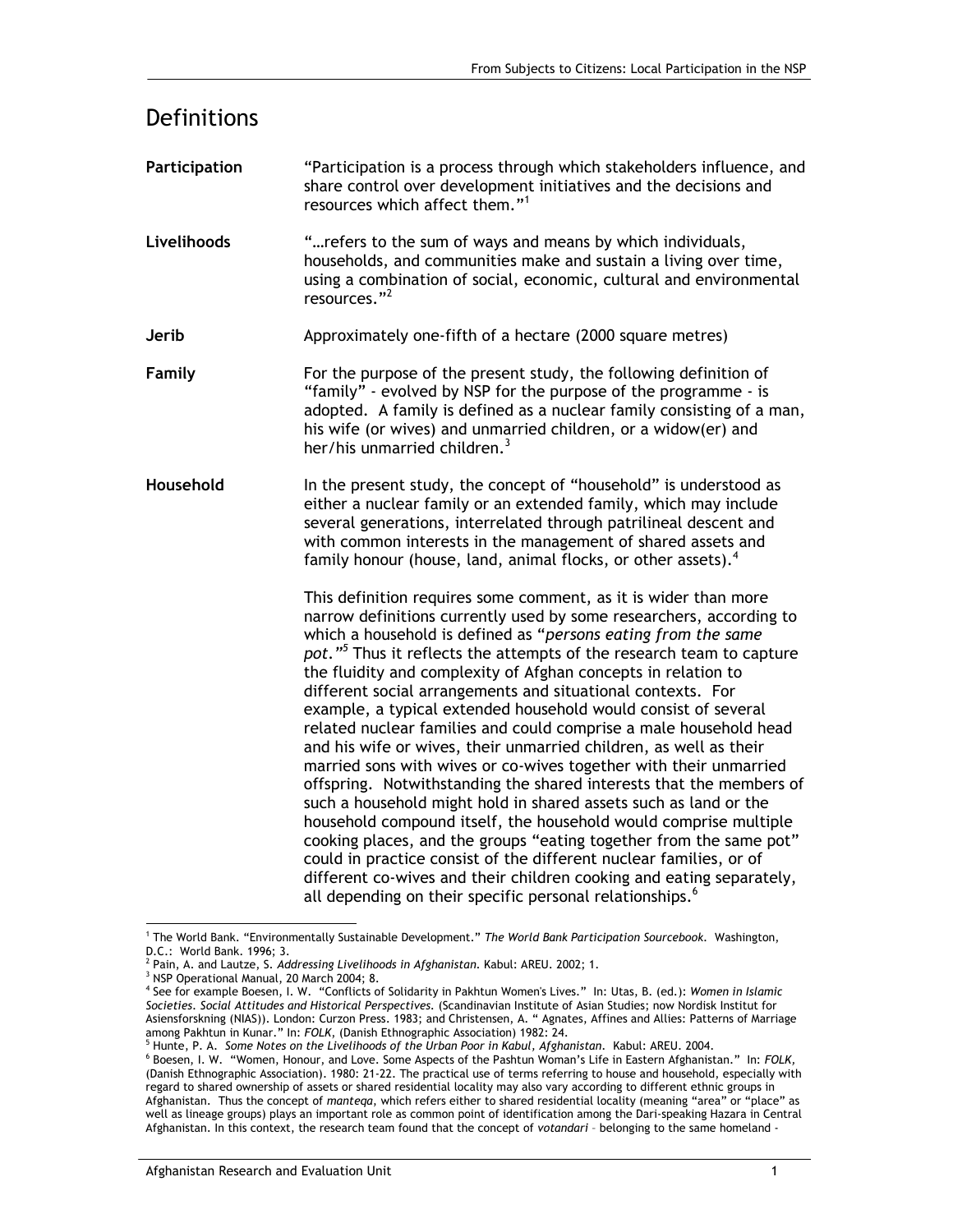## 1. Introduction

### 1.1 Overview

More than two decades of conflict and civil war, displacement and social disruption have caused massive destruction and depletion of Afghanistan's infrastructure, sources of livelihoods, housing, and agricultural resources. This destruction also disrupted the prewar social and political institutions and infrastructure, including educational and health services. Among the interventions of emergency relief and reconstruction assistance aimed at rebuilding this infrastructure, the large-scale rural reconstruction and development National Solidarity Programme (NSP) (in Dari: *Hambastagi-e-Melli*; Pashto: *Milli Paiwastoon*) plays a central role. The NSP began in mid-2003, led by the Transitional Islamic Government of Afghanistan (TISA) with initial support from the World Bank/International Development Association. The objective of the project is to lay the foundations for strengthening community-level governance, and to support communitymanaged sub-projects that improve rural communities' access to social and productive infrastructure and services.

The NSP represents novel ideas in Afghan development planning. While a number of small-scale community driven development projects have been implemented by nongovernmental organisations (NGOs) since the early 1990s, the NSP has vastly expanded the scale of such activities at the national level. In addition, the NSP has for the first time in Afghanistan established an operational partnership between NGOs and the government. This partnership is intended to enable the government to further develop the NSP as a national programme, while drawing on the strength and experience of the NGOs for implementation. The NSP also heralds a historical change of the interrelations between the central government and local communities, particularly with regard to the role of women in local decision-making – the topic of the present study.

NSP offers an inclusive learning process of democracy through its participatory approach to local-level development. This approach includes the establishment of democratic and representative Community Development Committees (CDCs) at the village level. Members of the CDCs are elected through universal suffrage – based on the principle of one adult person one vote – and on gender and social equality and inclusion with regard to civic participation. Although these principles of rights to civic participation to all, including women, were granted by the 1964 Constitution the concept is new in relation to traditional values and norms regarding gender relations in rural Afghan society, which in most places do not allow women to participate in formal decision-making outside the family. The NSP concept of community participation for CDCs thus challenges some of the most central Afghan norms, namely gender relations and local-level power structures. In this light, the promotion of social and economic development in the framework of democratic local-level governance is obviously a daunting task, particularly with regard to the participation of women. At the same time, the NSP offers an important experience for communities to learn about democracy building in Afghanistan.

NSP appears to go against many customs, traditions and power relations in Afghan society and history. Although the programme is an attempt to introduce democracy "from above," it aims to foster local-level participation and partnership in a democratic process which is firmly anchored in local communities. Thus, NSP offers a unique opportunity to study local-level participation, not only in rural reconstruction and development, but also in democratic elections in Afghanistan. This is occurring at a point in history when

appears to be meaningful also with reference to households or groups of households related through either kinship or shared locality (see the discussion of community clusters in relation to NSP elections, section 6).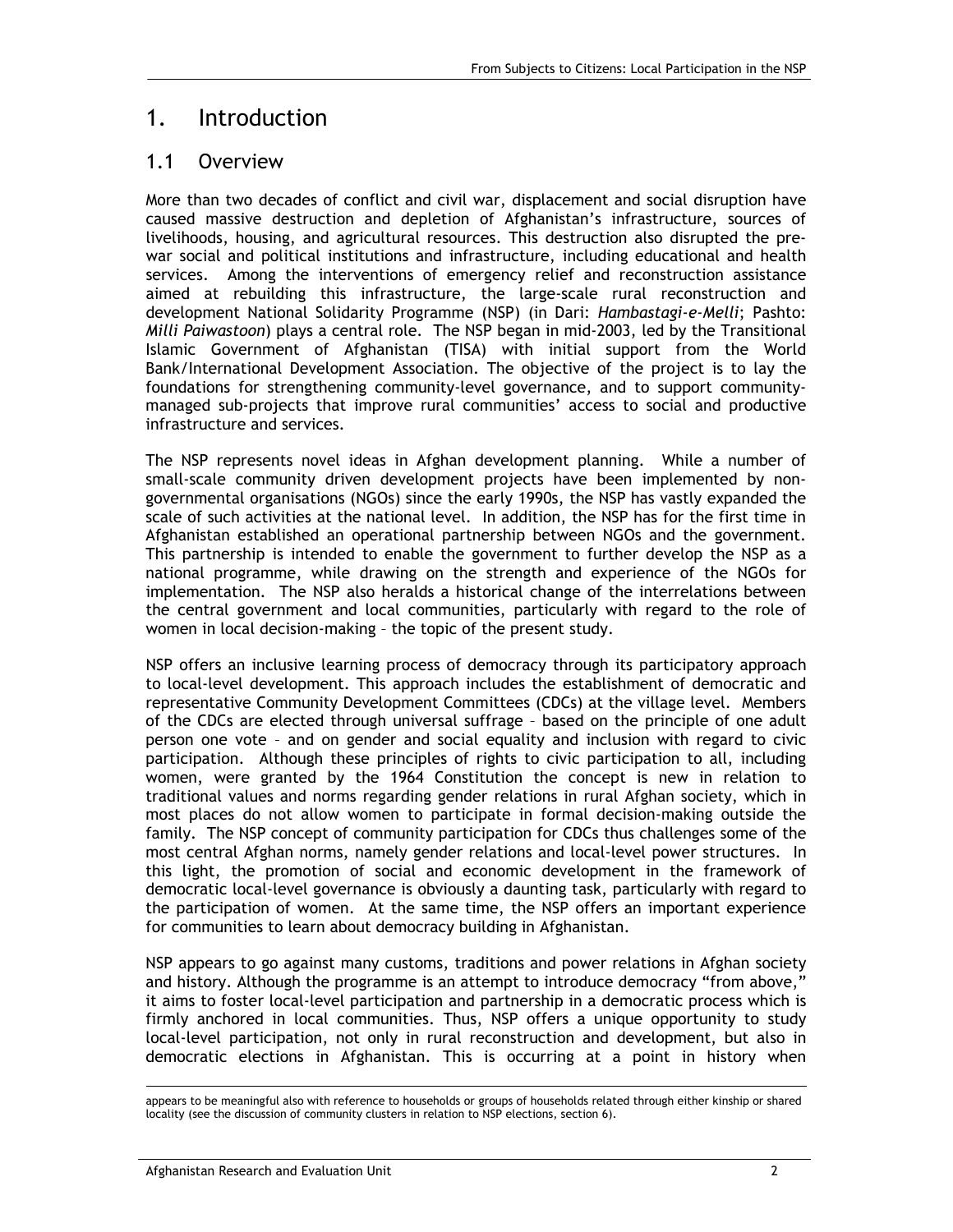Afghanistan's post-conflict transitional government is preparing for the first national elections in more than three decades.

This study examines the election processes in relation to the election of CDCs in selected communities, with particular focus on gender relations and women's participation; the community perspectives on elections and voting in relation to local concepts of politics and power; and the awareness and expectations of communities with regard to the purpose and outcomes of the elections. This also includes the perceptions of the role of CDCs, the use of block grants, and community contributions, and the understanding of the role of the government in relation to NSP.

### 1.2 Study Methodology

Field research for this study was carried out in cooperation with four Facilitating Partners (FPs) in a sample of six different districts in three provinces, namely, Kabul, Baghlan, and Jawzjan. The districts were Qarabagh District in Kabul Province, where the Sanayee Development Foundation (SDF) is the FP; Dahna-e-Ghori and Andarab Districts in Baghlan Province with the Aga Khan Development Network (AKDN); Aqcha and Faizabad Districts in Jawzjan Province with GOAL (Ireland), and finally, a limited supplementary study in Khwaja-de-Koh District in Jawzjan Province with Actionaid. The total number of communities visited was 30. The fieldwork took place over 29 days between early March and mid-April 2004.

The research approach is based on a qualitative and critical anthropological methodology, including observations, semi-structured interviews, and group discussions. The interviews and group discussions were guided by an interview checklist.<sup>7</sup> In addition to the qualitative approach, quantitative methods were applied when useful and relevant, especially with regard to the analysis of electoral records and composition of CDCs. The data collected during the field study have been complemented by data from 18 other districts and provinces, through contributions and experience-sharing on the part of other FPs (ACTED, CARE International, Concern International, Danish Committee for Aid to Afghan Refugees [DACAAR], German Agro Action [GAA], International Rescue Committee [IRC], Ockenden International, Swedish Committee for Afghanistan [SCA], and UN-Habitat).<sup>8</sup> The purpose of this supplementary data collection was to widen the scope and perspective of the study to include data from Pashtun-dominated provinces, where local attitudes towards NSP, as well as to what is perceived as "interference" from Western aid agencies and the Western-backed transitional government in Kabul, are more pronounced. This has helped to correct what could be seen as a bias resulting from field research that was limited to the northern region. This supplementary material is included and discussed in relation to the analysis and findings of the field research.

The total number of interviews and group discussions conducted in the communities was approximately 65. In addition, short and unstructured interviews were carried out with persons participating in the elections that were observed. Observations included seven observations of men's and women's elections (in Qarabagh), as well as two elections for women's development committees in Dahna-e-Ghori and two in Andarab. In addition, the team observed a CDC meeting in a community in Dahna-e-Ghori, whose chairperson was a woman.<sup>9</sup>

<sup>-</sup> $^7$ This checklist is included in a separate annex to this paper, bound separately and also found on AREU's web site at www.areu.org.af. Also included in the annexes are selected election case and data.

<sup>8</sup> The provinces include Herat, Farah, Kandahar, Bamyan, Parwan (UN-Habitat), Nimroz (Ockenden Venture), Logar and Khost (IRC), Ghazni and Paktia (CARE), Wardak (SCA), Laghman (DACAAR), Takhar, Kunduz, Badakhshan, Samangan and Faryab (Concern International and ACTED), and Saripul (GAA).

<sup>9</sup> More about this unique situation is described in the box on page 53.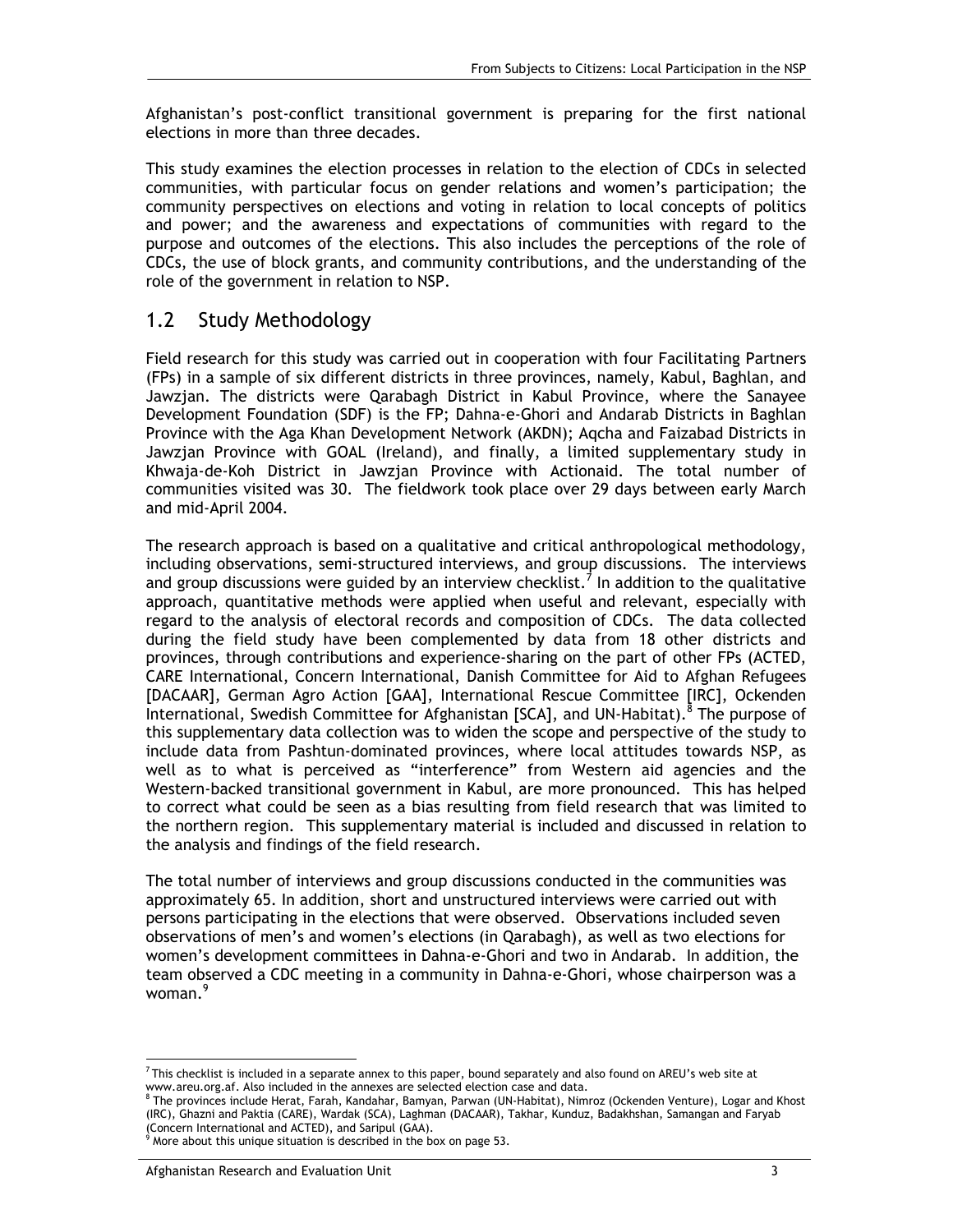Attempts to conduct semi-structured interviews and group discussions in rural Afghan communities to a wide extent had to be adjusted to the local etiquette and the agendas of the people present. The traditional anthropological approach of living in a local community for a certain length of time that makes it possible to compare what people *do* with what they *say they do* in a critical perspective was not possible in view of the conditions. However, in the communities that were visited, people's openness and eagerness to engage in discussion with the research team to some extent compensated for these limitations. There was remarkable variation and diversity between communities and districts, as well as between different provinces. This included ethnic diversity, variations with regard to environment, and the experience of war and drought. Visiting different communities and districts made it possible to learn about this diversity with regard to people's lives and experience, yet also made it difficult to draw generalisations about attitudes to women's participation.

In addition to interviews and discussions with community members, the research team interviewed staff members of the FPs in the field, and in the district offices. Meetings with staff in the provincial offices, as well as in the main offices in Kabul, were also very valuable due to the generosity of FPs in sharing information about their different approaches.

It was clear from the beginning that it could be difficult to actually observe CDC elections in practice, since the study was launched at a time when the first project phase was already well underway. In most districts, NSP implementation had already been ongoing for about 7-8 months. This meant that the preparatory process before elections (including distribution of information about the project, community mobilisation, mapping of community resources, and registration of voters) had been completed in most villages, as had the elections themselves and the establishment of CDCs. For this reason, the research was mainly based on the community members' perceptions and narratives of their experience of the elections, community mobilisation, and the concept of community collaboration for development. Only in Qarabagh District, Kabul Province was there an opportunity to directly observe CDC elections.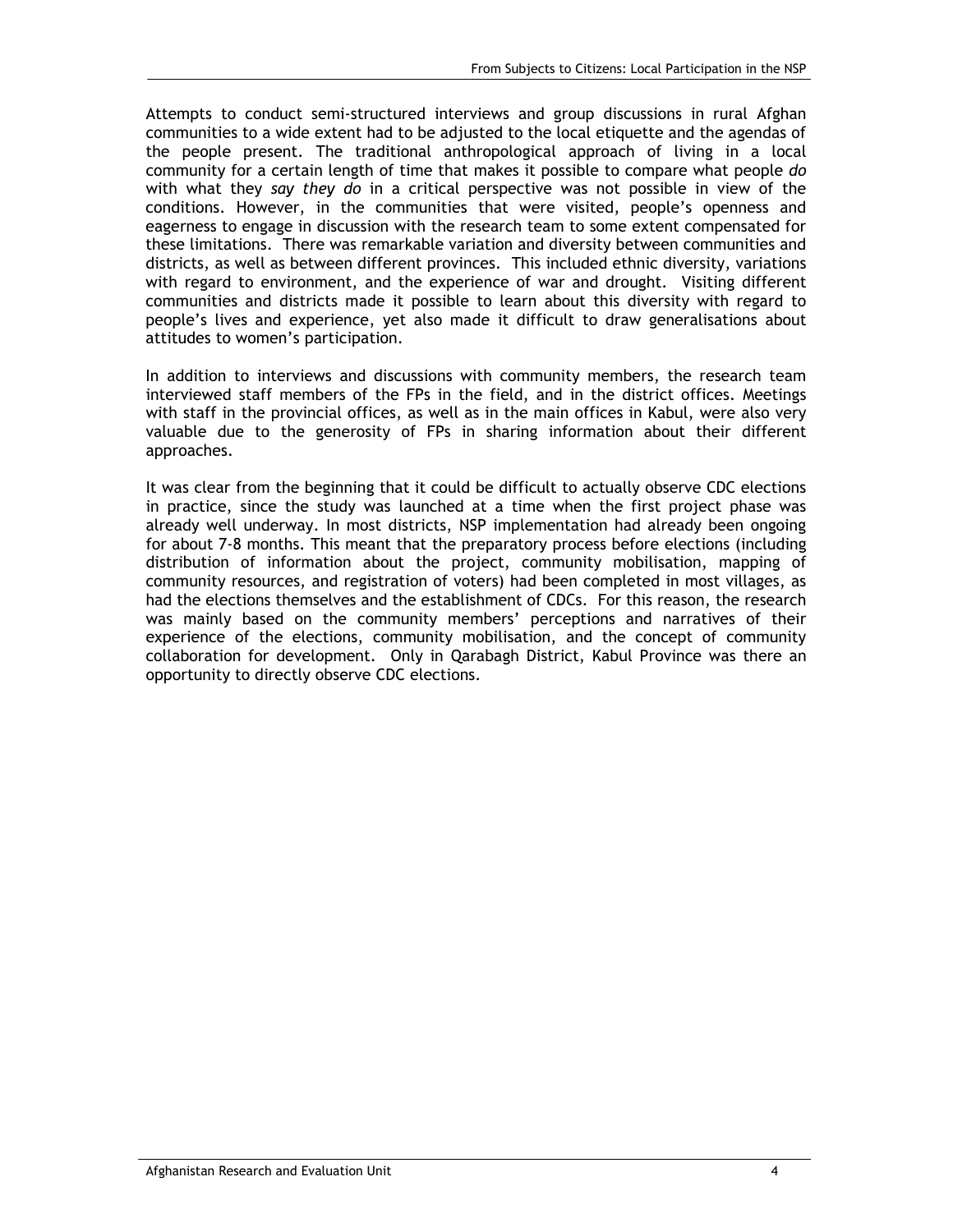# 2. History of Democratic Participation in Afghanistan

## 2.1. State and Local Participation in the History and Development of Afghanistan: "Democracy from Above"

In Afghanistan there is historically little or no tradition of formalised community participation in political decision-making or development planning, either on a national or local level. This was the case during the centuries in which there existed something that could be termed an Afghan state, and through the changing governments of the  $20<sup>th</sup>$ century. Despite the policies of the Afghan governments from the 1960s to introduce a more democratic state, especially with the adoption of the Constitution of 1964, these trends of "New Democracy" mostly remained a "democracy from above"<sup>10</sup> without really involving local communities.

Although Afghan government structures were highly centralised and bureaucratic, with a strong and still – after 24 years of war and conflict – existing network of provincial and district government agencies in place, this network did not involve communities in any real cooperation. From the perspective of local communities - villages and nomad camps the government has largely been an extractive one-way system in which local communities were mostly involved through the various edicts and decrees, extraction of taxation, and conscription of labour for public works and recruits to the national army. The interrelations between the government and the rural communities, including the communication of new edicts, in many cases took place through a community headman (*malik*) who mostly acted as a "middleman" in this top-down governmental system. The *malik* could be a local leader in his own right, or a front-man for the people who held the real influence in a particular community. Relations between rural communities and the local or central government was usually based on a factional mode of politics, where the leaders of locally dominant factions aligned with the central government in Kabul. These leaders would have privileged access to local and possibly even central government functionaries, and occasionally use this access to ensure that development assistance would benefit the factional leader and his followers. In such cases of political "brokerage," the people involved would be exclusively male. Women traditionally have never been involved in formal political processes at the local level.

The concept of free and fair elections in the Western democratic sense were first introduced in Afghanistan by the 1964 Constitution. However, elections were elections of personalities,<sup>11</sup> as political parties were never introduced or permitted until the present, despite the never implemented draft of a Political Parties Act that was introduced subsequent to the 1964 Constitution. Despite the formal rights of all Afghan citizens to participate in elections as equal citizens, there was in practice very limited participation in elections in rural areas. This could be ascribed in part to the traditional distrust between the mainly illiterate population in the rural areas and the literate elite in the power-centre of Kabul.<sup>12</sup>

The uneasy relations between the government in Kabul and the people in the rural areas continued after the Communist coup d'état in 1978, with the introduction of a Communist one-party state and the abolishment of elections along with other democratic rights. The growing tensions soon evolved into open and violent conflict between the government of

<sup>-</sup><sup>10</sup> Grevemeyer, J.-H. *Afghanistan. Sozialer Wandel und Staat im 20.* Berlin: Jahrhundert. 1987. <br><sup>11</sup> Duprée, L. *Afghanistan.* Princeton, New Jersey. 1980 (1973).<br><sup>12</sup> See Duprée, 1980, op cit., 589.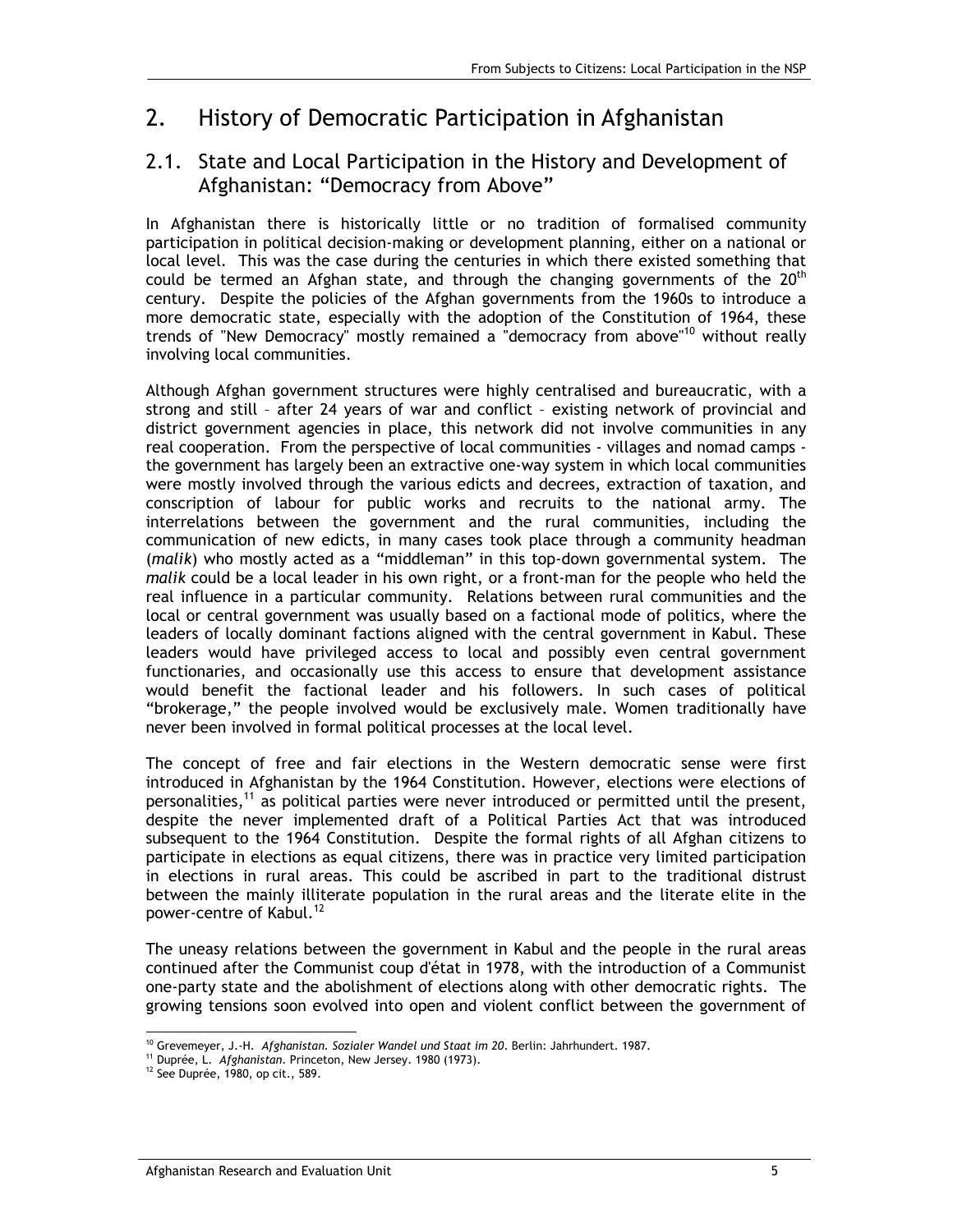the Democratic Republic of Afghanistan<sup>13</sup> and the population in the provinces. A decade of resistance to Soviet occupation followed by civil war between the rival *mujahidin* parties, and the subsequent rigorous Taliban rule in most of the country from 1995 to 2001, did nothing to improve relations between the centres of power and the rural population. Thus, after more than four decades of what the rural population had mostly experienced as broken promises or outright repression by the government, rural communities have a deep-rooted suspicion and distrust of central authority. Even more so than before the conflict began in the late 1970s,  $14$  the rural population try to live their everyday life with the least possible interference from the state. Following the ousting of the Taliban, this traditional local distrust of government interference conflicts strongly with the need for state building and state managed assistance to address reconstruction and development needs. The resulting tensions were noticeable in the communities involved in this study, and affected the relationships between NSP, the implementing NGOs, and the communities.

#### *The jirga or shura – customary councils*

On the local level a customary system of "self-governance" continues to exist in many areas, especially among the tribal Pashtun.15 This was and is the *jirga* (*shura* in Dari), a local council consisting of male representatives (the elders or "white-beards") of all lineages and/or extended families of a village or tribal group. The *jirga*/*shura* is in principle an egalitarian body in which every member has one voice, representing his lineage *(khaum)* or its constituent households. In practice, however, this egalitarian principle is compromised by the social inequality that is found more or less pronounced throughout rural areas. The *jirga/shura* functions mainly as a local conflict resolution body, and while it has an important role in maintaining social order, it is not geared to handle day-to-day governance, but situationally mobilised to deal with specific conflicts. One important feature of the local-level *jirga* institution is striking: it may be seen as a local-level democratic institution, but its democracy only includes men. Women are never allowed to participate in this customary "governance" and conflict regulatory system, except in very unusual circumstances, for example, when they may act on behalf of a deceased husband.

This *jirga* system has at times in Afghan history been activated as a model for nation-wide consultative gatherings when representatives from all tribes and regions come together to make decisions involving the nation, namely in the form of the *Loya Jirga* (the "Grand *Jirga"*). Thus the Constitution of 1964, which could be seen as Afghanistan's first modern constitution16 was discussed and adopted by a *Loya Jirga*. This system was continued with the *Emergency Loya Jirga* in June 2002 which elected Karzai as the head of the TISA, and the *Constitutional Loya Jirga* of December 2003, which agreed on a new constitution to replace the 1964 Constitution. According to the 1964 Constitution, a limited number of women were allowed to participate in the parliamentary bodies. The new Constitution states that one-third of the members of the *Meshrano Jirga* shall be appointed by the President after the election of members from the provincial and district councils. Fifty percent of these members shall be women.<sup>17</sup>

See also Elphinstone, M. *An Account of the Kingdom of Caubul.* Karachi, London, New York: Oxford University Press. 1972 (1815) for a detailed and critical discussion of the Afghan *jirga* system. 16 See Dupree, 1980.

-

<sup>&</sup>lt;sup>13</sup> The Democratic Republic of Afghanistan was established with Soviet support in April 1978 and dissolved after the Soviet withdrawal in 1989, the collapse of the Soviet Union, and the fall of the DRA government to the mujahidin in 1992.<br><sup>14</sup> See e.g., Duprée, 1980; Grevemeyer 1987; Christensen, A. Aiding Afghanistan. The Background and Prospe

*Reconstruction in a Fragmented Society*. NIAS Reports (Nordic Institute of Asian Studies), No. 26, Copenhagen, 1995; and others for discussions of the relations between centre and periphery in Afghanistan.<br><sup>15</sup> See Steul, W. *Paschunwali. Ein Ehrenkodex und Seine Rechtliche Relevanz*. Wiesbaden: Franz Steiner Verlag. 1981.

 $17$  The Constitution of Afghanistan 2004, Article Eighty-Four, Chapter 5, Article 4.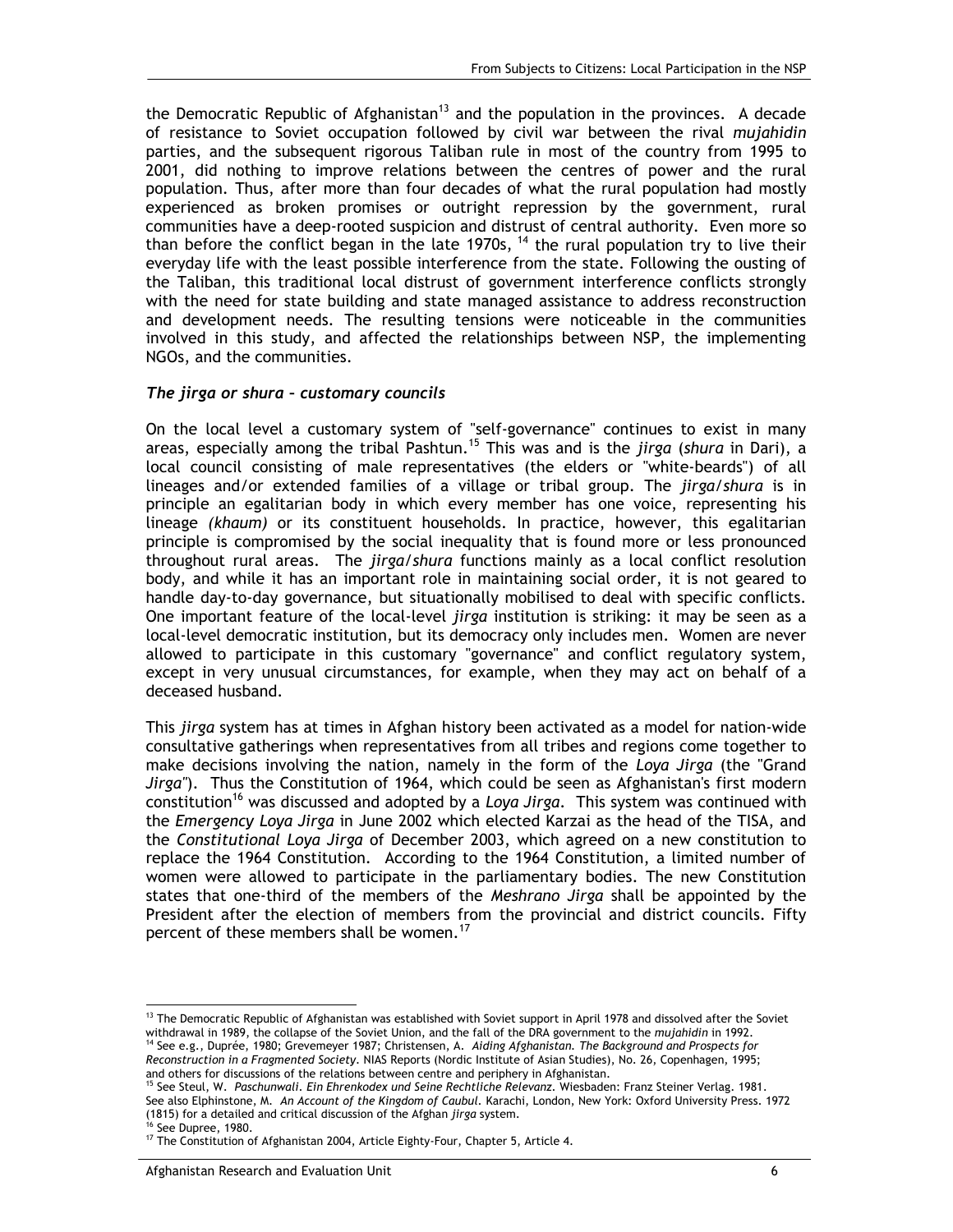### 2.2. The National Solidarity Programme

The National Solidarity Programme (NSP) is a national-level rural reconstruction and development project implemented by the Ministry of Rural Reconstruction and Development (MRRD). Funding has been provided through grants from the World Bank to the tune of \$117 million with substantial co-financing through the Afghanistan Reconstruction Trust Fund (from UK, US, EC, and Canada), and additional co-financing from Denmark and Japan.

As described in the NSP Operational Manual, the programme consists of four core elements:<sup>18</sup>

- Facilitation at the community level to assist communities to establish inclusive community institutions through elections, reach consensus on priorities and corresponding sub-project activities, develop eligible sub-proposals that comply with NSP appraisal criteria, and implement approved project sub-proposals;
- A system of direct block grant transfers to support rehabilitation or development activities (sub-projects) planned and implemented by the elected CDCs;
- A series of capacity building activities to enhance the competence of CDC members (both men and women) in financial management, procurement, technical skills, and transparency; and
- Activities linking local institutions to government administration and aid agencies with available services and resources.

The government intends for NSP to reach the country's estimated 20,000 villages over a four year period. The target for the first year of implementation, which began in July-August 2003, is to reach about 5,000 village communities across the country. During year two, operations will expand to cover the remaining villages in the initial districts, and/or villages in new districts.

One block grant will be allocated to each community at a rate of US\$200 per family with an upper limit of US\$60,000 per community. The community is required to develop one or more eligible sub-project proposals within the framework of the block grant allocation and its own contributions. One CDC will be established for each community. CDCs can not be established for sub-sets of an existing village (i.e., a village can not be split into its constituent political or ethnic/kinship sub-divisions). Afghan and international FPs (22 NGOs and UN-Habitat) contracted by MRRD support communities in the formation of CDCs, and the planning and implementation of projects. The FPs will also support communities with capacity building in such areas as financial management and procurement.

The NSP Operational Manual emphasises that community-level planning must follow an approach that complies with the basic principles of (i) participatory planning of activities through inclusive community meetings and representative elected development councils; (ii) community contributions to capital costs and operations and maintenance; and (iii) transparency and accountability of budgeting and accounting. To ensure inclusiveness in terms of different socio-economic, factional, and ethnic/tribal (*qaum*) sub-groups within the community, the election process is based on a division of the community into groups of families (clusters), which each elect one representative for the CDC. Since neighbours are often also relatives, the division into clusters will also reduce restrictions on women and thereby facilitate their active involvement in discussions about the qualities required for representatives and in the election itself.

<sup>-</sup><sup>18</sup> The NSP Operational Manual, 20 March 2004, 6-7.

<sup>19</sup> NSP Operational Manual.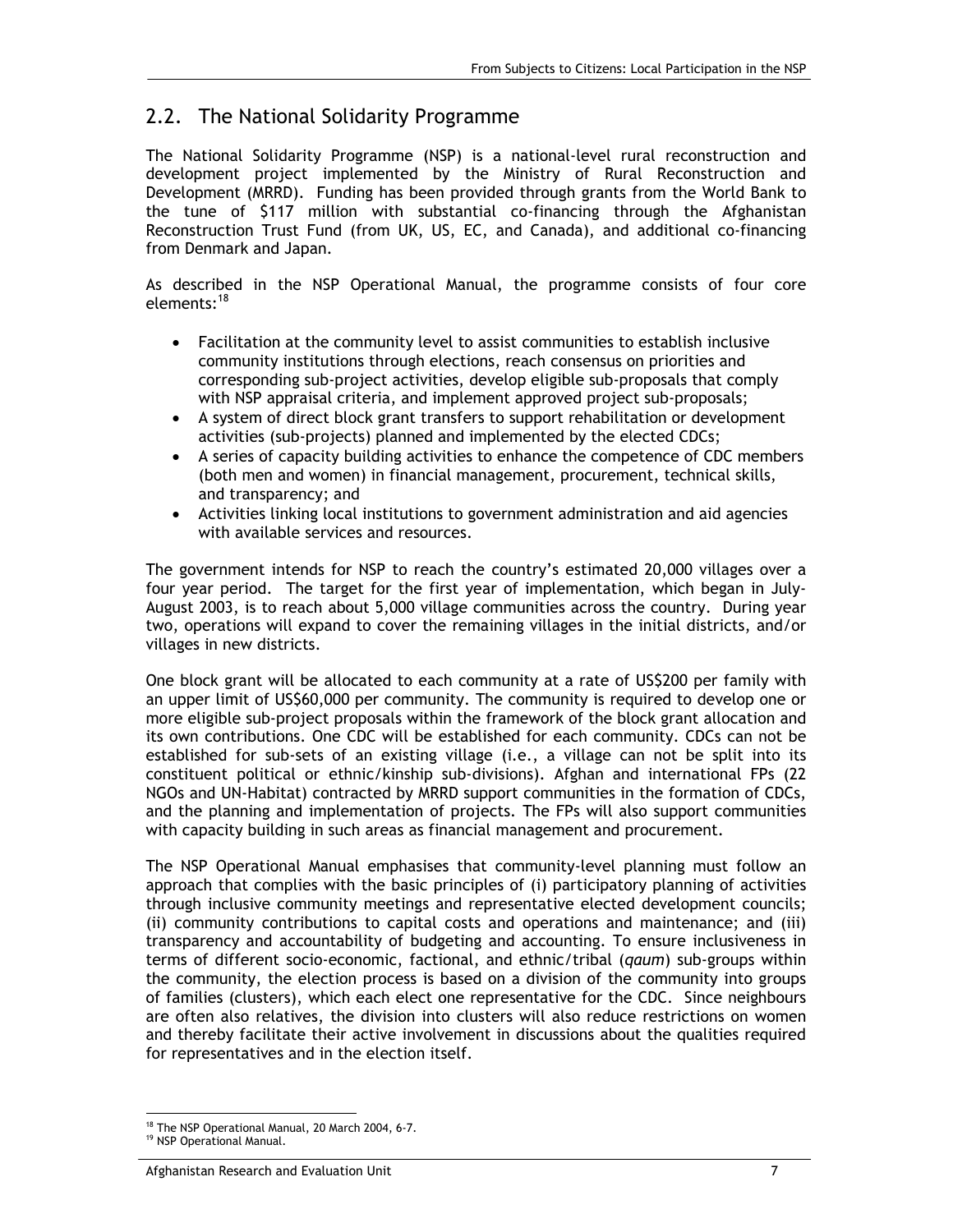The size of the election clusters will vary depending on the size of the village, but should generally not exceed about 20 families. The clusters will in turn serve as the framework for community-wide consultations on proposals from the CDC concerning the use of the NSP block grants through a process whereby the elected councillors consult with and seek feedback from their electorate before decisions on priorities, sub-projects, and community contributions are finalised.

Elections are conducted according to a specified set of rules which require that (i) everybody in the community who is entitled to vote in government elections is entitled to be registered as a voter; (ii) each person has one vote; (iii) the voting is conducted through a secret ballot; (iv) both men and women are eligible to vote and to be members of the CDC; (v) candidates and electioneering is prohibited; and (vi) at least 40 percent of eligible voters have to vote for an election to be valid.<sup>19</sup> Prohibition of candidature and electioneering is a critical measure to reduce the likelihood of elite capture and intimidation, while it is recognised that they are not sufficient to remove it in practice.

The inclusion of and participation by women is a high priority in the NSP, as is the participation by all sub-groups in the communities, in order to ensure gender, socioeconomic and ethnic equity in decision-making and access to benefits. However, the rule that at least 40 percent of eligible voters have to vote for an election to be valid creates space for elections of CDCs that have only been elected by men. This is a conscious design provision by NSP to enable valid elections to take place in communities where the prevailing norms would not permit women to participate. The political costs of excluding "conservative" communities, which would not allow women to participate in the elections, is considered more critical than the potential exclusion of women that this rule provides for, since mandatory registration and participation of women in the electoral process could provide ammunition for radical Islamic opposition to the central government. At the same time, it is expected that the FPs make a serious effort to involve women in the electoral process and in decision-making regarding the utilisation of block grants, by inter alia employing female facilitators to promote female participation. The NSP views the participation of women as a process, rather than something that can be decreed, and expects that this will gradually take root through a culturally sensitive facilitation effort, and through the example of benefits achieved where women are enabled to participate in the elections as beneficiaries of specific sub-projects that address their needs.

However, despite these alternative arrangements to provide an avenue for women to influence decision-making, this may in practice be problematic in the context of the specific relations between male and female community members. On the other hand, both male and female participation in elections and the use of block grants through CDCs could possibly over time contribute to changing existing local gender relations and powers of decision-making if the CDCs prove to be sustainable institutional innovations at the village level. These issues concerning gender participation and relations in the framework of NSP are a central concern of this study.

## 2.3 Afghan Women and Participation in Community Decision-Making

Although the situation of Afghan women may vary according to different ethnic groups and social and practical contexts, it is similar in essential aspects. The extended family, lineage or sub-lineage (*khaum*) play a central role in the traditional Afghan social order, which is based on the principle of kinship relations. The patrilineal family is thus to a large extent the focal point and the main framework of personal and social identity to its members. Marriage and marriage alliances between related or non-related lineages or sub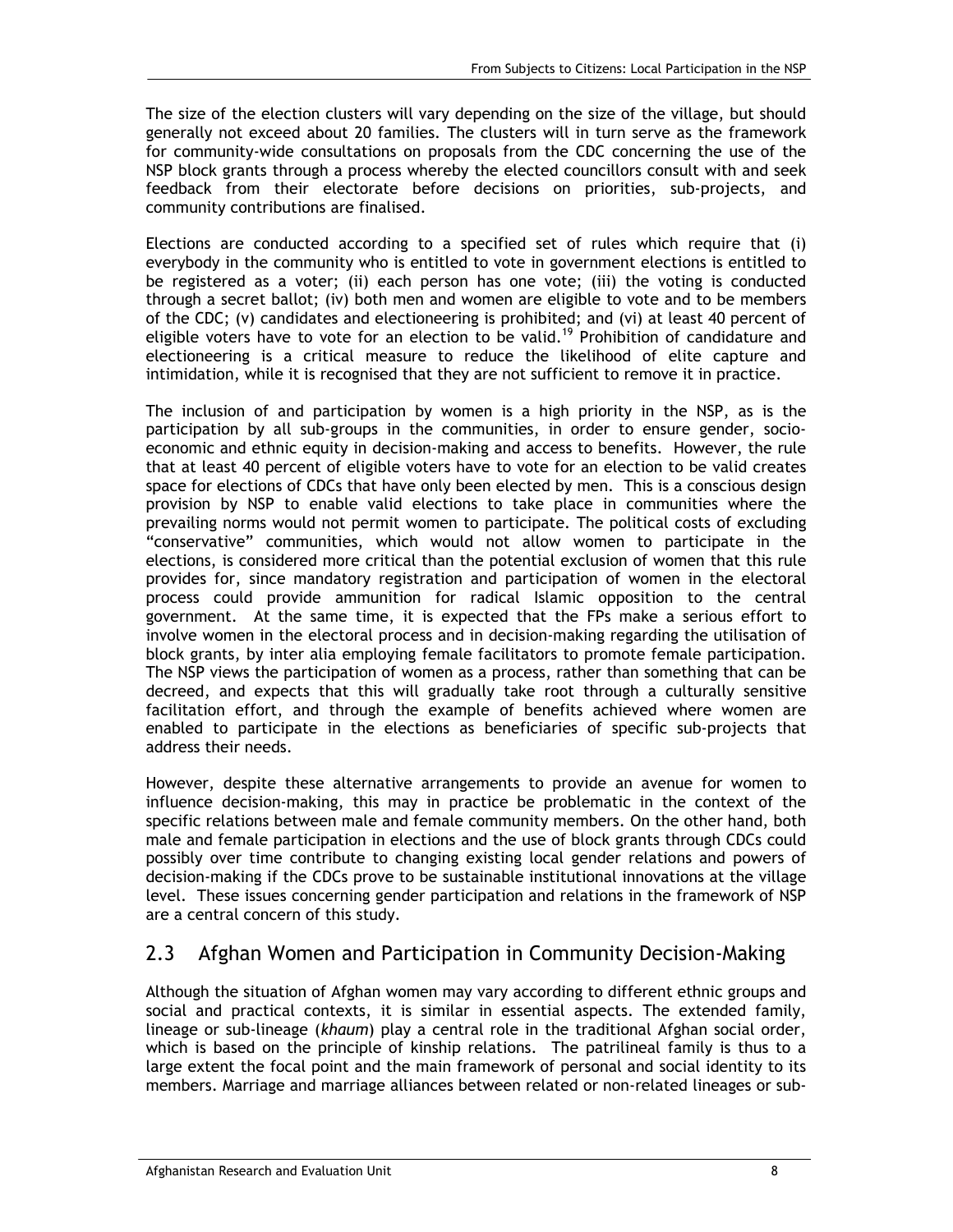lineages are a basic element of social structure and strategies of alliance, especially among tribal groups.<sup>20</sup>

In this order, which is predominantly organised on the basis of male blood-relations, women - and the children that they bear in marriage - are construed as being part of the property and patrimony of the extended household. This is reflected by the custom of paying bridewealth<sup>21</sup> by the bridegroom's family to the father of the bride. The custom, which is practised among the Pashtun, of sometimes giving a woman in marriage to the injured household in order to settle a feud – i.e. as "blood payment" – also illustrates this perspective of women as family property. At the same time, the collective honour of the family, lineage, and sub-lineage (*khaum*), which is central in the Afghan value system and self-perception, and which can be seen as the "symbolic capital" of the family,  $22$  is perceived as being essentially dependent on the control of its women in relation to the outside world. This is the normative framework of *purdah* – the Janus-faced concept of symbolic protection and control<sup>23</sup> which entails the seclusion and veiling of women. Women are normally not allowed to own or inherit property apart from personal belongings; the inheritance rule in Shari'a law which prescribes that a woman inherits half the share of her brothers is often not practised. Thus, despite the fact that women's labour plays a central role in the household economy as well as in the rural and nomad economy, men (and the male lineage) almost exclusively control the lives of women through control of property, marriage relations, and children. $^{24}$ 

Although women may have ways of influencing male decision-making through different informal means and resources, and the domestic gender relations may vary according to the individual personalities and social contexts, women's opportunities to participate in formal decision-making are strongly restricted. This includes participation in decisions pertaining to local-level politics and planning, which are regarded as exclusively male affairs.<sup>25</sup> While in some cases these gender notions may have become somewhat modified by the 24 years of war and exile, in other cases they have become even more rigid. It is to be expected that the values and norms underlying Afghan gender roles in relation to formal decision-making will influence the participation of women in the reconstruction and development of their society.

Given this history, there is a need to focus particularly on the promotion of women's participation in decision-making in relation to the social, economic and political development of Afghanistan. This is the case both in view of the fact that women in many respects are a particularly vulnerable group in post-conflict Afghan society, especially widows and female household heads, and in view of the central role of Afghan women's labour in domestic, agricultural and pastoral activities in the traditional Afghan economy, and, while on a smaller scale, also in "modern" occupations within health, education and other sectors. The participation and human resources of women are necessary in view of the huge task of reconstruction and development of the country, and women's contribution as a resource in reconstruction and development activities should be accompanied by rights of participation in planning and decision-making, especially concerning aspects that affect their own lives.

-

<sup>&</sup>lt;sup>20</sup> See for example Christensen, 1982, op cit.

<sup>&</sup>lt;sup>21</sup> See Boesen's writings about Pashtun women in Kunar, for example, Boesen 1980, 1983, op. cit.<br><sup>22</sup> Bourdieu, P. *Outlines of a Theory of Practice*. London: Sage Publications, 1977 (1972).<br><sup>23</sup> Papanek, H. "Purdah: Sep

education, professional and political life; it was, however, limited to urban middle-class and elite women. The politics of women's emancipation included in the political programme ("Decree No. 7") of the post-27 April 1978 communist DRA regime was, moreover, a major cause for the ensuing popular resistance to the DRA government during the 1980

was, moreover, a major cause for the ensuing popular resistance to the Situation of Afghan women before 1978 and during war and exile (see for example Boesen, 1980, 1983, op cit.; Christensen, 1982, op. cit.; Delloyé, I. *Des Femmes D'Afghanistan*. Paris, Éditions des femmes, 1980; and Duprée, N. H. "A Socio-Cultural Dimension: Afghan Women Refugees in Pakistan." In: Anderson, E. & Hatch Duprée (eds.): *The Cultural Basis of Afghan Nationalism*. London and New York. 1990; among others.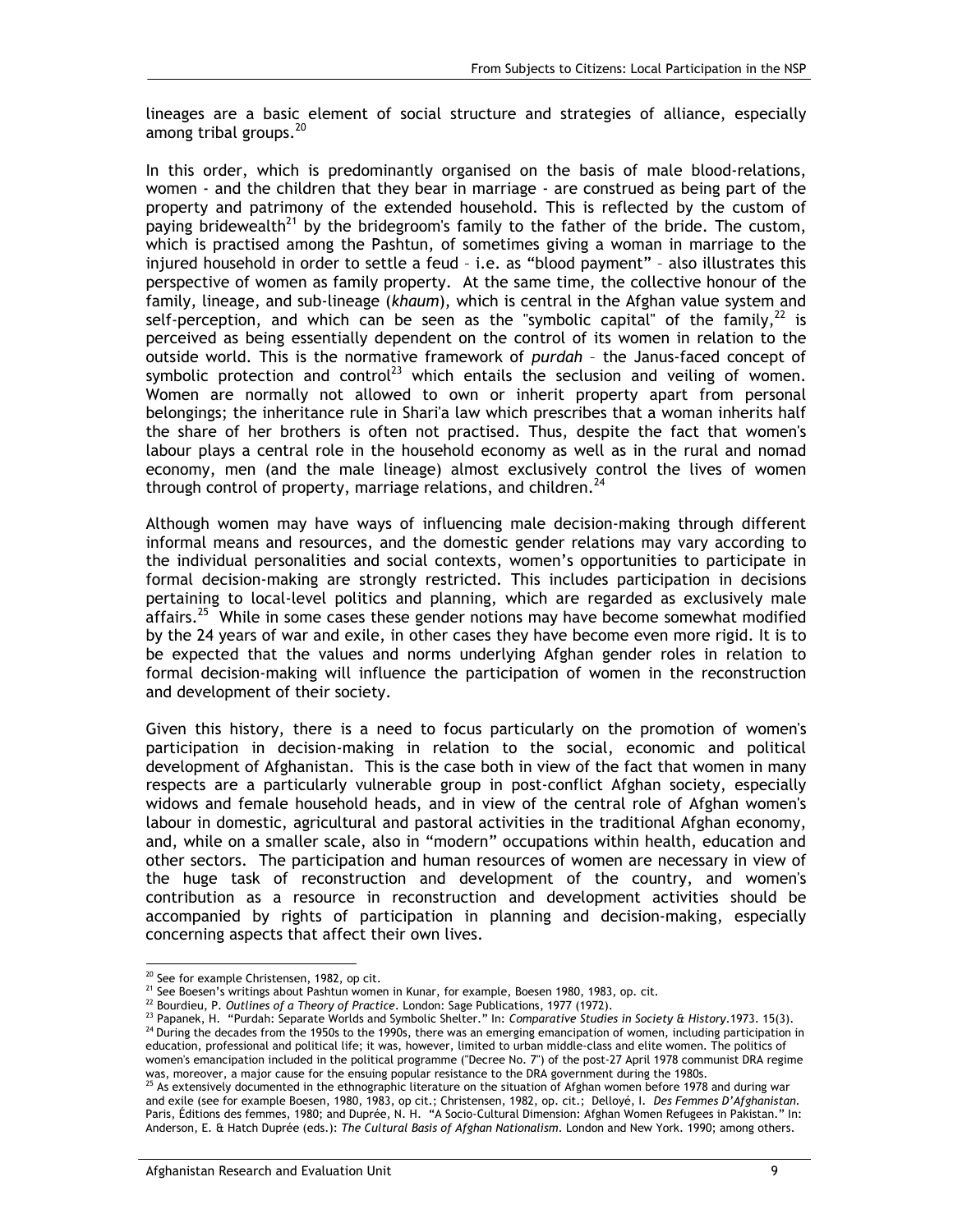# **3. The Districts and Communities**

While all three provinces visited for this study shared the characteristics of poverty and extreme vulnerability due to the destruction of the main means of livelihood, the districts and communities were very different with regard to their experience of the Soviet occupation and subsequent civil war. They also differed in terms of their ethnic, religious, and socio-economic composition, and political history and allegiances. This rich variation and diversity even applied to villages within the same district, where the populations of different local communities may have had quite different experiences with regard to war and exile. These experiences again might have influenced the attitudes and outlook of village people in relation to such issues as formal education and gender roles. For these reasons, the areas included in the study are described separately, and whenever references are made to communities with regard to specific issues, the particular village or community is specified.

### 3.1. Qarabagh District, Kabul Province

Qarabagh District is located on the Shamali plains north of Kabul. In this district, the Sanayee Development Foundation (SDF) is the FP implementing NSP. The area, which was a rich and fertile agricultural region before the war, was heavily fought over and destroyed in the 24-year long conflict. In addition, the long absence of large groups of the local population who became refugees further contributed to the collapse of the agricultural infrastructure and in particular the irrigation systems due to neglect. Today, in 2004, the area is still heavily marked by the war, and by the three years of drought from 1998 to 2001.

Despite the destruction, the Shamali area, including Qarabagh, has been a major centre for refugee return and resettlement. Since the end of 2001, the local population and the returnees have received massive emergency assistance in the form of food and shelter. Local people have undertaken an impressive amount of repair and reconstruction of their villages, by their own efforts as well as with assistance from aid agencies. The villagers in Qarabagh are struggling to maintain a mixed farming economy, mostly as small-holders owning from ½ to four *jeribs* of arable land. Most farmers combined the cultivation of mostly unirrigated (*lalmi*) land with animal husbandry, occasional wage labour (including working in Kabul on a commuting basis), and various income-generating activities, including a limited amount of carpet-weaving. However, in 2004, the area could still be characterised as extremely poor and vulnerable. In this context, SDF had found the task of selecting the 72 most vulnerable villages for the first phase of NSP implementation in 2003 very difficult because all of the villages were very poor.

Ethnically, the population of Qarabagh District is a mixture of Tajiks and Pashtuns (approx. 60 percent Tajik, 40 percent Pashtun)<sup>26</sup>, with small communities of Hazaras. There are a substantial number of returned refugees; according to UNHCR statistics from 2002, more than 50 percent of the local population are estimated to be returned refugees and IDPs.<sup>27</sup>

## 3.2. Dahna-e-Ghori and Andarab Districts, Baghlan Province

In Baghlan, the two districts visited were Dahna-e-Ghori District, approximately one hour's drive to the west of Pul-e-Khumri, and Andarab District, which is a somewhat remote area

<sup>-</sup> $^{26}$  Afghanistan Information Management Services (AIMS). Available at: aims.org.af-country\_profile-

unhcr\_district\_profiles\_UNCHR\_central\_district\_profile-Kabul-D\_Qarabagh-District\_Profile\_Qarabagh\_04\_0402.pdf.url (accessed 07.06.04).<br><sup>27</sup> Ibid. The UNHCR statistics dating from 2002 (no later data available from AIMS), show that the estimated population in

<sup>1990</sup> were 66,743; returnees incl. IDPs in 2001 totalled 15,000; and expected returnees and IDPs in 2002 was estimated as 23,000, totalling 38,000 refugee and IDP returnees at the end of 2002, which would be more than 50% of the 1990 population.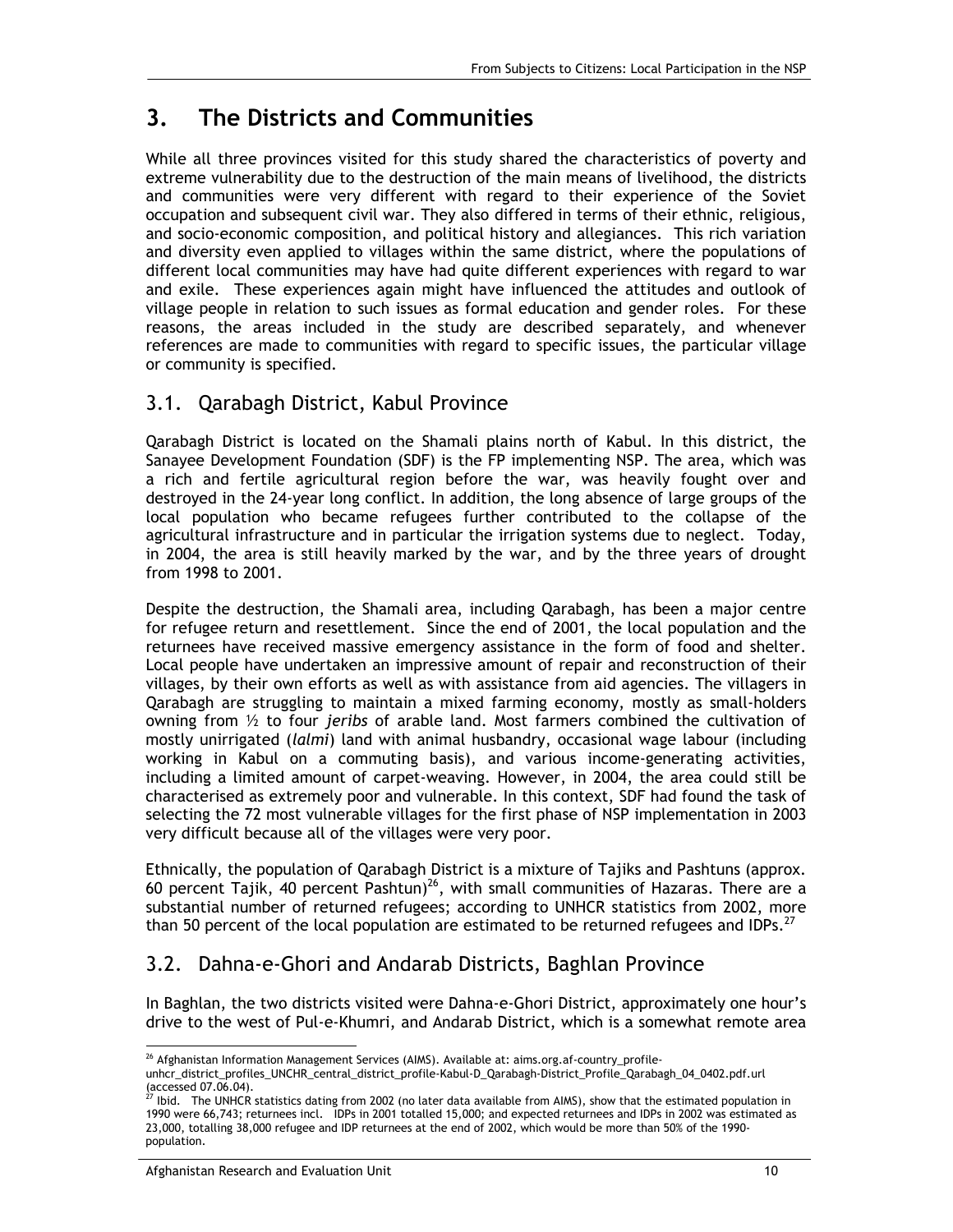in the south-eastern corner of Baghlan bordering Kapisa Province. Dahna-e-Ghori consists of plains surrounded by hills, while the valley of Andarab is more mountainous. Before the war, both districts had been fertile agricultural areas growing wheat, maize, barley and other crops. But by the time of the field visits, both districts had suffered during the war, similar to Qarabagh District. Most of the irrigation canals, bridges, and roads had been damaged or destroyed, and the rusted remains of tanks and other wartime equipment were strewn across the landscape. In particular, the main valley of Andarab had been heavily mined due to its key strategic position as an access route to the Panjshir valley. In both districts, wheat was struggling to grow in the un-irrigated fields at the time of the visit. This cultivation was combined with animal husbandry, occasional wage labour, and various other income-generating activities.

In Dahna-e-Ghori District, the population consists of both Tajiks and Pashtuns, while Andarab is almost exclusively populated by Tajiks.<sup>28</sup> In Dahna-e-Ghori, beside the Tajiks (30 percent) and the Pashtuns (40 percent), Shi'a Muslim Hazaras are well represented, constituting approximately 30 percent of the population,<sup>29</sup> including some Shi'a Ismaili.<sup>30</sup> Moreover, communities including Uzbeks were also found in Dahna-e-Ghori, but in contrast to Jawzjan, they were a minority in Baghlan. Similar to the Shamali plains, Baghlan was said to have one of the highest refugee return rates in Afghanistan. According to AKDN statistics, the percentage of returnees was approximately 12 percent in Dahna-e-Ghori as an average. In some of the villages visited during the study, the ratio of returned refugees was much higher, estimated at almost 80 percent by the community members. In Dahna-e-Ghori and especially in Andarab, a large part of the local population had taken refuge in the surrounding hills during the wars, and had lived in caves. The people said that they were too poor to travel abroad to seek exile in Pakistan or Iran.

Andarab District has several particular characteristics which could be ascribed to its remote location as well as to the political history of the district. The area has been relatively isolated, with limited contacts with the outside world and had no experience of NGO assistance prior to the arrival of AKDN except post-conflict emergency aid. In addition, the Andarabi people are Sunni, and conservative with regard to the values and norms of *khaumi*. The townspeople regarded them as a warlike people, who also engage in factional feuds (*"gundi"-* factional conflict – which can be seen as the reverse side of *khaumi*) amongst themselves. However, as with most tribal or lineage-organised people in Afghanistan and elsewhere, they remain united against the outside world. In general, the people in Andarab still seemed to refuse to believe that the war was over, and some expressed that they had little if any trust in the post-2001 transitional government of Afghanistan and its leader, President Karzai. Many feared that the fortunes of war might still be changing and that the Taliban might make a come-back or return to power. At the same time, it was clear from the group discussions with women villagers in Andarab that the women, similar to the women in the other districts of the study, were extremely weary of war and fighting, and only wished for peace and security.

This background would go a long way towards explaining why the Andarab people were seen by the outer world, including AKDN,<sup>31</sup> as extremely wary and fearful of change. External development aid in the form of NSP was seen as one source of change that might affect the traditional, conservative gender roles and family patterns. However, it was

-

 $^{28}$  According to UNHCR/AIMS, the population of Dahna-e-Ghori is estimated as 40% Pashtun, 30% Hazara, 30% Tajik, and an unknown percentage of Uzbeks. A total of 15,000 refugees were expected to have returned to Dahna-e-Ghori by the end of 2002. In Andarab, the whole population is listed as 100% Tajik, and only 100 returnee families were expected for 2002. AIMS. Available at: aims.org.af-country\_profile\_unhcr\_district\_profiles-UNHCR\_northern\_district\_profile-Baghlan-D\_Dahanai-Ghori-Dahna-i-Ghori\_09\_04\_02.pdf.url (accessed 07.06.04).

 $29$  Ibid.

<sup>&</sup>lt;sup>30</sup> There were no statistical data available concerning the number or percentage of Imami Shi'a and Ismaili Shi'a communities. It could be that this was regarded locally as a sensitive issue.

In this context, the fact that AKDN is an international NGO network funded by the Ismaili Aga Khan Development Foundation, which especially aims to support the Ismaili minority in Afghanistan and elsewhere, might have played a role.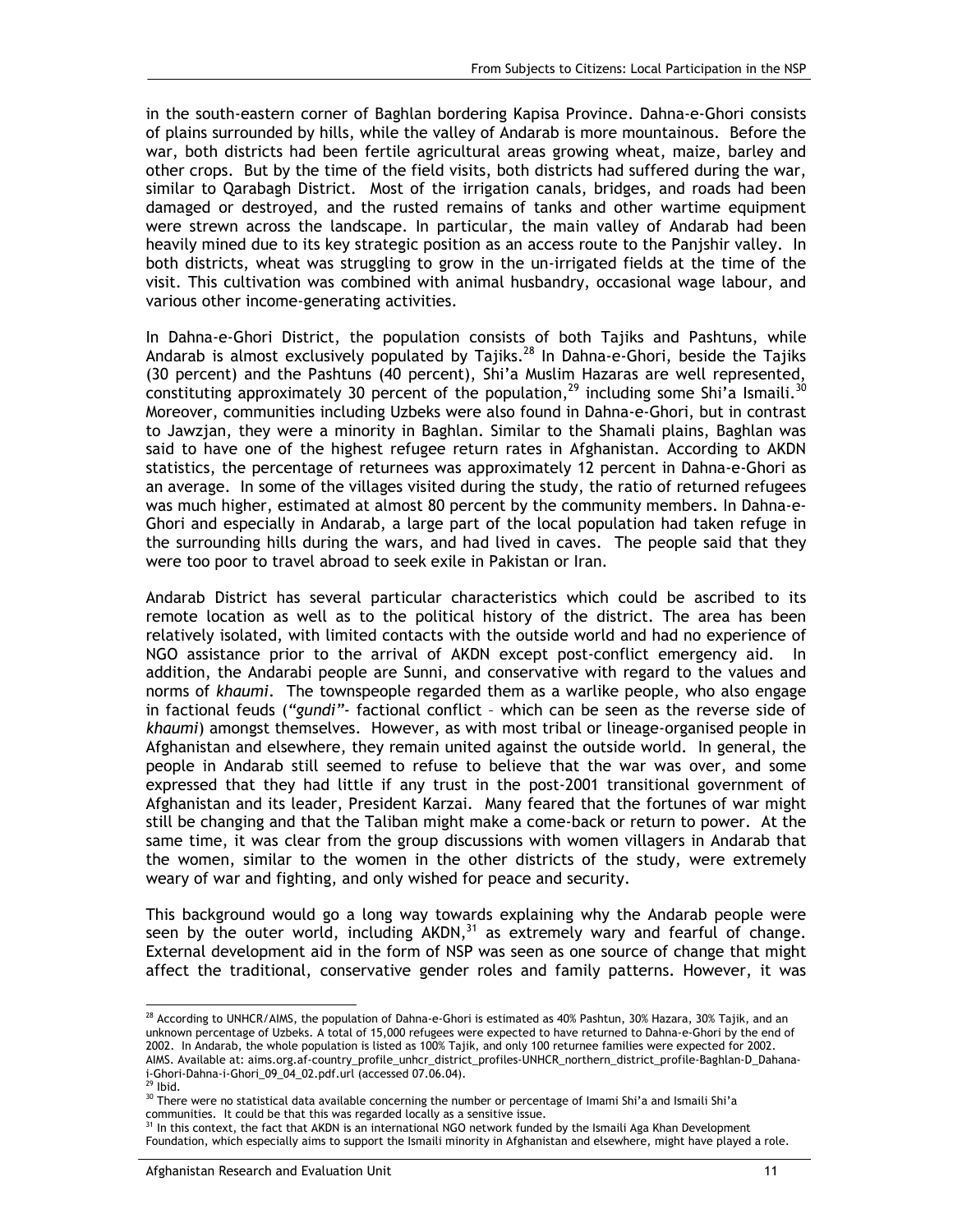found during the field research that there were indications of changing attitudes in some of the communities. This could partly be due to their involvement with NSP and the careful trust-building in relation to community mobilisation on the part of AKDN. At the same time, the people in the communities visited strongly perceived the needs for reconstruction and development in the context of poverty.

#### 3.3. Aqcha, Faizabad, and Khwaja-de-Koh Districts, Jawzjan Province

In contrast to Qarabagh District and the two districts visited in Baghlan, the districts visited in Jawzjan Province had suffered more as result of the protracted drought and ensuing famine than the effects of war. This province had not been a front area during the war. However, the fine sandy soil *(loess)* of the plains north of the Hindu Kush mountain range, which is very fertile if there is enough water, turns to dust in dry periods and is very vulnerable to drought.

Although a part of the population had been refugees or IDPs during the war, the majority had remained. But the sight of numerous deserted villages and the collapsed domes of houses were a sign that a considerable number of people had also been forced to leave due to the drought. The conditions during the drought had been extremely difficult, as described by an old woman in Fazilabad village, Faizabad District: *"When we went away, there was no food. One day there was one potato; we divided it in two parts and ate half in the evening and the rest the next day*." In the spring of 2004, at the time of the research, people in the communities were struggling to survive using the limited assets available. Among these assets, the emergency food relief donated by different aid agencies played an important role. As water was generally very scarce, growing crops was difficult. Agriculture was supplemented by the keeping of livestock. In addition to small livestock such as sheep, goats, and donkeys, cattle were important, as well as horses which are kept for transport and recreation. Among the different non-farm incomegenerating activities in the districts, carpet-weaving was the most important.

The population is very mixed both in the two districts in which GOAL Ireland<sup>32</sup> is active as NSP FP, namely Aqcha and Faizabad, and in Khwaja-de-Koh, where Actionaid is the FP. The communities visited were mostly Uzbek or Turkman, with some Tajiks. Moreover, small groups of Pashtuns originating from the Kandahar area in the south-east of Afghanistan were found in Aqcha and Faizabad Districts. There were also small communities of Arabs, who were originally pastoral nomads living in the northern areas of the country.33 Tensions and conflicts between the *Junbesh* and the *Jamiat-e-Islami* parties occurred and still occur in the province, which is under the control of Governor Dostum. It was difficult to ascertain whether these parties and their rivalries played any role in the allegiances and daily life of the villagers. However, what did have a direct impact on their lives, according to the villagers, was the problem of powerful local warlords and commanders who had monopolised control of the supply of irrigation water and deprived ordinary villagers of this critical resource.

### 3.4. Security

Security is a very important concern in relation to the implementation of NSP. Security issues are related both to the security of the staff of the FPs, as well as to people in the communities. This was the case in the communities included in the study, as well as in the provinces and districts of other FPs. The presence of powerful and armed commanders in the districts of the study was a serious problem to people in the communities, for example through their control of land or water. In some communities, especially communities

<sup>-</sup> $32$  In the period following the completion of this study, GOAL Ireland has since removed itself as a Facilitating Partner implementing NSP in the provinces, due to the deteriorating security situation across the areas in which it worked.<br><sup>33</sup> See Orywal, E. (ed.) *Die Ethnischen Gruppen Afghanistans*. Wiesbaden: Franz Steiner Verlag, 1986.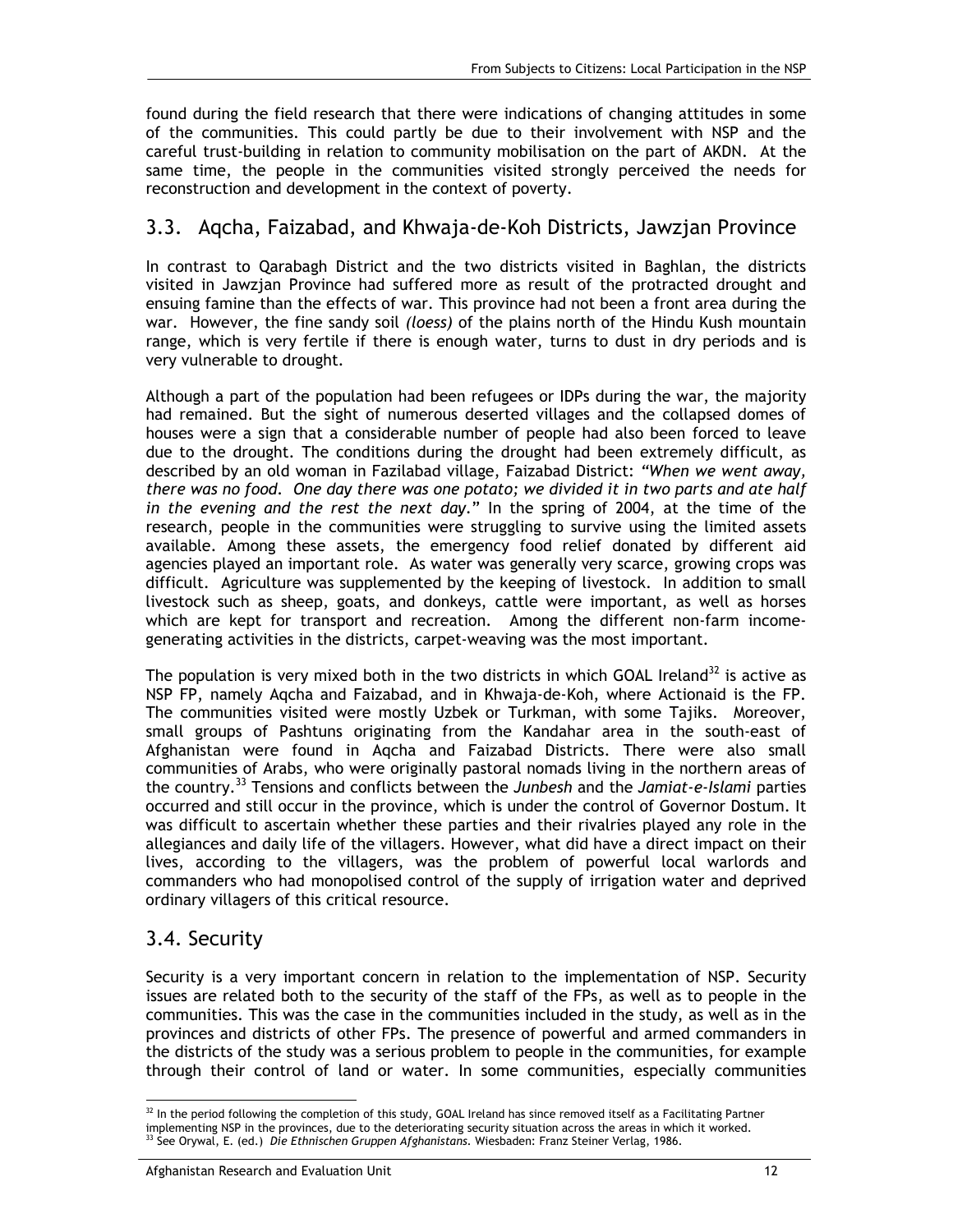where the people had opposed the attempts of local commanders to influence the CDC elections (see section 7), people said that it was unsafe to work in the fields. The local population strongly wished for the disarmament of the local militias.

To the FPs, threats, intimidations, or attacks from local commanders and other powerful persons in the programme areas, as well as by Taliban, are the most important security problems. Such threats and incidents had occurred in all districts covered in the study. In addition, SDF had experienced direct attacks on field staff, including the killing of five staff members who were travelling back to Kabul from Sarobi in February 2004. Security incidents have also been reported by the FPs operating in other areas, especially NGOs implementing NSP in Pashtun areas, such as CARE International (including in Paktia) and the Swedish Committee for Afghanistan (in Wardak). Such threats and intimidation frequently assume the form of "night-letters" reflecting anti-government and anti-Western attitudes; attacks on schools, especially girls' schools, including the burning of schools, and other intimidation directly aimed against the education of girls; and the participation of women in NSP. Threats and night-letters are frequently directed against the NSP elections, which are perceived as identical to the upcoming national election. As of June 2004, the security situation for FPs implementing NSP in the provinces was poor and steadily deteriorating. In practice, FPs are left very much on their own with regard to security, despite official assurances of protection.<sup>34</sup>

At the beginning of the field research, there were tensions in the communities in Qarabagh due to the perceived delays in disbursements of NSP block grants. These tensions affected the staff of the FP as well as the members of the CDCs. They also affected research for this paper with regard to access to communities.

<sup>-</sup>34 Bhatia, M., Lanigan, K., & Wilkinson, Ph. *Minimal Investments, Minimal Results: The Failure of Security Policy in Afghanistan.* Kabul: AREU. June 2004.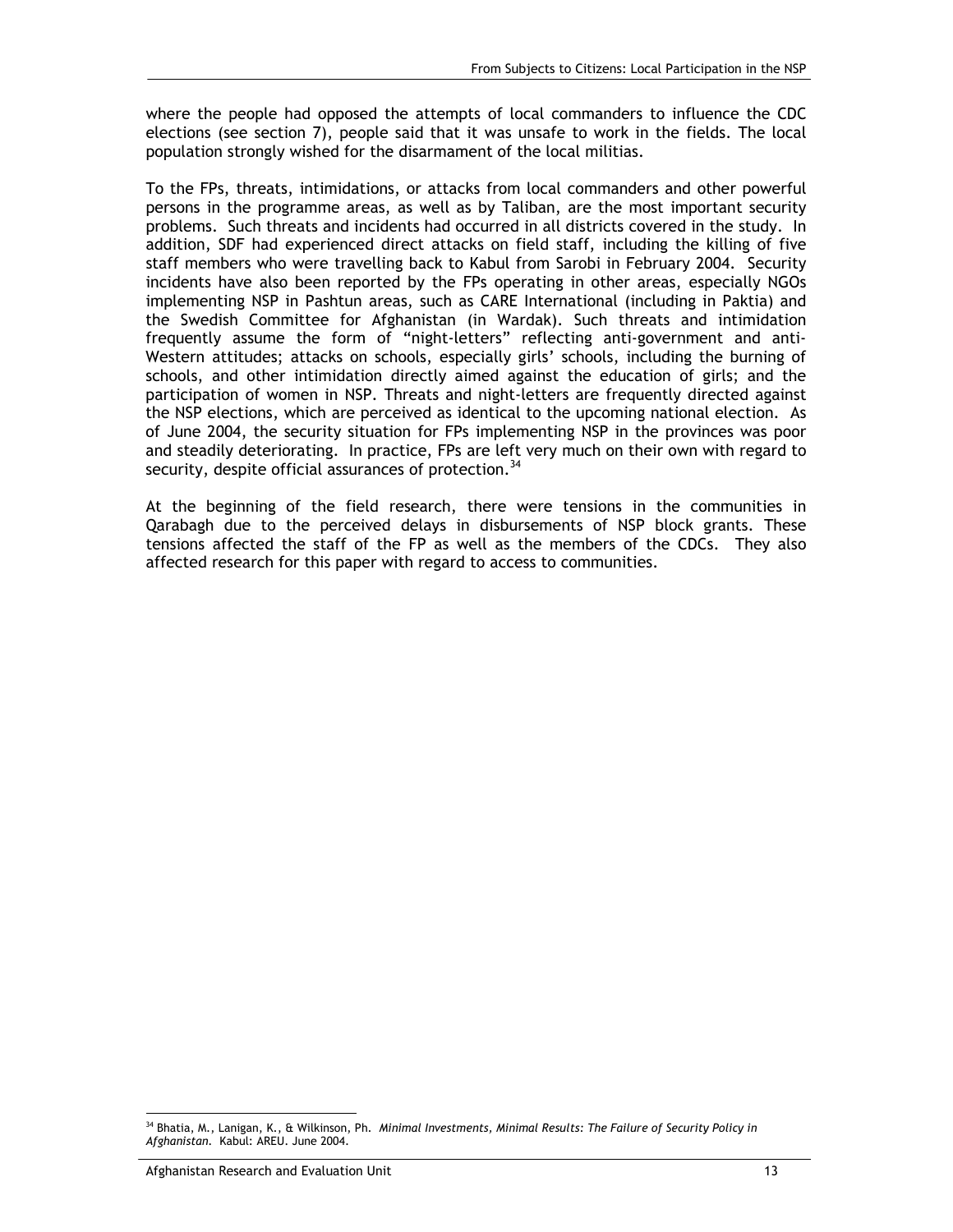# **4. The Facilitating Partners: Approach and Practices**

## 4.1. Sanayee Development Foundation (SDF)

The Afghan organisation SDF is the FP in Qarabagh District. Similar to the other FPs, NSP is only one of a number of different projects (12 projects) run by SDF, which has a longstanding history of development activities in Afghanistan. The activities of SDF include emergency relief projects in different sectors, including health and medical assistance, and a peace-building training and institution-building programme. In addition to Qarabagh, SDF also implements NSP in Paghman and Sarobi Districts.<sup>35</sup> In Qarabagh, SDF aims to implement NSP in 72 villages in three cycles or "batches" of 24 each.

The concepts and practices of the SDF peace-building and conflict-solving programme play an important role in SDF's approach to the implementation of NSP. For example, peacebuilding training involving local *shuras* and CDCs has contributed to the positive reception and understanding of NSP by communities.<sup>36</sup> Similarly, the concept of trust-building is key in the SDF approach. The quality of the process of community mobilisation, community participation and capacity building aimed at self-reliance are central concerns. For the training of staff, SDF follows the training guidelines developed by UN-Habitat in the framework of Participatory Rural Analysis (PRA), and the NSP guidelines. With regard to women's participation, SDF has adopted a careful approach that is sensitive to the risk of forcing changes of gender relations and not allowing sufficient time for the communities to accept the notion of women's participation in community affairs. This perspective on women's participation is shared by all FPs involved in the study.

In the first phase of implementation, SDF's policy has been to give priority to men's projects in order to establish trust and positive relations with the communities. However, this provoked protests on the part of the women, who complained that "all power [in relation to NSP in the communities] still rested with the men." $37$  As a result, SDF has decided that a minimum of 10 percent of the block grant money shall be earmarked for women's activities.<sup>38</sup>

In Qarabagh District, there are 16 community facilitators (CFs), eight male and eight female; they are supervised by two male social organisers (SOs). The eight CFs visited a total of 24 villages on a rota basis, in pairs. During the first cycle, until the communities of the first "batch" established their CDCs, the CFs visited the communities every week. After the establishment of CDCs, the facilitators paid follow-up visits to the communities and CDCs of the first "batch" once every second week, at the same time as starting the community mobilisation process in the villages of the next cycle, "batch two." All facilitators were from Kabul. From interviews with the field staff and observations of their relations with the communities, it appeared that the staff were generally highly committed. The female facilitators were aware of the importance of the gender aspect and related well to the women in the communities, for example as reflected by the case of women's elections in Qarabagh (see section 8).

## 4.2. Aga Khan Development Network (AKDN)

AKDN is the FP in Baghlan Province, where field research was carried out in Dhana-e-Ghori and Andarab Districts. Similar to SDF, AKDN has long-standing experience in Afghanistan.

<sup>-</sup><sup>35</sup> After the killing of five staff members travelling between Sarobi and Kabul in February 2004, SDF has ceased to operate in Sarobi District.

<sup>&</sup>lt;sup>36</sup> Personal communication, Jana Frey, Project Development Manager, and Dr. Zia Safiq, Provincial NSP Manager, SDF, Kabul, 24 February 2004.

 $37$  Ibid.

<sup>38</sup> Ibid, 22 April 2004.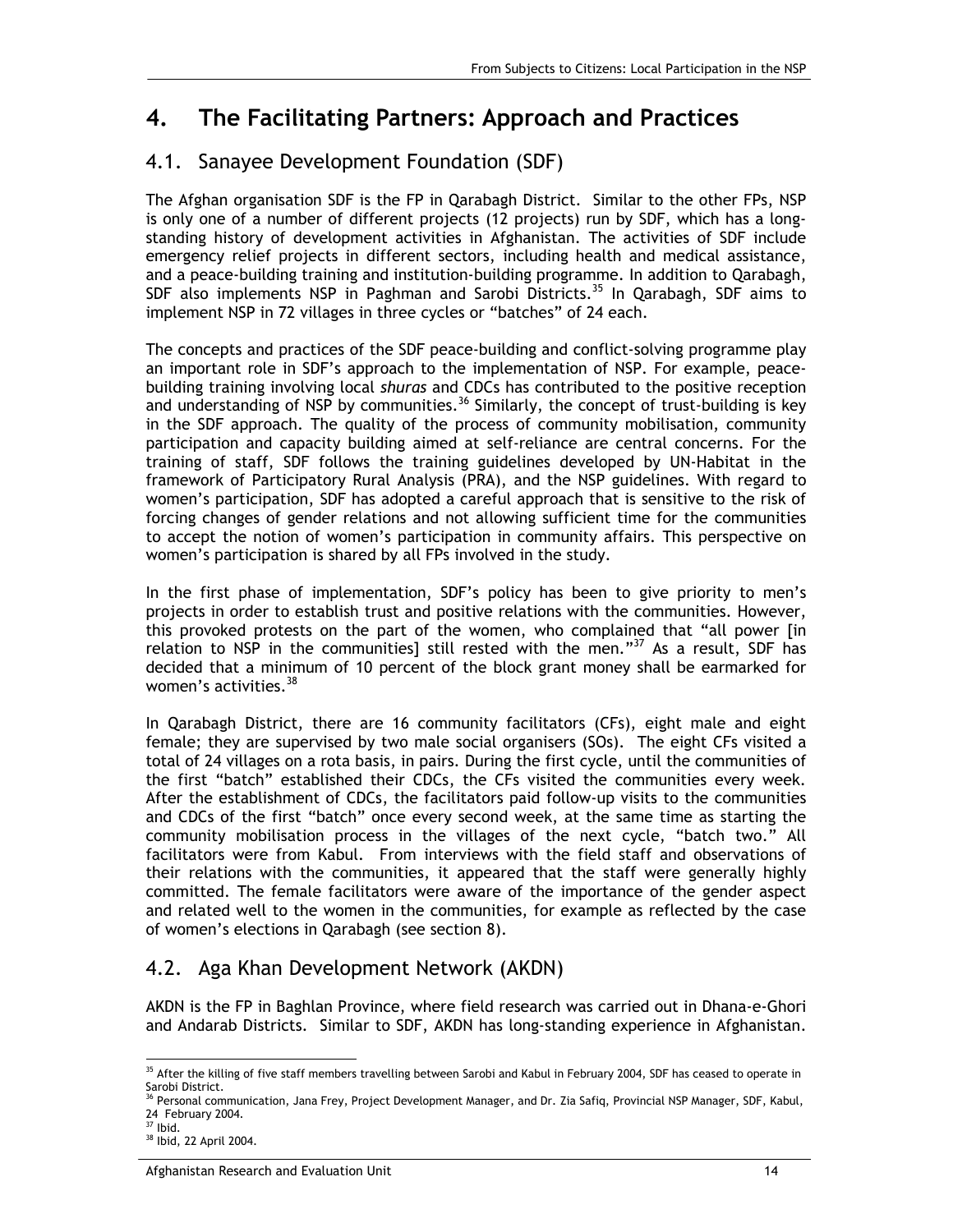The approach of AKDN differs from the approach of the other FPs in several respects. It is based on the concept of integrated and long-term community-based social and economic development, with a commitment of 10-20 years. With regard to NSP, the programme is implemented in Baghlan and Badakhshan as an integrated element. Project activities are integrated in the "Five Year Village Development Plans" which are evolved by communities in cooperation with AKDN. In addition, AKDN aims to transform community development from "supply-driven" to "demand-driven," which is in accordance with the approach of NSP.<sup>39</sup> Furthermore, MRRD funding for NSP is supplemented by additional AKDN funding. These factors enable the implementation of NSP over a longer time than the three-year phase based on contracts for one year at a time, to be extended according to an NSP performance evaluation. It also allows for the implementation of the programme in all communities simultaneously instead of in successive cycles or "batches." Thus, elections for CDCs, which are termed Village Development Committees by AKDN, had been carried out in all communities except one in Andarab at the time of the field research. In each of the two districts, NSP includes 40 villages.

The concept and methodology with regard to programme implementation and training of staff is similar to the methodology of SDF and the other FPs involved in the study. Thus the quality of process and capacity-building in relation to community mobilisation and cooperation were central issues. In this context, AKDN particularly focuses on strengthening the CDCs as local-level institutions for self-governance in the long-term development perspective of AKDN.<sup>40</sup> Training material for field staff is based on the manuals developed by UN-Habitat, but adapted and simplified by AKDN, as they had been found to be too detailed to allow for flexibility in different contexts. Similar to other FPs involved in the study, the training of field staff consisted of a combination of workshops, systematic in-service training and on-the-job training. The training of trainers is an important element in the perspective of local capacity-building.

### 4.3. GOAL (Ireland)

GOAL (Ireland) was the FP implementing NSP in two districts in Jawzjan Province, Aqcha and Faizabad Districts.<sup>41</sup> NSP was one of a total programme of 12 projects that GOAL was involved with, mainly in the sector of rural development and water supply. GOAL aimed to implement three cycles or "batches" of NSP communities in each province, with 16 villages in each "batch."

In the implementing approach of this NGO, the focus is particularly on the quality of process and on capacity-building with the long-term perspective of community selfreliance. The training materials for staff of different levels, including SOs and CFs, are strongly centred on these issues. The conceptual framework underlying the training and training material is the PRA approach to community-based social development. Most of the training had been undertaken by GOAL staff, with materials developed by the NGO. From interviews with field staff, and observation of the practices of implementation and relations with the communities, the intensive and systematic training was reflected in a high level of awareness and commitment on the part of the staff. This included an understanding of the gender aspect on the part of male as well as female staff. For example, community members were involved in the planning and organisation of elections for CDCs, including the registration of voters, through participation in "community empowerment groups" of 50-70 community members on a voluntary basis. As also mentioned above regarding SDF and AKDN, the policy of GOAL with regard to women's

<sup>-</sup><sup>39</sup> Personal communication, Ilona Schäfer, Grants Programme Manager, AKDN main office, Kabul, 24 February 2004.

<sup>40</sup> Personal communication, Eliza Hilton, Monitoring Advisor, and Mr. Abdullah, Provincial Social Organiser, AKDN, Pul-e-Khumri, 10 March 2004.

 $41$  GOAL has since pulled out of the provinces due to heightened insecurity.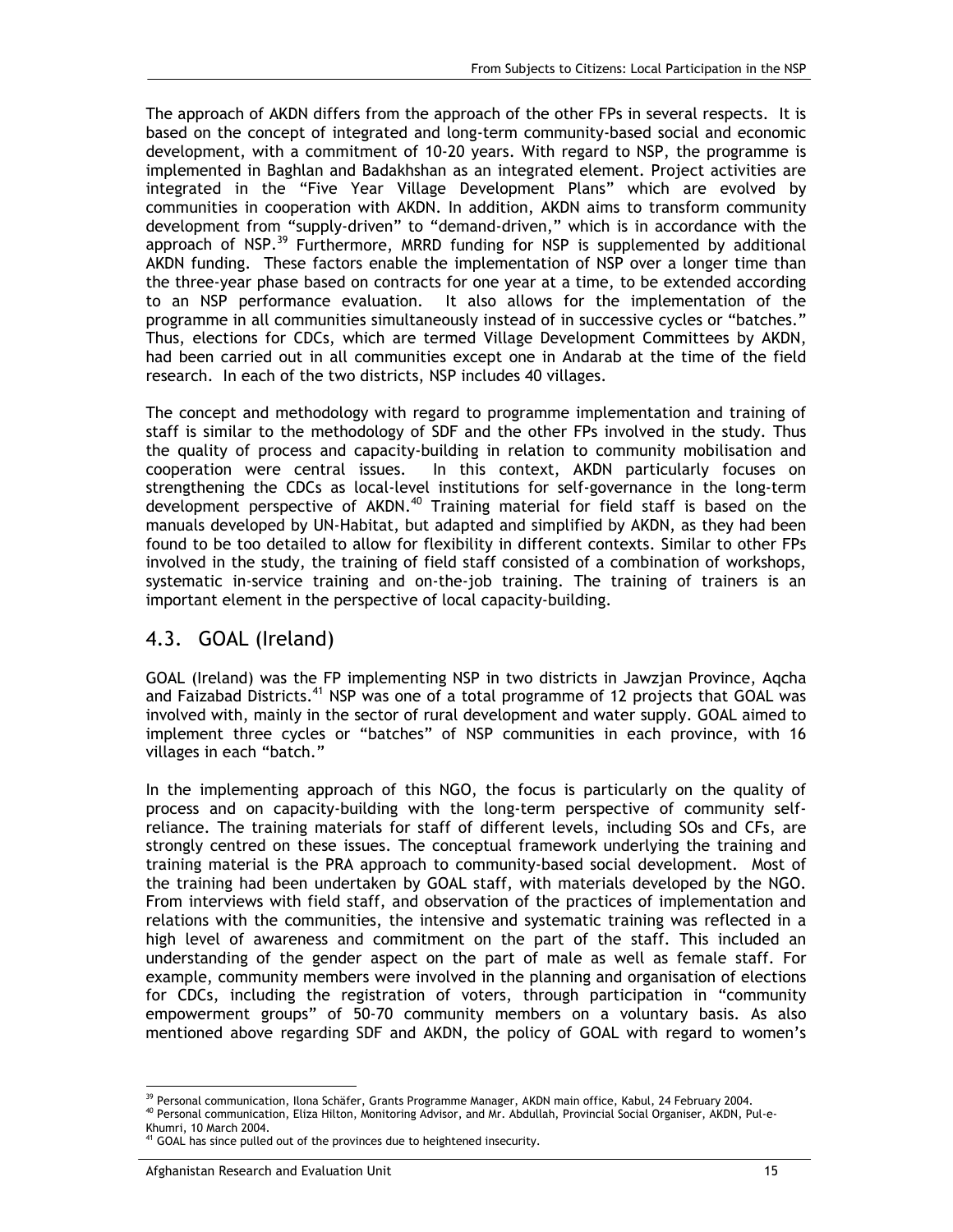participation in NSP implied that participation should not be enforced, for example through mandatory elections of female members to CDCs.

The field staff, which consisted of two teams of 16 CFs in each district, were based in the communities on a rota schedule which included five days in the field and two days off. This ensured a continuous presence in the communities which had shown to be efficient in relation to the initial establishment of trust and cooperation between the FP and the community members. Similarly, the SOs (four in each district, including one female SO) worked in shifts around the week from the district office in Aqcha. GOAL had found it very difficult to find and engage sufficient female staff with the necessary qualifications, including local language skills, and willingness to work in the communities. Thus only 20 percent of the total GOAL NSP staff was female at the time of the study. The problem of recruiting female staff was common to all FPs involved in NSP.

#### 4.4. Actionaid

Actionaid is the FP responsible for implementing NSP in Khwaja-de-Koh District in Jawzjan. The target of the programme activities is 72 villages<sup>42</sup> in three "batches" of 16 villages. Similar to the other FPs involved in the study, Actionaid has a long-standing experience of community development, both in Afghanistan and in rural areas in many other countries. The approach and methodology of Actionaid is based on the concept of community-based and participatory social development, in the framework of PRA and with focus on the process, as well as the outcome, of social development.<sup>43</sup> Gender issues and women's participation in development are important elements of Actionaid's approach and methodology. Actionaid has considerable experience with regard to the development of training materials and conduct of staff training as capacity building on all levels in Afghanistan. In the framework of capacity building, Actionaid's approach to the implementation of NSP is different from the approach of the other FPs, namely through the strategy of engaging in partnerships with national NGOs for the actual implementation in communities. The long-term aim of this strategy is to enable Afghan partners to take over the implementation of rural development projects. In Khwaja-de-Koh, Actionaid had contracts with three national partners: Aryana Reconstruction-Afghanistan Reconstruction Unit;<sup>44</sup> Jam Foundation; and Naw Bahar Reconstruction.

The implementation approach of Actionaid was also different in another respect, namely with regard to the organisation of electoral clusters. Instead of basing the clusters according to geographical criteria, according to the NSP guidelines, Actionaid has adopted the policy of identifying clusters according to socio-economic status (wealth). The aim of this is to achieve socio-economic equity with regard to representation in the CDCs. Thus the clusters were divided into the categories of "rich," "medium," "poor," and "very poor," and the families were given cards of different colours according to their socioeconomic category.<sup>45</sup> In practice, it appeared that geographical criteria were also applied.

The district staff were employed and trained by Actionaid, whereas the field staff (two SOs and eight CFs, four male, four female), were employed and trained by the partner organisations. The training of field staff was coordinated by the Actionaid district office staff and implemented by the partners. However, in this training, both with regard to the training of the partners and the field staff, both the Actionaid district staff and the

<sup>-</sup> $42$  In order to achieve this target, Actionaid had started implementation of NSP in two other districts in the north of Jawzjan, as "overflow districts," as the northern part of the province is relatively thinly populated. These districts were not included in the study.

<sup>43</sup> Personal communication, Smruti Arvind, Policy Director, Actionaid, Kabul, 9 June 2004.

<sup>44</sup> According to engineer and social organiser, A. Rasuli, the two NGOs worked together as one in practice. Personal communication, meeting in the office of ARU, Khwaja-de-Koh district bazaar, 10 April 2004.

In the communities visited during the research, no families belonged to the "rich" category, and only very few were "medium," whereas the majority of families were "poor" (green cards) or "very poor" (yellow cards). See also section 6.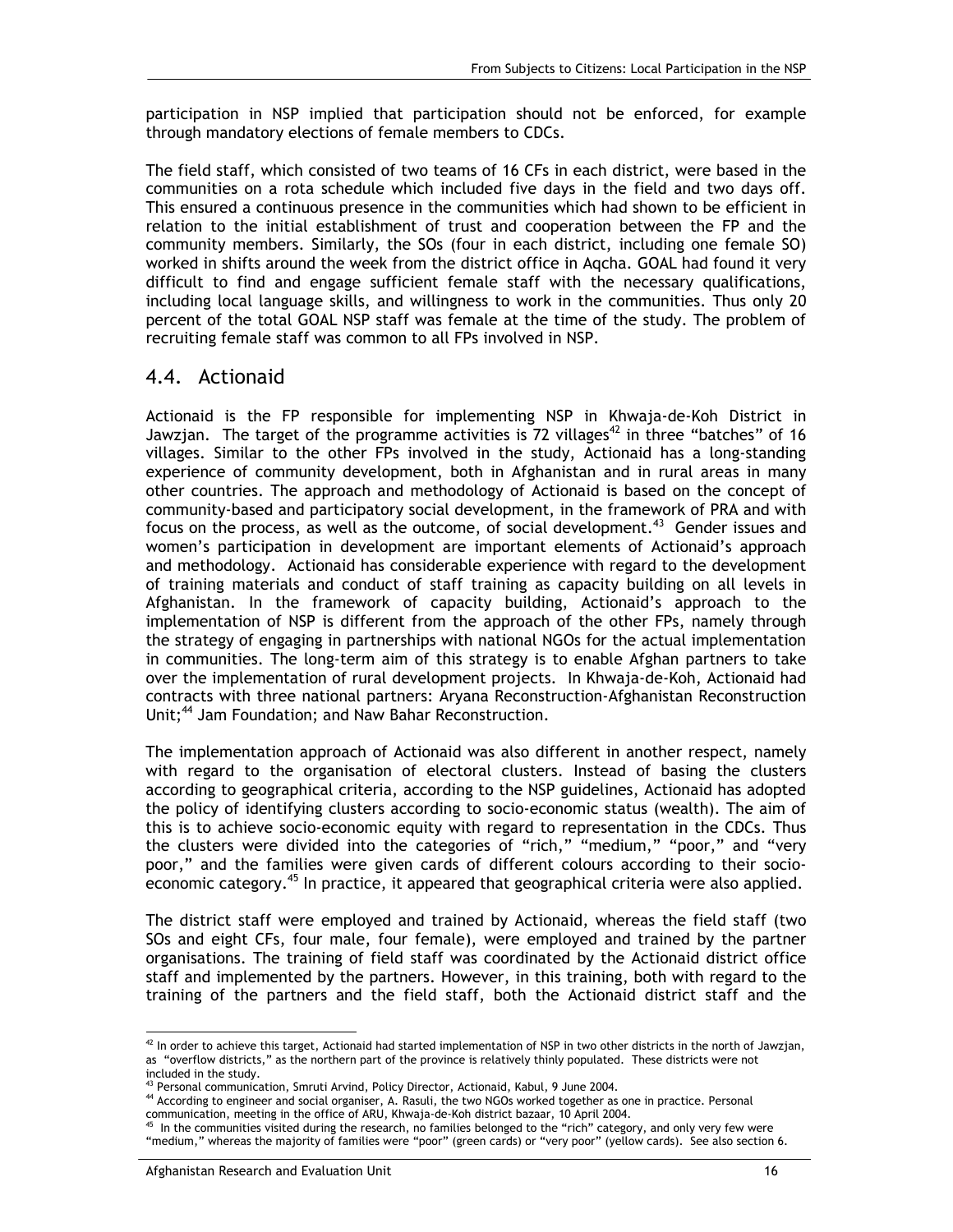implementing partners had experienced problems. These problems were particularly related to the issue of women's participation. It also appeared, from observations during field visits, that there were problems involved with the training of a participatory approach to community mobilisation.<sup>46</sup>

In order to ensure participation by women in the NSP programme, Actionaid and the national partners had organised separate elections for women in so-called "women's clusters" (only comprising women of the families of a certain number of clusters). The female representatives elected by the women were formally included in the CDCs.

### 4.5. The Role of Community Facilitators (CFs)

The CFs play a key role in ensuring the quality and successful implementation of the NSP. This is particularly important in relation to the involvement and participation of women. The task of involving and communicating with rural women may be a difficult challenge to CFs, especially when they themselves have an urban background. It is a particular challenge to male facilitators who, for culturally normative reasons, may be prevented from contact with the women in a village, and in addition may often themselves share local conservative views about women's participation in community affairs. For this reason, all the FPs involved in the present study emphasise the importance of engaging female staff as CFs. The FPs with whom the field research was carried out also found it valuable when female CFs were themselves from a village background, preferably from the same area as the villages where the NSP project took place, in order to gain access to the community. This was related both to distrust and unwillingness on the part of the community to allow strangers to enter the village uninvited, and to local norms that women in the community could not communicate with men outside the family. In practice, however, there are several problems related to the employment of village women as facilitators, first of all due to the need for basic education in order for the women to be able to participate in formal training.

The facilitators' task involves engaging people in local communities in a face-to-face discourse about participation in a project which is based on entirely new concepts in relation to conventional aid and government assistance, namely, participation of all community members, including women, in a democratic decision-making process about community development. Not only does this task require a broad range of skills and knowledge, both in relation to the project – the "message" of NSP and the details of the step-by-step community mobilisation process – but also with regard to general communication skills that emphasise inclusion and participation. This includes both linguistic and non-verbal communication skills and the adoption of a participatory rather than authoritarian attitude in relation to the community members, thereby enabling the community mobilisation process to become a process of inclusive and shared learning by doing. As Afghan norms and attitudes in relation to education and learning are traditionally rather authoritarian and didactic, these attitudes in the context of community facilitation are new and often also demanding for the facilitators, who mostly have a limited level of education.<sup>47</sup> Materials and manuals aimed at training CFs have been prepared by several FPs, including UN-Habitat, whose training manuals are widely used, or used in modified forms, by other FPs, including SDF and AKDN. As already described, the training materials prepared by GOAL and Actionaid also strongly emphasise communication skills with a view to establishing trust and participatory cooperation between the NSP implementing agency and the community.

<sup>-</sup>46 According to the SO of ARE/ARU, this training had been *"difficult to understand,"* especially with regard to the gender issue. Personal communication, engineer and social organiser A. Rasuli, meeting in the office of ARE/ARU, Khwaja-de-Koh district bazaar, 10 April 2004.

The formal minimum requirement of education is 12 years of schooling, but in practice it is often less, especially when the facilitators are recruited from the villages in the project district.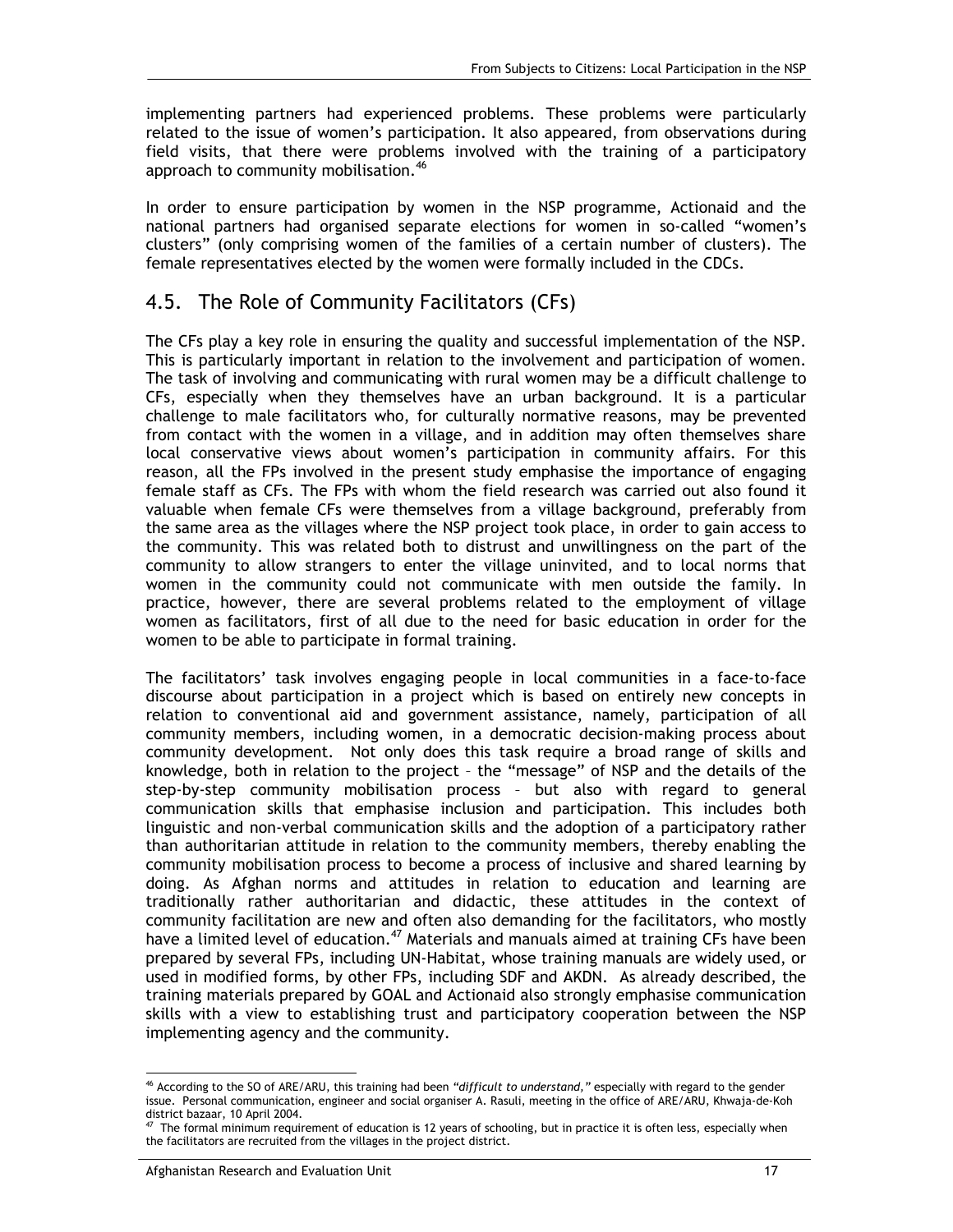The emphasis on the need for the deployment of locally based CFs, as large a staff presence in the communities as possible, and quality training, is also shared by ACTED and Concern International. Concern thus finds that:

*"Linked to the above issue [women's participation] are the skills level of the NSP staff. For example one of our lessons learned was the need to focus more and more on the 'facilitation skills' of our staff. Unless they have the correct facilitation skills we will continue to miss women's priorities. However, this is as we know connected with time, continuous coaching and practice*.*"*48

AKDN, GOAL, ACTED, and Concern International all found that female staff could act as positive role models for women to work outside the home. For example, Concern had used this actively in the implementation of NSP in Takhar and Badakhshan.<sup>49</sup> From a monitoring survey, including interviews with village women in their homes by a female SO, ACTED found in Baghlan that women's participation in NSP strongly correlated with the active presence of female facilitators.<sup>50</sup> On the other hand, the recruitment of female CFs from villages was frequently very difficult, due to the need for a basic formal education and because village women would often be hesitant to engage in unaccustomed employment outside the home, due to local norms and sometimes to resistance on the part of their families.

The tasks and working conditions of the CFs could also be characterised as being difficult and demanding, especially in the case of married female staff. First of all, the female staff need to carefully observe local norms of women's behaviour in the communities, both to ensure their own safety and the acceptance of the programme in the villages. Thus all female facilitators wear *burqas* in the districts, even if they are of an urban background and would not normally wear *burqas*. Second, working in the communities is demanding for married women in relation to their families. This is the case regardless of whether the facilitators commute daily to the districts or are based for the week in the communities. Commuting staff usually arose around 5-5:30 AM to see to the family's needs and perform household tasks before leaving for work which began at 8 AM in the SDF office in Kabul. In the late afternoon after returning from the field, they had to complete and deliver their data from the day's work; in addition, most of the staff had a long distance to travel from their homes to the office. While the female staff of AKDN working in Andarab District had to commute every day due to security, the staff in Dahna-e-Ghori were able to stay at the district office during the week. However, married female staff had to arrange for their husbands to take care of children during the week, or some would keep young children with them in Dahna-e-Ghori. For at least one CF in Dahna-e-Ghori, these problems led her to look for another job in Pul-e-Khumri.

-

<sup>48</sup> Personal communication (e-mail), Michelle Small, NSP Manager, Concern, 21 June 2004.

<sup>49</sup> Ibid, 29 April 2004.

<sup>&</sup>lt;sup>50</sup> Personal communication, Elizabeth Kronoff, (M & E Manager, ACTED), 25 May 2004.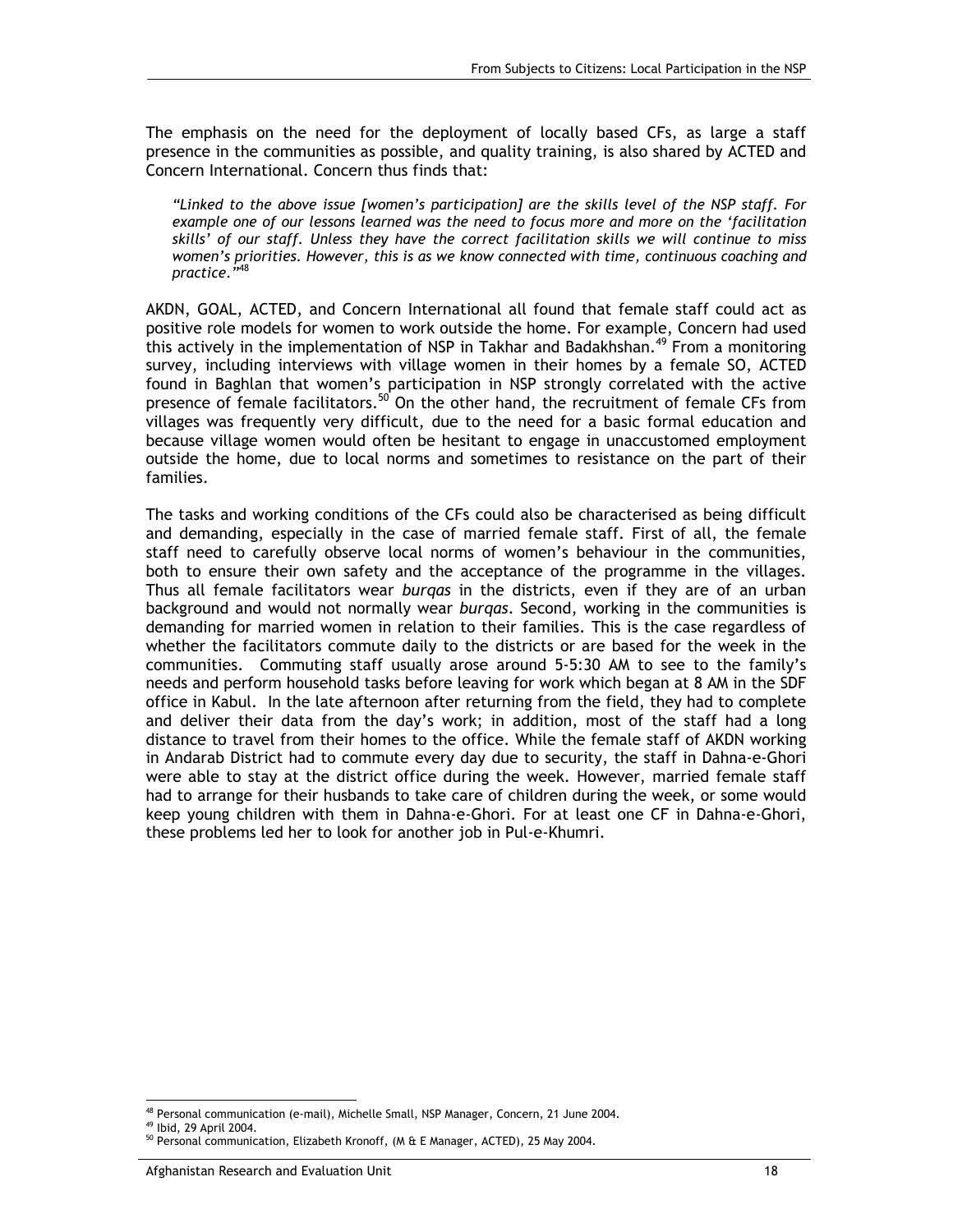## 5. Communities' Perceptions of NSP

## 5.1. General Views of NSP

In the study communities, the interest in and receptivity to the idea of NSP, and the motivation of the community members to participate in NSP, was dependent on a number of factors. Above all, people were weary of 24 years of war and the resulting death or exile, mass destruction of livelihood assets, and poverty. For example, the women participating in a discussion meeting in the village of Sayad Markazi (Andarab District) told of the many years of conflict and war in the district, saying how tired they were of this *"jang, jang, jang "* (fighting, fighting, fighting). NSP was perceived in many communities as a solution not only to the problems of the community itself, but also to the problems of Afghanistan.

*"During the 24 years of war people have suffered very much. After that, MRRD has called us to help us to develop and reconstruct our own society and Afghanistan."* (Accountant of CDC, Khanaqa Uzbekia village, Aqcha District)

*"Now we have community cooperation. We ourselves try to work together in peace, we want to give our children a peaceful life."* (Women in Kalta Shakh Sufia village, Aqcha District)

*"Before the NSP we had a lot of problems but nowhere to go with them. Now we have a place to go to solve our problems."* (Woman, member of women's CDC, Shishkhana Afghania village, Faizabad District)

Other factors that affected communities' perception of the NSP included:

- The general attitude towards external aid, earlier experience of NGO assistance, and the relations with the facilitating staff of the FP in the communities, as well as the perceptions and understanding of the project in the community (which was closely related to the quality of the information and community mobilisation of the FP).
- The socio-economic composition of the communities and the existence of relatively egalitarian structures with regard to wealth or poverty. As experienced by SDF in Sarobi District, there are indications that, in communities with marked wealth and power differences, the more wealthy community members such as landowners and commanders would generally not be very interested in participation, due to fears that the participation on equal terms of the whole community would constitute a threat to their power. However, none of the communities visited in the context of the research were characterised by significant socio-economic differentiation. They were all very poor.
- The exposure of villagers to "foreigners" and Western ideas. Such exposure tended to contribute to a positive attitude to participation in NSP. On the other hand, remote communities that had been relatively isolated, or had negative experiences with the world outside their district, tend to be more hesitant or resistant to the change that participation in NSP would entail. Such attitudes reflect the communities' experience that the government could not be trusted in the past, so why should it be trusted now? According to reports by AKDN field staff, several communities in parts of Andarab that were more remote than the communities visited by the research team reflected such anxiety or negative attitudes towards the programme. Similar suspicion and lack of trust of NSP and the government had also been found in districts in the northern provinces of Takhar, Badakhshan, Kunduz, Balkh, and Samangan, as reported by ACTED and Concern.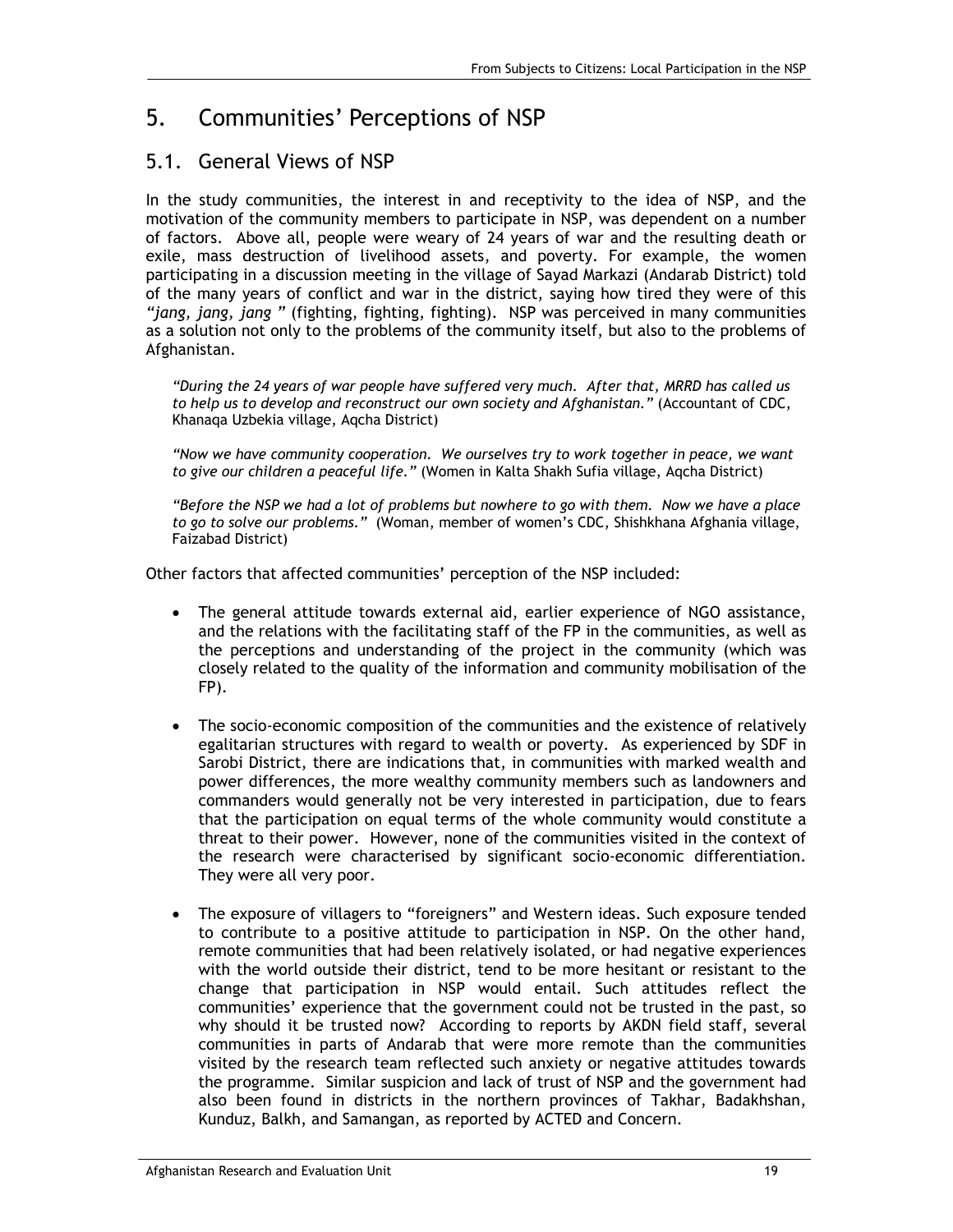In areas and districts which are characterised by generally suspicious or antagonistic attitudes towards foreigners, these negative attitudes have often led to the rejection of or outright hostility towards NSP, as for example experienced by CARE International in several villages in Ghazni and Paktia Provinces. The negative attitudes are also often related to fears that NSP is a political programme in support of the transitional government, or that NSP is a "foreign" and anti-Islamic programme which aims at religious conversion and abolishment of traditional Afghan values, especially concerning women and family. Similar attitudes were experienced by other FPs in the Pashtun-dominated provinces in the south and east of the country, such as UN-Habitat in Farah and Kandahar, and Ockenden International in Zaranj District in Nimroz Province. On the other hand, it appears that such negative attitudes, including resistance towards women's participation, can be overcome, as shown by examples from these districts in Pashtun areas, and also reflected by the experience of AKDN among Tajiks in Andarab District. In many cases, when NSP has been introduced in some communities, other villages who were at first hostile to the project have later decided that they would after all like to participate and get their share of the project benefits. Both UN-Habitat and CARE, as well as SDF in Sarobi District, have reported examples of villages who initiate procedures similar to NSP on their own initiative without waiting for NSP to reach them.

In particular, the actual disbursement of block grants plays an important role with regard to communities' attitudes towards NSP. Examples were reported by UN-Habitat from a village in Kandahar, where the programme had been met with strong reservations, but nevertheless, the village participated and elected a CDC. But it was not until the CDC reached the stage of proposal writing for funding that the community started to believe that "*the NSP is for real.*"51 A similar example of distrust, which also extended to the FP and the CDCs, was found in communities in Qarabagh District. During the initial visits of the research team, there were strong tensions in the communities that caused insecurity on the part of the SDF field staff in relation to the communities. These tensions were caused by what the communities perceived as delays in the disbursements of block grants for the projects for which proposals had been submitted some months earlier. The proposals were still being processed in MRRD. This had been explained repeatedly to the communities, but apparently not understood. On the other hand, the frustrations could be understood as the disappointment of being "cheated" yet another time out of the assistance promised by the government. From the point of view of the communities, the blame was on the CDCs, believing that the CDC members had received the money without informing the community and were spending the money for personal use. The members of the CDCs felt that they were in a very difficult position and had been "let down" by NSP and MRRD.<sup>52</sup> The atmosphere towards NSP changed dramatically when the first village received notice that the cheque for the block grant was on its way to the CDC's bank account in Qarabagh.

#### *The Message of NSP*

It was generally an additional barrier to the understanding of and interest in the programme if the "message" of NSP was communicated by persons who were strangers in the communities, persons with whom the community members, especially the women, were not sufficiently familiar, or whom they did not trust. As mentioned earlier, this was

<sup>-</sup>51 Article entitled *"NSP is for Real: An Experience from a Pilot Village"*. In: *Voices from the National Solidarity Programme* Kabul: UN-Habitat Afghanistan. (n.d., possibly January 2004)<br><sup>52</sup> The tensions were further than (n.d., possibly January 2004)

The tensions were further strengthened by the killings of five staff members of SDF on the road near Sarobi on their way back to Kabul after work, five days before the first visit to Qarabagh. As the killers had not yet been identified, the SDF staff strongly feared that the incident reflected local resistance towards NSP, not least the resistance of local power-elites and commanders to the community empowerment through elections and co-operation introduced by NSP, something which was perceived as a threat to the existing structures of power and control.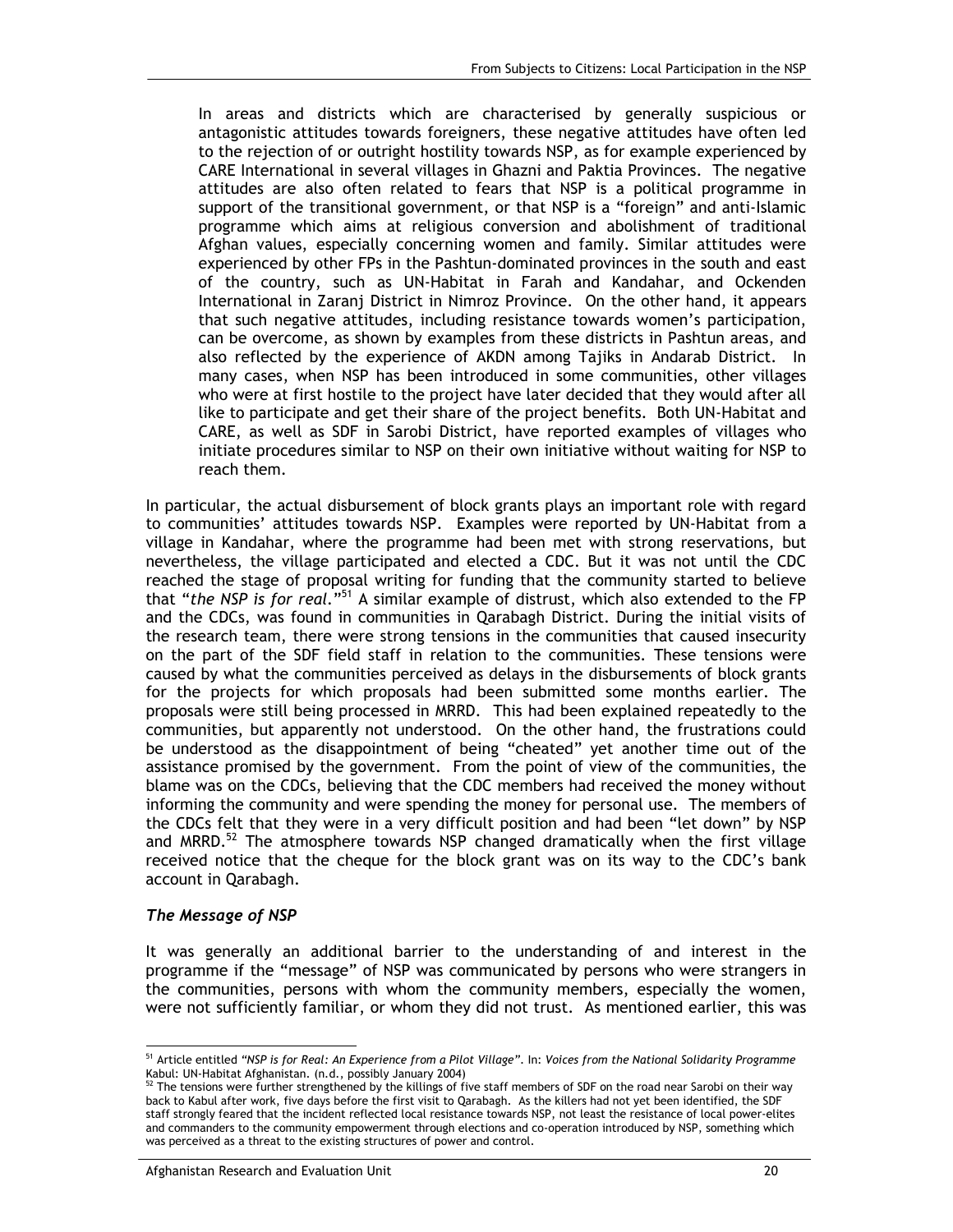a major reason for the FPs to attempt to recruit female CFs from the villages in many areas. Thus, based on these findings and people's statements in all the communities, trust played a key role in the perceptions of NSP and readiness to participate.

*"All villagers do not believe in this programme, you should bring the help to us, then we will believe you*.*"* (Old widow, Kishinabad, Andarab)

Furthermore, the notion of women's participation in many cases contributed to anxiety in communities with regard to participation in NSP. This has been confirmed by all FPs involved in the study.

On the one hand, the villagers' interest in NSP took as its starting point the community's needs for development assistance, and the expectations that participation would give access to the benefits needed. On the other hand, the access to information about the programme, and the form in which information and community mobilisation was delivered and undertaken by the CFs in dialogue and cooperation with the community, played a very significant role in alleviating initial resistance and suspicion. In this context, the presence and interaction of CFs with community members, not least elders and other respected and authoritative persons in the communities, played a key role during the preparatory process.

*"In the beginning, we did not understand, but slowly, slowly we got information about NSP and we all want to rebuild the village, and want to participate equally."* (Female community members in Shishkhana Arabia village, Faizabad District)

*"The government speeches … will do something for our benefit, make power, road, clinic .."*  (Male community members in Serkala village in Dahna-e-Ghori District)

*"The NSP programme is awareness of the people in the village about the solidarity of the country and the role of community in the reconstruction of the village."* (Male and female community members in Shishkhana Arabia village, Faizabad District)

*"NSP is a good thing for us, it will solve our problems, and perhaps we can help each other by working together."* (Women in the community of Shishkhana Arabia, Faizabad District)

In all the districts visited, unity (*ehtehad*) and community cooperation were very highly valued in relation to community members' understanding of NSP. In many communities, especially in Aqcha and Faizabad Districts, community cooperation in the context of NSP was also perceived as a means of working together for self-reliance in development.

*"Hambastagi e-Milli* [NSP] *is about unity so we can work together to improve our village and improve Afghanistan*.*"* (Male community members and CDC in Serkala village, Dahna-e-Ghori District)

*"We know a lot about the NSP – it means solidarity in the village and improving the village people and their lives*.*"* (CDC in Qala-e-Kuna, Qarabagh)

*We don't want foreigners to come here every year and help us. We should help ourselves and Afghanistan. NSP is helping us with this idea*.*"* (Women in Shishkhana Arabia, Faizabad District)

However, on the whole, it was the experience of the research team that each invitation to discuss NSP and the community members' views of the project invariably began with a discussion of the community's needs for assistance. If development priorities or projects had already been identified, the discussion would include the enumeration and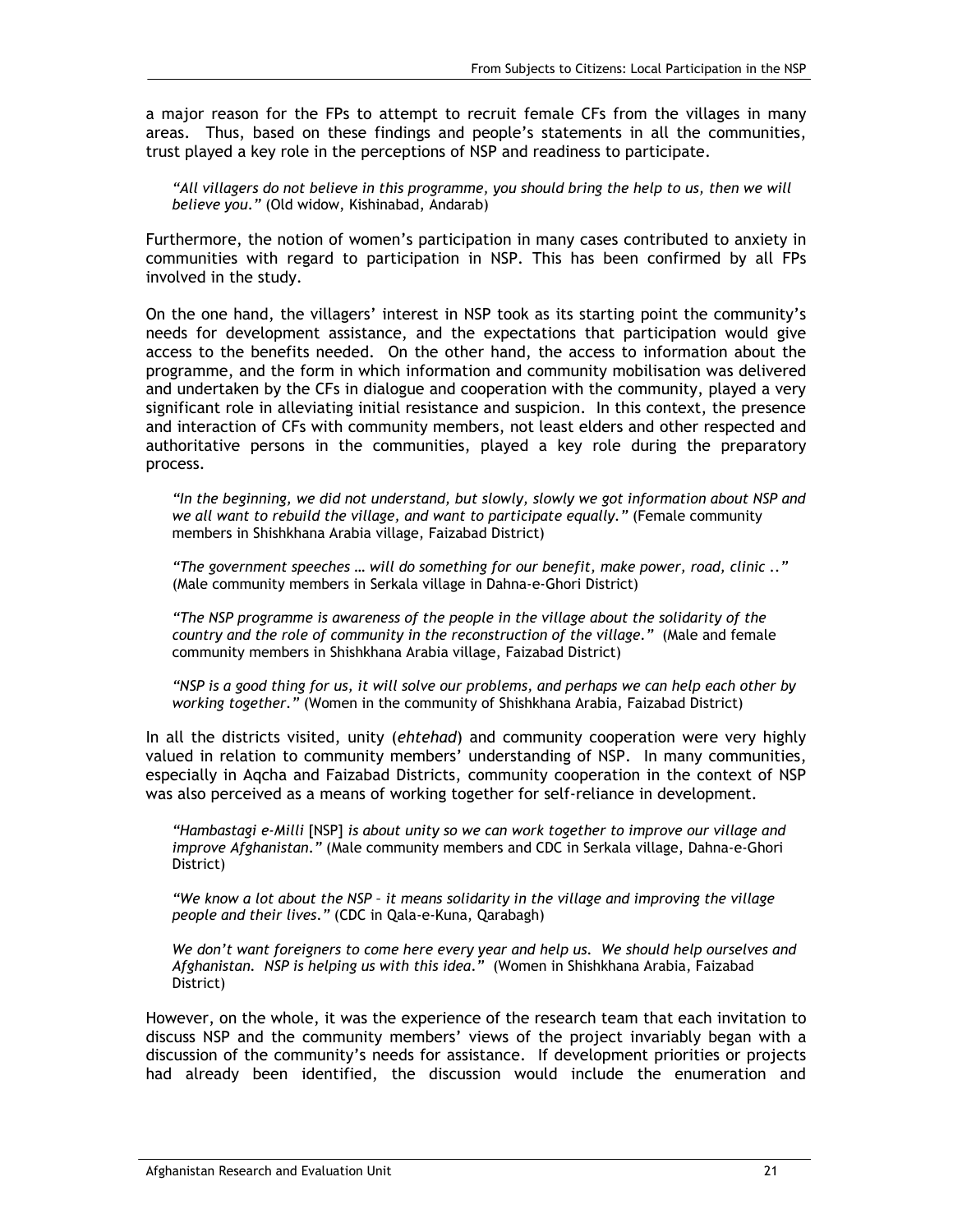explanations of these projects. In almost all interviews and discussions, it seemed clear that to the villages participating in NSP, the focus was very much on the "end product." Thus, discussions of process and perspectives always had to be introduced in the conversation in a polite and diplomatic way after the community members stated their needs and the projects they wanted to implement. There were generally high expectations of the NSP and the CDCs but also fears that if the NSP and CDC did not "fulfil the promises" by showing effective development results that improved people's lives, they would feel "cheated." Thus, an elderly woman in the village of Tapa-e-Sangak, Dahna-e-Ghori District had very pessimistic expectations of NSP:

*"They will give us nothing, they [the government] have never given us anything*.*"* 

### 5.2 Perceptions of the Government's Role in NSP

As also discussed in section 6, the elections for CDCs in many cases appear to have caused fears and negative attitudes towards the programme in the communities. This had been experienced by SDF, in the districts of Qarabagh, Paghman, and Sarobi. Other examples of such fear of participation in NSP was reported, e.g., by Concern International from the northern provinces, and SCA from Wardak. Communities thus feared that the NSP was a cover for national political agendas related to or identical with the national political elections. It has taken a long time and careful information and awareness-raising in the communities on the part of the FPs to establish trust and credibility in NSP as a programme which exclusively aims at rural reconstruction with local community participation.<sup>53</sup>

In all of the communities visited during this study, the majority of the community members were aware that NSP was in some way related to the central government in Kabul. In general, men had a clearer understanding than women that the government played a role in relation to the programme; this could be related to the fact that women's access to information about the programme was more limited (see section 5.3). On the other hand, it was also clear that the men's perceptions of the specific relations between the NSP and the FP, and between "the government" and MRRD as the government agency which funded and executed the programme, were mostly very diffuse. This lack of understanding also included male CDC members. Similar lack of knowledge and understanding of the role of the government in NSP communities was reported by other FPs such as ACTED.<sup>54</sup> Thus, in interviews and group discussions, community members had very different understandings of how the programme "worked" in relation to the government, MRRD, and to the World Bank, the donor agency.<sup>55</sup> There were examples of CDCs who did not know anything about the role of the government, or had forgotten the information given by the FPs, such as in Yandarak village, Aqcha District, where the CDC members said that, *"we were not told about the role of the government."*

There were also communities where the role of the government and MRRD in relation to NSP was understood more clearly, as in the village of Khanaqa Uzbekia, Aqcha District. Here the CDC explained *"the MRRD has called us to help us to develop our village and Afghanistan."* The CDCs were generally familiar with MRRD through the MRRD provincial office. While "the government" in a more general sense was distant in relation to the experience of the local communities, MRRD, through the provincial office, was a familiar institution to the CDCs and communities, with a presence in the provincial capital.

<sup>-</sup> $53$  That this is the case, and that there is no direct linkage to the planned national elections, was confirmed by both ministers of MRRD and MoF in response to concerns by FPs when their contracts were handed over at a meeting at MRRD in the early summer of 2003.

<sup>54</sup> See the report entitled *Men's and Women's Participation in the NSP. Preliminary Results*. ACTED NSP Team, Monitoring

and Evaluation Department. Kabul. May 2004; 12.<br><sup>55</sup> Especially to many illiterate women, the notion of the World Bank was very difficult to understand, as they had no experience of banks and the concept of bank had no meaning in the context of their everyday experience.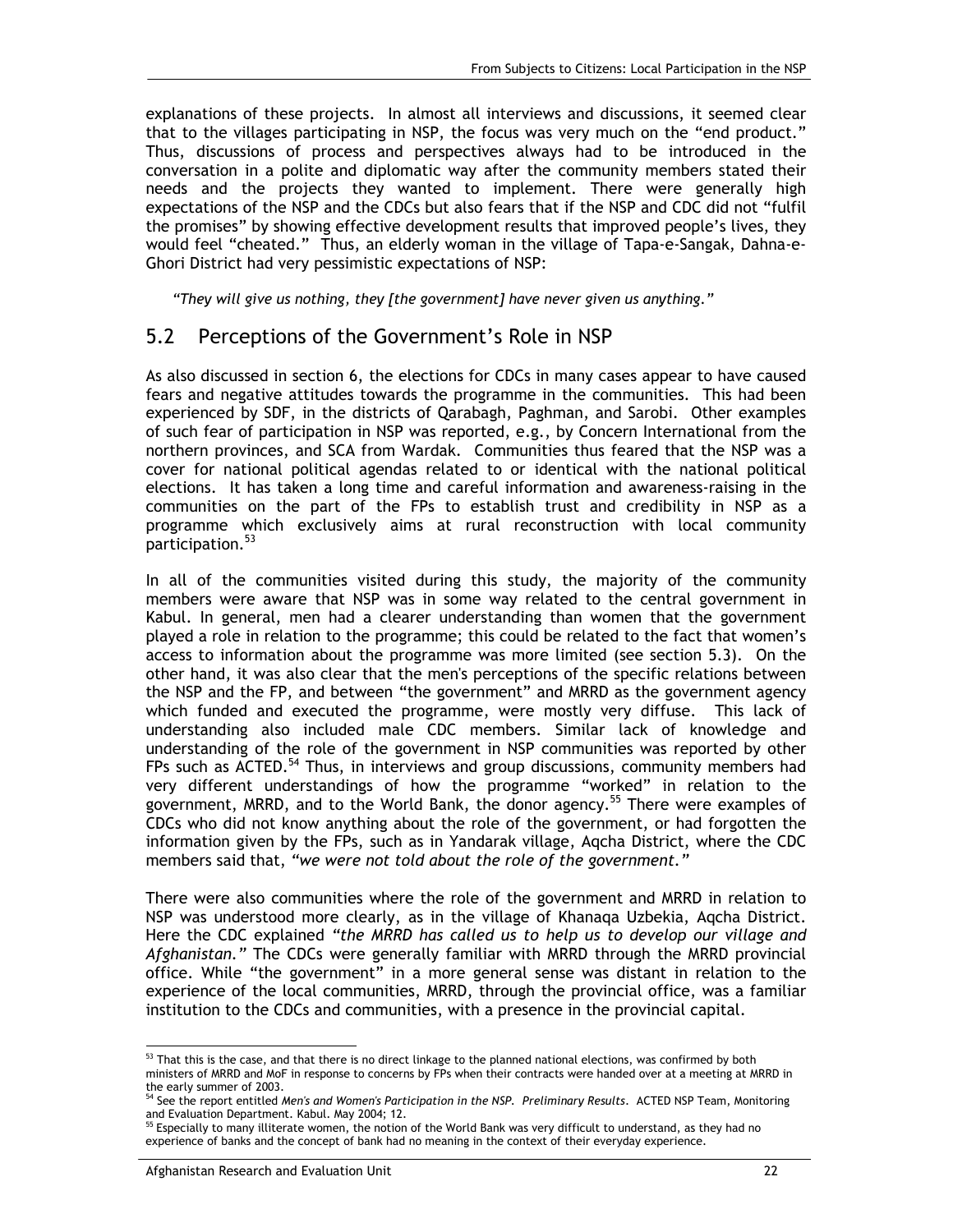These diffuse perceptions of the role of "the government" in relation to NSP were clearly reflected in the interviews and group discussions. The reactions of the community members frequently included confusion, eager discussions among themselves or embarrassed silence. Many different explanations were offered, such as:

*"The government helped us … with bringing this programme here."* (CDC members, Fazilabad village, Faizabad District)

*"The role of the government is to give money for the project."* (Male CDC members, Qulbaqa Areq village, Khwaja-de-Koh District)

*"Yes, the government of Afghanistan is not our enemy and has a very important role in reconstruction through promoting the programmes of reconstruction and letting foreigners work for the Afghan people."* (CDC members, Shishkhana Turkmenia, Faizabad District)

The issue of security in relation to the programme was generally perceived as a very important aspect of the government's role in all districts visited:

*"Through security we know that the government has a role in the programme – without security we cannot work in the fields …"* (Chairman of CDC, Khalta Shakh Sufia village, Aqcha District)

*"It [NSP] is the work of ISAF …"* (CDC secretary, Shishkhana Uzbekia, Faizabad District)

*"The government gives security for foreigners to visit our villages."* (Community member, Qara Boin Jangali village, Aqcha District)

*"Our government wants the people to be disarmed and wants their people to be developed."* (Male CDC members, Sayad village, Dahna-e-Ghori District)

On the whole, the limited knowledge and understanding of the role of the government in NSP is an important issue which reflects the need for improved information of the community members through quality facilitation with particular focus on women.

### 5.3. Men's and Women's Access to Information

A very important element influencing men's and women's different perspectives and participation in NSP was access to information. Due to the restrictions on women's mobility, socially and spatially, in the context of *purdah,* women were less able to participate in information meetings and community mobilisation in general. This was especially found in Qarabagh, Andarab, and Khwaja-de-Koh, where community attitudes towards women's participation were very conservative. Similar problems of women's participation have been found by ACTED in interviews with women in their implementation  $arc$ area. $\frac{56}{3}$ 

In many cases, people had difficulties in understanding the "messages" and information provided by the CF. This could be related to the nature of the information and the way it was given, as well as the relations with the facilitators. To illiterate persons or persons with very limited formal education, information about the concepts, including participation in elections by all community members, could be difficult to understand or remember if they were told about it only once or a few times. This was found to be the case in a number of Turkmen communities where all adults were illiterate, such as in Aqcha and Khwaja-de-Koh Districts, and also in communities where most women were illiterate.

<sup>-</sup><sup>56</sup> See the report entitled *Men's and Women's Participation in the NSP: Preliminary Results*. ACTED NSP Team, Monitoring and Evaluation Department. Kabul: ACTED. 25 May 2004.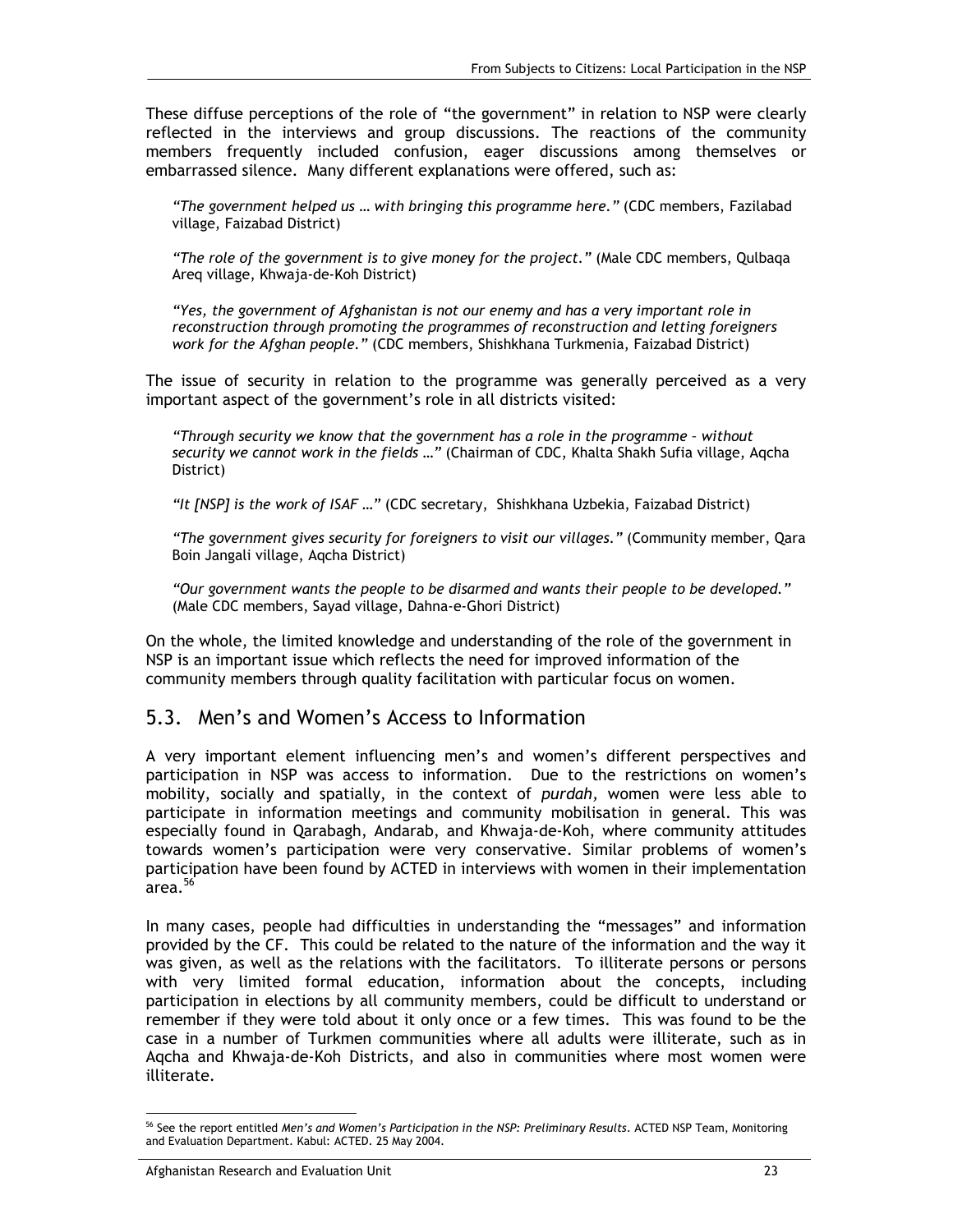*"I went to one or two meetings, but I can no longer remember what they told us."* (Old woman in Serkala village, Dahna-e-Ghori District)

*"We were told, but we don't remember."* (Women, members of "women's *shura*" in Qulbaqa Areq, Khwaja-de-Koh District)

Thus, attitudes towards NSP and knowledge and understanding of the project were also related to gender – more men than women knew about the project and understood its structure and implications.

Furthermore, perceptions of NSP were related to age and education. Older women and illiterate women tended to know very little about the project. This was frequently related to women's lack of access to information and participation in information meetings, because their husbands would not allow them to go out due to *purdah.* Thus, young women, especially daughters-in-law, often experienced difficulties with regard to access to information and participation due to the views of the older women and their mothers-in-law that it was their duty to stay at home to do the housework and look after the children. For example, in a women's meeting in the village of Sayad Markazi in Andarab, young women complained that they were not allowed to participate as much as they wanted because they were not permitted by their mothers-in-law: *"The old lady says that my daughters-in-law should work at home and not go out."* They were very unhappy about this because they were particularly interested in the new ideas and wished to participate in the change and development of their community.

But it could also reflect a lack of interest because it was perceived to be exclusively a male affair:

*"We are only women who work in the house – how can we know about men's business?"* (Women in Serkala village, Dahna-e-Ghori)

 *"They* [the community facilitators] *said a lot about NSP. We don't remember because we are so busy."*(Women in Qulbaqa Areq, Khwaja-de-Koh District)

## 5.4. Development Needs and Projects

The need for assistance in the impoverished and partly ruined communities was huge.

The first need and project priority that was mentioned in practically all communities in the study, except in Andarab District where there were natural springs and mountain streams, was *the need for water*. This desperate need for irrigation water as well as for drinking was particularly critical in the spring 2004 as this year had seen a relatively poor rainfall in March and April (at the time of the field research). The villages were all dependent on rainfall for their irrigated land, as the irrigation systems had mostly been ruined during the decades of war. For this reason, projects concerning irrigation, such as the repair and reconstruction of canals and *karezes,* or construction of new canals, were generally the first priority. This was particularly the case in Aqcha, Faizabad, and Khwaja-de-Koh Districts in Jawzjan, where the ground water sources tend to salinate due to the high evaporation during summer, and Qarabagh District in Kabul Province.

In some cases, the traditional specialist in the management and distribution of water for irrigation to all farms in a village, the *mirab*, contributed and gave valuable advice in the identification and planning for irrigation reconstruction projects, as for example in the village of Shishkhana Uzbekia, Aqcha District. In this function, the *mirab* acted as a "specialist consultant" in the framework of a community-based feasibility committee (established by GOAL, the FP) under the CDC. In the communities in Dahna-e-Ghori and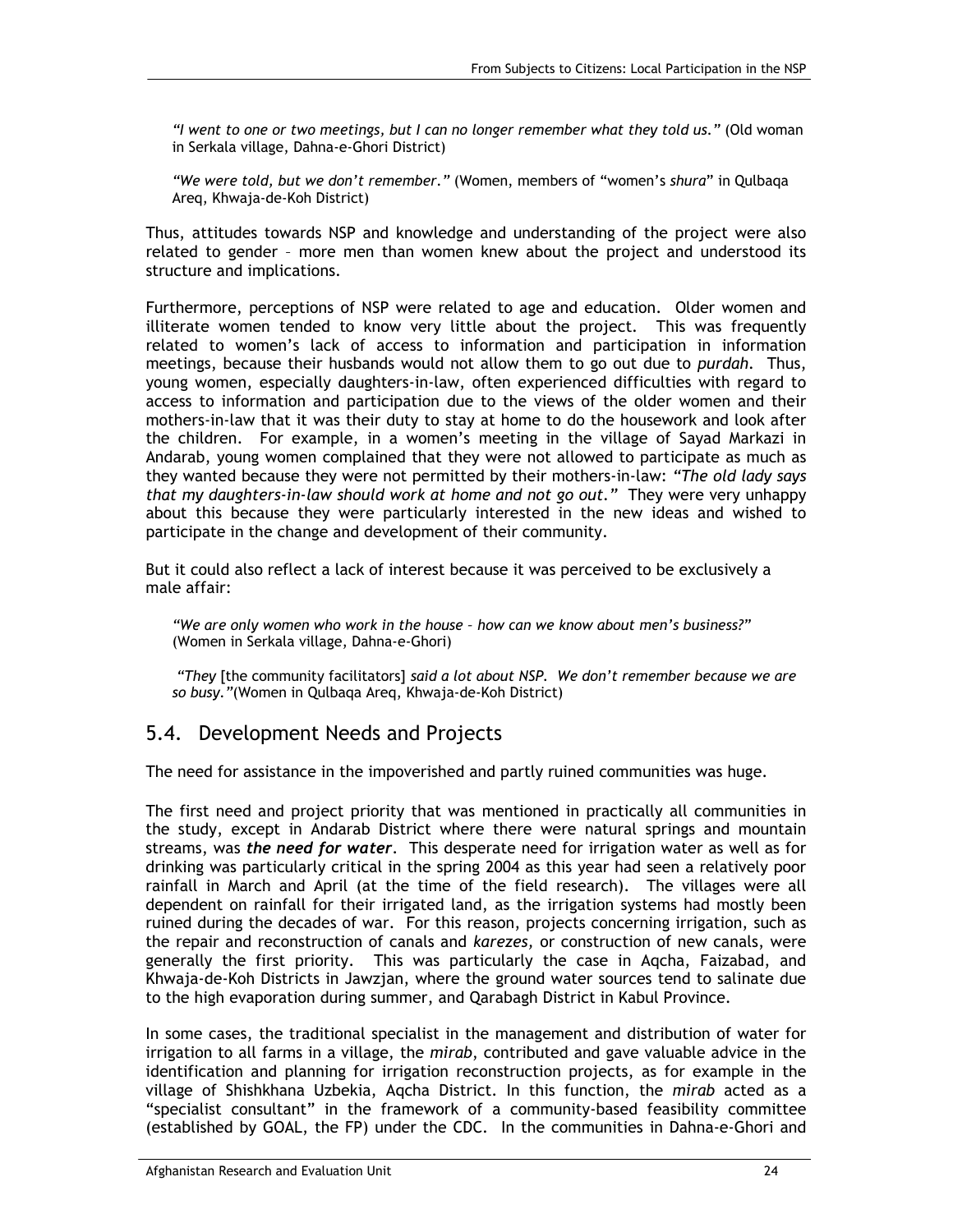Andarab, which were situated near mountains, the community members could use the water from mountain springs. Not all villages had access to such springs. Thus a development need frequently described in these districts consisted of simple pipeschemes for piping water from streams to the villages. AKDN had already assisted in the construction of several such drinking-water schemes for communities in Dahna-e-Ghori.

In addition to the need for water for the irrigation of crops, there were huge needs for wells or deepening of existing wells for drinking-water. This need was especially felt by women.

*"In the past, we fetched water from the river but now there is no water in the river, we go in the night to wells far away for water, we take turns and sometimes wait for three or four hours before we can get the water."* (Women in Khanaqa Uzbeki, Aqcha District)

However, the shortage of water was not always the consequence of the destruction of canals or *kareze*s, or drought and the failure of rain. It could also be an issue of power and control. In many communities, community members/CDCs told stories about local commanders controlling and diverting water from the poor, as related in a group discussion with community members and the CDC in Khanaqa Uzbekia, Aqcha District.

*Schools and educational facilities* for adults (literacy classes) were in high demand, as development projects in most of the communities visited during the study. This was primarily expressed by women, but many male community members and CDCs also shared the view that education was very important. This should be understood in the context of the high rate of illiteracy in the communities, and the difficult access to schools for children in the more remote villages, including Dahna-e-Ghori and Andarab Districts. In Qarabagh, there were primary schools in some villages, but many children had to go to school in Qarabagh bazaar, which was several kilometres away.

*"After the many years of war and fighting, people think that education is very important both for improving life and to prevent more conflict."* (Female CDC chairperson, Nawa Khel village, Dahna-e-Ghori District)

*"Here education is considered more important than age and experience. This is a new thing. People here think that educated persons can solve any problems in the home and the village, also with husbands and children. "* (Female CDC member, Azizan-Abad village, Dahna-e-Ghori)

*"From education, human beings become bright and enlightened, also girls. Women with education can bring up children better. "* (Male community member, Serkala, Dahna-Ghori)

The research team found two cases of school construction projects already underway, one in Nawa Khel, Dahna-e-Ghori District, and the other in Shishkhana Uzbekia and the neighbouring villages in Aqcha District. However, in the context of NSP, the construction of schools can only be approved as community development projects with approval by the Ministry of Education (MoE), as the MoE needs to register the school, provide teaching staff and learning material, and ensure that the curriculum taught is consistent with the national curricula. Thus, the construction (or reconstruction) of schools needs to be approved by and coordinated with the MoE on district and provincial levels.

In all districts, there had been schools before the war, but many had been destroyed or burned by the Taliban. Access to primary education for children was a serious problem in most communities. In communities where there were no primary schools, as in a number of the communities in Aqcha, Faizabad, and Khwaja-de-Koh, children had to rise at 3 AM in order to walk to the nearest school. In Dahna-e-Ghori, Andarab and the districts visited in Jawzjan, UNICEF had provided tented schools for the children as a temporary solution, but especially where summer temperatures often reach 50 degrees Celcius, such tents were too hot.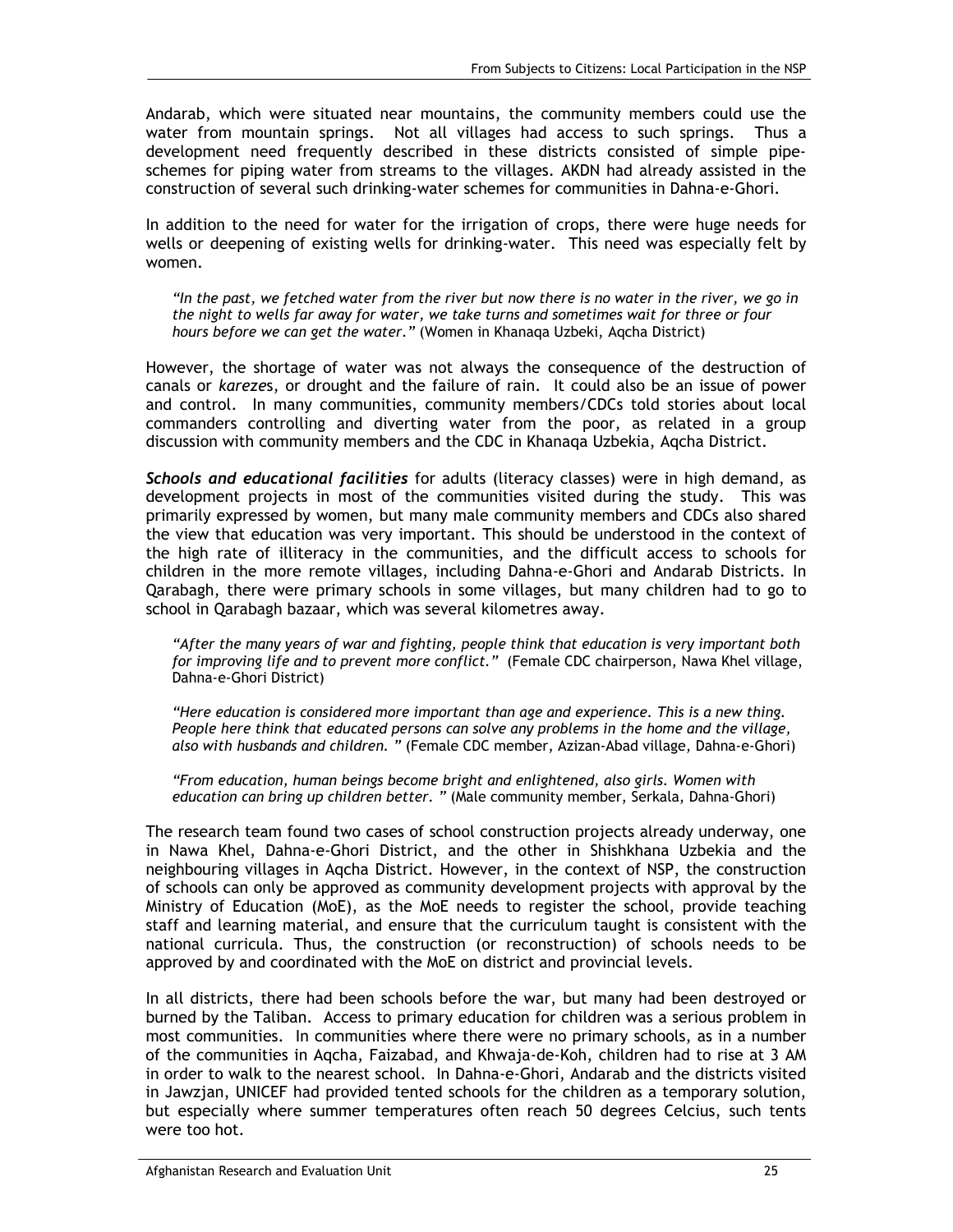Projects for schools were generally intended to include schools for girls as well as boys. In the more conservative communities and districts, such as Qarabagh and Andarab, there were, however, problems in relation to the education of girls. In Andarab, girls were not permitted to continue schooling after grade 5/6 when they would reach the age of puberty and would have to observe *purdah.* But, according to the views of the male CDC interviewed in Kishinabad village, there were indications of changing attitudes to this issue. This CDC had plans for a girl's school in addition to a boys' school which was already functioning.

Other frequently mentioned projects included:

- *The reconstruction or construction of bridges and houses*. In Dahna-e-Ghori and Andarab, there were also needs for roof-beams for the reconstruction of houses, because timber logs were in short supply or very expensive (Andarab). Locals also cited the need for local roads to be repaired as well as improved transport facilities and a common vehicle for the whole community for transport.
- *Electricity projects*. The women in the village of Kishinabad, Andarab District wished for electricity in order to make their housework easier. Many male CDCs mentioned the idea of buying and installing small generators. In Dahna-e-Ghori and Andarab, the male community members discussed the possibility of establishing small-scale hydro-electric schemes.
- *Activities which could generate employment, both for men and women*. Unemployment or under-employment were very serious problems affecting women as well as men. This could partly be seen as a consequence of the large-scale destruction of the means of livelihoods in these areas, which limited the possibilities of undertaking normal activities with farming, animal husbandry, and the cleaning and preparation of the products (widely the task of women). In addition, the large-scale unemployment found in the districts may also reflect demographic trends and the growth of the population after the war, which also includes the substantial influx of refugee returnees.<sup>57</sup>

In the communities in Dahna-e-Ghori and Andarab District, the NSP projects were furthermore planned in the long-term perspective of the Five Year Village Development Plans evolved by AKDN, the FP. These plans involved the communities in the drawing of "dream maps" for the future of their villages in five years' time.

An exceptional example of a "dream map" was found in the village of Nawa Khel, Dahna-e-Ghori. The CDC chairperson was a woman, which was exceptional in the context of the study (see also section 8). The map showed a perfect modern town in the place of the village, including square multi-storey apartment buildings with electricity, running water, and TVantennae; buildings for schools; a new mosque; a clinic and a veterinary clinic; a poultry factory which would offer employment for widows; other small industrial enterprises, and a kindergarten for the children. Yet the structure of the village was still visible, including roads and streams. The water of the streams had been diverted into a pipe-scheme for the buildings. Livestock and fields were drawn around the outskirts of the town. This map, which seemed to reflect the city planning of the Soviet era, could be seen as representing "a town moved into the village." The CDC and the community members present at the meeting said that everything in the "map of the future" was the idea of the women in the community. They commented, *"Why should we not hope to live in the same way as other people in the modern world? We are tired of living in mud houses like this."*

<sup>-</sup>57 Turton, D. and Marsden, D. *Taking Refugees for a Ride? The Politics of Refugee Return to Afghanistan*. Kabul: AREU. 2002.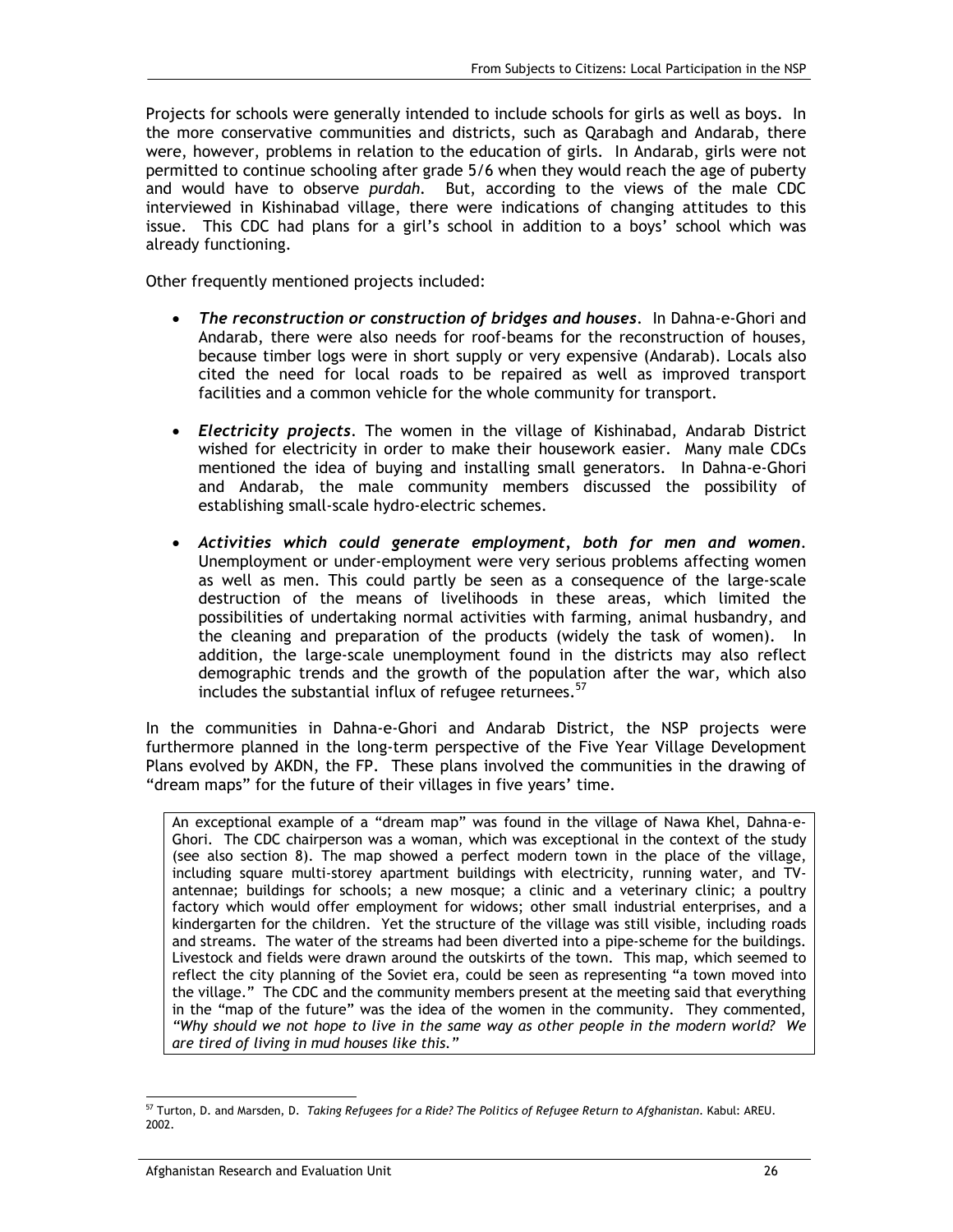#### *Women's Projects and Needs*

In addition to reconstruction and development projects that were identified for the benefit of the community as a whole, NSP also provides opportunities for separate projects for women. This is in order to ensure that women in the communities are also given opportunities to participate and benefit from the block grants. In practice, however, there are problems in relation to the allocation of the block grant funds to include women's projects, in the context of community prioritisation of projects and the preparation of budgets. As also discussed in section 8, this issue, which was related to the cooperation, or lack thereof, between the "men's *shura*" (CDC) and the "women's *shura*" was a serious problem with regard to women's participation in decisions concerning development projects in many of the communities visited, as well as in the districts of other FPs. The project needs that were particularly important to the women in the study communities are discussed in more detail in section 8.

### 5.5. *Ashar* & Community Cooperation, Contribution and Self-Reliance

The concept of community cooperation on activities for common community improvement, such as building or repair of irrigation canals, mosques and schools, is commonly found in Afghan rural society. It is known as *ashar. Ashar* can also be extended to involve the cooperation of several communities, if necessary, for example in relation to the construction or repair of irrigation systems. The notion of *ashar* could therefore contribute to the understanding of community- and inter-community cooperation in the new framework of NSP as relevant and meaningful and thus support the introduction of the new programme. This was confirmed by community members in some of the communities visited in Dahna-e-Ghori, Aqcha and Faizabad Districts. The notion was sometimes discussed in relation to *"khaumi jirga"* (kinship group council), referring to local customary cooperation which primarily covers social functions such as weddings and funerals (example from Qala village, Aqcha District). In some communities where there had been a *malik* or *qariadar* (headman) before the CDC, the community members said that, *"before, the qariadar told us what to do – it was very different from NSP*."

In the context of NSP, the tradition of *ashar* has been mobilised as a resource for community cooperation, including community contributions in labour or in kind (including cash, land, or buildings). This community cooperation also included different *selfinitiative projects* identified by the communities themselves. The approach of re-vitalising traditions of community cooperation is included in the NSP project cycle, mainly by UN-Habitat, particularly with regard to the maintenance of assets funded under the programme. This policy is also expected to build community confidence in the newly elected CDCs and provide the CDCs with experience of organising and implementing local development initiatives. UN-Habitat has experienced such self-initiative projects in a considerable number of communities.<sup>58</sup>

In the study communities, the concept of "community cooperation" in the framework of NSP was perceived in a wider sense than the traditional *ashar.* This was reflected in most communities visited, as expressed in the village of Yangi Qala, Faizabad District: *"The new thing is that NSP solidarity can really do something to solve our problems."* In all the districts, expressions such as *"working hand in hand" "working together as one hand"* and similar metaphors were used to describe the new community cooperation. In Yandarak village, Faizabad District, the CDC members described it as follows:

<sup>-</sup>In eight districts where UN-Habitat is the FP, 287 community self-initiative projects were implemented, involving the participation by over 23,700 persons. The projects primarily include literacy courses, road repair, canal cleaning, mosque repair and Holy Quran courses. See UN-Habitat: *National Solidarity Program, Monthly Report No. 5*, October 2003, Kabul.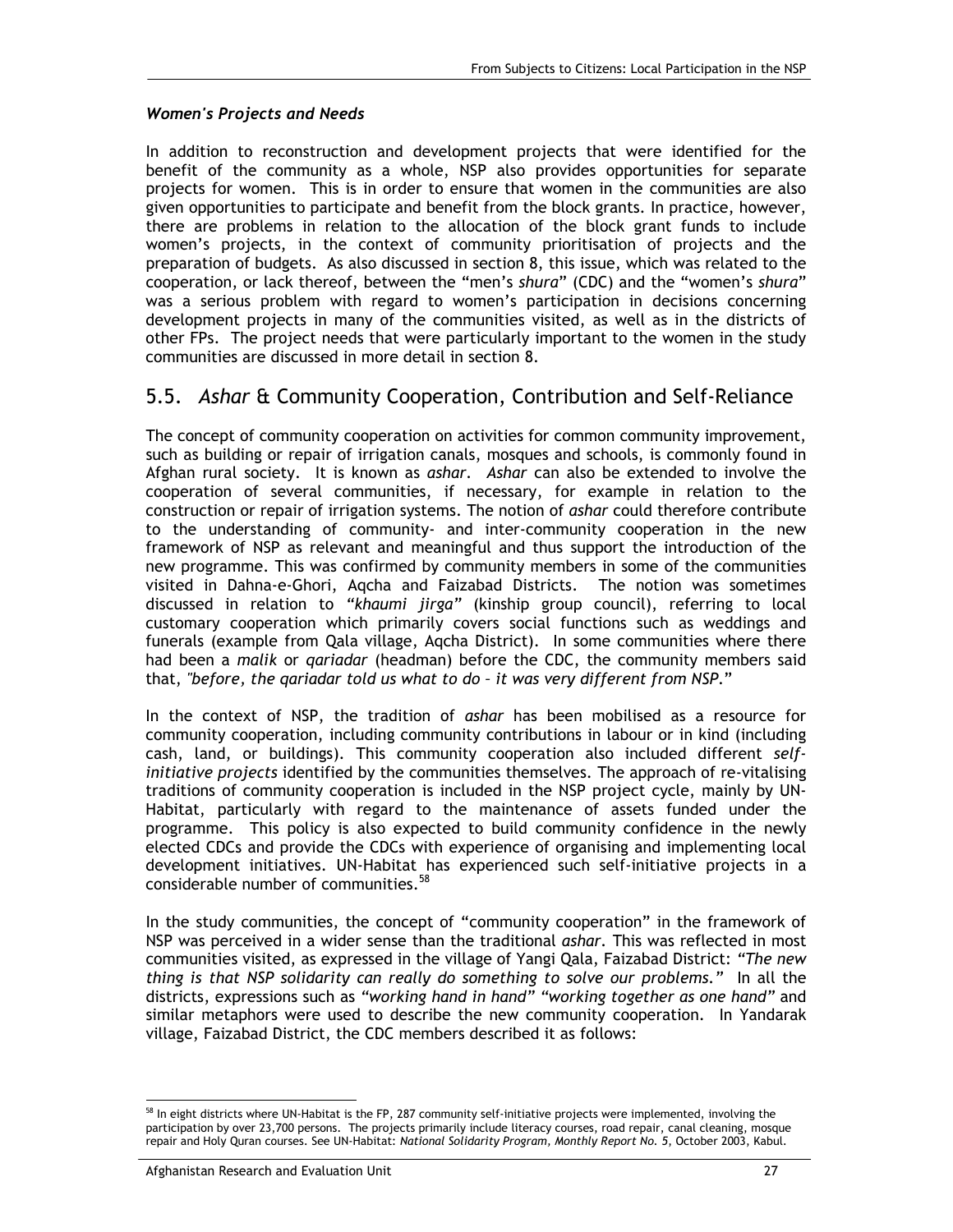*"Look at your hand. The thumb is strong, but alone it cannot do anything. Only when all fingers work together as one hand will it become a strong hand. "* 

While mainly a community-level phenomenon, collaboration involving *ashar* can also take place between communities. An example of inter-community cooperation was found in Faizabad District, Jawzjan Province, where four villages of different ethnic compositions had submitted a joint project proposal for the construction of a school to be shared by all four villages.59 The communities had bought a plot of four *jeribs* of land and planned to construct the school with inter-community contribution of labour and funded by the NSP block grant. The communities and their CDCs were very proud of this initiative and looked to the project as one which would really change the future. Not only would the school provide opportunities for education to the growing generation; through the shared education with a common curriculum and learning language, Dari, all the children would grow up as *Afghans* and citizens in the Afghan society. Another example of community cooperation and community contribution for school construction was found in the village of Nawa Khel, Dahna-e-Ghori District, where the community members had collected about 50,000 Afghanis (US\$1000) to buy a building plot for a village school which would be constructed by SCA. SDF also had experience with inter-community project proposals concerning the construction of bridges and roads in Paghman and Sarobi Districts. $^{60}$ 

Community cooperation involving *ashar* in the context of NSP included the mobilisation of local community resources, as well as strengthening a spirit of community solidarity and independene from external aid. Thus, a community contribution of a minimum of 10 percent of the block grant is mandatory under the NSP, as well as responsibility for operation and maintenance of some community assets.<sup>61</sup> In the long term, it is envisaged that community contributions to reconstruction and development projects will be generated by economic activities within the community, including income-generating projects for women, and income generated from employment in relation to the reconstruction and development projects. In the communities visited during the research, the notion of community contribution appeared to be widely accepted and understood.

There was a general attitude in the communities, expressed by both women and men, that community contribution was a very important element of community cooperation with regard to the community's future self-reliance and independence from foreign aid. In the communities under study, community contribution was frequently perceived in the context of traditional community cooperation and self-reliance. Self-reliance was highly valued against a history of the long-term dependence on external aid during and after the war, as well as in exile. Such dependence on aid is ill-suited to the values of Afghan society and culture, in which family autonomy and independence are essential.<sup>62</sup> As expressed by village women in Shishkhana Arabia Faizabad District:

*"We don't want foreigners to come here every year and help, we should help ourselves. NSP helps us in helping ourselves."* 

In light of this, the NSP policy of strengthening a spirit of community solidarity and independency through *ashar* and community contributions seemed to be remarkably successful.

<sup>-</sup> $59$  In fact there were five, but one which was very small had been merged with another in order to meet the minimum requirement of NSP of 50 families.<br><sup>60</sup> Personal communication, Jana Frey, Project Development Manager, SDF, Kabul, 22 April 2004.

 $<sup>61</sup>$  Assets to be maintained under community contribution include, e.g., electrification or irrigation, but not education,</sup> where the running costs for teachers' salaries and textbooks are expected to be funded by MoE. 62 Boesen, I. W. "From Autonomy to Dependency. Aspects of the 'Dependency Syndrome' Among Afghan Refugees*."* In:

*Migration Today*. 1985; XIII(5).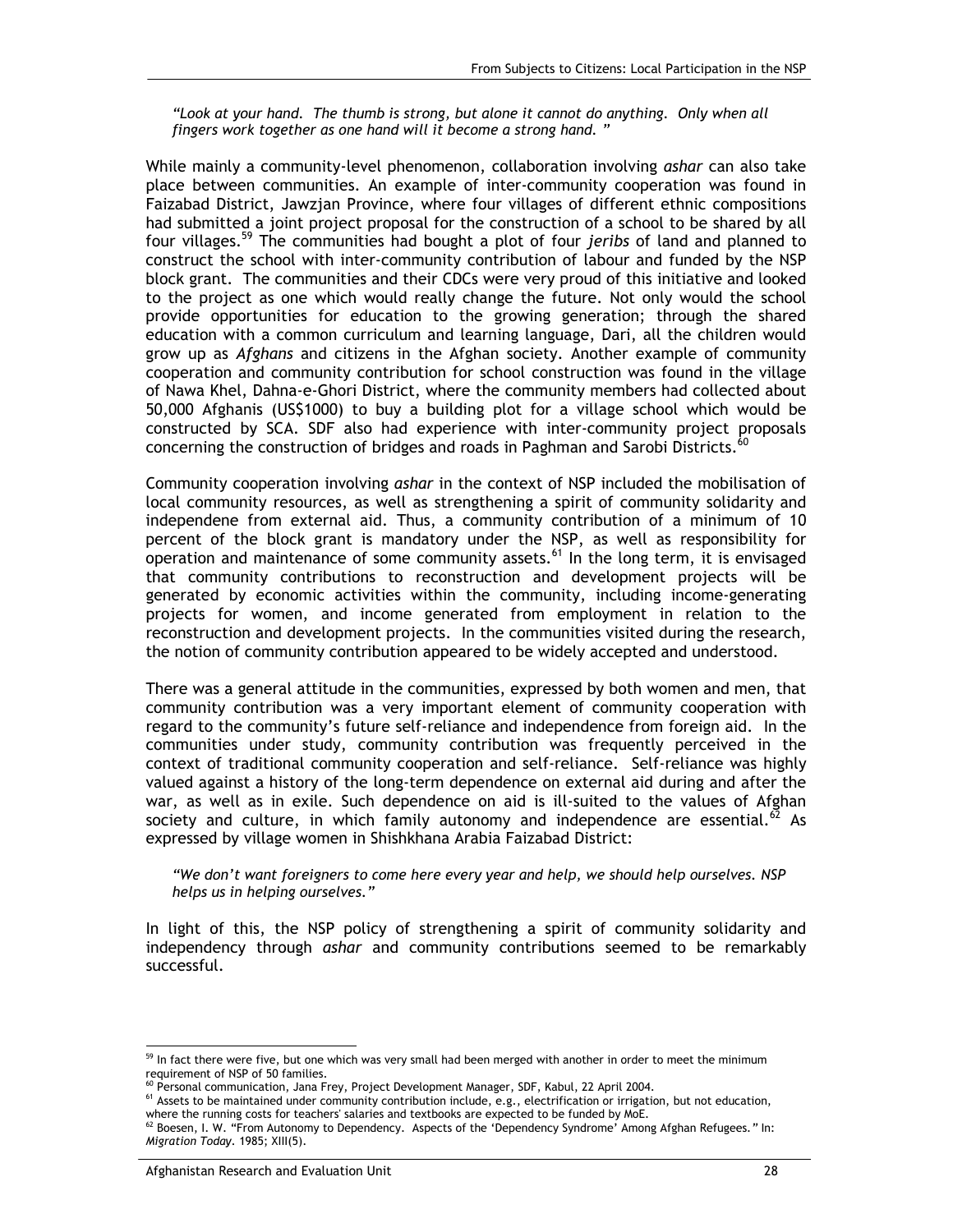# 6. Elections for CDCs

"*My father told me that our system can not be changed. This election is just for play. But when we go for voting and my father saw the process of election that it was secret, then he told me to go for voting*." (Young man in Kishinabad, Andarab)

At the time of the field research in spring 2004, the elections for CDCs had been completed in the first batch of villages in all the six districts included in the research. For this reason, the discussion of CDC elections in this section is primarily based on narratives of batch one elections by community members and field staff of the FPs. However, in Qarabagh District, elections in the second batch were just beginning, thus offering an opportunity to observe elections in practice.<sup>63</sup>

The following discussion will address the participation by men and women in the elections with a focus on the following questions: extent of participation; possible changes in gender relations through women's participation in elections; information, motives, and expectations with regard to voting; election practices for men and women; perceptions of the fairness of the elections; and lastly, the issue of interference by local elites and political stakeholders.

First and foremost, it should be noted that the elections are part of the NSP programme and thus also perceived and understood by the community members as embedded in the NSP*.* The elections for CDCs, and the CDC as a community-level participatory and inclusive institution, are closely interrelated since the elections are a condition for access to block grants. While it is thus useful to address these issues separately for the purpose of analysis, this interrelatedness must be borne in mind. This applies particularly with regard to people's motives for participation in elections and their expectations of the outcomes of voting.

In all the communities visited, the CDC elections had occurred with very significant participation on the part of the voters, as reflected by an average voter participation of between 80-100 percent by both female and male voters (see tables 1 and 2). To a wide extent, this strong interest in the election of representatives for CDCs was the result of several months of careful preparation and facilitation on the part of all the FPs involved in the study. In this process, the establishment of trust, as well as a quality process of public education that included women as well as men, were key concepts of this community mobilisation. The process of community mobilisation appeared to have influenced and changed the initial negative attitudes and false perceptions of the CDCs as a front for national elections, as reflected in the following words, *"The elections were safe because the people leading them [AKDN] are very trustworthy"* (Male CDC members, Kishinabad village, Andarab). It was generally experienced by the FPs that the elections for the second batch of villages were easier, and also that the participation of voters tended to be higher than in the first batch due to improved facilitation, information, and community mobilisation.

## 6.1. Perspectives and Expectations of Elections and Voting

The elections and the system of secret voting were primarily perceived by the community members as an instrumental and project-focused context of NSP and community development. Thus, participation in elections was clearly motivated by expectations that

<sup>-</sup> $63$  These observations are described in two "cases," one of a "male" election and one of an election for women, in an annex separate from this paper, available at www.areu.org.af.<br><sup>64</sup> Thus, in a meeting in Kabul on 10 May 2004 between the Oversight Consultant and the FPs implementing NSP, the issue of

joint or separate arrangements for women's participation, including separate CDCs for women, was discussed. The majority of the participants in the meeting agreed that *"the quality of the voices of women are stronger if they have the right to a separate CDC."* Personal communication, e-mail, 12 May 2004, Håkan Törngård, Swedish Committee for Afghanistan.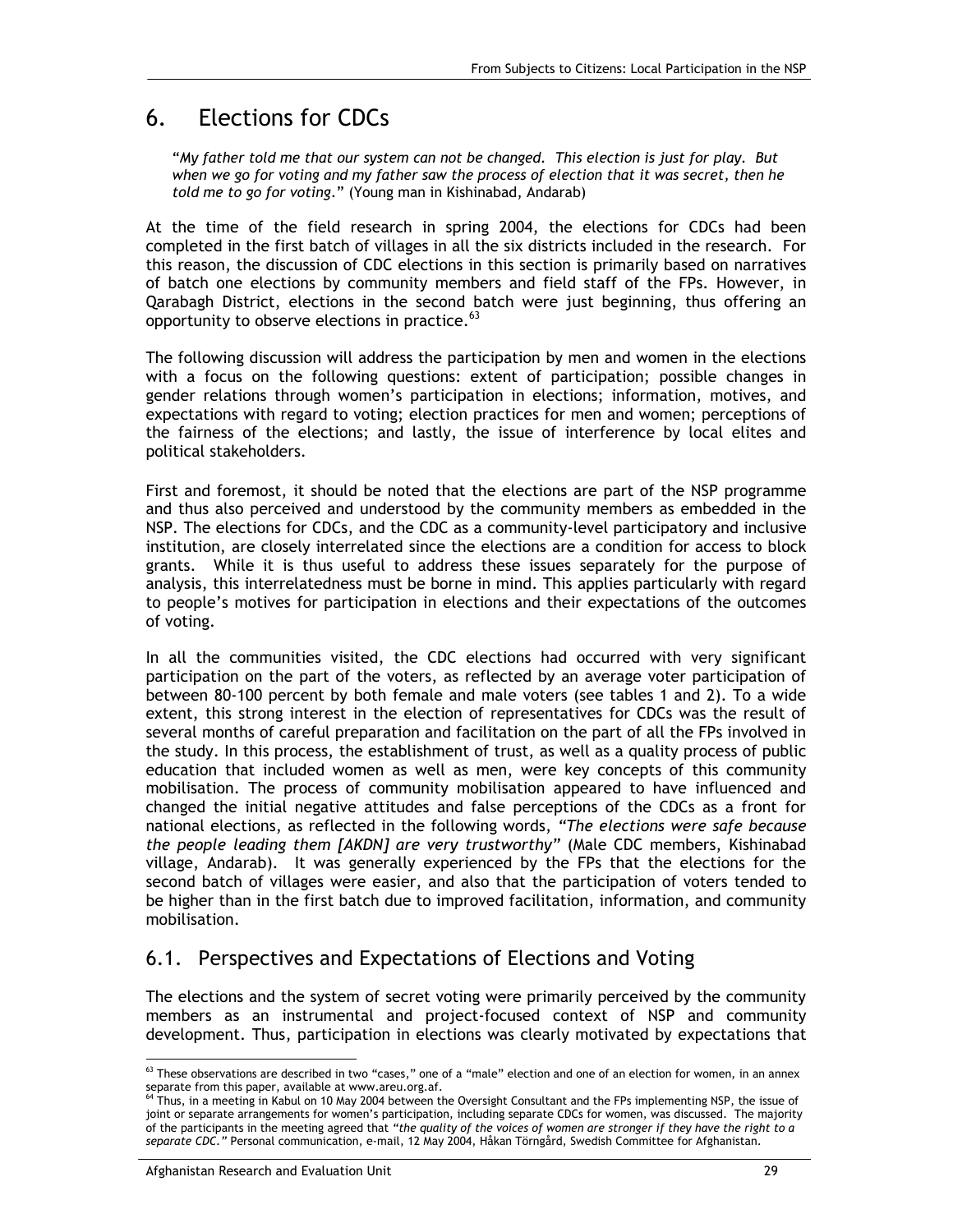voting would give access to sharing the decision-making with regard to the benefits of the NSP projects through the CDCs. This direct linkage between elections and reconstruction projects was reflected by a number of statements, such as:

*"When we were told about the elections, we thought it was a good idea and useful for the people – because we had no water."* (CDC, male and female members, Fazilabad village, Faizabad District)

But elections were also perceived in a wider context than NSP. In many communities, the elections and the CDCs were seen as a new mechanism and institution for strengthening community cooperation and enabling the community to address other problems in the future, as well as seeking contacts and support from other agencies and NGOs.

*"It was a good voting process – we can do it ourselves in the future for other purposes."* (CDC and community members, Fazilabad village, Faizabad District)

*"We thought that the elections for* shura *are a good way of solving our problems through community cooperation. One weak person and another weak person – together they make a strong hand."* (Community members and CDC, Yandarak village, Faizabad District)

*"Election and secret voting is good, every person can vote after his or her choice. It is a good process that can be used for other purposes, solving conflicts … building a school."* (Community members, Shishkhana Turkmenia village, Faizabad District)

### 6.2. Male vs. Female Participation

In most of the communities, as well as in the districts of other FPs, there were separate arrangements for the participation of women in elections and community cooperation through the CDC. This reflected the practical difficulties experienced by the FPs in involving women due to the local values and norms of gender relations and *purdah*, according to which women's participation in public is regarded as shameful. These different arrangements had been adopted by the FPs in order to strengthen and promote women's participation in a way that would be acceptable to the local gender norms.  $64$ However, in the AKDN districts in Badakhshan, joint elections with the participation of both women and men had been possible. According to two internal AKDN post-election evaluation reports<sup>65</sup> regarding the districts of Ishkashim and Wakhan, Badakhshan Provinces, women belonging to the Shi'a and Ismaili communities were actively participating in the joint elections, whereas it had been difficult to include Sunni women. Similar experience with regard to Hazaras in Bamyan (UN-Habitat)<sup>66</sup> appears to indicate that the Shi'a communities may be more tolerant of women's participation.

But in all the communities studied, and in the majority of elections undertaken in other districts and provinces by other FPs, separate elections were held for men and women. In some cases they occurred on the same day, but they could also be held on different days. In most communities, there were also separate CDCs or *shuras* for men and women. The women thus mostly had their own CDC or women's committee, which could be either a part of the joint CDC or a parallel forum for women's needs and projects (see section 8 for a detailed discussion of the women's *shura*). In one district, Andarab, the male community members had been very negative towards women's participation in elections and joint

<sup>-</sup>65 AKDN (Aga Khan Development Network). Internal post-election evaluation reports for Badakshan, no. 1 entitled *"NSP Post election evaluation in the districts of Ishkashim and Wakhan, Badakhshan Province"* and 2, entitled *"NSP elections in* 

*district Ishkashim."* 2003.<br><sup>66</sup> See the internal report prepared by the UN-Habitat, regional offices, for the AREU study of elections and community participation in NSP: *Questions concerning elections, women's participation, and communities' perceptions of the role of the government in NSP. Herat, Farah, Kandahar, Parwan, Bamyan Provinces.* Kabul. April 2004, as well as several issues of the UN-Habitat Newsletter "Voices" (n.d.) with accounts of positive experience with regard to women's participation in Bamyan.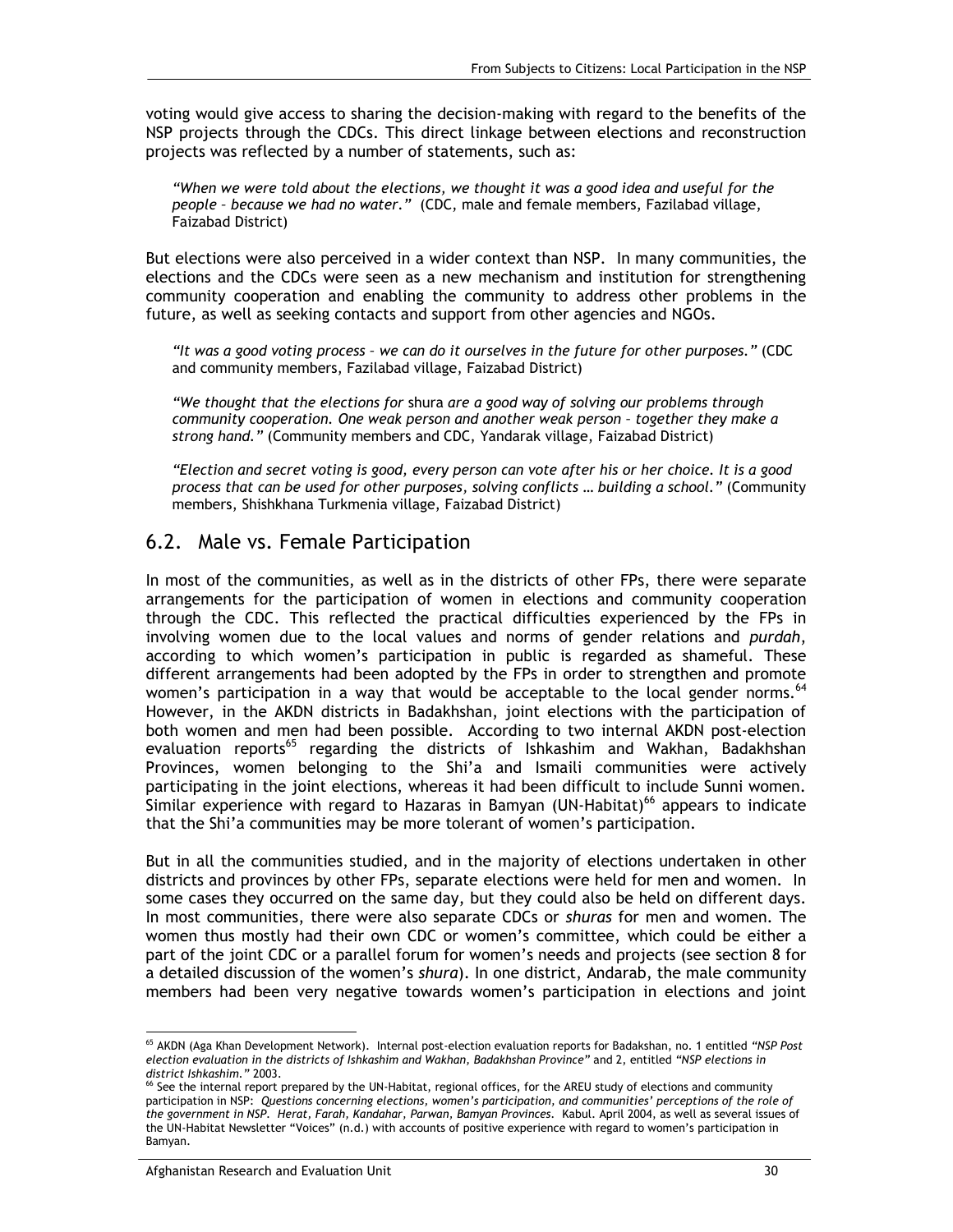CDCs. As AKDN, the FP, had not wished to enforce female participation, partly because this would not likely lead to actual participation by women, and partly because AKDN did not wish to alienate the district, the approach taken was to allow time for the communities to evolve the notion of women's participation by themselves, meanwhile establishing parallel, self-selected "women's development committees" (see section 8).

#### *Elections in Practice*

In general, elections occurred according to the guidelines of NSP and the implementation manual adopted by the FPs. In every community, the election procedures began with the division of the village into clusters based on initial social mapping and geographical criteria (neighbourhood); each cluster normally included between 20-25 families. All eligible voters were registered by the FP. The elections were guided and supervised by the field staff of the FP in cooperation with the community, most frequently in the form of an election commission consisting of an SO and two to four community members who may include village elders, and perhaps the village teacher or a *mullah*. In the communities where GOAL was working, about 60-70 community members selected by the community participated in this process as members of an ad-hoc *"empowerment committee,"* helping the field staff with the practical house-to-house registration. The elections included two steps: (i) the elections of cluster representatives for the CDC, and (ii) the election of the CDC posts among the representatives.

When the election took place, the registered voters participated and voted cluster by cluster. The male voters gathered in a public area, most frequently in the main mosque of the village or in the open space outside the mosque. (In the districts and communities studied, women were not allowed to appear in public places and participate in a mixedgender election but voted separately in a house, as described below.) When the voters had all appeared and gathered in groups waiting to cast their vote, the registration cards were exchanged for ballot slips. The ballot box was usually placed centrally but at a short distance from the waiting lines of voters, and guarded by members of the election commission. One by one, the voters would go up to the box, write the name of the person whom they wanted as cluster representative on the ballot slip and put the ballot in the box. Illiterate voters were helped to write in the name of their preferred representative. The helper might be either a person from the community (a scribe, teacher, or other literate person), or a literate person from a different community in order to ensure impartiality; or he may be a facilitator from the FP. When all voters had cast their vote, the ballot box was opened by the election commission, the votes were counted and registered by the SO, and the elected members of the new CDC were announced. The second step of electing the chairperson and office-holders of the CDC might either take place immediately after the general election, or on the following day. In many cases, this election might occur through discussion and selection by the representatives themselves. If the elected representatives preferred it, or if no agreement could be reached, this election would also be in the form of secret voting.

#### *Women's Elections: Organisation and Practices*

While the men's elections took place in public spaces, elections for women usually took place in a private house. They were organised and supervised by female staff of the FP. In many villages, for example in Qarabagh, the male CDC decided the date of the women's election. Not only were the elections separate, in a number of the communities visited, there were different practices for voting between women and men. Especially in communities in Qarabagh, women's election practices included the practice of voting by hand-raising instead of by ballot, as described below. The practices of election of male representatives by women and vice-versa also varied in different communities. In some communities in Jawzjan, including the communities visited in Khwaja-de-Koh, separate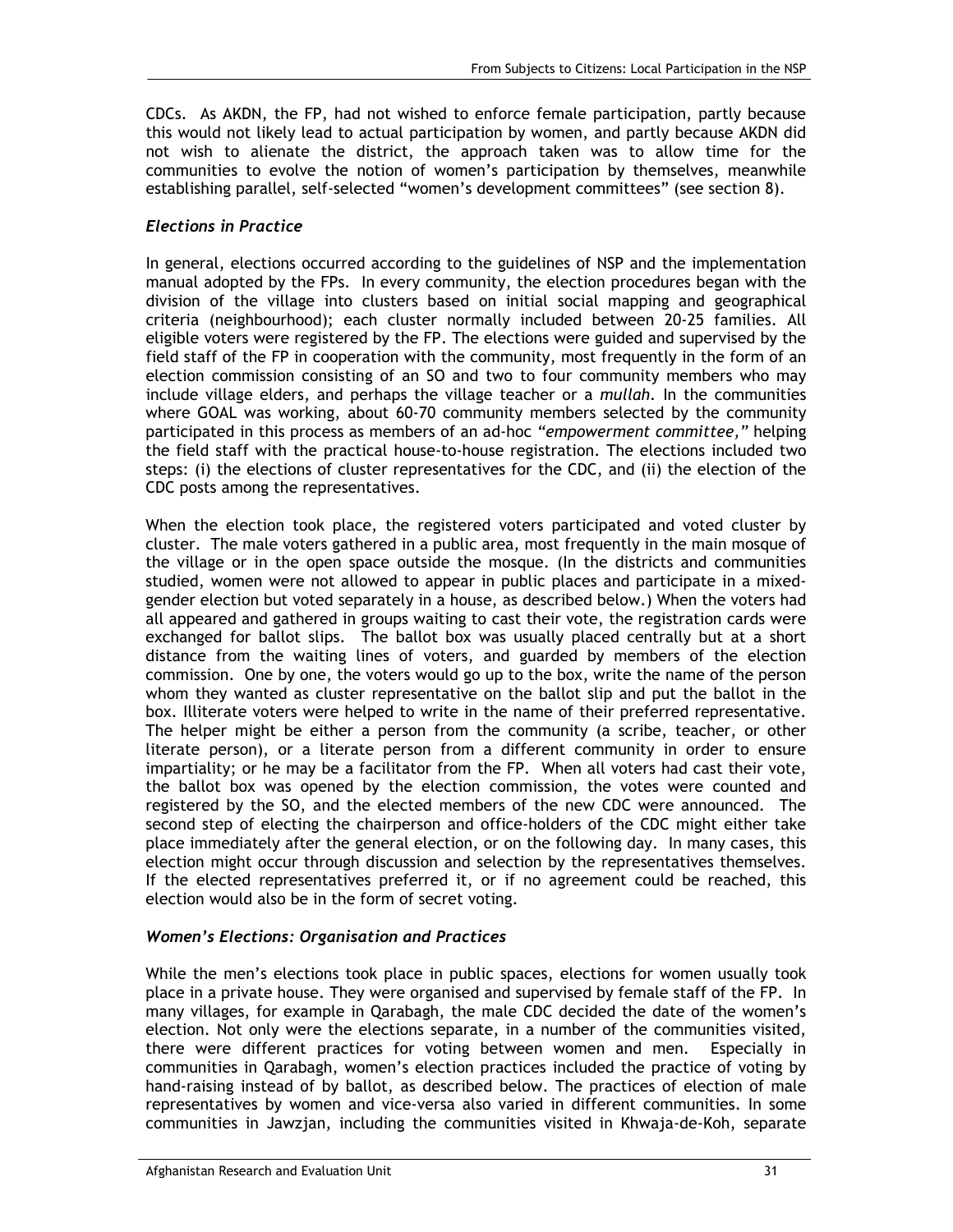electoral clusters for women ("women's clusters") had been arranged in order to ensure women's participation. Otherwise, women could also vote for men (they often said that they had voted for their husband, son, or other male relative), and men could vote for women.

Three elections for women were observed in Qarabagh. $^{68}$  In all three, the voting took place in the guest-room of a private house. The women arrived and participated cluster by cluster. For this reason, and because of the distances the women had to walk and the need for them to finish the household duties before they could leave their home, the process took time, and the elections lasted for several days or a whole week, until the women of all clusters had been able to participate. According to women's narratives of their election experience in other communities in Qarabagh, as well as in the other districts covered by the study, this was a common practice.

In the elections observed, two different systems of voting were practiced. The first election occurred as secret voting by ballot, with the CFs assisting the women with writing the names of their chosen representative (the women were all illiterate). In the second and third elections, the women elected their representatives by discussion and joint decisions, in one case through hand-raising. These elections were thus selections rather than elections. (Similar practices have been reported by UN-Habitat from three districts in Kandahar.)<sup>69</sup>

In Qarabagh, this practice of election by discussion and selection rather than by secret voting had been accepted by SDF for the women's elections in the cases when the women preferred it, in order to involve as many women as possible in the elections, including women who felt insecure or afraid of the "new" voting by ballot. The practice of voting by selection was termed *"open voting."* It was also seen as more free than voting by ballot. In the elections observed, the women explained that there was no need for secret voting because all the families and women in each cluster know each other, perceiving themselves as *votandar,*70 and they agreed on the choice of a representative. In addition, voting by selection was perceived as easier to practice for illiterate persons, because, as the women said, *"for literate people, the ballot system is better, they can write themselves. But for illiterate people as we are, 'open voting' by raising hands is better. Then we are not dependent on the facilitator."* Thus it seemed that, to many women in the communities in Qarabagh, selection and "open voting" by hand-raising was perceived as more "fair" and "free" than the ballot system of secret voting.

In all the other districts where women were allowed by men to participate in elections, elections occurred by secret ballot.<sup>71</sup> It is possible, however, that voting by selection was sometimes practised in relation to women's elections with the tacit consent of the CFs, but this issue was obviously difficult to explore in the presence of the facilitators. Most women in the communities in Dahna-e-Ghori, as well as in Aqcha and Faizabad Districts, said that they preferred the secret voting:

*"Election is better than selection, because everybody can share that and choose their own representative."* (Women in Charm-Ab village, Dahna-e-Ghori District)

The collection of photographs of election events in each FP's district office clearly reflected the importance and ceremony of the occasion in the community. The following

<sup>&</sup>lt;sup>68</sup> Descriptions of cases of elections observed are included as a separate annex to this paper.

<sup>&</sup>lt;sup>69</sup> According to an informal report which was prepared by the regional staff for the particular purpose of the present research: *Questions concerning elections, women's participation, and communities' perceptions of the role of the government in NSP. Herat, Farah, Kandahar, Parwan, Bamyan provinces.* Kabul, April 2004.<br><sup>70</sup> People living in the same place or neighbourhood.

<sup>&</sup>lt;sup>71</sup> The special practices of establishing "women's development committees" by AKDN in Dahna-e-Ghori and Andarab Districts involved the selection of representatives by the women of the clusters in the village. See section 8 for more details.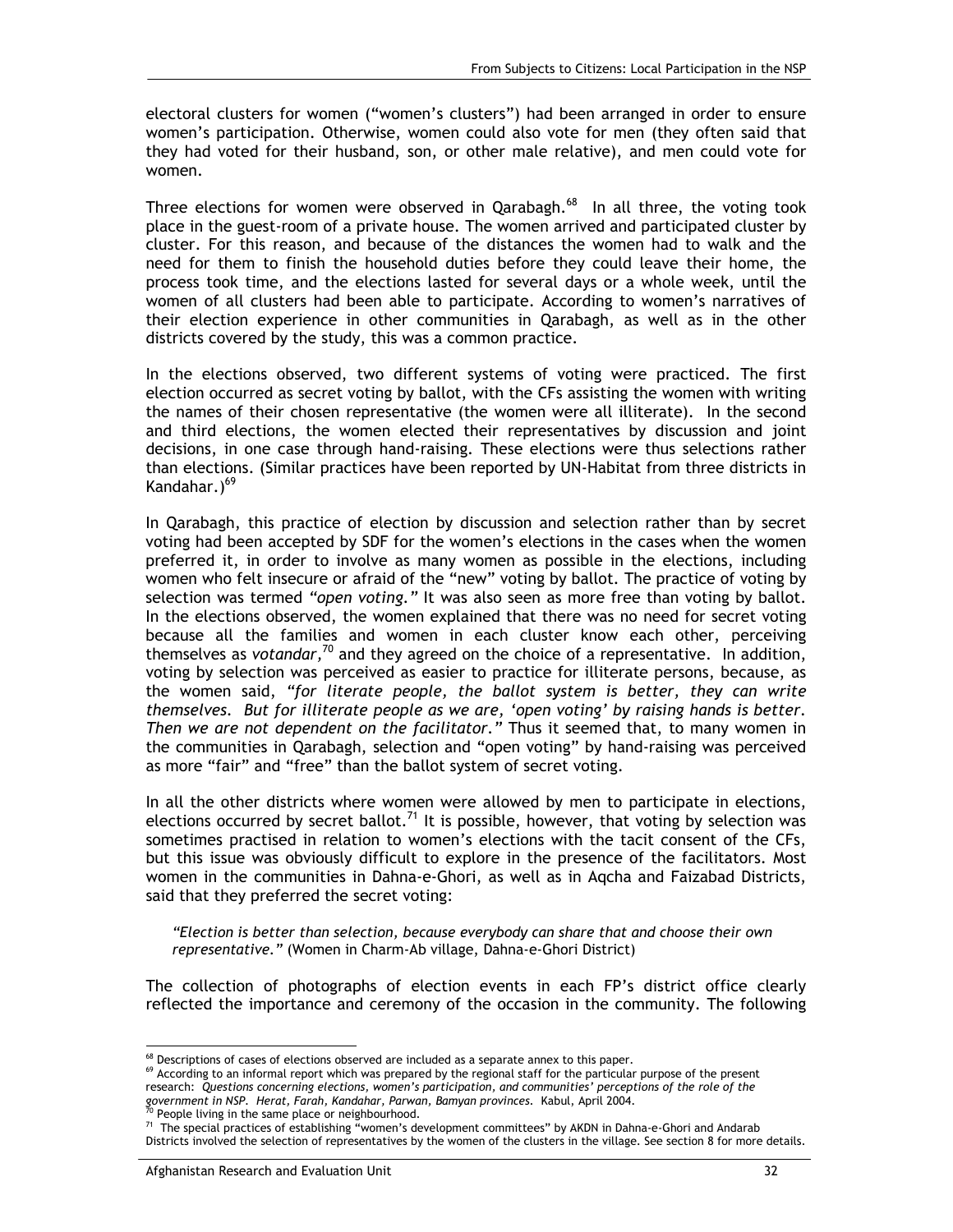narrative of an election is typical of the accounts of elections in all communities and districts visited:

*"On election day the whole village had come together, all people. Men voted in the mosque, the women in a house. About 80-85 percent voted. Women were also very interested. Before the election people wanted to get their voting card. People were arguing if somebody wanted to take their voting card. [There were] no examples of pressure. It was secret voting, the box was locked. We think that secret voting is good. The CFs have made us aware of the [NSP] programme. Secret voting is good for the reconstruction of Afghanistan … [and] we feel safe for the first time we voted safely, also women."* (Female CDC members in the community of Khanaqa Uzbekia, Aqcha District).

The following table illustrates the participation in elections by men and women in the districts covered by the study, with the exception of Khwaja-de-Koh, where election data were not specified according to male and female participation.<sup>72</sup> (In the tables that concern participation in elections and CDCs in the present study, the percentages are based on the total voting by eligible and registered voters.)

|                       | Male<br>registered<br>voters<br>(total) | Female<br>registered<br>voters<br>(total) | Male<br>voters<br>voted    | Female<br>voters<br>voted | $%$ of<br>registered<br>males<br>voting | $%$ of<br>registered<br>females<br>voting | Total %<br>οf<br>voting |
|-----------------------|-----------------------------------------|-------------------------------------------|----------------------------|---------------------------|-----------------------------------------|-------------------------------------------|-------------------------|
| Qarabagh              | 7983                                    | 8399                                      | 5532                       | 6890                      | 69.3                                    | 82.0                                      | 75.8                    |
| Dahna-e-<br>Ghori     | 7498                                    | 7014                                      | 6478                       | 6148                      | 86.4                                    | 87.7                                      | 87.8                    |
| Andarab*              | 6352                                    | $\mathbf{0}$                              | 6016                       | $\mathbf{0}$              | 94.8                                    | $\mathbf{0}$                              | 94.8*                   |
| Aqcha**               | 2182                                    | 2316                                      | 2173                       | 2275                      | 99.6                                    | 98.2                                      | 98.9                    |
| Faizabad***           | 2171                                    | 1980                                      | 1938                       | 1756                      | 89.2                                    | 88.7                                      | 89.0                    |
| Khwaja-de-<br>Koh**** | All voters registered<br>11,117         |                                           | All voters voted<br>10,104 |                           | Total % voting: 90.8                    |                                           |                         |

*Table I: Participation in Elections by Women and Men in the Six Districts* 

\* Women were not allowed to participate in elections in Andarab. The percentage of total voting is calculated on the basis of the eligible male population only. In one village (Arzengan Bala) elections had not yet taken place at the time of the data registration due to difficulties in implementation.

\*\* Data of eligible numbers of male and female voters were missing from one village (code no. 1706-10: (Bakawol

Afghania/Turkmenia), while the number of male and female voters participating were complete.

\*\*\* Data of eligible numbers of male and female voters, and voters, were missing from one village (code no. 1708-01, Aliabad).

\*\*\*\* The election data available were not specified according to male and female participation. The data were related to batch 2, while the data for the other districts were from batch 1.

These figures show a significantly high level of participation in elections by women as well as men, with the exception of Andarab. Participation by women was as high as the male turnout, and in both Qarabagh and Dahna-e-Ghori more women than men voted. In Andarab, participation by male voters was remarkably high in view of the initial local reservations with regard to the programme.

Similar high percentages of voting by women have been found by other FPs in districts not included in the present study. UN-Habitat has reported good results with female

<sup>-</sup> $72$  The complete election statistics by village are included as a separate annex to this paper.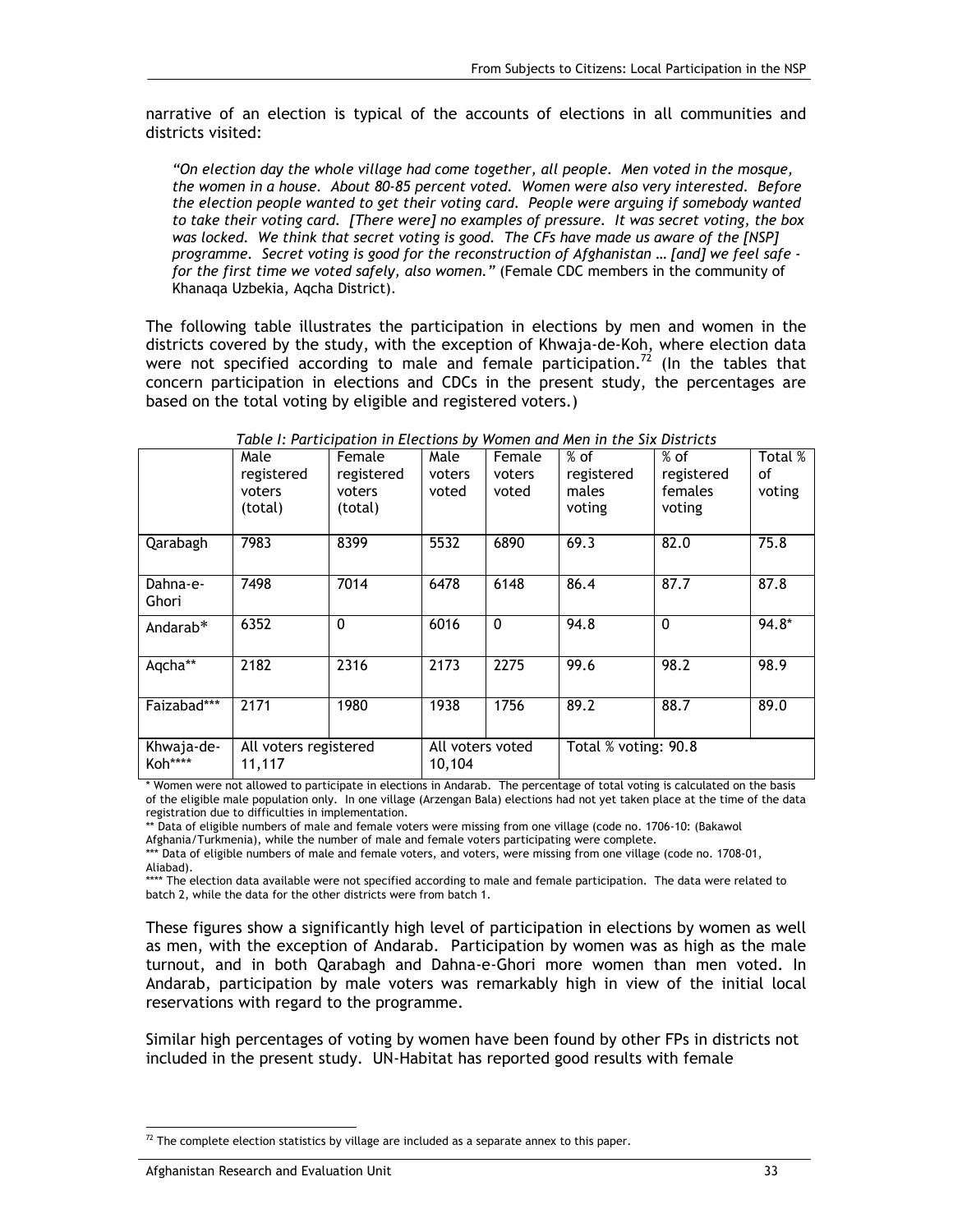participation in election and voting, however with separate women's CDCs in all provinces except Bamyan<sup>73</sup> (see section 8).

In Aqcha, Faizabad and Dahna-e-Ghori Districts, the community members, both men and women, had frequent contact with male and female CFs. They generally said that they understood the concept of elections and participation in NSP well, and the level of information and awareness of the NSP and the elections was high. This was also found in interviews with community members during the research. In Qarabagh and Dahna-e-Ghori Districts, women's awareness of the programme and participation in the elections varied among the villages.

|                   | Male       | Female     | Male   | Female | $%$ of | $%$ of | Total % |
|-------------------|------------|------------|--------|--------|--------|--------|---------|
|                   | registered | Registered | voters | voters | male   | female | voting  |
|                   | voters     | voters     | voted  | voted  | voters | voters |         |
| Zir Kala          | 135        | 110        | 124    | 98     | 91.8   | 89.1   | 90.6    |
| Azizan<br>Baba*   | 176        | 182        | 152    | 172    | 86.9   | 94.5   | 90.7    |
| Tapa-e-<br>Sangak | 85         | 92         | 80     | 77     | 94.18  | 83.7   | 88.7    |
| Charm-<br>Ab      | 359        | 288        | 318    | 216    | 88.6   | 75.0   | 82.5    |
| Nawa<br>Khel*     | 133        | 138        | 121    | 117    | 90.9   | 84.8   | 87.8    |
| Sayad             | 320        | 351        | 295    | 238    | 92.2   | 67.8   | 94.0    |

*Table 2: Participation in Elections by Women and Men Dahna-e-Ghori* 

\*In these two villages, women were members of a joint CDC, see below.

In the two villages with the lowest female participation in elections, Charm-Ab and Sayad, practically all the women were illiterate. These mixed Tajik and Hazara villages were situated at a considerable distance from the district centre and seemed to be relatively isolated. During the war, the population had taken refuge in isolated mountain caves rather than leaving the province or the country, as the majority of the IDPs and refugees in the district had. Initially, the male population had been reluctant to let the women participate. This fact, in addition to the relative isolation of the villages, may possibly contribute to explaining women's limited access to information about NSP and participation in the elections. However, during the interviews the women all said that they expected very much from the voting.

#### *After Elections, What Happens to Women's Participation?*

The statistical data concerning the composition of the CDCs showed that women were represented in the CDCs in all districts except Andarab. Especially in Qarabagh and Khwaja-de-Koh, the figures seemed to indicate that women participated equally with men in all CDCs. But, did this mean that women's voices were actually heard in the CDCs? Behind the figures there were different realities which reflected local arrangements for broaching the tricky question of women's equal participation with men in decision-making.

<sup>-</sup> $^{73}$  According to the internal report prepared by the UN-Habitat, regional offices, for the AREU study of elections and community participation in NSP: *Questions concerning elections, women's participation, and communities' perceptions of the role of the government in NSP. Herat, Farah, Kandahar, Parwan, Bamyan provinces.* Kabul, April 2004.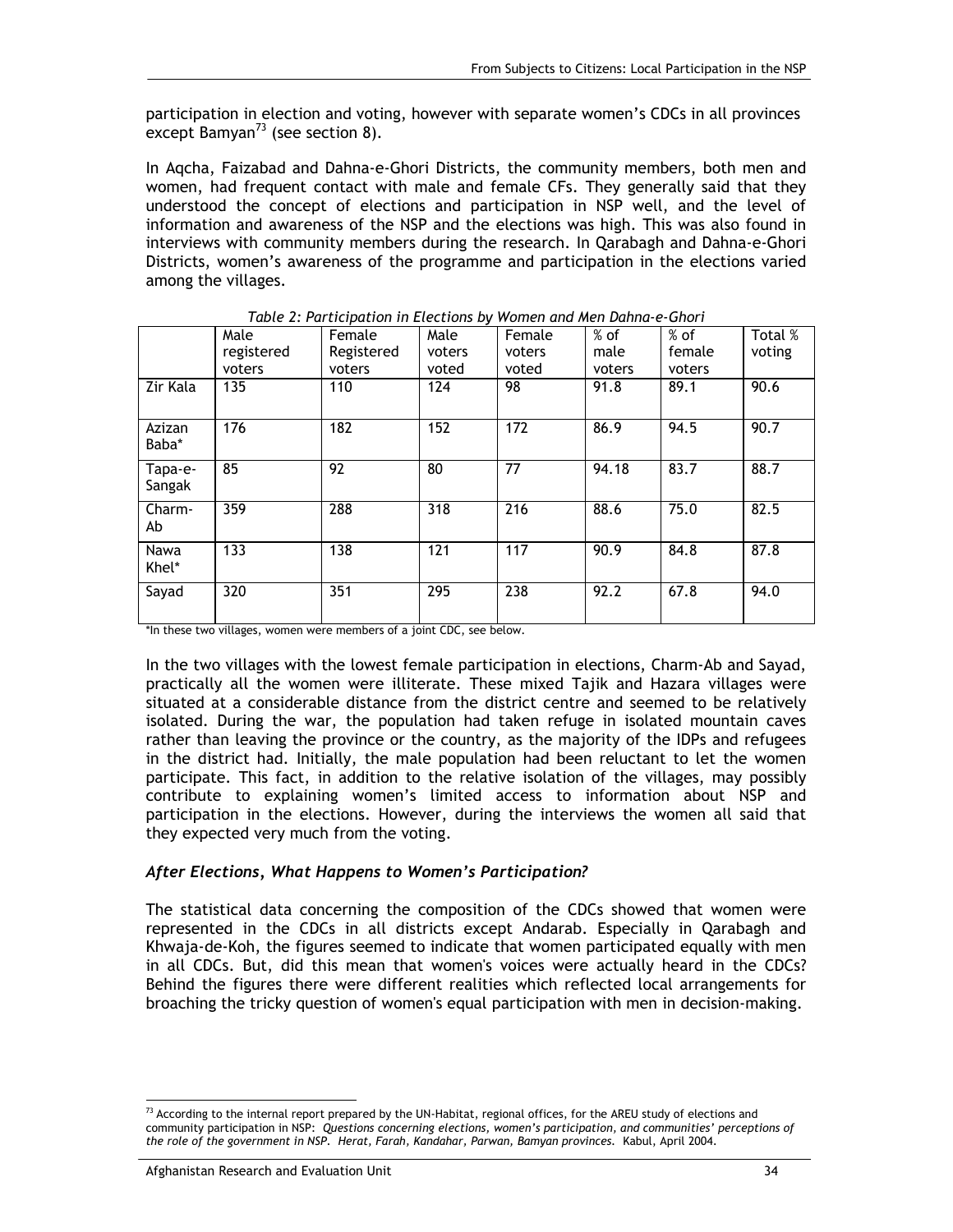|               |    | Total no. of CDCs   No. of CDCs with female members |
|---------------|----|-----------------------------------------------------|
| Qarabagh      | 24 | 24                                                  |
| Dahna-e-Ghori | 40 |                                                     |
| Andarab       | 39 |                                                     |
| Agcha         | 16 |                                                     |
| Faizabad      | 16 |                                                     |
| Khwaja-de-Koh | 16 | 16                                                  |

*Table 3: Women's Participation in CDCs\**

\* Details for each village are included in the election statistics in a separate annex.

The apparently high degree of female members of CDCs in Qarabagh, Faizabad, and Khwaja-de-Koh Districts shown by the figures in the table did *not*, however, reflect actual participation by women in terms of practical participation in joint CDCs and joint decisionmaking with regard to project proposals and prioritisation. In all districts covered by the study, women's participation in CDCs together with men was a problem. As further discussed in section 8, women participated through separate women's CDCs in almost all communities. The only exceptions found were in Dahna-e-Ghori, Azizan-Abad and Nawa Khel villages, where two women were office-holders in joint CDCs, as chairperson (Nawa Khel), and accountant (Azizan Abad). But the female accountant in Azizan Abad, who was the only female CDC member, was not invited to participate in the CDC meetings by the male members. Similar experience of the isolation of female members in joint CDCs is reported by ACTED.<sup>74</sup> In the predominantly Uzbek villages of Yandarak and Fazilabad, Faizabad District, two women, both elderly, participated as non-office holders in joint CDC meetings, and in joint discussions with the research team.

Furthermore, it was found that the data regarding CDC membership in Khwaja-de-Koh did not reflect the actual participation of women with influence in decision-making in joint CDCs. In most communities in Khwaja-de-Koh, including the communities visited, separate voting arrangements had been provided for women in the form of "women's clusters," in which women could vote for female cluster representatives. Although these female representatives were listed as CDC members in the election statistics, in practice these representatives formed separate female CDCs or "women's *shuras*." Thus, this practice with regard to female participation in NSP, possibly indicated an approach of mandatory female participation which the other FPs had avoided.

## 6.3. Motives for Election of CDC Representatives

According to the male community members interviewed in the communities, the following qualities were regarded as important for a CDC cluster representative: a person should be honest, fair, and trustworthy, especially with regard to communication between cluster members and CDCs about the meetings and discussions of the CDC; he should *"think about the social"* (i.e., be interested in the society and willing to help the community members) (Shishkhana Uzbekia) – be a *"good member of the society"* (Yangi Kala); be liked by people; he should know all people in the village; and he should be able to work for the community and have capacity for work. Ability to work with foreign NGOs to help the community was regarded as an important skill (mentioned by male CDC members, Qulbaqa Areq village in Khwaja-de-Koh, and other communities). Wealth was not regarded as important. Education was frequently mentioned as a useful and desirable quality in a CDC member, but mostly in communities where some parts of the population were literate. For example, community members in a community where practically all adults were illiterate (Shishkhana Uzbekia, Faizabad District), said that "a little education" was useful (only the chairman of the CDC and the accountant had schooling, the chairman 10 years, and the accountant 7). Schooling was regarded as particularly desirable for the clerks (secretaries,

<sup>-</sup>74 See the report *Men's and Women's Participation in NSP; Preliminary Results*. ACTED. 2004:11.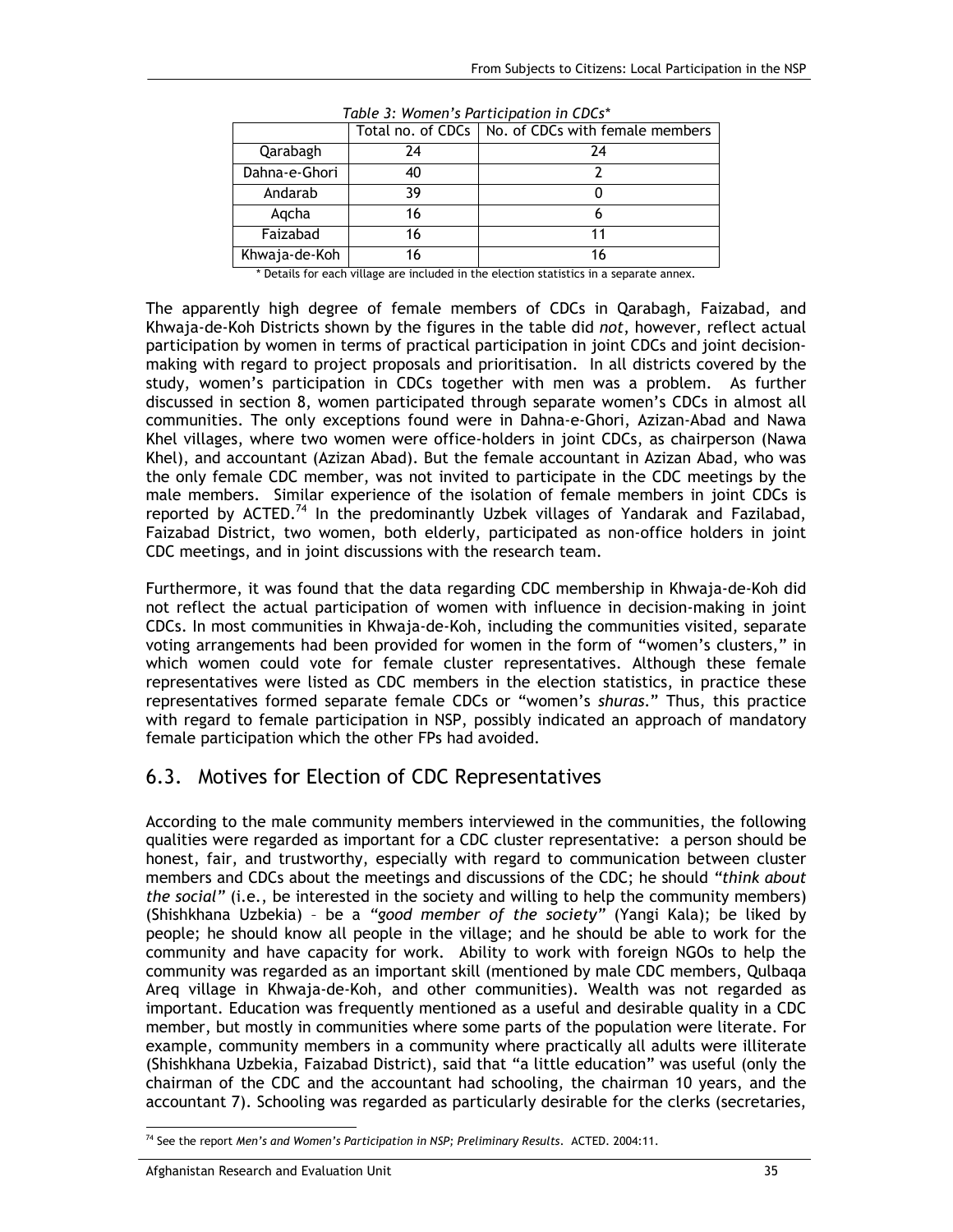*munchi*) and accountants of the CDC. Moreover, the traditional qualities ascribed to age (maturity) and experience were mentioned in many communities, especially where all or the majority of the population was illiterate.

According to women interviewed in all the districts where women were allowed to participate in elections, the qualities which women valued included honesty, truthfulness, and the courage to "speak up" about women's problems at the *shura* meetings as well as to men and members of the male CDC. A representative should be brave and clever so that she was capable of helping other people, be a friend of the women, and the women should like her. A woman representative should also be a good Muslim. The importance of education varied in different communities. In communities where most or all women were illiterate, education was regarded as less important than personal and social qualities, similar to the male discussions of motives for electing representatives. Age (maturity) was also regarded as less important in relation to other qualities.

### 6.4. Electoral Clusters – Locality, Kinship, or Both?

In the study communities, the registration of voters was largely organised in accordance with the NSP Operational Guidelines. Thus the electoral clusters were organised according to geographical criteria, with the exception of the districts where Actionaid is the FP.

As mentioned in Section 4, Actionaid's approach to cluster formation is primarily based on socio-economic criteria. Clusters are identified among wealthy families, families of middle income, poor, and very poor families. Members of the different categories are given voting registration cards of different colours in order to make it easier for the community members. The purpose of this approach is to ensure an equitable representation in the CDC of all socio-economic categories of the communities. In addition, the national implementing partner of the FP said that the clusters had also been organised by neighbourhoods. There seemed to exist a certain confusion with regard to the clusters in the communities and CDCs visited in Khwaja-de-Koh. This confusion was related to the different categories of clusters according to socio-economic status as well as neighbourhoods, in addition to the practice of separate gender-based cluster formation to ensure women's participation (the so-called "women's clusters"). The community members interviewed in these communities did not perceive clear distinctions between the socio-economic clusters. "*We are all very poor*," they said. However, the approach of basing clusters on socio-economic criteria could entail the risk of tensions and divisions arising in the CDC and between the clusters in the communities, namely between the interests of wealthy and poor community members and CDC representatives with regard to the prioritisation of projects.

Thus, clusters for elections normally comprise neighbourhoods which are often also a kinship group. On average, between 20 to 24 families were in each cluster. However, it was found in most communities that the community members, especially women, perceived the clusters as kinship groups rather than neighbourhoods. In practice, it appeared that there was a considerable cross-cutting and overlapping of residential units and kinship (*khaumi*) relations. Women especially tended to vote for relatives, even if they lived in different clusters.<sup>75</sup> Although the women said that they did not vote for a representative from another cluster, they sometimes did so on purpose if they wished to support a particular relative. In some cases, for example in Qarabagh, the staff of the FP (SDF) explained that the women did not know exactly which cluster they belonged to.

In all districts included in the study, community members mentioned the concept of *khaumi* (lineage solidarity) as important in relation to voting as well as to community

<sup>-</sup> $^{75}$  This was confirmed to be the case in all the SDF's NSP districts according to the SDF NSP Manager, Jana Frey.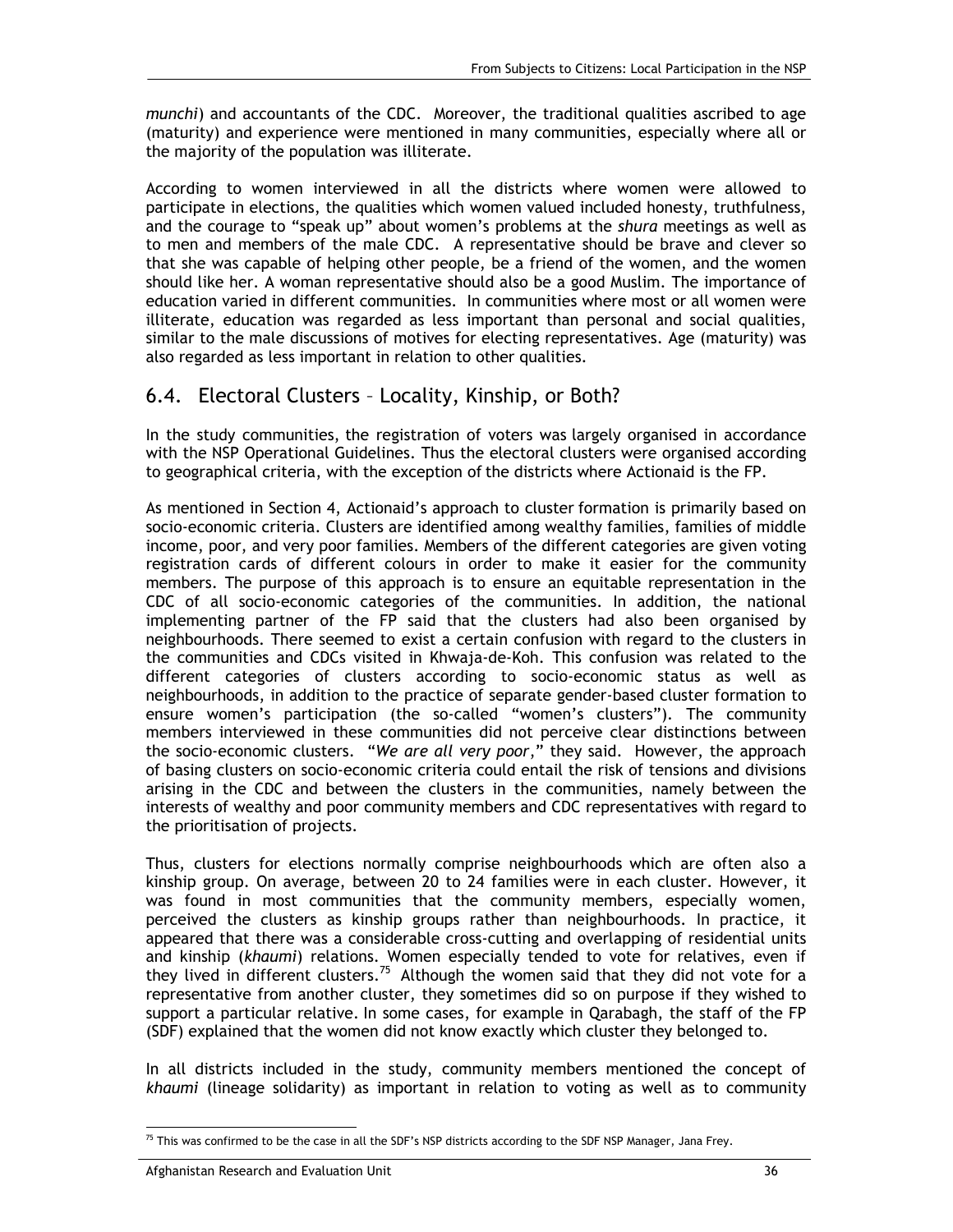cooperation. At the same time, families in one neighbourhood often perceived themselves as *"votandars,"* namely, "people sharing the same place or homeland."76 For example, in group discussions with women in Qarabagh about their experience of elections, the women said that *votandari* was more important to them than actual kinship relations. They said that among *votandar, "women are like sisters and mothers."* But many male community members in Qarabagh also emphasised the importance of *khaumi*, in some cases claiming that the shared residential locality of a cluster was the result of the fact that every family (or almost all) in the cluster were somehow interrelated and *khaumi.* Since the communities in Qarabagh were predominantly Pashtun, these perceptions might be related to the important role of the notions of *khaum* and *khaumi* among Pashtuns. However, similar perceptions of the clusters were also found among communities in other districts visited, including in non-Pashtun villages. In Qarabagh, the community members explained that the strong feelings of unity and common belonging in a group perceiving themselves as *votandar* had been due to the fact that the majority of the population had been refugees in Iran or Pakistan. In exile, the common identity as belonging to the same homeland, and the shared memories of Afghanistan, had bound them together, whereas kinship relations had come to play a less important role since families and relatives had often become separated and scattered in distant places.<sup>77</sup> However, judging from the community members' perceptions of shared residency in relation to kinship ties, it appears that refugee returnees to a certain extent have succeeded in resettling as groups interrelated through kinship ties. In addition, the different perceptions with regard to the role of *votandari* in relation to kinship of women and men may reflect different experiences of "practical kinship"<sup>78</sup> in everyday life.

### 6.5. Secret Voting and Voting as "Fair and Free"?

The secret voting practised in the context of the NSP elections was generally highly appreciated in the communities included in the study. It was frequently described as free (*asadi*), fair, clean, and in most cases also as safe.

*"The voting was good. The box was locked …The box was opened in front of all people .."*  (Woman in Shishkhana Arabia village, Faizabad District)

*"The voting was fair. The counting was correct."* (Male community members in Khaltachaq, Aqcha)

*"In the elections, people voted very peacefully. The election was in the mosque. We voted for representatives … we voted with the ballot papers … even the commander of the village took part in the elections. No weapons were allowed during elections. The commander voted for us, he did not vote for himself, we did not vote for the commander but there were no threats afterward."* (Community members in Shishkhana Afghani, Faizabad District)

These statements by members of the communities included in the research are supported by similar views from districts and communities where other FPs are working. Thus ACTED reported that people in the district of Pashtun Kot, Faryab Province, found that *"secret voting is good, because then people are free to disagree, and nobody would know who it was.*"79 UN-Habitat reported from the provinces of Herat, Farah, Kandahar, Bamyan, and Parwan that the elections had been generally free and fair, with the exception of attempts by local commanders and *mullahs* in certain districts to influence the process. In

-

<sup>76</sup> The concept of *votan* ("homeland") is highly relative, principally referring to "nearness" rather than distance in relation to different contexts (see, e.g., Glatzer, B. "War and Boundaries in Afghanistan: Significance and Relativity of Local and Social Boundaries." In: *Die Welt des Islams*, vol. 41, 3., 2001). 77 Ibid. See also Boesen, 1986, op cit.

<sup>78</sup> Bourdieu, op cit.

<sup>&</sup>lt;sup>79</sup> Personal communication, e-mail, Elizabeth Kronoff, ACTED.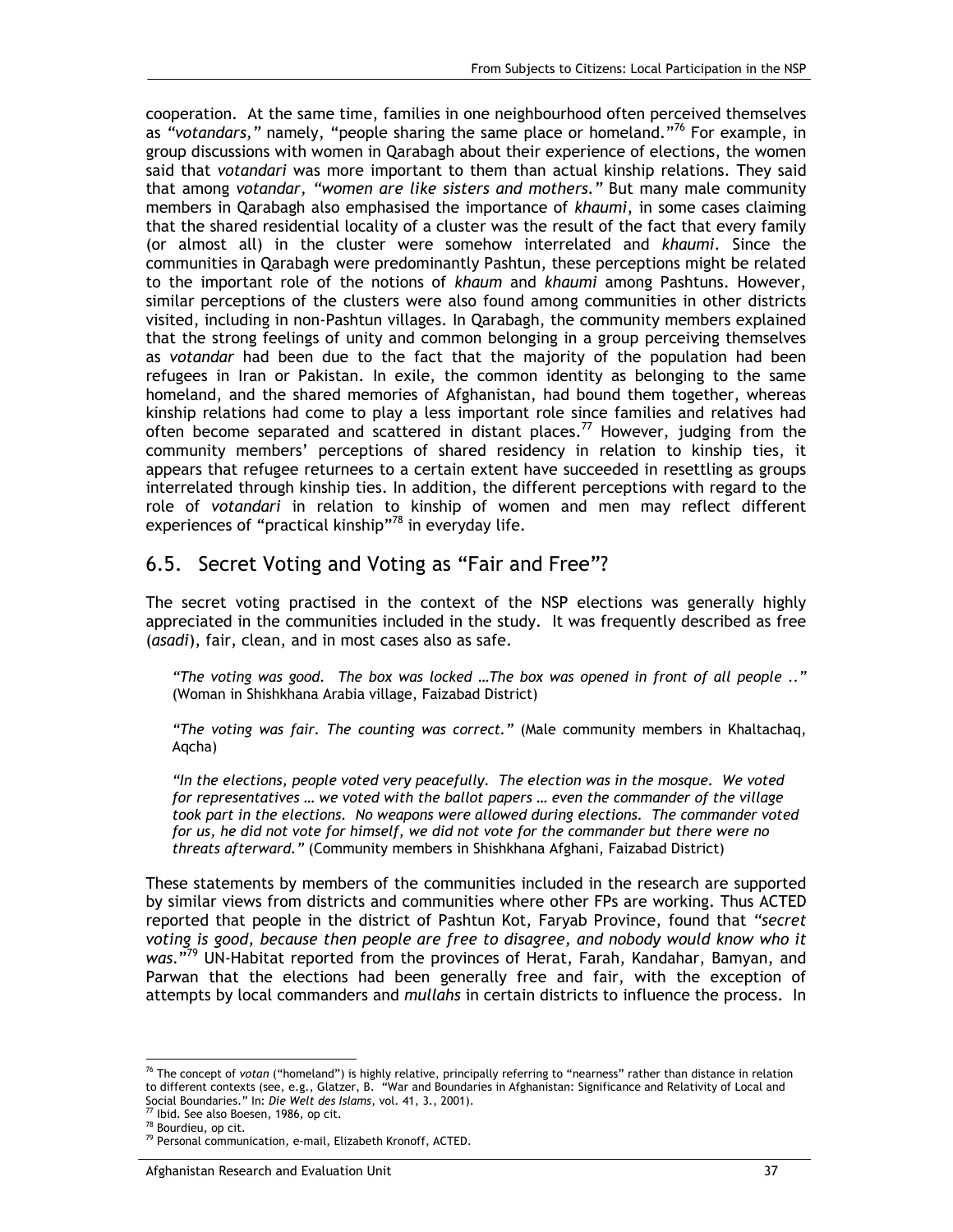Bamyan, people perceived the secret voting as giving *"less space for manipulation of election outcomes."* <sup>80</sup>

In some communities there appeared to be a conflict between the practices of secret voting and local customs of community decision-making by discussion and hand-raising. According to this view, secret voting (voting by ballot) could invite cheating and thus be misused and unfair (however, no examples were mentioned of such cheating). This view was especially expressed by women, in particular by female community members and members of the women's *shura* in the relatively conservative communities in Qarabagh where voting occurred through hand-raising and selection. This was also found in a women's meeting in Sayad Markazi in Andarab. These views further highlight the key role of trust between the community and the FP, especially in relation to such a sensitive issue as secret voting. As emphasised by the AKDN staff in Baghlan: *"Secret ballot is a matter of confidence."* 81

As mentioned above, doubt and distrust with regard to the elections was also found in some communities visited, especially in Andarab:

*"I don't like the* shura *and I was not interested in this election. I did not vote. Why should I vote while I know that nothing will be changed. This kind of NGOs just come here to waste their time, and also the Andarab commanders never want to lose their power …. "* (Middleaged man interviewed in a shop, Khishinabad village, Andarab)

Almost all women in the study communities said that they needed the permission of their husband, brother, son or other male guardian *(maharam)* in order to be allowed to participate in elections. Furthermore, they were mostly told by the husband or male relative whom they should vote for. In some communities in Aqcha and Faizabad, women said that they were able to vote according to their own choice. But, on closer questioning, all had discussed their voting with their husband, brother, or son before the election.

Just as women need men's permission to vote, women generally also needed their permission in order to participate in women's *shuras* or women's committees as representatives. This could prevent women from participating even if they were elected by their cluster. In several villages, for example in the village of Charbagh, Faizabad District, the female representatives elected were not allowed by their husbands to participate. The male members of the CDC said that, *"here, men do not like that women are members of the* shura." Similar to other communities where women were not allowed to participate in a joint CDC, the FP had established a "women's *shura*" as an alternative forum for the women to discuss their needs and identify projects. This women's *shura* included the four women who had been elected but not allowed to participate in the CDC. In two communities visited in Andarab, where women's committees were about to be formed, the women were afraid to participate in the meetings due to fear of their husband's anger. They were also afraid of having their names written down as representatives by the CF, because they had been told by the men that the staff of the city-based AKDN would then take them away to Kabul to make them *"like Kabul women or even like foreigners"* and make them forget how to behave properly as Afghan women.

In several communities, for example the village of Tapa-e-Sangak, Dahna-e-Ghori, the women explained that failing to obtain permission from male relatives could lead to the husband divorcing them, in accordance with the Islamic divorce *"talaq"* which is unilateral and only requires that the husband repeats three times, *"*I divorce you*."* In rural Afghan

<sup>-</sup><sup>80</sup> According to the internal report prepared by the UN-Habitat, regional offices. *Questions concerning elections, women's participation, and communities' perceptions of the role of the government in NSP. Herat, Farah, Kandahar, Parwan, Bamyan provinces.* Kabul. April 2004.

<sup>&</sup>lt;sup>81</sup> Personal communication, Sachin Sachdeva, Regional Project Coordinator, AKDN Provincial Office, Pul-e-Khumri, 21 March 2004.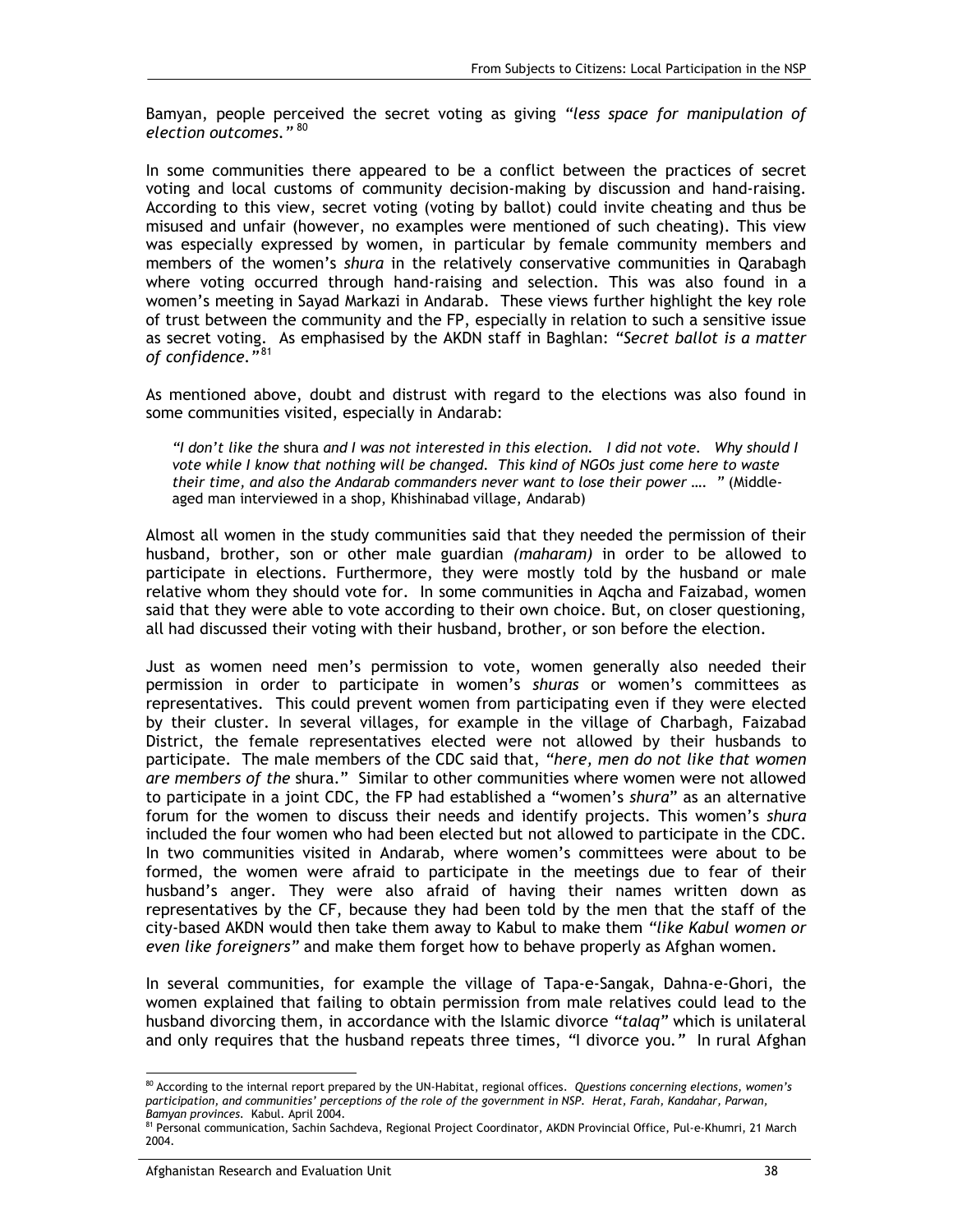society, where families are primarily structured according to patrilineal descent, divorce means that the husband's lineage retains control of the couple's children. Thus a divorced woman would lose not only her access to livelihoods through her husband's lineage, but also her children. For this reason, women took the need to ask permission from men before participating in NSP for granted, and were very surprised, and sometimes offended, that the issue was even raised and discussed by the research team.

In light of the need for women to obtain the permission of their husband or *maharam* in order to participate in voting and the choice of cluster representatives, as well as of the different voting practices including "open voting," it is clear that the principle of secret voting in the context of the NSP elections did not, and could not, apply entirely to women in the communities looked at in this study. $82$ 

### 6.6. Interference in Elections by Local Elites and Political Parties

The NSP block grants are obviously an attractive new resource for different local-level stake-holders in addition to the communities covered by the programme. Attempts to gain access to these assets through forcible influence over CDC elections on the part of local elites, commanders, or parties have thus been a significant problem in relation to NSP in many provinces. The means of influencing the NSP elections may also include existing patron-client relations, for example, between landowners and tenants or share-croppers. With regard to the districts included in the study, there are indications and anecdotal evidence, including evidence provided by the FPs, that local economic or political interests and affiliations in some instances have influenced voting. This included examples of influence by political parties or militias, including *Hezb-e-Islami* in Qarabagh, *Hezb-e-Islami* and *Jamiat-e-Islami* in Dahna-e-Ghori and Andarab, as well as conflicting allegiances to *Jamiat-e-Islami* and *Junbesh-e-Melli Islami* in Jawzjan and Saripul.83 However, it was not possible to explore these issues within the limited scope of the present study, as this would have required longer-term field work to obtain information on the actual allegiances and factional divisions within villages, something people do not readily volunteer information about. In general, the issue of patronage and factionalism plays an important role in local-level political dynamics in Afghanistan.<sup>84</sup> Although the CDCs in all the districts under study included "landowners," this concept in itself did not necessarily indicate wealthy landlords.<sup>85</sup>

While almost all elections in the districts were reported to have occurred in an orderly fashion and without interference, electioneering or candidacies, there were some cases of commanders attempting to force the community members to elect them as chairmen of the CDC. This had been the case in Qarabagh, $86$  Dahna-e-Ghori and Andarab, and the districts in Jawzjan. UN-Habitat reported $87$  that in the three districts in Herat Province, some commanders and mullahs tried to prevent people from participating in the elections. In the three districts in Bamyan, where the communities had found the elections free and fair, *"these results were unexpected for the people holding power traditionally, who had* 

<sup>-</sup> $82$  In several cases, the research team found that the discussions of this issue seemed to be sensitive and upsetting to the women. In other situations, such as in communities in Aqcha and Faizabad Districts in Jawzjan, community women were interested in discussing the subject and comparing the Afghan practices with the actual practices in many Western families, where husband and wife may discuss election and voting issues and for whom they would vote, before an election.<br><sup>83</sup> For example, Annette Wulff, German Agro Action, reported a conflict in one village in Saripul between sup

*Jamiat-e-Islami* and *Junbesh* over the NSP CDC. Interview in Kabul 23 February 2004. 84 See for example Christensen 1982, 1995, op cit.

<sup>&</sup>lt;sup>85</sup> The category "landowner" in the NSP form does not specify size of the landed property. Thus it was not possible to distinguish between landlords and small-holders from the data.

<sup>86</sup> Personal communication, Jana Frey, Project Development Manager, and Dr. Zia Safiq, Provincial NSP Manager, SDF, Kabul, 24 February 2004.

<sup>87</sup> According to the internal report prepared by the UN-Habitat, regional offices, for the AREU study of elections and community participation in NSP: *Questions concerning elections, women's participation, and communities' perceptions of the role of the government in NSP. Herat, Farah, Kandahar, Parwan, Bamyan provinces.* Kabul, April 2004.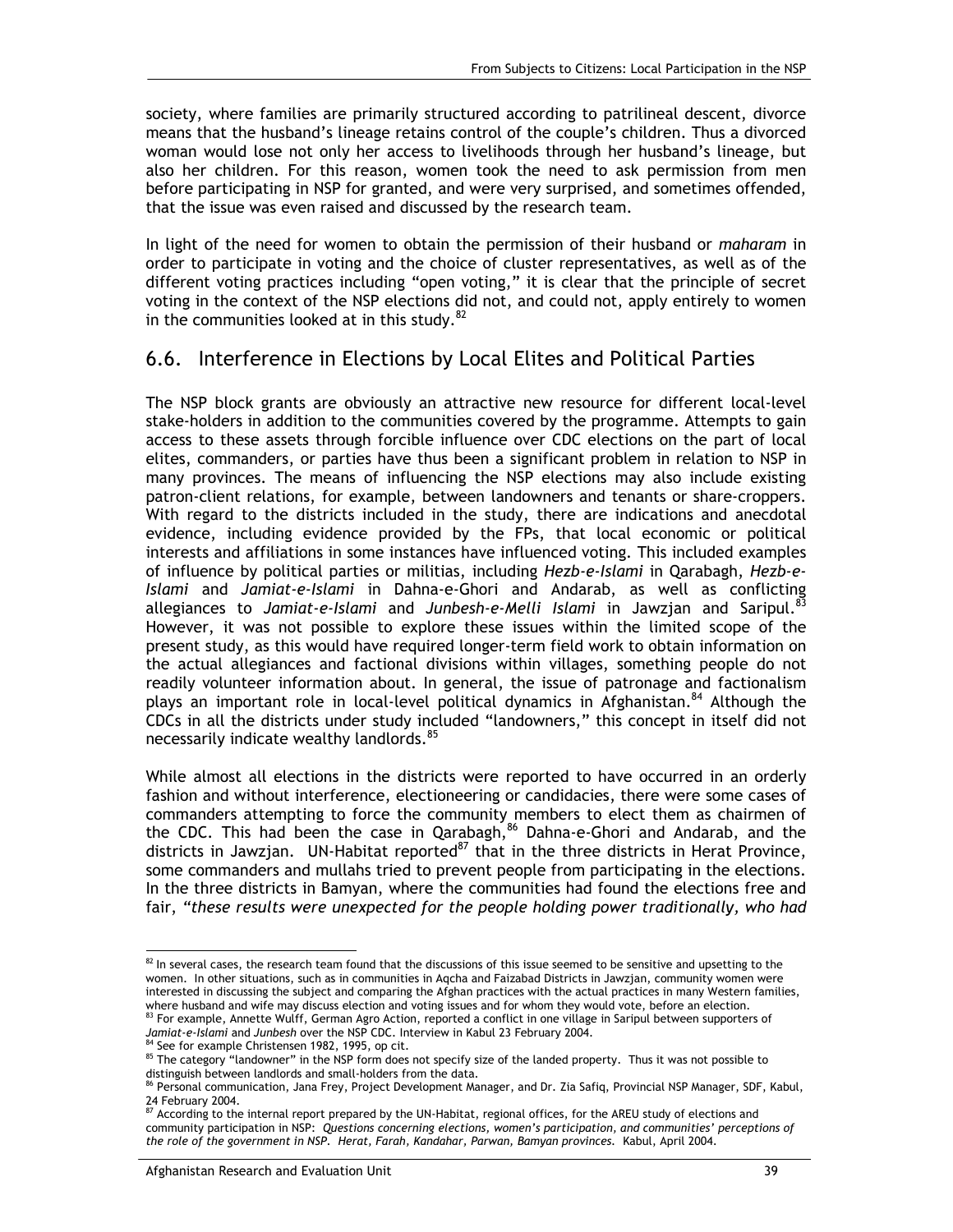*perhaps hoped to be elected into the CDC."*88 In Farah (two districts), only a few communities had experienced attempts by commanders to influence the outcome; and in Kandahar (three districts), it was estimated that in approximately 30 percent of the elections there were similar attempts by influential people in the area, such as landlords, commanders, and *maliks*. The report comments that *"we suspect campaigning attempts before our visits. We would have had better results if we would have had the logistical support to visit more frequently and establish better relationships with the community members."*89 Similarly, in Parwan (three districts), it was noted that *"a commander who was voted into the CDC tried to influence elections of CDC officials by trying to persuade CDC members that he should become chairperson. But the CDC refused, then a conflict arose. Elections then had to be postponed, and the District Governor was asked to attend, and then the District Governor, Facilitating Partner, District Manager, Social Organizer and CDC sat down and agreed that the CDC should elect an alternative candidate." <sup>90</sup>*

However, CARE International has reported numerous cases from Pashtun provinces, where CARE is the FP, of interference in elections by local commanders, landlords, and *mullahs*. In these areas, it appears that such local powerful persons constitute a considerable proportion of the members of CDCs. Similar trends have been reported by other FPs, including Concern International.

At the same time, community members in all communities visited during the study strongly resented and resisted interference by traditional powerful persons.

In the village of Charm-Ab, Dahna-e-Ghori District, a local commander who had controlled the area for many years, extracting substantial amounts of wheat from the villages with the support of a well-armed militia, had tried to pressurise the community to elect him for the CDC. The community had refused, however, because they wished to use the opportunity of the NSP election and the support of the FP, AKDN, to rid themselves of his control. The commander continued to complain about the "unfairness" of the elections, accusing the FP of corruption (i.e. through accepting bribes from the community), demanding re-election, and generally attempting to harass the community. The community members on their part refused these attempts by the commanders to regain control. *"We don't want a* shura *with powerful commanders. Because of the commanders we are homeless, our children are homeless, but the commanders have arms. Now the power is in our hands, this is good"* (CDC members in Charm-Ab and the neighbouring village Sayad).

In Qarabagh, SDF staff told of a case of two commanders who had attempted to force the members of a community to elect them for the CDC but had been rejected by the community. The people had told the commanders, *"During the war, we did all that you said, but now it is our people who decide, now it is our turn."*

#### *The Lessons of Election and Voting*

The elections for CDCs are thus a central element of NSP, both with regard to community participation in reconstruction and development, and as a catalyst for inclusive learning about democracy. It appears that the CDC election experience has thus impacted positively on perceptions of national elections and community participation. The agency Global Risk Strategies that is involved in voter registration has found in Takhar Province that the task of explaining the concept of elections and universal voting rights, as well as voter registration, was very easy in the communities that were involved in NSP, compared

<sup>-</sup><sup>88</sup> Ibid.

<sup>89</sup> Ibid, 2. The report covers these issues in the following districts and provinces: Enjil, Zendajan and Ghozarat Districts, Herat Province; Poshterod and Balabluk in Farah Province; Dandh, Damand, and Arghandab, Kandahar Province; Pashjir, Baghram and Salang in Parwan Province, and Yakawlang, Bamyan and Saigan, Bamyan Province.<br><sup>90</sup> Ibid, 4.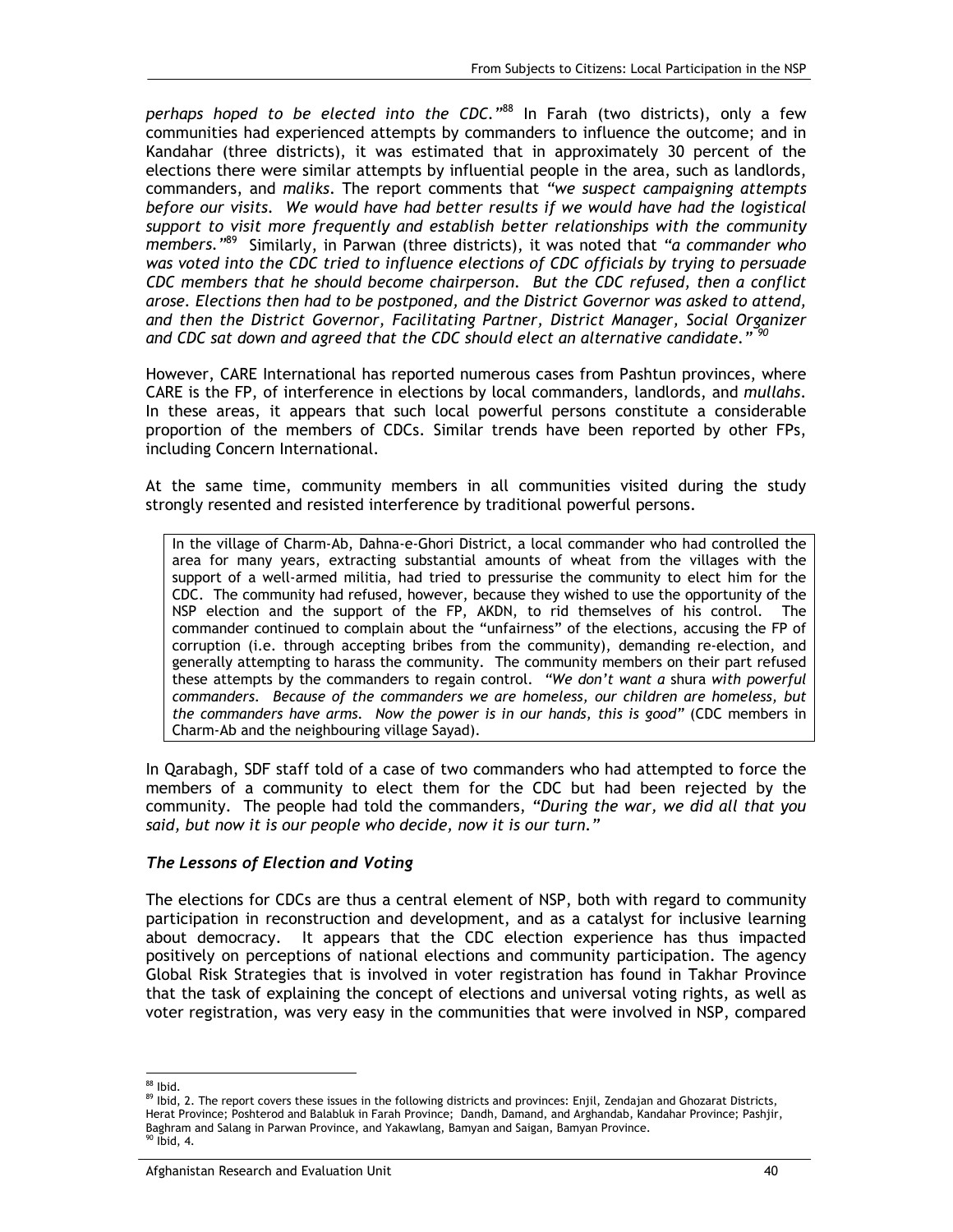to non-NSP communities.<sup>91</sup> At the same time, the experience of NSP elections may have created positive expectations of democratic participation with regard to the upcoming national elections.

*"In the future we could maybe elect our cabinet member by the same way of election."* (Male community members, Kalta Shakh Sufia village, Aqcha District)

With regard to women's participation, the experience of the NSP elections also reflects considerable variations in the practices of women's elections. These practices may sometimes consist of selection rather than election. While these flexible approaches to elections at the local community level allow the process to be adapted to different local conditions with regard to women's participation, it is not possible to apply them in the context of national elections, which have to follow a uniform procedure.



Voting for CDCs, as observed in a village in the study

<sup>-</sup><sup>91</sup> Personal communication, Pat Foley, Monitoring and Evaluation Advisor, Concern International, Concern, Kabul, 9 June 2004.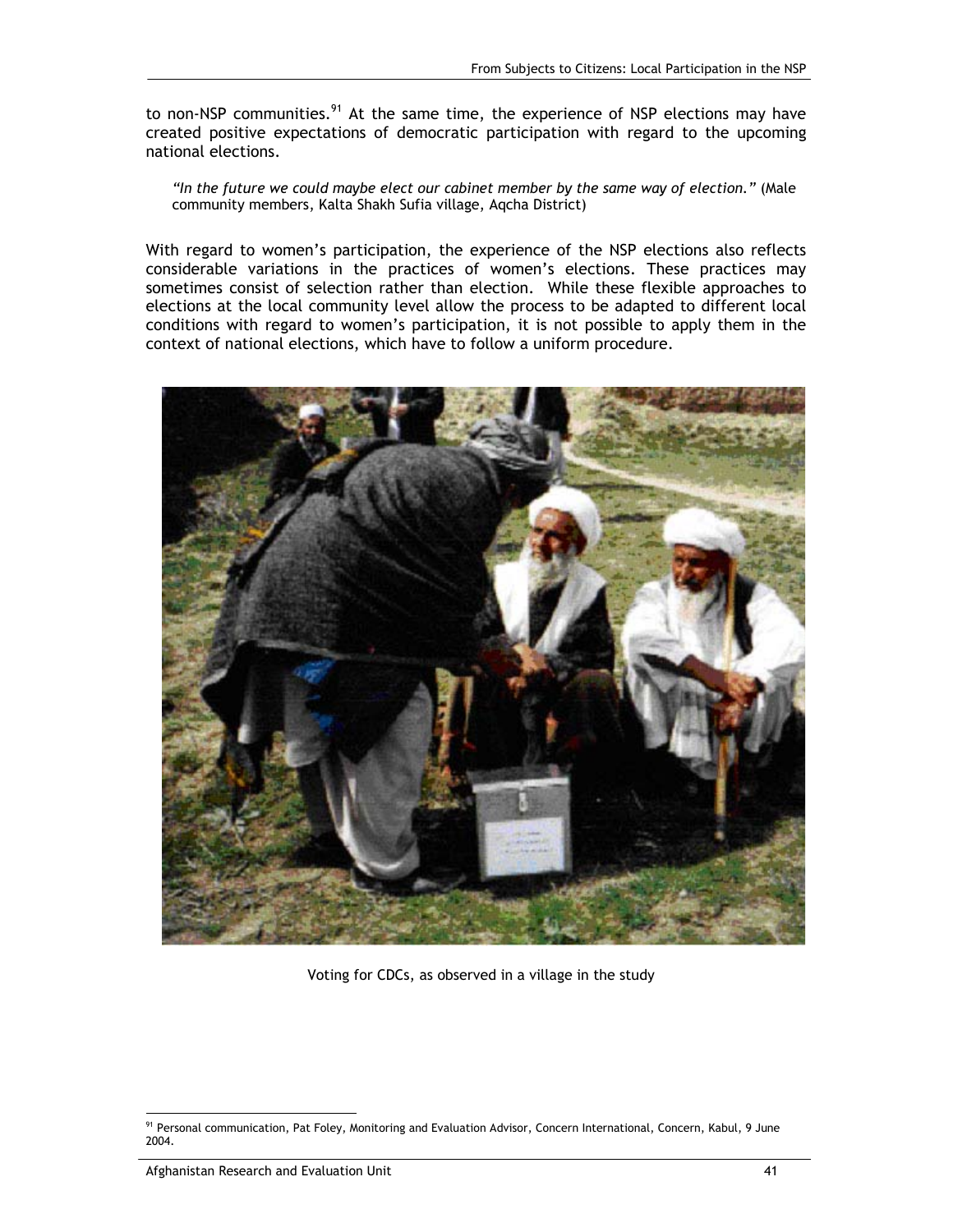# 7. CDCs – Perceptions and Practices

The primary function of the CDC is to identify project needs in close cooperation and consultation with the community members by whom it was elected, to prioritise projects, and to prepare and submit proposals for projects to MRRD. After the project has been approved, and the block grant released to the village, the CDC is responsible for managing the physical implementation of the project with community contributions. The CDC is furthermore responsible for the procurement of goods, works and services, as well as accounting and reporting on expenditures and the progress of the project. For these functions, the CDC can hire technical assistance, including engineers and support with accounting. However, as both are in short supply at the present time, especially in remote areas, the CDCs have to rely principally on the initial support of the FP. The CDC is trained and supported by the FP to undertake these tasks. This community-level capacity-building is an important element of NSP.

The formal posts of the CDC are: chairman/chairperson (*rais*), deputy chairman, secretary or clerk (*munchi*), and accountant. There may also be deputy or assistant clerks and accountants, according to the size of the CDC and the community. Most CDCs also include at least two or three community representatives without particular functions, and also select committees for special purposes, including project feasibility studies, the collection of bids from providers of services, and the evaluation of bids.

In the communities visited during the research, the communities of the first batch had completed and submitted their proposals. This had occurred mainly according to the NSP Operational Manual guidelines. The communities in Qarabagh (SDF) had completed elections and submitted proposals in the autumn of 2003 (October-December); in Dahna-e-Ghori and Andarab (AKDN), elections were completed in all communities but some community CDCs were still in the process of preparing and submitting project proposals. However, in GOAL and Actionaid's districts, as well as in the districts of some FPs not included in the field research (for example ACTED, CARE International, and Concern International), the preparatory process had taken much longer than the time allowed by these guidelines, which is eight to ten weeks. This had been primarily due to the difficulties of establishing a quality process of community awareness and mobilisation that could involve community members in a process of real community cooperation with participatory identification and prioritisation of projects. Thus it has been emphasised by all the FPs involved in the study, both those FPs with whom the research was carried out, and the others that were interviewed in Kabul or contributed information otherwise, that quality of process takes time. Such a quality process of community mobilisation is necessary to promote and enhance local participation and ownership of the CDCs in communities.

However, despite being "behind schedule," the communities in all the study districts were eagerly awaiting the release of funds, so that the projects could get started. With regard to projects related to farming activities, such as reconstruction of irrigation systems, construction or deepening of wells, and purchase of poultry, goats, sheep or cattle for women's activities, it was especially important that the projects could get underway as early in the agricultural season as possible.

## 7.1. The CDC as a "New *Shura*"

How were the CDCs understood in the communities and how were the functions and mandate of the CDCs perceived and understood by the CDC members? $92$  The CDC as a

<sup>-</sup> $92$  The English term "CDC" was not familiar in all communities, not even to CDC members themselves. Instead, the term *"shura"* was used in all communities. CDC was thus mostly translated as *shura* both in questions and answers.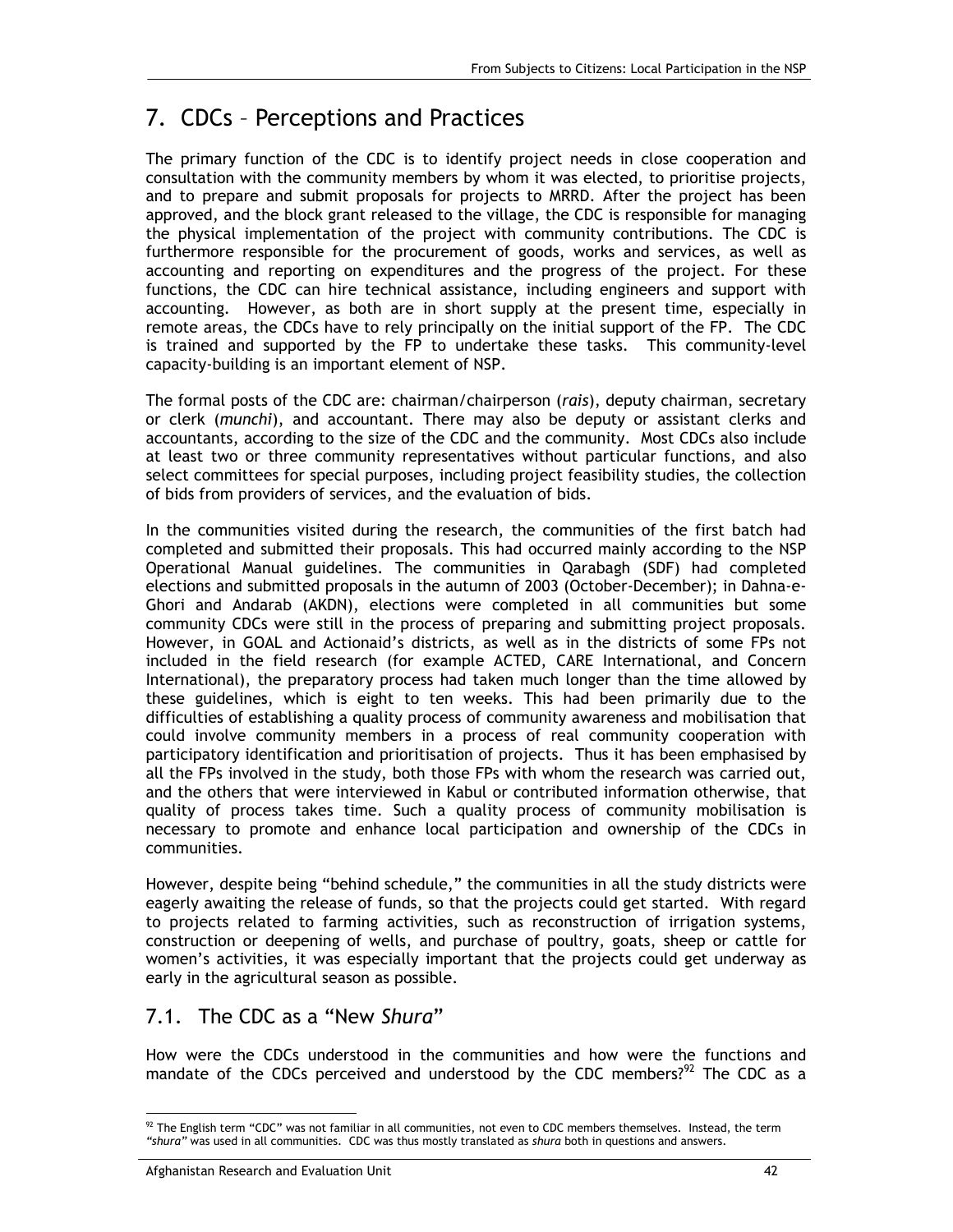formal community council was certainly perceived by the members of the communities in the study as a community body which was new in several important ways. First of all, it was elected by the community according to *"their own wish,"* as emphasised in many communities. Moreover, the CDC was open to the participation of women, if the community found it appropriate. In addition to the CDC function of proposing projects for the improvement of the community, the most decisive aspect with regard to the perceived credibility of the CDC and the community members' trust in the "new *shura*" was the fact that the CDC was a formal and legitimate body*.* It had been registered and authorised by the government, and the members of the CDC had been registered in the provincial MRRD office with photos and signatures or thumb-prints. Through this, the CDC had a legitimate status and official functions in relation to government structures, as well as to other external structures and bodies such as NGOs. This official authorisation gave the CDC and its members status in the communities.

Thus the CDCs were already perceived in the communities as a meaningful local-level institution, which could also have wider functions than the NSP (this enhanced role of the CDC is fully in line with the aims of the programme). Such perspectives of the CDCs were found particularly in the communities in Aqcha and Faizabad Districts.

*"Other organisations could also work with the CDCs because people trust in them and want to work with them* [the CDCs].*"* (Female CDC member in Shishkhana Afghania, Faizabad District)

*"The most important thing about CDC is to work together to become self-sufficient, not to be dependent on help in the future."* (Male CDC member, Charbagh village, Faizabad District)

The usefulness of having a representative body, elected by community members, to act on behalf of the community, was strongly emphasised in many of the study districts.

In all of the communities visited, the CDCs were clearly perceived as a new *shura* which was different from the village councils or other institutions that had existed before. Such structures had included village headmen, *malik*, also termed as *qariadar*, or councils of elders. Moreover, the CDC was generally not confused with the old village structures for conflict resolution if one had existed in the community. Many CDC members explained that the new *shuras* were better because the members were elected representatives of the community, and the CDCs were therefore reliable and trustworthy. For example, the CDC in the joint village of Charm-Ab and Sayad, Dahna-e-Ghori District, said that, *"The old shura just grabbed the aid from the NGOs and used it for themselves."* Similar statements were made in many other communities.

In the village of Khanaqa Arabia Sufia, Aqcha District, the new CDC chairman was a young and energetic man in his early twenties with seven grades of schooling and experience of working with NGOs both locally and in Iran as a refugee. He, as well as three other male CDC members who were present at the meeting and who were all older than the chairman, clearly understood the functions and tasks of the new *shura* as the framework for cooperation for improving the community, in the context of NSP as well as in relation to other structures. In the words of the chairman: *"The primary purpose of the new* shura *is to work for the community*… *The* shura *is good because people can decide for themselves. Before we could not do anything without asking the elders."*

This may perhaps also reflect a certain impatience on the part of young and active persons with some education, who are eager to participate in social and economic development.

In the village of Khanaqa Uzbekia in Aqcha District, members of the CDC and other community members explained the difference between the "new" *shura* and what had gone before.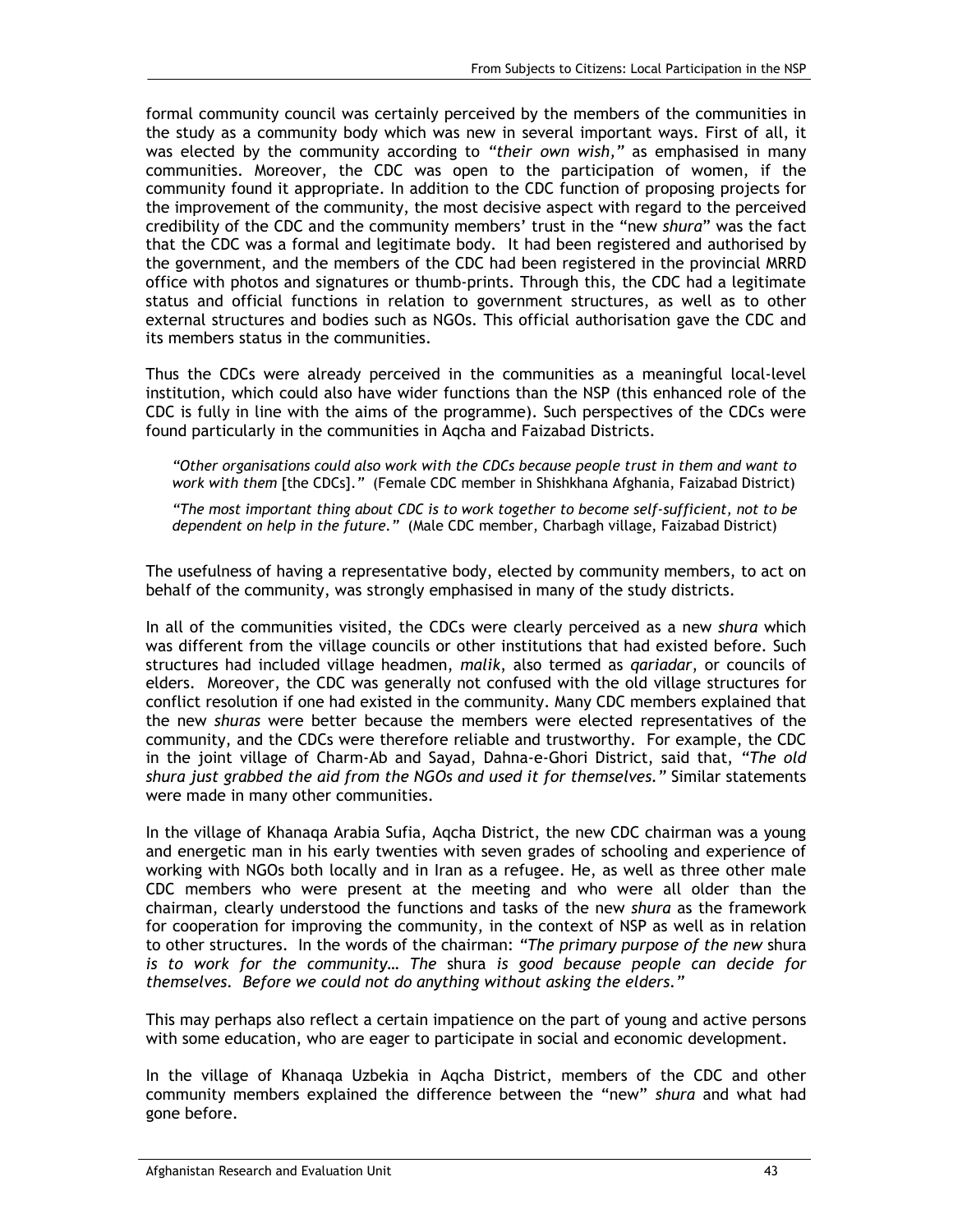*"Before there was no* shura*. We had an elder* (rish-e-safid*) who was also the qariadar (village headman). The* rish-e-safid *came together with other elders from other villages and discussed. Now there is one in the new* shura*. We have the tradition that without an elder we cannot decide anything. It is not the same* rish-e-safid*. Before there were a lot of commanders. Now we have elected very useful persons to the village* shura*. Now we are free to decide ourselves."*

This example is typical of communities' experience of the CDC in relation to the old governance structures. In the customary informal system of community governance, a village *malik* or *qariadar* could be elected by the people, but he was usually a rich and influential person. During the decades of war, the commanders and militias that had emerged in the context of the anti-government resistance groups, the *mujahidin,* frequently assumed the control of villages as *malik*s. In many communities visited, this was still said to be the case:

*"The commander is rich and armed. People have to ask permission from him about what they would do. He supported mostly the rich, the poor only a little."* (Community member in Shishkhana Uzbekia, Faizabad District)

An important aspect of the role of a traditional *malik* was his function as middle-man or "broker" between the village and the government at the district level *(woluswali)*. This function could include for example the reception of new edicts from the district office and reading and explaining them to the community; and reporting from the village to the district office matters pertaining to land taxation and conscription to the army. Apart from such unpopular functions, he might also play a role in the settling of local conflicts; in more serious cases he would, however, need to resort to the assistance of the *woluswali* in order to solve the problem or punish a culprit.

The informal *shura* or *jirga* had even less access to sanctions in relation to conflict-control and relied widely on the custom of unanimous decisions on the part of all elders participating as representatives of the families or lineages of the village. Compared to the new CDC or the new *shura*, these traditional discussions were often said to be very time-consuming, but not always efficient:

"Before, about twenty or thirty elders were sitting in here [in the village meeting room where the discussion was held with the research team] *discussing and wasting their time. People think now that the NSP* shura *is more efficient, and the rest of the village can do their work."* (CDC and community members in Yandarak village, Faizabad District)

#### *The Issue of Age -Trends of Change from Elders to Younger Members?*

While a detailed and systematic investigation of this issue in all districts and communities was not possible in the scope of the present study, it was found through observations and discussions that there were signs of changing trends with regard to the age of *shura* members towards including younger members. Although in addition to this emerging trend of participation by young community members, it was also found in several communities that elders had also been elected as members of the CDC. In some cases, for example in the village of Yandarak, Faizabad District, the community members said that some or all of these elders had previously been members of the customary *shura.*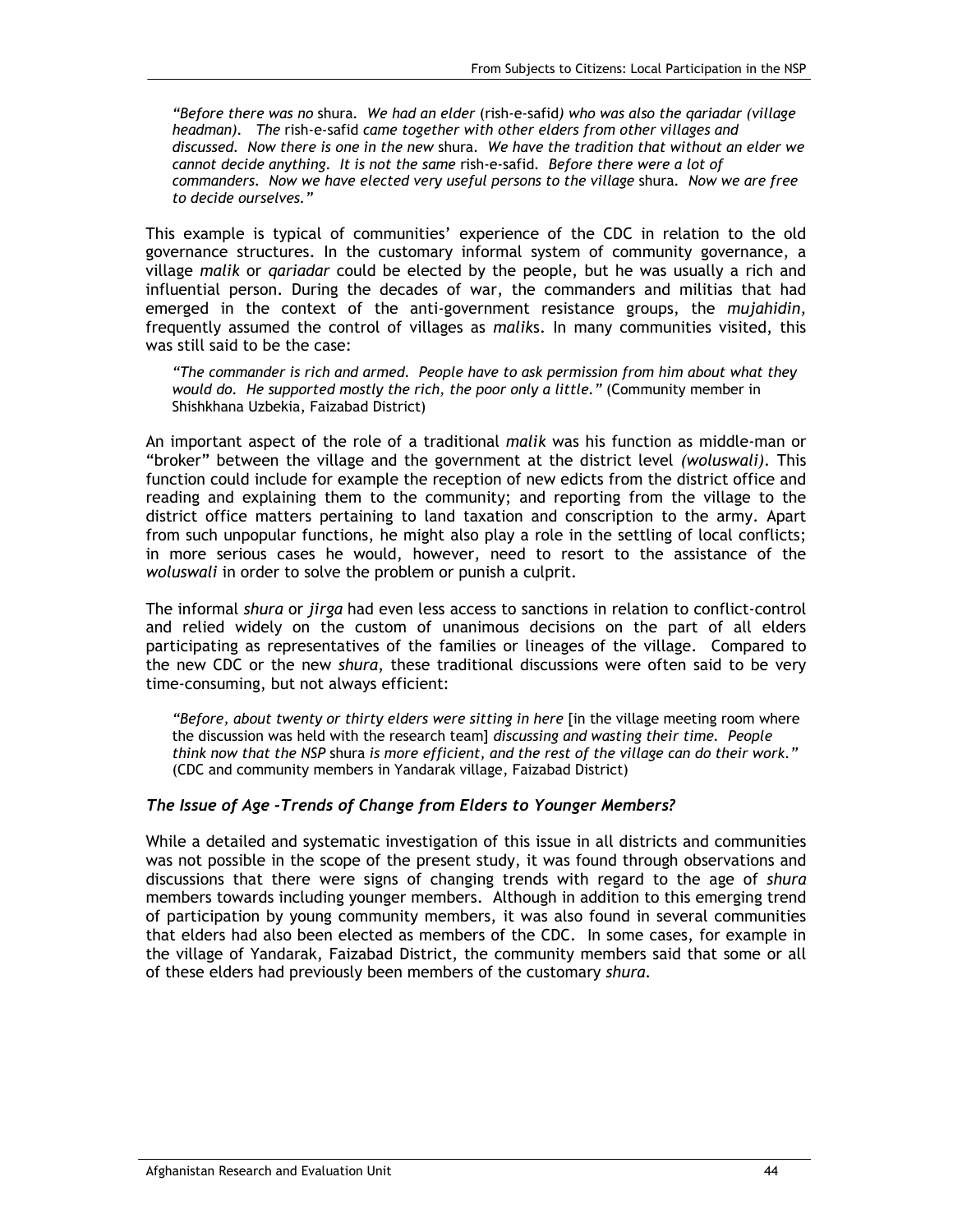| <b>District</b>   | Total no. of<br>males who<br>stated their<br>age (of all<br>members) | Age<br>$18 -$<br>29 | $%$ of<br>total no.<br>stated | Age<br>$30-$<br>39 | $%$ of<br>total no.<br>stated | Age<br>40-<br>49 | $%$ of<br>total no.<br>stated | Age<br>$50+$ | $%$ of<br>total no.<br>of stated |
|-------------------|----------------------------------------------------------------------|---------------------|-------------------------------|--------------------|-------------------------------|------------------|-------------------------------|--------------|----------------------------------|
| Qarabagh          | 296 (296)                                                            | 20                  | 6.8%                          | 76                 | 25.7%                         | 79               | 26.7%                         | 121          | 40.9%                            |
| Dahna-e-<br>Ghori | 57 (238)                                                             | 11                  | 19.3                          | 11                 | 19.3                          | 18               | 31.6                          | 17           | 29.8%                            |
| Andarab           | 45 (238)                                                             | 3                   | 6.7%                          | 12                 | 26.7%                         | 13               | 28.9%                         | 17           | 37.8%                            |
| Khwaja-<br>de-Koh | 62 (146)                                                             | 8                   | 12.9%                         | 14                 | 22.6%                         | 16               | 25.8                          | 24           | 38.7%                            |
| Aqcha             | 41 (134)                                                             | $\overline{2}$      | 4.9%                          | 8                  | 19.5%                         | 13               | 31.7%                         | 18           | 43.9%                            |
| Faizabad          | 70 (89)                                                              | 5                   | 7.1                           | $\overline{21}$    | 30.0%                         | $\overline{17}$  | 24.3%                         | 27           | 38.6%                            |
| Total             | 571                                                                  | 49                  | Total<br>average<br>9.6%      | 142                | Total<br>average<br>24.0%     | 156              | Total<br>average<br>23.9%     | 224          | Total<br>average<br>31.8%        |
| Total<br>below 50 | $\overline{347}$                                                     |                     |                               |                    |                               |                  |                               |              | 60.8%                            |

*Table 5: Age composition of CDCs in the study districts (male CDCs only)<sup>93</sup>*

(Source: NSP Database. It should be noted that apparently not all CDC members have provided information regarding their age, as there are significant discrepancies between the total number of CDC members in the election statistics and the data supplied to the NSP database.)

Thus the majority of the male CDC members were below the age of 50, 9.6 percent aged below 30 years, and 47.9 percent between 30 and 49 years of age. Less than one-third (31.8 percent) of the CDC members in the districts were aged 50 and above.

The practice of electing elders in the NSP communities, together with persons with other qualities than age, is not surprising. In Afghan society, as in most other traditional societies where the education and experience of the modern world has not yet influenced the lifestyles and customs of the village, elders, including women, are respected for the knowledge and wisdom gathered through a lifetime, as reflected by the statement quoted above, from the community of Khanaqa Uzbekia, Aqcha District ("*we have the tradition that without an elder we cannot decide anything").* In several communities, the *mullah*  was also described as a *"wise and educated person who is much respected*." That elders, who in some cases had also been members of the traditional *shura,* are still elected as representatives in the CDC, could be understood in light of cultural and social continuity in NSP villages, especially in view of the short timeframe of communities' experience of NSP.

Thus there appears to be a tension, which could be very constructive in a future perspective, between generations and age groups in relation to reconstruction and development. This tension includes the relation between the traditionally respected age groups of mature men and women, and young and active persons who are eagerly interested in change and development initiatives, many of whom have a certain amount of education or practical skills. Many young community members have experienced life in other countries, having grown up in exile. This also reflects a tension between traditional and conservative wisdom and new education and knowledge; the experience of age versus youthful energy and openness to change. This issue was also found to exist in relation to women.

<sup>-</sup> $93$  The CDC data available only covered the male CDC members in the districts.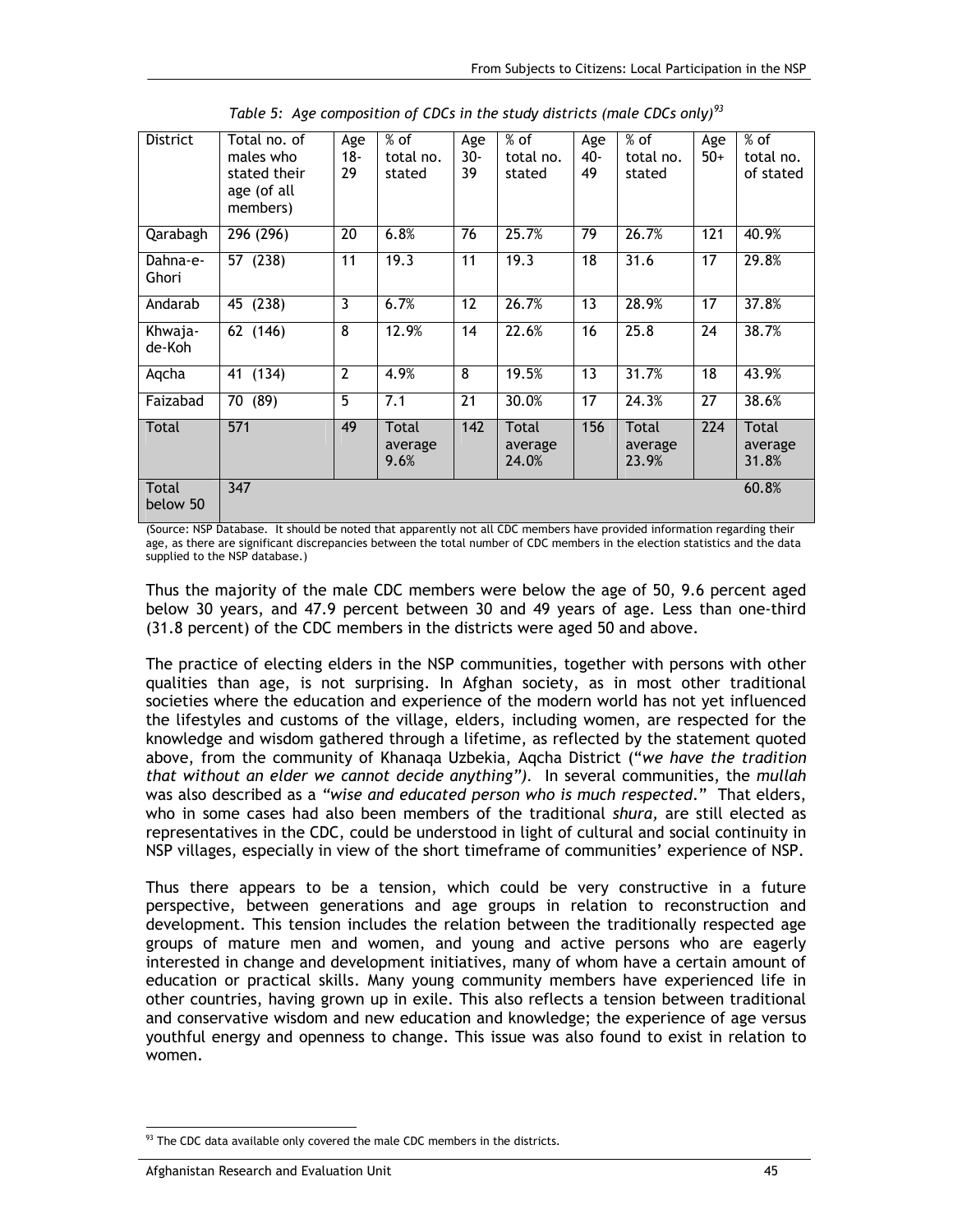The chairman of the CDC in the village of Khanaqa Arabia Sufia, Aqcha District, was an example of the emerging role of the young generation in the context of community development. He was in his early 20s, had seven years of schooling, and was eager to work hard for the community. The same trend was found in a community in Khwaja-de-Koh.

Similar indications of participation by younger community members in CDCs have been found by UN-Habitat in Herat Province, especially regarding females. According to these findings, the majority of all the elected members (55.6 percent) were below 50 years. However, 75.7 percent of the women members were in this category. Furthermore, 47.6 percent of male members were between 30-49 years of age, while 45.3 percent of female members were between 18 to 29 years old. $94$ 

#### *The "New* **Shuras***" vs. Existing Local-level Power Structures*

As discussed in section 6, there were problems of interference in CDC affairs by local powerful persons such as landlords, *mullahs*, and commanders. Similar attempts on the part of local elites to become elected members of CDCs also was reported by FPs from other areas and districts. According to the experience of CARE, the presence of local elite persons in the CDCs was estimated to be as high as 50-70 percent. This indicates that the new CDCs do not entirely replace the old power structures, and that in many places, underlying tensions and conflicts exist between the CDCs and local power-elites.

However, in the districts included in the study, the data showed the presence of only one commander as a member of a CDC in Qarabagh. The election statistics from Khwaja-de-Koh, which provide the names and occupations of all male CDC members, furthermore, show that eight *mullahs* were members, one as chairman, two as assistant chairman, three as secretaries, and one as treasurer. In this context, the literacy skills of mullahs are likely to contribute to their election for these posts.

| District      | <b>Commanders</b> | <b>Mullahs</b> | Landowners* |  |  |  |  |
|---------------|-------------------|----------------|-------------|--|--|--|--|
| Qarabagh      |                   |                | 201         |  |  |  |  |
| Dahna-e-Ghori | (no data)         | (no data)      | 49          |  |  |  |  |
| Andarab       | (no data)         | (no data)      |             |  |  |  |  |
| Khwaja-de-Koh | (no data)         |                |             |  |  |  |  |
| Agcha         | (no data)         |                | 47          |  |  |  |  |
| Faizabad      | (no data)         |                | 64          |  |  |  |  |

*Table 6: Commanders, mullahs, and landowners as members of CDCs* 

(Source: NSP Database.)

As discussed in section 6, the category of "landowner" is imprecise, as the size of landholdings is not to be specified in "Form 2". The data thus do not reflect socio-economic differentiations, if any, with significant representation of wealthy landlords.

In the districts in Herat, UN-Habitat found that only 5.2 percent (86) of the total male elected members were commanders, *mullahs* or landlords (two commanders were elected as chairmen, and two as general members).<sup>95</sup>

If there is indeed a trend of dominance by traditional leaders and local elites in some of the NSP areas, it could have a negative influence on community cooperation, especially with regard to access to the block grants. On the other hand, as commented by UN-Habitat, while "*the information does show the emergence of a new cadre of leaders in the election process … the process is flexible enough to include traditional leaders. This situation…must be closely monitored to ensure that the process of social change catalysed* 

<sup>-</sup><sup>94</sup> UN-Habitat Afghanistan/NSP. *National Solidarity Programme, Monthly Report no. 9*. February 2004; 9. <br><sup>95</sup> Ibid.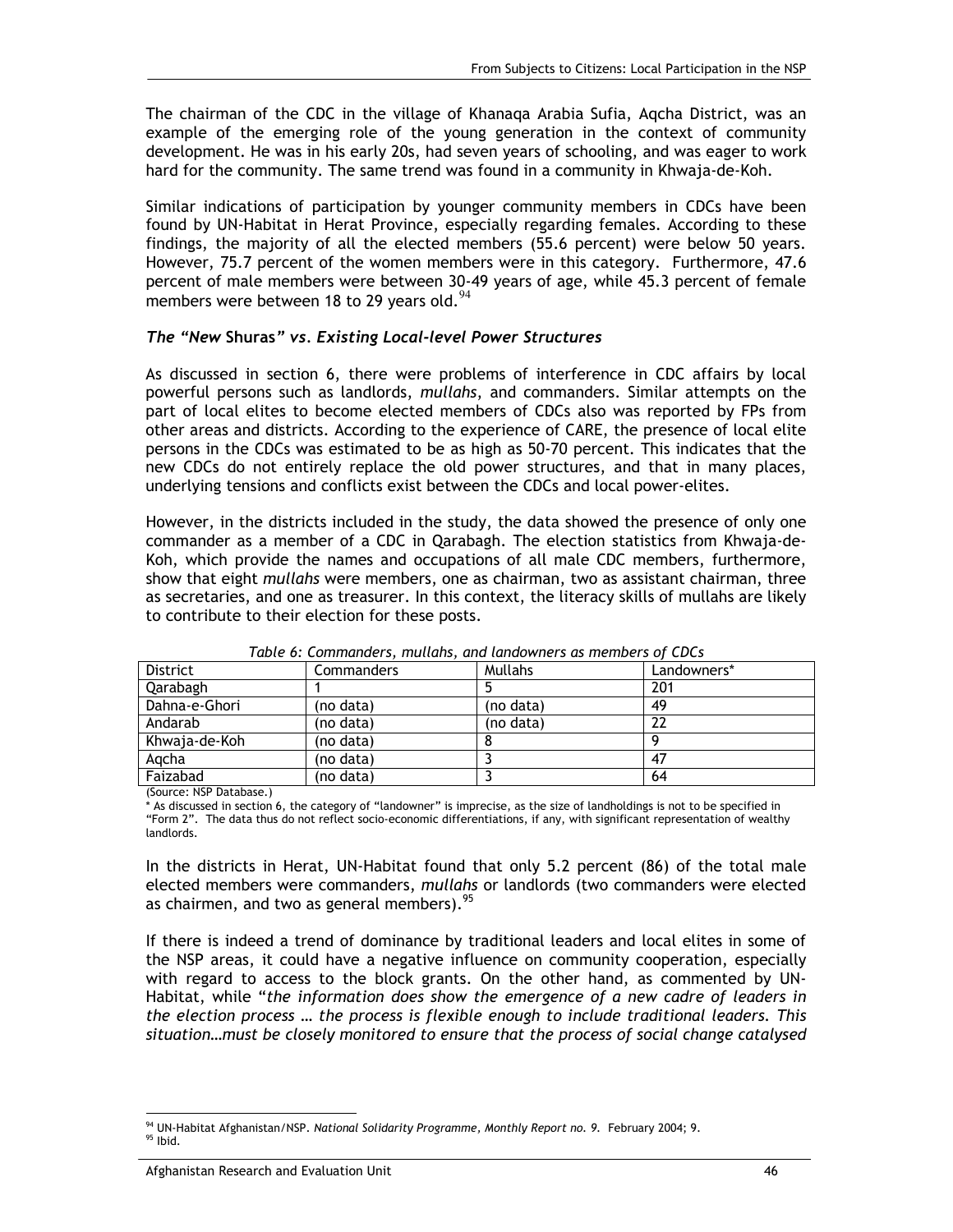*by the NSP elections does not threaten traditional leaders and provoke a backlash against either the elected CDC or the NSP [and the] government."*<sup>96</sup>

However, in the case that a community CDC is dominated by traditional powers, there is a risk that the CDCs could emerge as a new framework for the continuation of existing locallevel power relations. Such power could be based on the key role of the CDC as the mediator between the community and NSP with regard to project proposals and block grants. It has been seen before that access to aid can be an important new asset for establishing power and influence, as demonstrated by the role of certain *mujahidin*  commanders in relation to cooperation with NGOs during the 1980s and 1990s.<sup>97</sup>

## 7.2. Views about the Future of CDCs

*"The CDC is useful - when a community solves a problem together as in the CDC, it will be very useful for a community in the future .. for building a school or a mosque.."* (Community members, Khaltachaq village, Aqcha District)

*"After the project proposal is finished we will cooperate in the* shura *as long as we live."* (Middle-aged woman, member of CDC in the village of Alali Mohajir, Aqcha District)

There were numerous examples, especially in Dahna-e-Ghori, Aqcha and Faizabad Districts, of perceptions that this new *shura*, as well as the system of secret elections, was a useful institution which they hoped would continue. In the future, communities envisioned that the *shura* could be used for relations with other NGOs, for joint undertakings, such as the building of a school or a mosque or even, as stated by CDC members in Yangi Qala, Faizabad District, that the CDC could be a forum for appointing for example a new, competent and reliable headman (*qariadar*) or a *mullah*. If this becomes practical in the future, the CDC would contribute significantly to changing the customary local-level relations of power and dependency in relation to local power structures, including *mullahs* and *maliks*.

In terms of future sustainability, the CDCs need time if they are to be consolidated as local-level institutions of self-governance. In this regard, community cooperation and selfinitiative projects in the context of *ashar* described above were envisaged to strengthen the local credibility and capacity of the CDCs in relation to project management and implementation. The CDCs particularly need to demonstrate effectively their ability and capacity to manage block grants and implement projects, in ways that are fully participatory and transparent to community members.

What also remains to be done to constitute the CDCs as viable local governance institutions is to establish more formalised linkages with existing state apparatuses at the district and possibly also provincial level. At the moment, the relation between CDCs and the state is at the central MRRD level from where the block grants flow, although this is mediated by the provincial MRRD offices. There is as yet no clear linkage between CDCs and district authorities that gives the CDCs any role in participating in governance at the district level. The NSP has recently taken steps to rectify this gap by establishing a block grant window for district school rehabilitation where CDC representatives, together with district and provincial authorities, will plan the district level rehabilitation of schools, and where the CDC representatives will have to consent in order for these plans to receive funding. Further roles envisaged for the CDCs vis-à-vis district authorities, apart from their involvement in such joint planning, is a role in the monitoring of delivery of social services such as education or health.

<sup>-</sup><sup>96</sup> Ibid.

<sup>97</sup> See for example Christensen, 1995, op. cit.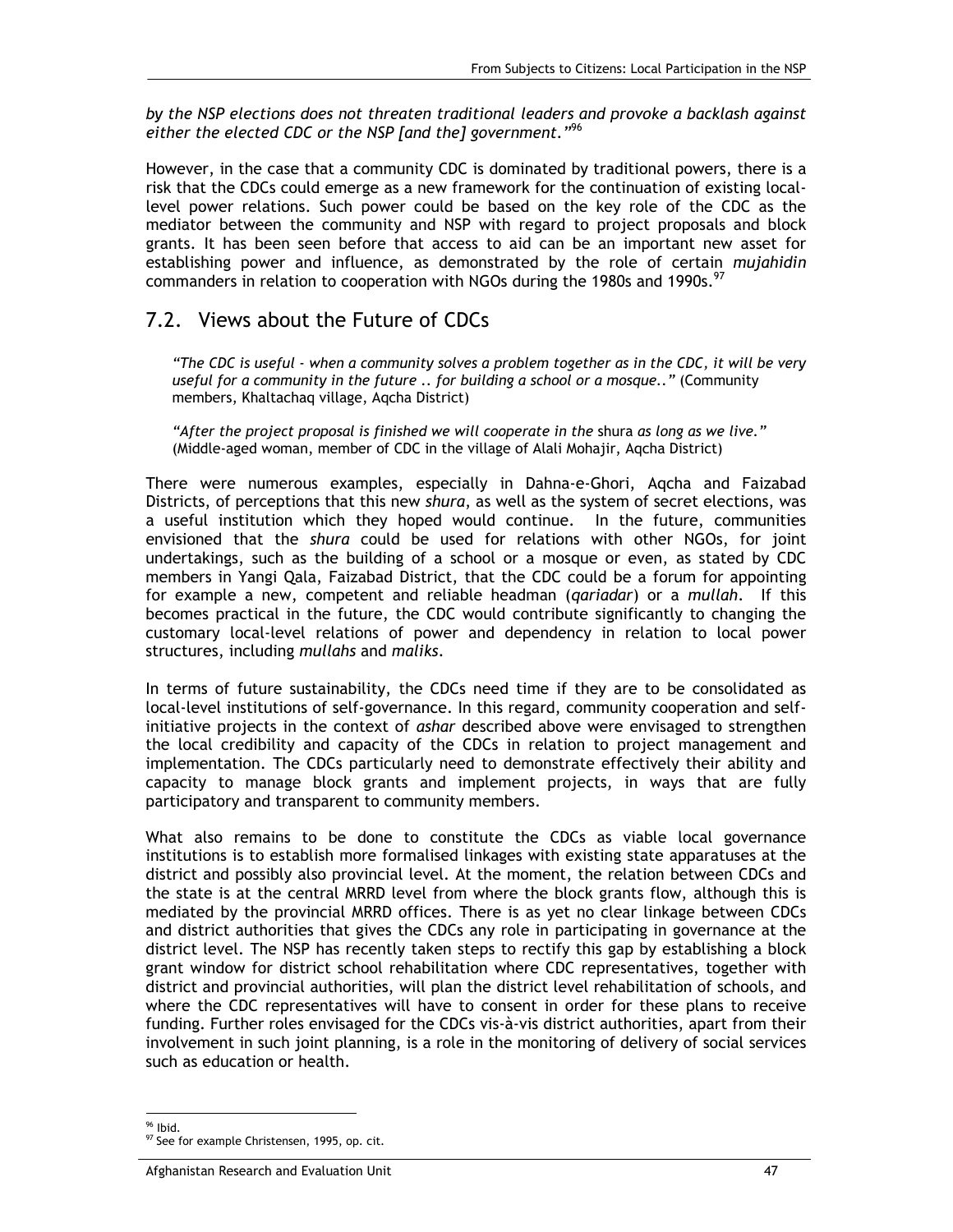## 8. Women's Participation in NSP, CDCs and Women's *Shura*

*"Sometimes men listen to women's problems, all men are not the same, some men are friendly, but most are not…Men tell women to be quiet."* (Women in Sayad Markazi, Andarab)

*"Our village people know clearly the rights of women."* (Female chairperson of CDC in Nawa Khel, Dahna-e-Ghori District)

### 8.1. Perceptions of Women's Participation and Access to Information

As already discussed, women's participation in NSP is a very sensitive and difficult issue in most communities and districts. All FPs involved in the study found that this issue had generally been the most difficult aspect of implementation. The issue of women's participation in planning and decision-making for community development seemed to be new and disturbing in relation to the most central and fundamental values and norms of Afghan culture and society, namely those that concern gender relations in the context of the family and family honour. To put these norms and values on the agenda as an issue of debate in the context of social change clearly appeared to cause deep tensions or anxieties within most communities. But these anxieties mostly reflected insecurity with regard to changing gender relations on the part of men. The majority of women involved in the study, especially younger women, but also middle-aged and older women, expressed a strong interest in participating in the programme. This was also reflected in the very high degree of participation in the CDC elections. A female monitoring officer from ACTED summed up the issue in the following words, *"The main problem with women's participation is the men."*98

Almost all of the FPs involved in the study had adopted the attitude that the issue of women's participation in elections and CDCs should be addressed very carefully and not be enforced, as this could entail the risk of alienating communities entirely from participation in NSP. The FPs regarded it as necessary to let the process of women's participation evolve gradually amongst the communities themselves in the framework of trust building between the community and the FP. In this regard, all FPs had experienced the need for careful and sustained facilitation by female staff in order to reach and involve the women. The female CFs played a key role in this process, as also mentioned in section 4.

However, in recognition of the sensitivity of this issue and in order to avoid endangering the overall programme of community development, women's participation is not mandatory in NSP. As mentioned earlier, the NSP Operational Manual allows for alternative provisions to ensure women's participation in NSP, if women are not allowed to participate fully in the CDC, and even recognise CDCs as properly constituted if only 40 percent of the electorate comprising men alone have voted.

Nevertheless, in some areas and communities, the community members had understood the "message" of NSP differently. Here the wish for participation in the programme as a means to obtain access to development aid in the form of block grants had overshadowed the reluctance to let women participate at least symbolically. This was reflected by the following example from Nahrin District in Baghlan, told by a male monitoring officer of ACTED:99

"When the elections [for the CDC] were about to begin, a mullah was standing in the field *where the elections would take place. He was very angry that women would also participate in the elections, separately, and shouted 'what, women?!' He declared that he did not allow*  it, this was forbidden. Then another respected and educated elder of the community went up

<sup>-</sup>98 Personal communication, Ms. Assya, Monitoring Officer, ACTED, interview at AREU, Kabul, 7 June 2004.

<sup>99</sup> Personal communication, Mr. Enyatullah, Monitoring Officer, ACTED, interview at AREU, Kabul, 7 June 2004.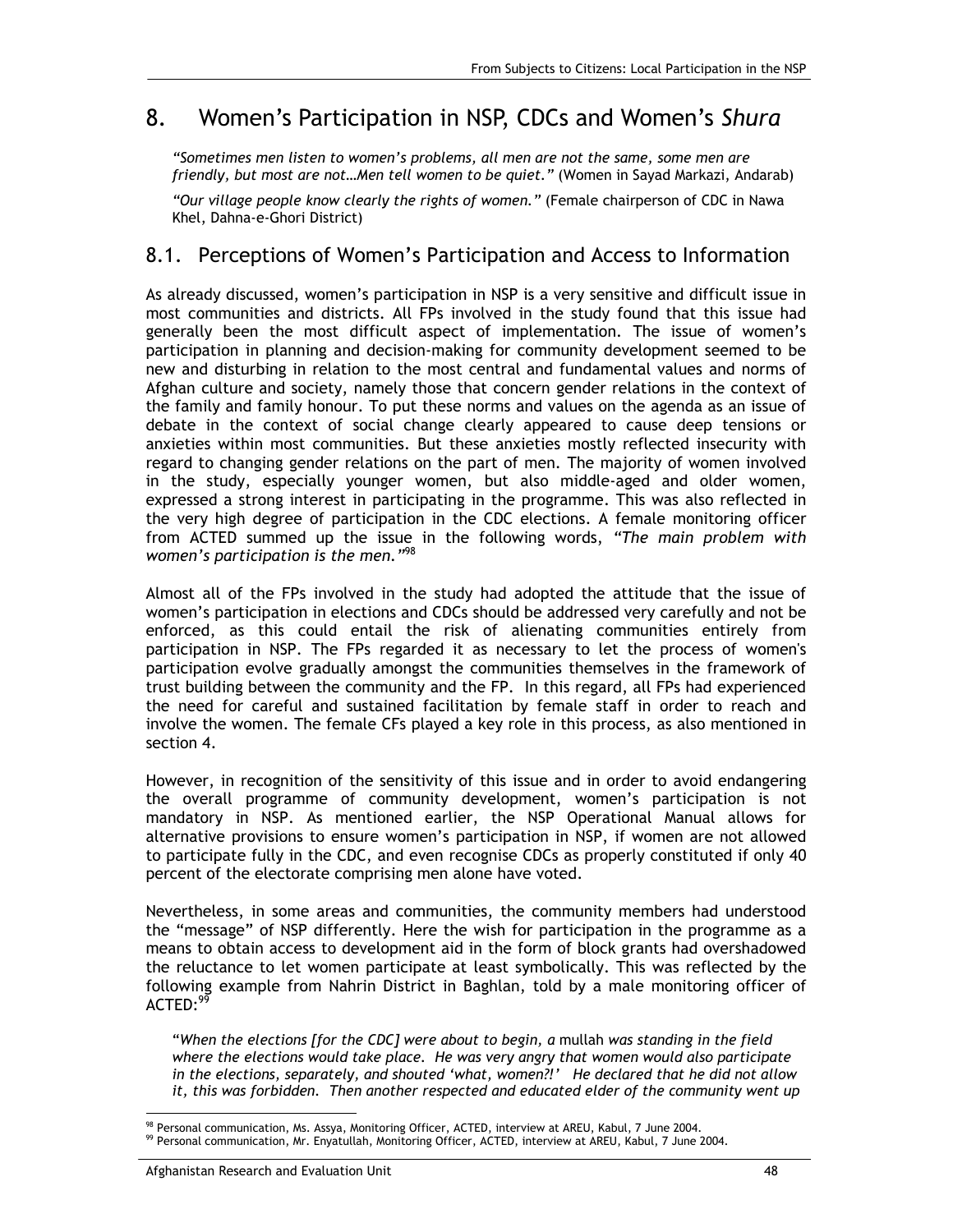*to him and persuaded him to allow women to participate, because otherwise the community would not be able to benefit from NSP and get the block grants*."

On the other hand, there were also many examples of communities and districts where the male population were tolerant of women's participation or positively supported the women. This might reflect a growing recognition of a need to include the whole community, also women, in the new process of reconstruction and development. Examples of this were found in some communities in Dahna-e-Ghori, as well as in many communities in Aqcha and Faizabad Districts. In some cases, male community members explained that they had understood the need to include women in the development of the community because of their experience during the war and as refugees. Thus, for example, in a predominantly Hazara village in Dahna-e-Ghori where the majority of the population had been refugees abroad, the chairperson of the CDC was a female teacher. The CDC of the mainly Uzbek village of Fazilabad, Faizabad District, also included one middle-aged female member. She was present at the discussion with the research team, which was in itself a very rare occurrence. The male chairman explained that:

*".. about the NSP .. we first understood that we should participate in the community with each other and sit together and discuss what we needed, also with the women …"* 

Similar examples have been found and described by UN-Habitat and CARE International, especially with regard to Hazara villages in Bamyan and Ghazni.<sup>100</sup> It appeared that Hazara communities were often more positive towards women's participation than communities of other ethnic backgrounds. Thus, positive attitudes towards women's participation might possibly also be related to factors other than war and exposure to change through refugee experience, but also to factors such as ethnicity and levels of formal education.

In all other districts and communities, the issue of women's participation and gender cooperation for development was regarded with varying degrees of reservation or scepticism. However, although the examples of female CDC members who actively took part in the CDC discussions and decision-making were few, they seemed to indicate an emerging, albeit slow, change of attitudes on the part of the male population. This was also confirmed by the experience of other FPs, including UN-Habitat, as mentioned above.

An example of changing perceptions on the part of male community members was found in a village in Andarab District, which was otherwise generally perceived by the outer world, including the AKDN staff, as very conservative. In the village of Kishinabad, women who were gathered in order to discuss women's participation and the election of a "women's development committee," said that they did not need the permission of male relatives in order to participate as representatives on the committee. Although there were many widows present in the meeting (according to the community, more than 60 percent of the adult women, young and old, were widows, many from the war), this fact did not explain the women's ability to participate. Here, as in all communities visited, widows were generally dependent on the permission of a male relative (their *maharam*) with regard to the need for permission to participate in community development activities. The men in the village CDC on their part emphasised their interest in reconstruction and development. In this context, they also said that they were ready to allow women to participate in the women's committee or *shura* and to propose projects especially for women. The middleaged CDC treasurer added that, *"maybe sometime in the future, women can also participate in elections, but first they must be educated*.*"*

The argument that women needed education in order to be able to participate in community cooperation with men, or that "*the women are not interested because they are illiterate,*" was offered by a large number of male CDCs, even where the male CDC

<sup>-</sup><sup>100</sup> The example of women's participation in Hazara communities, which include the case of the election of a female chairperson of the joint CDC, is reported in the UN-Habitat-NSP Newsletter, issue entitled "Stories of Change" (n.d.).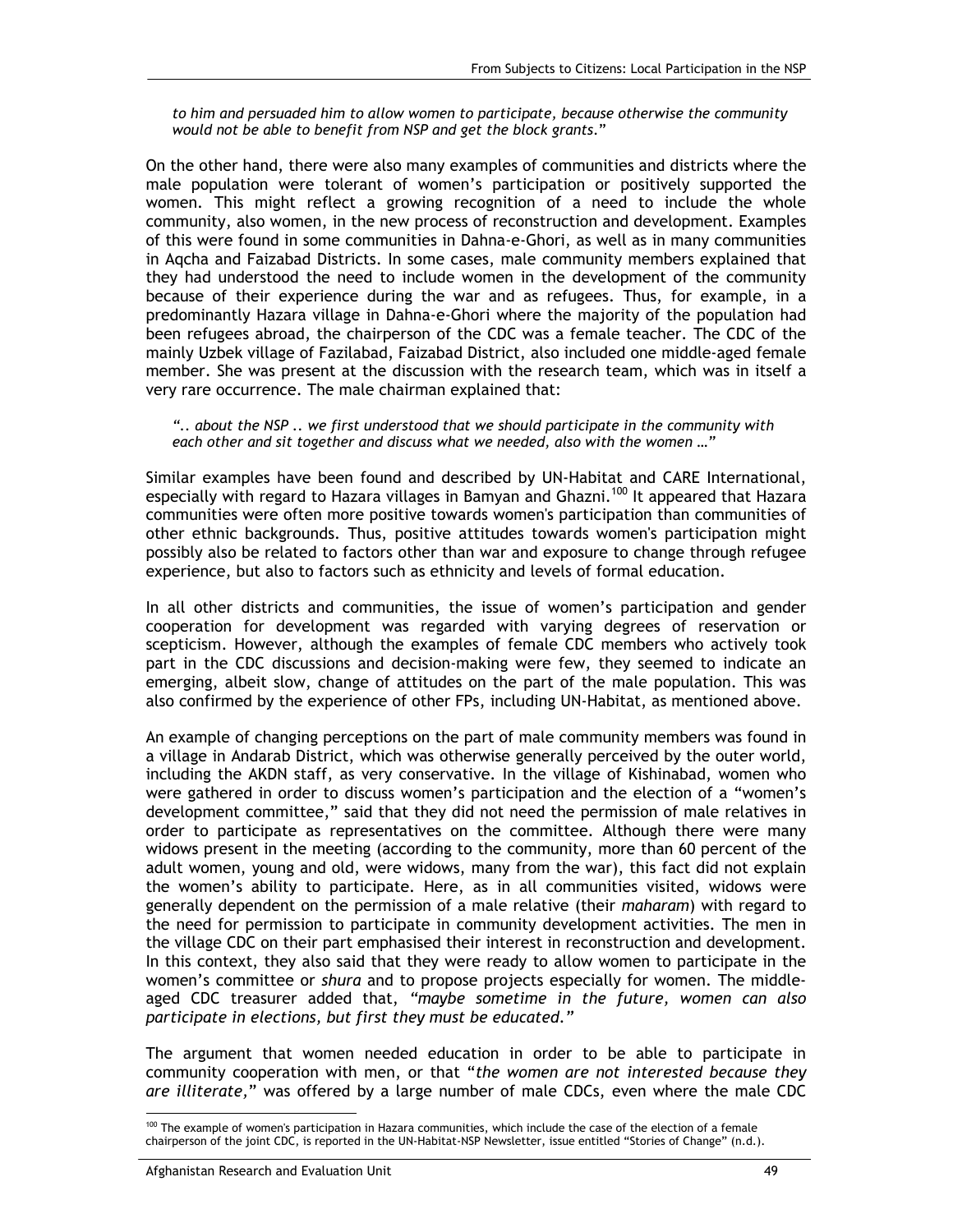members themselves were illiterate. Such attitudes were also sometimes shared by women, as expressed by a young woman in Sayad Markazi village, Andarab:

*"We are uneducated, we do not know, we are happy that husbands do the* shura *work."* 

CARE International had experienced what seemed to be a total lack of interest on the part of Pashtun women in a group discussion in Gardez. The women, who were of different age groups, including young women, repeated that, *".. no, no, no, they did not want to participate. They had too much work in the house and too many children, men looked after these matters."*101

A similar lack of interest in the programme or refusal to participate was found among illiterate women in many other areas, including non-Pashtun provinces in northern Afghanistan, as confirmed by the findings of  $ACTED$ .<sup>102</sup> Actionaid had found that it had been very difficult to initiate contact and establish community cooperation for women's participation in NSP in Khwaja-de-Koh.<sup>103</sup>

It is difficult to assess the background and motivation for such attitudes, as an in-depth exploration of the factors influencing women's different attitudes to participation in different areas and communities would require a separate study. The reservations expressed by Pashtun women in Gardez could for example be related to shyness or perceptions of shame in relation to foreigners; fear of becoming involved in a new programme introduced from the outside; and lack of information about the programme. It could also be due to a fear of sanctions from their husbands or *maharam*.

The statement of CARE International further reflects another, frequently proposed, argument on the part of men to explain why women were not allowed to participate in community cooperation, namely that "*women were too busy in the house and with carpet-weaving*" (this was stated by men in the Turkmen community Quara Boin Jangali, Aqcha District). In many cases, men simply maintained that there was no need for women to participate in the CDC work, "*because the development problems were common to all, and women did not have special problems*." Interestingly, women mostly commented that the men did not want to discuss the women's problems.

#### *Age and Social Status in Relation to Women's Participation, and Trends of Change*

While it is difficult to generalise about the issue of women's participation in NSP, the study found that it depended on a multitude of different factors. These factors included women's individual personalities, which played a role in the community as well as among the women themselves in relation to participation and their concepts of NSP. As mentioned above, ethnicity, the community's previous history of contact with the wider world, including international NGOs and the literacy and education of men and women in the community, also influenced women's participation. Women's age and social status further influenced the way that women could participate.

In Afghan society, women's age is an important factor in relation to possibilities for social interaction, including communication with men. In general, only women who have reached mature age and who have grown-up children, especially sons (and possibly also daughtersin-law) are able to enter discussions with men; they may also have more mobility in the social spaces of the village. In certain ethnic groups, particularly among nomadic

<sup>-</sup><sup>101</sup> Quoted from personal communication, Sally Austin, Assistant Country Director, CARE International, in an interview at AREU, Kabul, 21 April 2004.

<sup>&</sup>lt;sup>102</sup> Personal communication, Elizabeth Kronoff, Monitoring and Evaluation Advisor, ACTED, at AREU, Kabul, 25 May 2004 and the preliminary report entitled *Men's and Women's Participation in the NSP: Preliminary Results*. ACTED NSP Team, Monitoring and Evaluation Department, Kabul, 25 May 2004.

<sup>103</sup> Personal communication, Smruti Arvind, Policy Director, Actionaid, Kabul, 9 June 2004.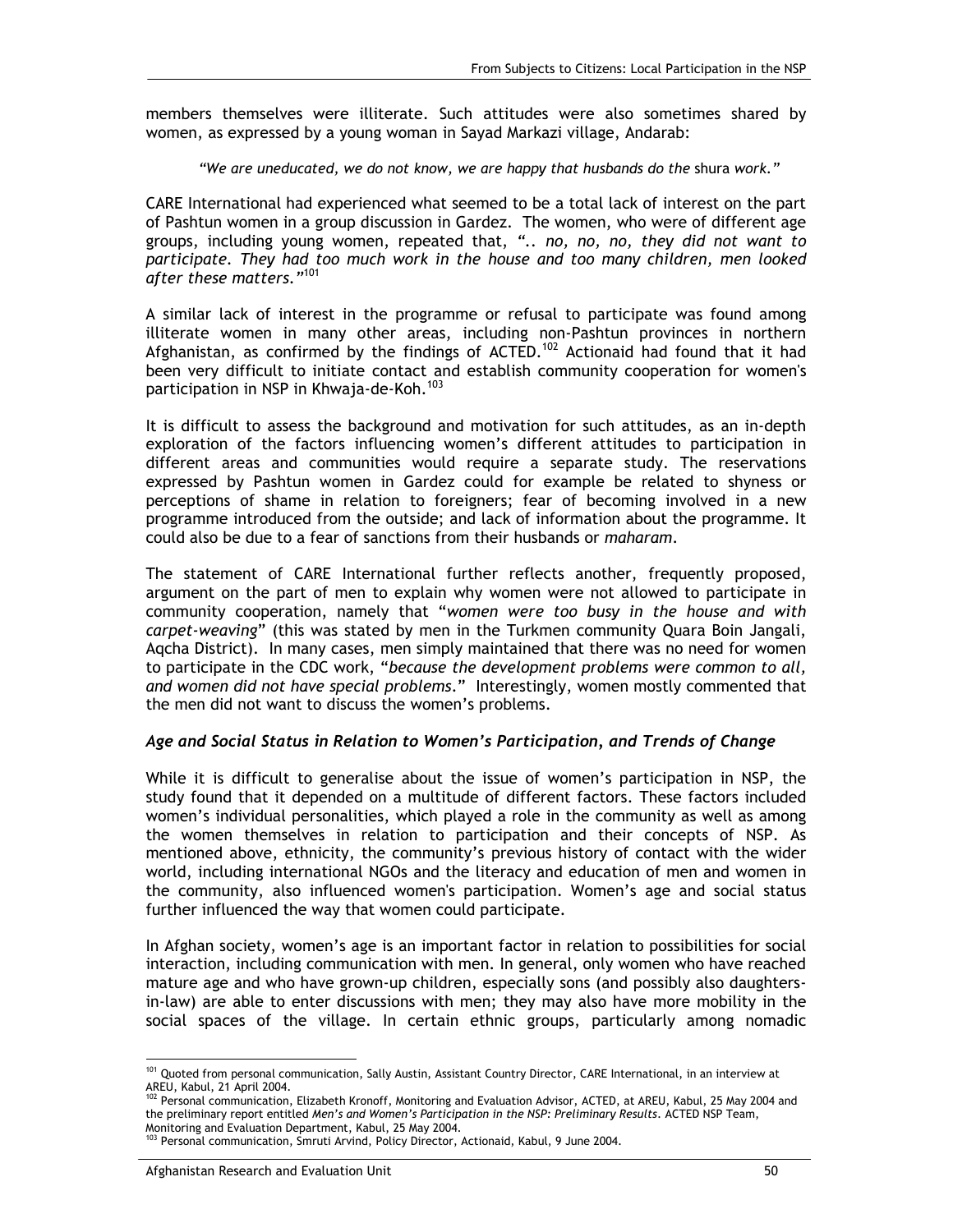pastoralists, older women might often be able to participate in decision-making concerning the common affairs of the group.<sup>104</sup> This tolerance in relation to older women, which in many areas or ethnic groups allows them to participate more actively in community life than in the strict confinement of the *purdah* of the young, has frequently been termed as a status of "honorary male" in the ethnographic literature on the subject of women in Middle Eastern Muslim societies.<sup>105</sup>

In relation to NSP and especially to the relations and cooperation between women's and men's *shuras*, women of mature age thus frequently played a key role as negotiators in relation to the men's CDC. Due to their respected status, which frequently also allowed them to move more freely in the community, the "elder" women of families or extended families were generally more able to participate, and also had more access to information about the programme, than younger women. The older women were able to move among the community and consult with women and families, primarily in their own clusters, about their needs and project priorities. In some communities, it was also acceptable that such older and respected women could participate in the men's discussions. In a Turkmen village in Aqcha District (Shishkhana Turkmenia), the men of the CDC said that *"as long as the women are inside the village, women can sit with men*." In villages such as this one, where the population mainly consisted of interrelated families, women also appeared to have more mobility and opportunity to participate due to kinship relations.

Furthermore, the social status of women in relation to the family and household, including women's social position in the village  $-$  such as widows, co-wives in polygynous households, mother-in-law in relation to daughter-in-law, and the wife or wives of wealthy landowners — also played a role. No examples were found of women from wealthy families who had been elected as CDC representatives. This could be related to the fact that the communities in general were rather poor.

An interesting example of the role social status plays in women's participation was reported from Warsaj District in Takhar by Concern International. There were two interrelated ethnic groups or tribes, Ishan and Mazdor, in the district. The Ishan is a wealthy tribe of high status, which claims to be direct descendants from the Prophet Muhammad. The Mazdor was a poor, landless tribe traditionally serving as labourers for the Ishan. Among these tribes there were remarkable differences with regard to women's participation in CDCs. It appeared that it was the women of the Mazdor who were elected as CDC members, while women of the Ishan did not participate. According to the findings of the FP, this was because the Ishan were not willing to risk the reputation of their women by letting them become members of the CDC, as long as the NSP was still regarded as a "pilot project," the success of which was still to be proved. On the other hand, the women of the Mazdor had less to lose, as they were already poor and of low-status. According to Concern, other FPs had analysed this situation similarly, concluding that if this analysis was correct, the implications might be that the situation would change in the next phases of NSP, at which point the Ishan women could also participate.<sup>106</sup>

In many of the communities visited, there appeared to exist an age hierarchy among women concerning access to participation in NSP. Older women stated that their daughters-in-law should not go to meetings or participate in NSP activities. The women said that their daughters-in-law should work at home, and should not participate in information meetings or elections for CDCs or the women's *shura*. Examples of such attitudes were especially found in communities in Qarabagh, Dahna-e-Ghori and Andarab Districts. Similar attitudes had been found by other FPs in their districts, including ACTED and Concern International. Thus it appeared that daughters-in-law could in practice be a

<sup>&</sup>lt;sup>104</sup> See Tapper, 1992, op. cit.

<sup>&</sup>lt;sup>105</sup> See Beck, L. and Keddie, N. (eds.) *Women in the Muslim World*. Harvard University Press. 1978.<br><sup>106</sup> Personal communication by e-mail Michelle Small, NSP Manager, Concern International, 29 April and 26 June 2004.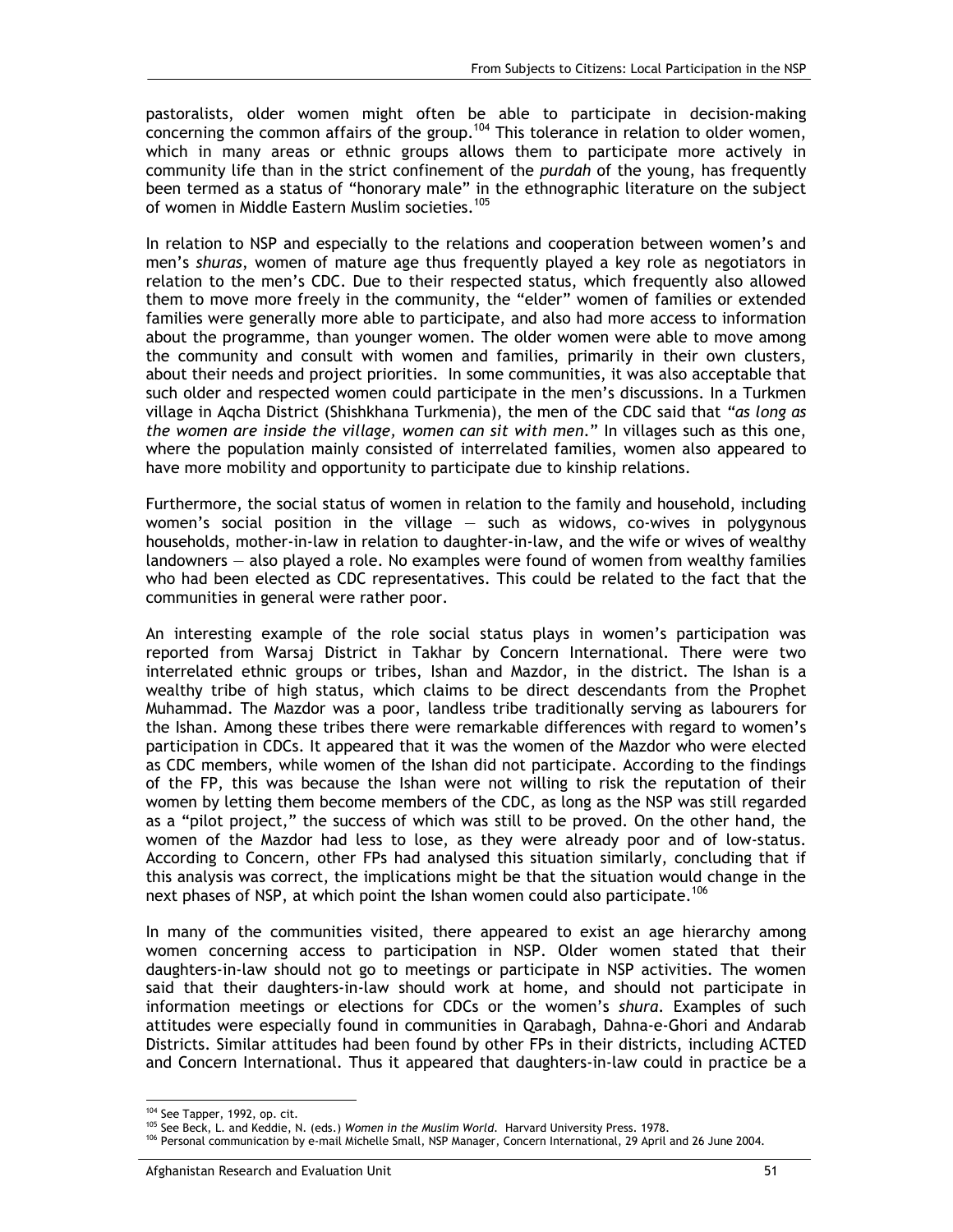marginal group with regard to women's participation in NSP in many communities. However, as also discussed in section 7, there were indications that the role of age was changing in relation to women's participation. Younger women could be elected as cluster representatives of CDC or women's *shuras* on the basis of social qualities, education or special skills such as tailoring. A similar trend of electing younger women was also reported by UN-Habitat from Herat, where female members elected to the CDC were found to be far younger than male members.<sup>107</sup>

It was often found that particularly young women, regardless of education or literacy, were most interested in change and development and ready to engage in project activities energetically. Older women were often either sceptical with regard to change, or disinterested in activities outside the house. However, there were also examples of old women, including poor widows, who were interested in participating in the programme activities, especially with regard to income-generating activities (for example widows in women's *shura* meetings in Qala-e-Kona, Qarabagh District, and Sayad Markazi, Andarab).

Such age-related differences with regard to older and younger women's interest in participation in NSP were clearly observed in two women's meetings in Andarab. The meetings had been initiated by the FP for the purpose of inviting women in the community to elect or select (nominate) representatives for a women's development committee ("women's *shura"*). In the village of Sayad Markazi, the women present were mostly middle-aged or older. They expressed strong reservations about participating in a women's *shura,* and many of the women refused to discuss the issue with the FP staff. In the second meeting in Kishinabad, the women were considerably younger. The interest in the discussion of NSP, women's projects, and the formation of a women's *shura* was overwhelming. The meeting lasted for several hours, cluster representatives were elected, and the gathering was concluded by a meal in which the new women's representatives as well as the research team participated.

## 8.2. The Women's "Shura"

All four FPs with whom the field research was carried out, as well as the other FPs involved in the study, had found it necessary to make alternative arrangements to allow for women to participate in CDCs. These parallel structures were usually called "women's CDCs" or "women's *shuras*." In all the districts included in the study, the female representatives in most cases functioned in the framework of such separate women's CDCs despite women being elected to CDCs in a number of communities. As the women representatives were mostly unable to participate in decision-making in joint male-female CDCs, the "official" female representation could in practice be seen as symbolic rather than real in most communities. While such parallel structures allowed for women's participation, they could also, as pointed out by  $ACTED$ ,  $^{108}$  entail the risk of "ghettoisation" or isolation of women without influence from decision-making with regard to development projects. For this reason, the FPs needed to pay careful attention to the role and functions of women's *shuras*.

The women's *shuras* either consisted of representatives elected by the women only, or elected by both women and men in the general election. Thus they could include the female CDC members who had been elected by the clusters but were unable to participate in the male CDC, as well as women elected specially for the women's *shura*. It had been particularly difficult to include women in elections and representation in joint CDCs in Dahna-e-Ghori and Andarab Districts. In Andarab District, no women had been allowed by

<sup>-</sup> $107$  See the statistical data concerning the age of women elected for CDCs, collected by UN-Habitat, in section 7.1., and UN-In the Monteur of Learn of the Magnetian of Learn by the Habitat/Afghanistan NSP: National Solidarity Programme, Monthly Report no. 9, February 2004; 9.<br><sup>108</sup> See the report "Men's and Women's Participation in the NSP: Pre

Evaluation Department, ACTED, Kabul, May 2004.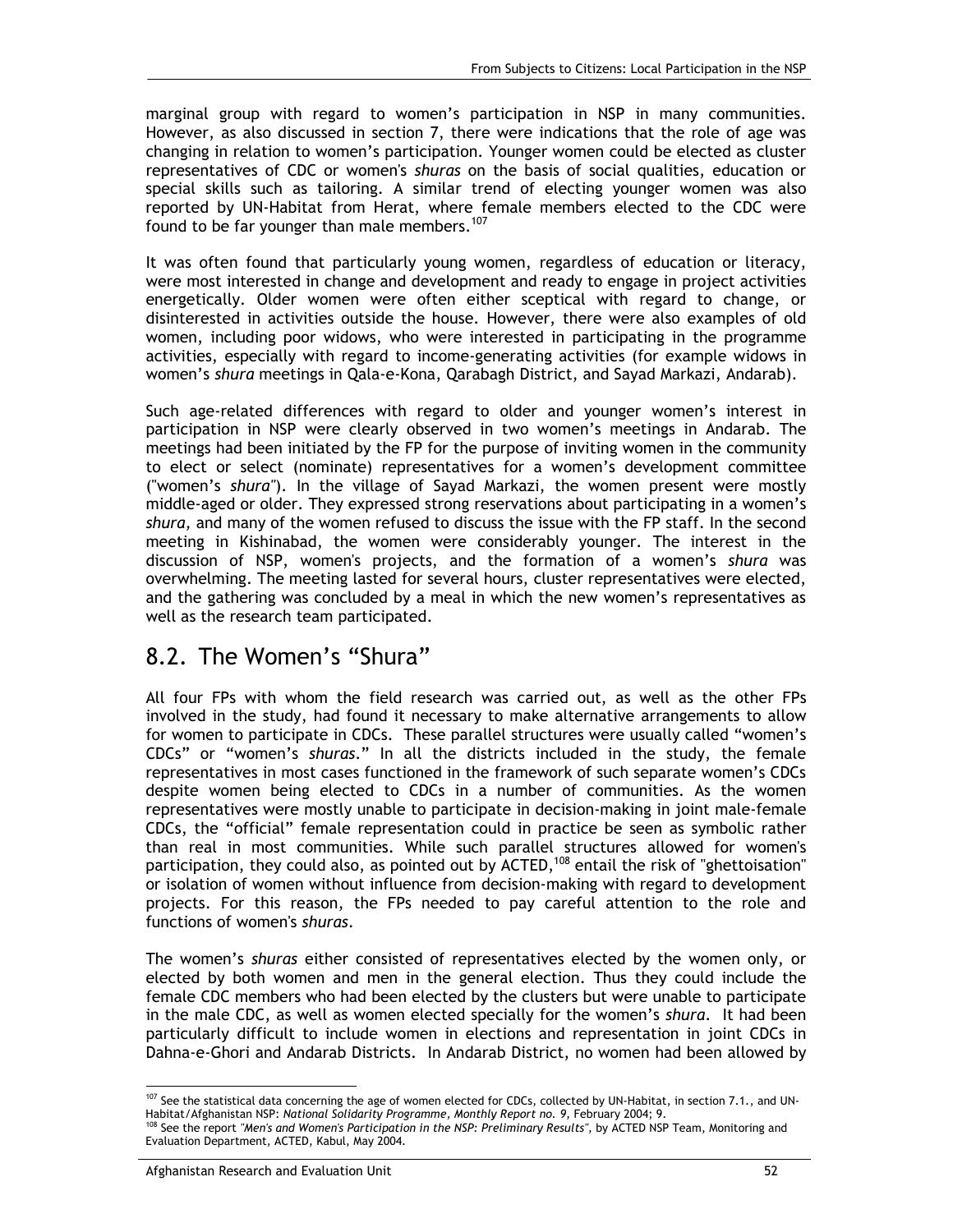the male community members to participate in the elections and CDCs. In order to ensure women's participation, AKDN, the FP, had established *"women's development committees,"* which were under the overall responsibility of the CDCs. The members of these committees were selected by the women of the families in the village, with assistance of the AKDN SOs and facilitators. They were sometimes, but not always, selected as representatives of a cluster. According to observations of these selections in practice, the actual selection of representatives depended on who attended the meeting, and which of the women selected were ready to accept the office.

In the 30 study communities, only three women (i.e., in 10 percent of the communities) participated as full members of the joint CDC, including in meetings and decision-making. One was a female chairperson in Nawa Khel village in Dahna-e-Ghori District (see box), where the people are predominantly Hazara, and the two others were in Uzbek communities in Faizabad District, in the villages of Fazilabad and Yandarak. While the female chairperson was relatively young, the female CDC members in Faizabad District were both above middle-age. In addition, there was a female CDC member who held the office of accountant of a mixed-gender CDC in the village of Azizan Baba, Dahna-e-Ghori District. She had been elected due to her education and skills and experience as accountant. Despite this fact, she was not invited to the meetings of the CDC because, as she said, the meetings were held in the mosque where she was not allowed to go because of *purdah.* According to her, the problem of participation was mainly due to the fact that the CDC had no other place to meet. Thus, if the meetings could take place in a private house, for example her own house, the problem would be solved. The AKDN staff were aware of this problem and hoped to help the CDC find a solution.

In all other communities where women were registered "officially" as members of CDCs, the women were not able to participate in meetings and discussions. This was also the case in the communities visited in Khwaja-de-Koh, despite the fact that the national implementing partners said that the women were full members.<sup>109</sup> In some communities in the districts where ACTED is the FP, the problem of women's participation in a mixedgender forum was solved through screening the women from the view of men by a sheet which divided the room. $110$ 

Latifa was the chairperson of the CDC in the village of Nawa Khel in Dahna-e-Ghori District, where the population are a mix of Hazaras, Tajiks, and Uzbeks. She was in her early thirties. She and her husband had five young children, the youngest still a baby. She was a trained teacher, as was her husband. They lived in an extended household including Latifa and her husband and children, and the husband's two brothers and their families. Both Latifa and her husband and his family were Hazara and Shi'a Muslims.

During the Taliban era, the family had a very difficult time. Her husband had fled to Pakistan, but she had remained. She had wished to move to Pul-e-Khumri, and sold all her belongings, but in the end she was unable to go, so she stayed. During the whole period, and after the Taliban, she had worked for the community in her spare time. She had visited the sick and had a regular weekly evening vaccination programme in the school, or sometimes in the mosque. In addition, she taught extra classes for girls as well as sewing and carpet-weaving classes after school. She wished to be able to start a literacy course for adult women in the village as one of the development projects assisted by NSP; she hoped that it would be possible to start next year. The village women wanted it very much.

(cont'd)

<sup>-</sup>

<sup>&</sup>lt;sup>109</sup> Found from interviews and discussions with women's *shura* in Qulbaqa Areq and Mingajek communities.<br><sup>110</sup> Personal communication, Elizabeth Kronoff, Monitoring and Evaluation Advisor, AREU, Kabul, 25 May 2004. See a report *"Men's and Women's Participation in the NSP: Preliminary Results",* by ACTED NSP Team, Monitoring and Evaluation Department, ACTED, Kabul, May 2004.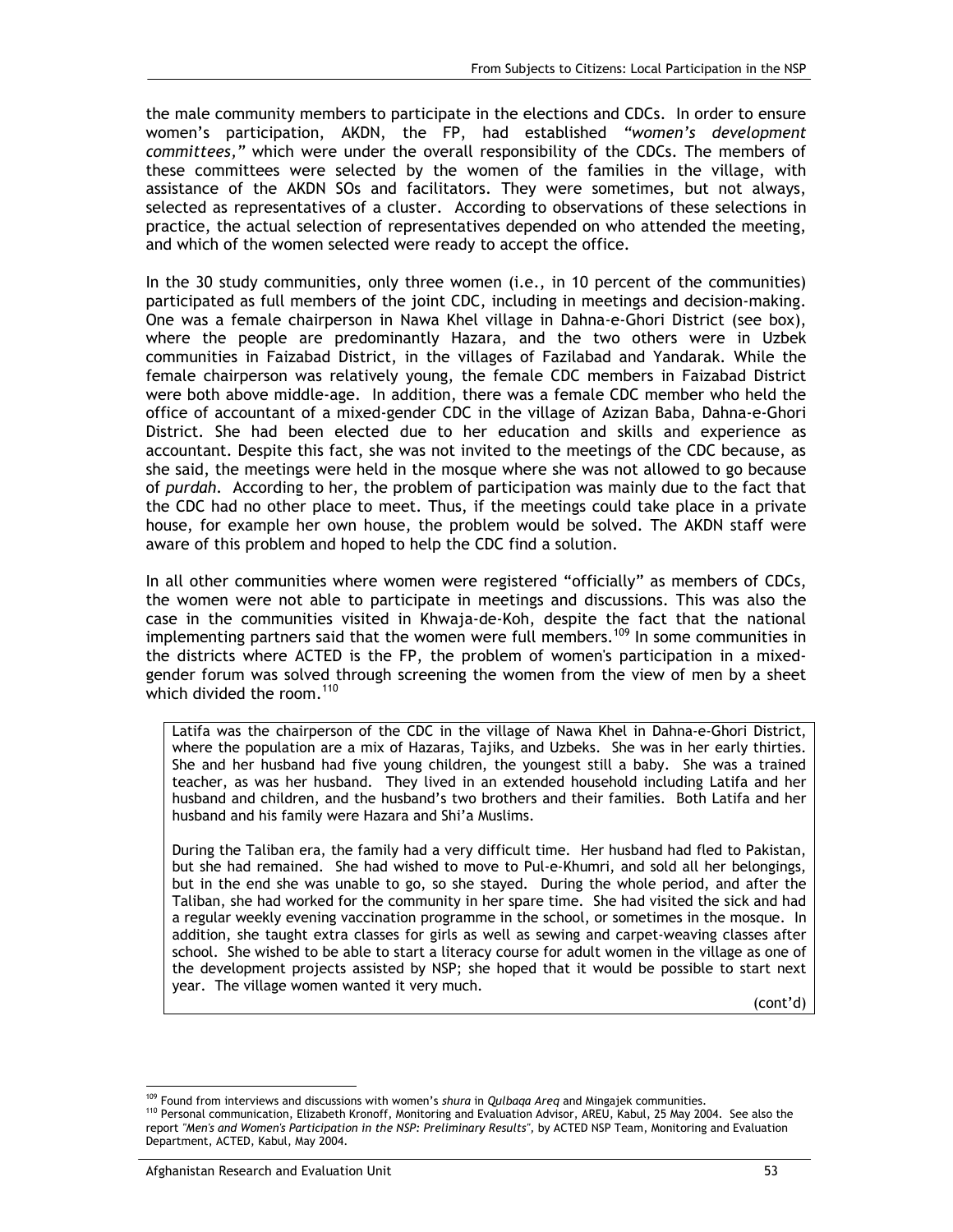She had been elected by all the families in her cluster. The people's motives for electing her had been that she was a good person who devoted her time and energy, as well as all the skills she had, to assisting and serving her community. Her husband was also highly respected in the village, and supported her in the election as CDC chairperson, as well as in the *shura* work. As the chairperson of the CDC, even as the only female member in the committee, she was able to work with the male members of the CDC, discuss development planning and make decisions. The weekly meetings usually took place in the school or in her house. The CDC consisted of five members, including Latifa; the other members (deputy chairman, accountant and secretary) were all older men. At a CDC meeting, Latifa hosted and chaired the meeting competently and professionally; it seemed that her control and routine in this new forum reflected her routine as a teacher. The discussion was orderly, following the agenda prepared by Latifa, and every *shura* member participated.

*"Here the men are very positive towards women's participation in NSP,"* she explained. *"But we [the community] have serious economic problems which we must try to solve. We are planning for the improvement of the community. And we are working on our children's future, hoping to build a new school for them. Education is all-important."* 

The case of "Latifa" might be understood by looking at several factors, which include not only the ethnic composition of the village, which was mainly Shi'a Hazara, but also the positive attitudes towards women's participation in the village, which may be related to the fact that the majority of the village population had been refugees in Pakistan or Iran.

### 8.3. Men's and Women's *Shuras* and Women's Project Proposals

According to members of the women's *shuras*, they had accepted the responsibility as representatives of their cluster in order to "help their sisters" and "serve the community." The main activities of the women's *shura* thus consisted of visiting women in the clusters to consult with them about their problems. This could include such problems as children's health and other family-related problems, in addition to economic needs. The *shura* members also discussed ideas for women's projects with the women in the clusters, based on the most important needs of the women in the community. In addition, the women's *shuras* had important social functions as a place for women to gather and discuss matters of everyday life with each other. In some communities, such as Mingajek village, Khwaja-de-Koh District, the women in the *shura* said that they met every day, not just in order to discuss projects but also to talk about other issues.

#### *Women's Project Needs*

Women's project needs were generally related to the health and education of their children, as well as women's own health, and projects for generating income and employment. Literacy classes for women were in high demand (according to reports by UN-Habitat, literacy courses for women have been started in the districts of UN-Habitat where there were female teachers available in the communities as self-initiated, low-cost community projects). Thus women's projects typically included projects for schools, clinics, and projects for women's health and hygiene, as well as women's reproductive health, including the training of local midwives (this activity, which had been introduced by the FP, was included in women's projects, especially in the communities in Aqcha and Faizabad Districts).<sup>111</sup>

<sup>-</sup><sup>111</sup> Such training projects are allowed to take place according to the NSP Guidelines. Moreover, wells for water for the household, were a high priority in all districts.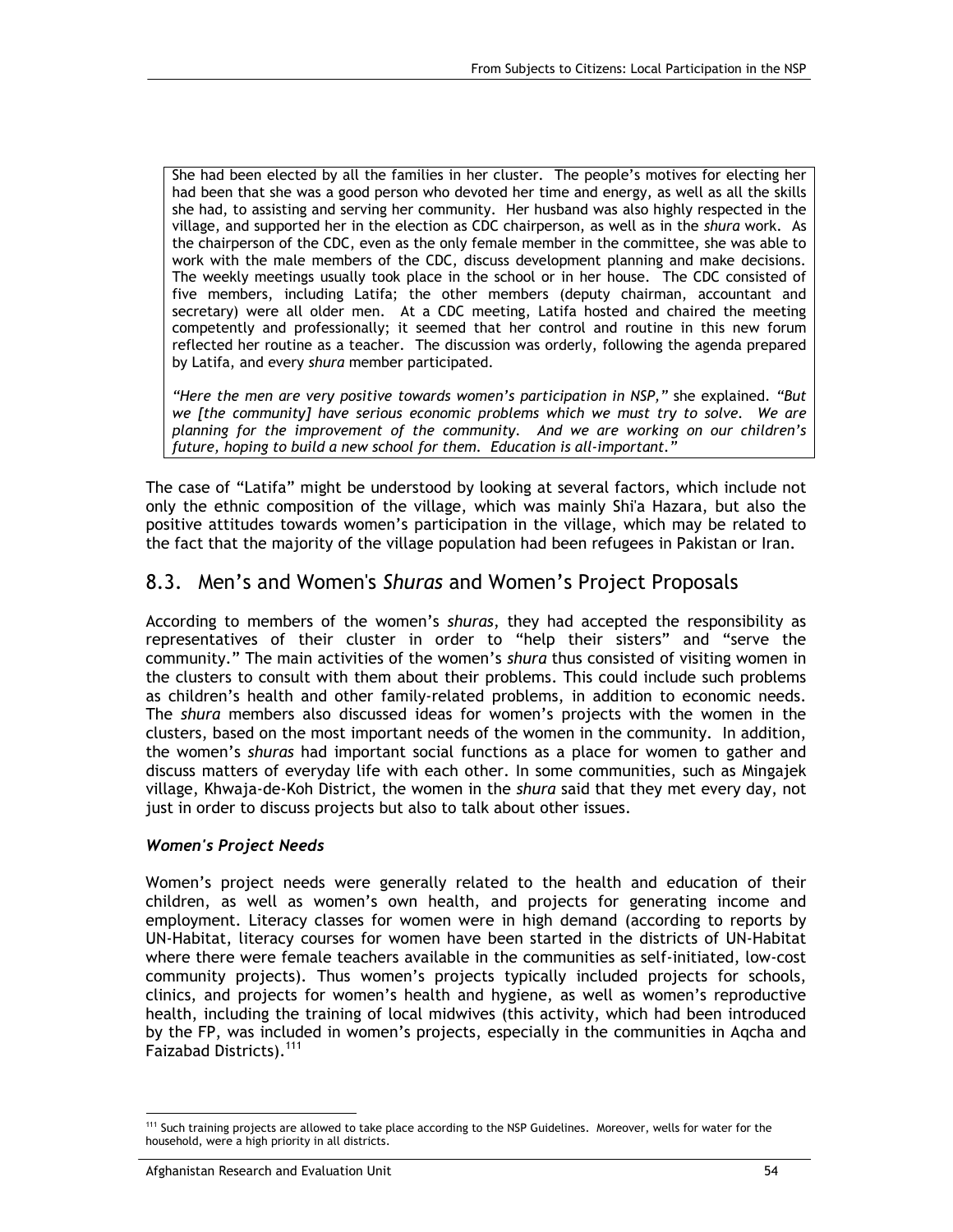In all the communities visited, women were also very interested in different incomegenerating projects. The women said that in spite of their existing work burden they needed work in order to earn money which was needed for example for the children, and for buying food. In the communities, women were wholly responsible for housework and child care. In addition, the women usually participated in harvesting or other agricultural activities. However, in many communities especially in Jawzjan Province, but also in Dahna-e-Ghori, the women, particularly Uzbek and Turkmen women, were already engaged in the weaving of kelims or carpets, although only very few of the families owned a loom. They said that the looms and tools had to a large extent been destroyed by the Taliban, and the sheep had been killed (for example according to community members in Dahna-e-Ghori and Jawzjan). The majority of the women who made carpets were employed by a carpet merchant in the district bazaar who lent the women loom and wool, and paid a small amount for their labour. The women said that they could earn several times more per square metre if they owned the loom themselves, as a community project, and had access to wool. The finished carpets would be marketed either by men from the village or through a reliable middle-man in the bazaar.

Other income-generating projects frequently mentioned by women were tailoring and embroidery projects, as well as the keeping of small animals such as chickens, goats and sheep. Livestock keeping was especially mentioned by older women, for example in Qarabagh. They said that this was their skill, and that sewing and embroidery could be done by young women in the house. Women in Kishinabad village in Andarab discussed the possibilities of starting a bakery. One elderly woman wanted to start a shop, employing one of her sons as the shop-keeper. In seven communities in Dahna-e-Ghori and Andarab, AKDN had helped the "women's development committees" to start income-generating projects, including a bakery, a tailoring project, and a livestock project. The aim was to start women's projects under NSP in at least half of the villages.<sup>112</sup>

#### *Communication and Cooperation Between Women's and Men's* **Shuras**

A central issue with regard to women's projects in the context of the project proposals of the community was the prioritisation among men's and women's projects, and the allocation of funds for women's projects from the NSP block grants. This issue was related to the communication and cooperation, or lack of, between the men's *shura* (CDC) and the women's *shura*. It was thus a key issue with regard to women's participation in decision-making concerning development projects in many of the communities visited, as well as in the districts of other FPs.

Usually it was very difficult for women to influence the CDC to include the women's projects in the community's proposals for NSP. To a certain extent, this was also related to the problem of limited funding for projects, but it was also clearly an issue of prioritisation. If the block grant funds were not sufficient to cover the costs of both men's and women's projects, women's projects would not be included, but put on a "waitinglist." In several cases, the women said that they agreed with the men in these decisions, because, for example, water supply or road repair was "more important." In a few cases, the need for preparing budgets which also included the women's projects was discussed in the women's *shura* with the assistance of FP staff. But normally it was not a common practice of the CDC to plan for the budgeting and management of the block grant in order to ensure that the costs of women's projects could also be covered.

The projects that were identified by women were proposed in consultation with the male CDC. As women were generally not allowed to sit and talk with men, with the exception of some older women, these consultations and cooperation with the male CDC members

<sup>-</sup><sup>112</sup> According to Eliza Hilton, NSP Monitoring and Evaluation Advisor, AKDN Provincial Office, Baghlan.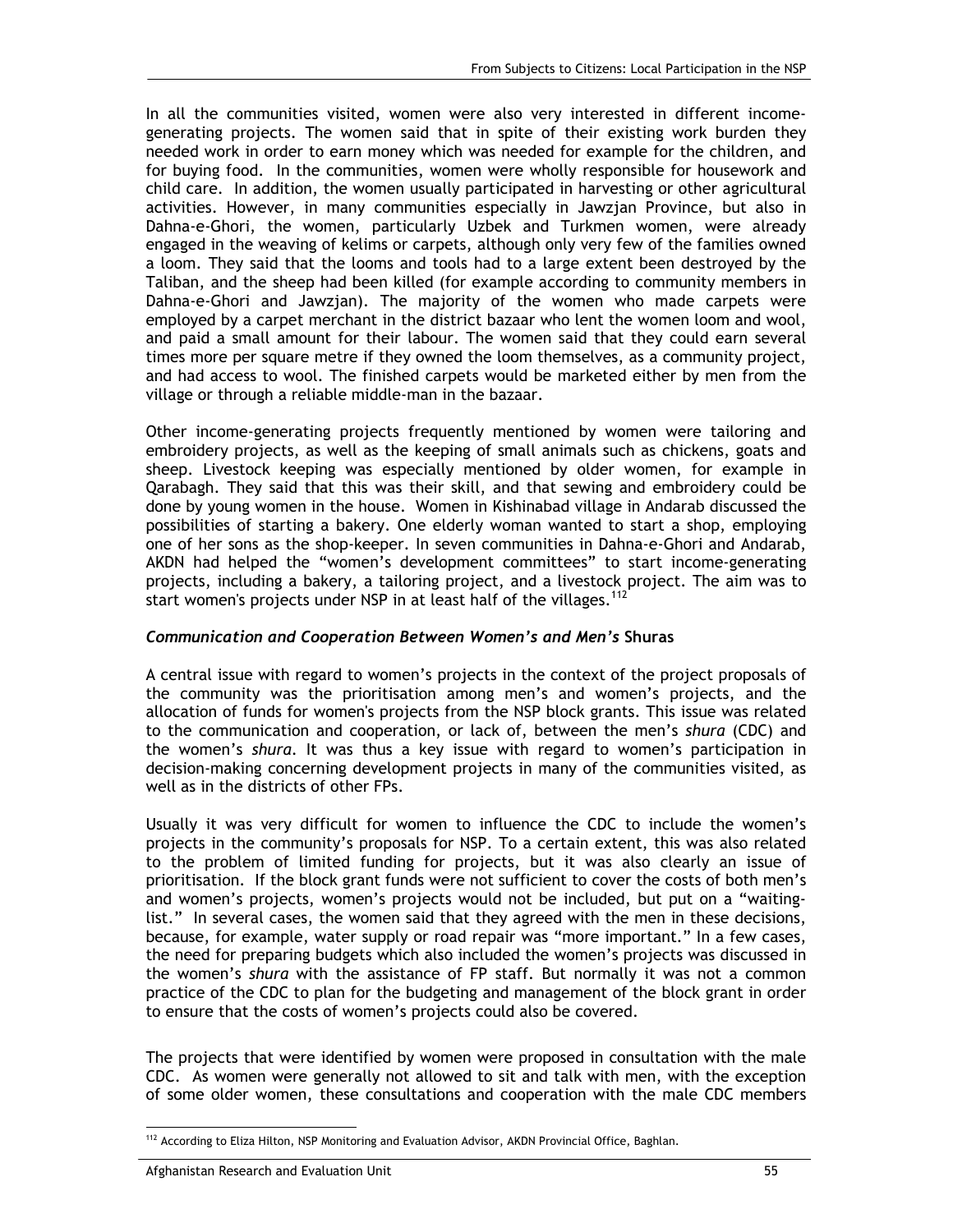were problematic and approached in different ways. A common form of interaction between the women's *shura* and the men's CDC was communication through the female CFs as "go-betweens." Women also frequently asked their husbands to communicate messages to the male CDC. However, in many cases the men were not interested in listening to women, not even privately in their homes. Thus many women said that they were rarely able to talk about their problems with their husbands at home:

*"Men stop you if you start talking about women's problems, they say that women should be quiet."* (Women in Sayad Markazi village, Andarab)

Women in the women's *shura* in Alali Mahjer, Aqcha District, described the process of cooperation with the male CDC about project proposals in the following words, which neatly sum up the women's influence in decision-making in relation to NSP:

*"First we have meetings among women about the projects. Then the women speak to the men they have permission to [speak with], then the men can present the problems to the [male]*  shura*."* 

The approach to the problem of funding women's projects on the part of AKDN was to use leftover funds in the cases where the first priority project of the community did not use up all of the block grant. However, in order to strengthen and promote women's participation in phase two of NSP, AKDN had applied for additional funding for a budget for a female CF in every community.

In April 2004, SDF made the decision, which is in accordance with NSP Guidelines, to earmark a minimum of 10 percent of the block grant funds for women's projects.<sup>113</sup> This was done in order to ensure that development activities for women could also be implemented. At the same time, this approach would strengthen the role and activities of the women's *shura* and thereby also enhance their legitimacy in the communities.

This discussion reflects the difficulties of changing traditional Afghan gender norms with regard to women's participation in decision-making in relation to community affairs and NSP. But it also shows that the difficulties can be overcome. Careful and sustained community facilitation with particular focus on women is essential to involve the community in a process of accepting the notion of women's participation in reconstruction and development programmes that aim to improve the lives of the whole community. The female CFs play a key role in the relationship with women, and in supporting the women's *shura*. In particular, the roles and functions of the women's shura need attention and support from the FP in order to ensure that women actually participate in decision-making about their projects under NSP block grants.

-

<sup>113</sup> Personal communication, Jana Frey, Project Development Manager, SDF, Kabul, 22 May 2004. The initial approach of SDF with regard to women's projects had been to give priority to the men's projects in the first phase of the programme, in order to ensure the participation of the communities.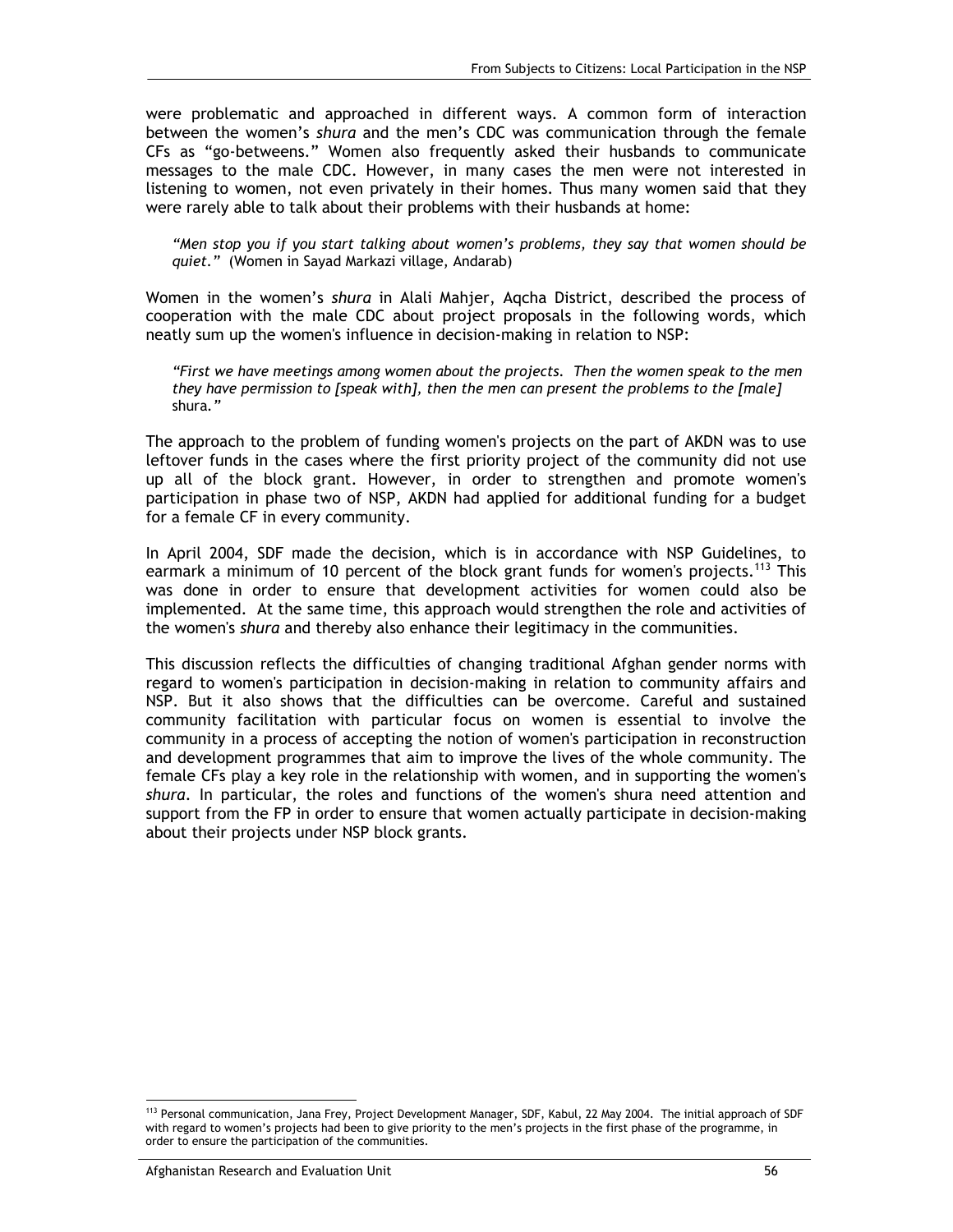## **9. Main Findings**

1*. The CDC Elections:* In all of the study communities, the principles and practices of elections with secret voting have generally been well received, as reflected in the high percentage of voter participation by both male and female voters, and the positive descriptions of the experience of voting and the significance of elections for community cooperation. In rural Afghanistan, participation in secret voting is an issue of trust in the honesty and fairness of the election arrangements and the agency which is responsible for the elections.

Elections were widely perceived as free, fair and safe; their secret nature was perceived to protect voters from intimidation by, for example, local power-holders. Very few examples of attempts of interference in elections were reported by the community members. However, in some of the districts of other FPs, particularly from Pashtun areas, there had been interference by landlords, commanders, and *mullahs*.

2*. Voting:* It was clear from the observations and narratives of CDC elections that the community members, both women and men, had generally understood the principles of elections by secret ballot, although there was a general tendency that men had more information concerning elections than women. This has been confirmed by the agency Global Risk Strategies, which was involved in voter registration for the national elections in communities in Takhar Province and had found that explaining the concepts of elections and registration of voters for the national elections was significantly easier in the communities involved in NSP than in non-NSP communities. However, the increasingly poor conditions of security are likely to expose the voters to great risks, as already experienced in the context of voter registration in the provinces during June 2004,<sup>114</sup> and this may also influence participation in the elections in NSP villages.

3*. Women's Participation and Gender Relations in Community Development:* Women's participation in decision-making in relation to community development is the most difficult and sensitive problem in the NSP approach to inclusive community development. In most communities in rural Afghanistan, the concept of women's participation in community affairs is a significant challenge to central values and norms with regard to gender relations and *purdah*, and changing these values will take time. However, there were indications in many communities of emerging change, especially where the shared experience of war and exile have contributed to a growing recognition on the part of men of the need for including women in reconstruction and development. This understanding could be strengthened and enhanced through growing community awareness of the need for cooperation also with women; the approach and practices of community mobilisation of the FP played an important role in this regard.

At the same time, there generally seemed to exist significant anxieties with regard to the issue of women's participation in the communities studied. This was reflected in the many examples of women's "symbolic" participation in CDC, which could be understood as representations of women's participation on the part of male community members, as well as of FP staff, for the purpose of fulfilling expectations of gender participation in relation to NSP. Such symbolic representations of women's participation in CDCs further entail the risk of isolation and "ghettoisation" of women in relation to CDCs and project activities.

The most critical issues with regard to women's participation included:

• Limited access to information about NSP and development projects;

<sup>-</sup>114 Bhatia, Lanigan and Wilkinson, op. cit.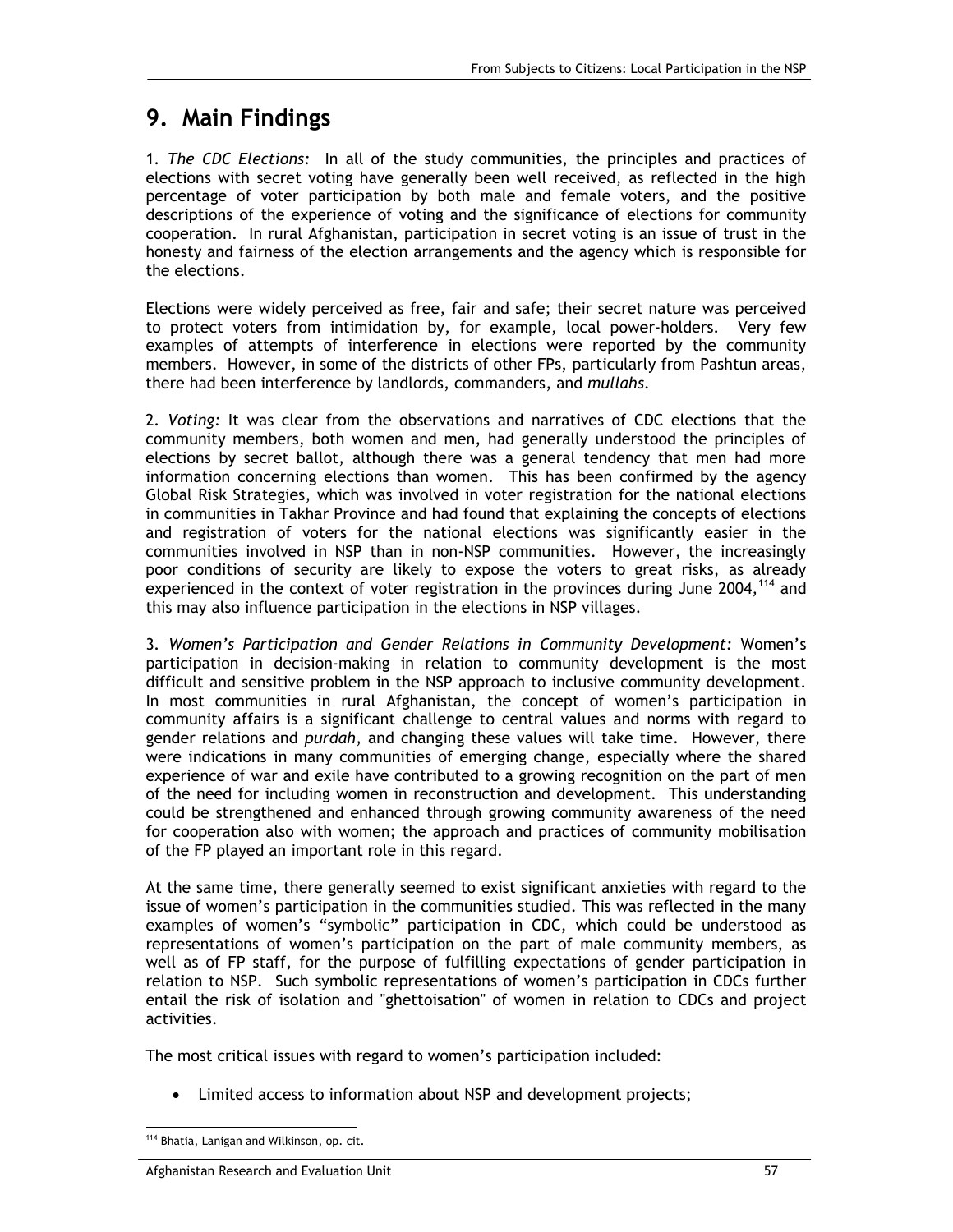- The need for women to obtain permission from husbands or male relatives for participation in elections;
- The need for separate voting arrangements for women, and separate women's CDCs;
- The need for women to obtain permission from men with regard to women's choice of voting—in this light, it is questionable to what extent principles of voting are free, fair and secret;
- The need for women to obtain permission from male family members to participate as cluster representatives in the CDC or women's *shura*;
- Problems in many communities with regard to communication between men's and women's CDCs, and, in private, concerning women's needs and projects, and men's reluctance to listen to women's problems and needs; and
- Women's projects not being included in the overall project proposals if the block grants are not sufficient for covering both "men's" and "women's" projects.<sup>115</sup>

4*. The CDC as a Local-Level Institution:* In many districts, the CDC was already perceived as an established and legitimate institution in a wider context than NSP. This was due to two reasons. One reason was that the CDC is a structure which is elected by the whole community on a democratic basis without direct deference to traditional local powerholders. Furthermore, the formal authorisation of the CDC by the government through MRRD*,* and the official stamp and registration in the provincial MRRD office, was perceived as essential with regard to the legitimacy of the CDC in the communities. These factors were also perceived as the most important difference between the CDC as a decisionmaking body and the customary structures of local-level governance (*shura/jirga*) as perceived by the community members.

In some communities, it was found that elders were elected as CDC representatives, due to their traditional respected status. *Mullahs* and landowners were also elected in a limited number of cases. These practices to some extent reproduced customary structures of local governance, but there is also the risk that they may reproduce existing structures of politics, power and dependency. Furthermore, this could entail the risk that the CDC could become a new power basis in relation to access and control of development resources through the NSP block grants.

The future role of the CDC after the completion of the NSP project is critical to the sustainability of local community development based on community participation and selfreliance. It is closely related to the use and potentials of CDCs as a framework for locallevel self-reliance in reconstruction and development, including relations with government bodies and NGOs, and self-governance. In this respect, the future role of the CDC in the relations between these and district and provincial government structures, specifically with regard to the planned collaboration between NSP and MoE concerning the rehabilitation of schools, will be very important.

5*. Age and Participation in Community Development and CDCs:* There were indications of a change in generations and age groups towards election of younger persons, with regard to both male and female, as community representatives for the CDCs. This trend involved a shift from electing traditional and respected elders to electing younger persons who are perceived as more active, engaged, and open to change. The young generation generally had more education, including opportunities of schooling from growing up as refugees, than the older generation, especially the people who had no access to education in Afghanistan during the war. However, as this trend was only partial, there was a tension

<sup>-</sup><sup>115</sup> It should be stressed that the distinction between "men's" and "women's" projects is not clear-cut, since many priority activities such as irrigation repair, drinking water, and electrification benefit whole households. However, the allocation of block grant resources to specific "women's projects" such as income-generation for women is the exception rather than the rule, as discussed in section 8.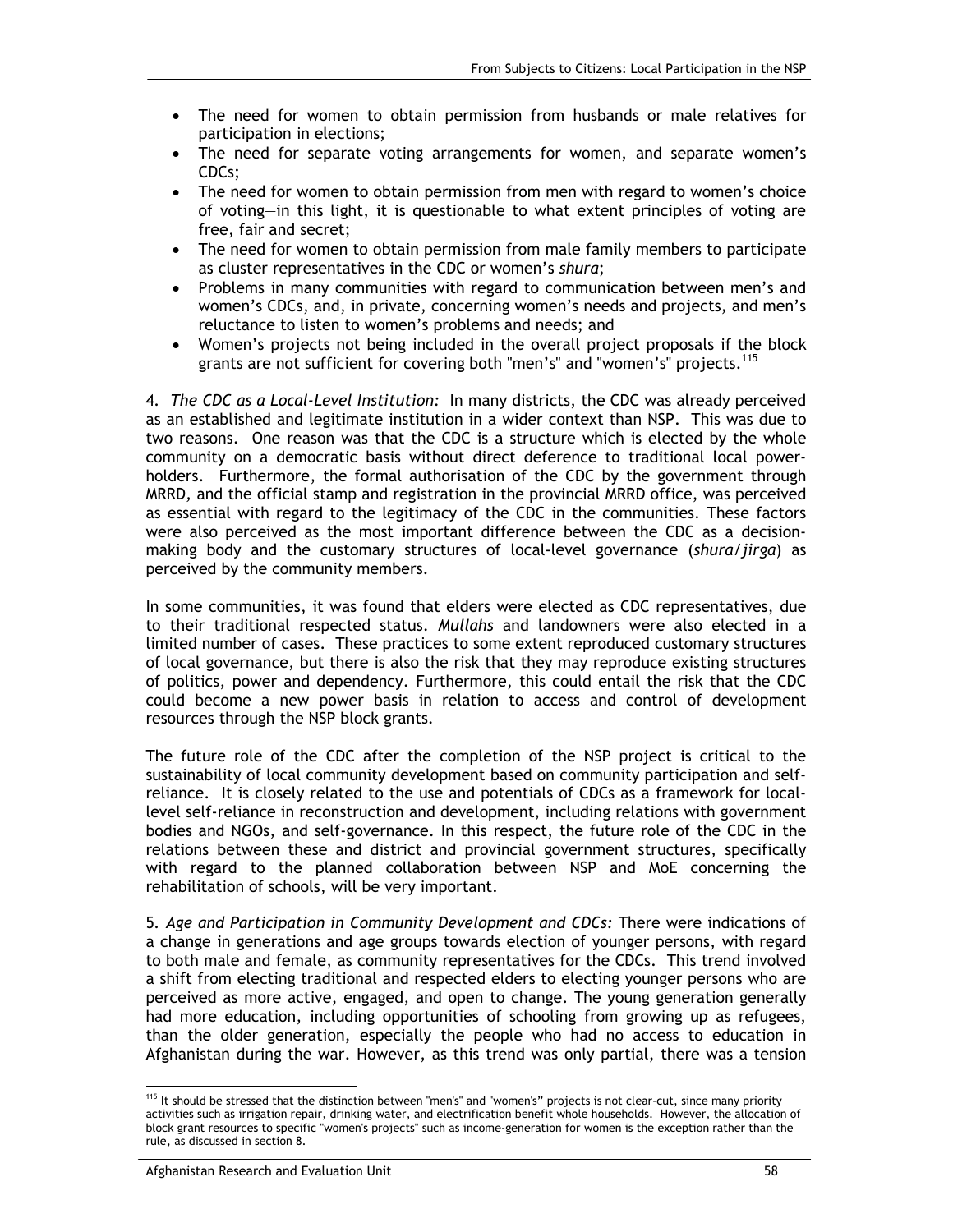between traditional knowledge and the experience of age on one hand, and new education and skills on the other.

6*. Community Perceptions of the Role of the Government in Relation to NSP:* In the study communities, most people understood that the government of Afghanistan played an important role in relation to NSP. However, the perceptions of the role of the government, as well as the understanding of the interrelations between the government and MRRD, were generally diffuse. While the CDCs, and to some extent also the community members, mostly understood that MRRD was responsible for NSP, including the disbursements of block grants, mainly because the CDC members had been registered in the provincial MRRD office, "the government" in a more general sense was perceived as distant in relation to the experience of the local communities.

7*. Community Participation in NSP, and Women's Participation – Variation and Diversity:*  There was a significant variation and diversity between communities and districts with regard to perceptions of and participation in NSP, especially with regard to women's participation. In all provinces involved in NSP, many communities had initially been reluctant to engage in NSP due to their historically negative experience of unfulfilled government promises, and fear of change induced by foreigners, including the fear of threats to traditional norms and values by Western culture. These negative perceptions were particularly strong in Pashtun areas. Above all, the elections for CDCs had caused reluctance regarding participation because the communities believed the elections to be related to or identical with the national elections. This barrier necessitated special attention and efforts in the context of community mobilisation on the part of the FPs. These local variations could be related to such factors as ethnicity, exposure to the outer world, including the refugee experience, the experience of war, etc. They also reflected the different approaches and the quality of community facilitation on the part of the FP.

8*.The Role of the Facilitating Partner:* The approach and methodology of the FPs play a key role in the implementation of NSP. This particularly relates to the central issues of community participation in elections and CDCs, the participation of women, and the community's ownership with regard to the CDC as well as the community reconstruction and development projects. Thus a participatory and sustained process of mobilisation and awareness-raising, with an open and mutually respectful dialogue between facilitators and communities, especially about the new concepts of women's participation, showed clear results in enhanced understanding, capacity-building, and ownership. Especially regarding access to women in the communities, and women's information and participation, the deployment of female facilitating staff played an important role due to the norms of *purdah*. This was confirmed by all FPs involved in the study.

*9. Development Needs:* The need for employment and income-generating activities plays a very important role in the local communities, for women as well as for men. However, the scope of activities for income-generating projects is limited, especially for women. Partly due to the constraints of *purdah*, income-generating projects for women are mainly homebased projects such as tailoring and carpet-weaving. Such projects have limited marketing potentials and most of the profits accrue to middlemen. They are therefore of limited value in the perspective of generating a sustained income.

Education also plays an important role in most communities. Education, as well as special and vocational skills, was perceived by many community members, women and men, as an important qualification of CDC representatives. Education is also a very high development priority, in the form of schools for girls as well as for boys, and adult literacy classes.

In relation to the severe needs of assistance to water supply and irrigation, it was found that the problems of water were not only the result of drought or destruction of wells and irrigation systems. In all districts of the study, the communities experienced serious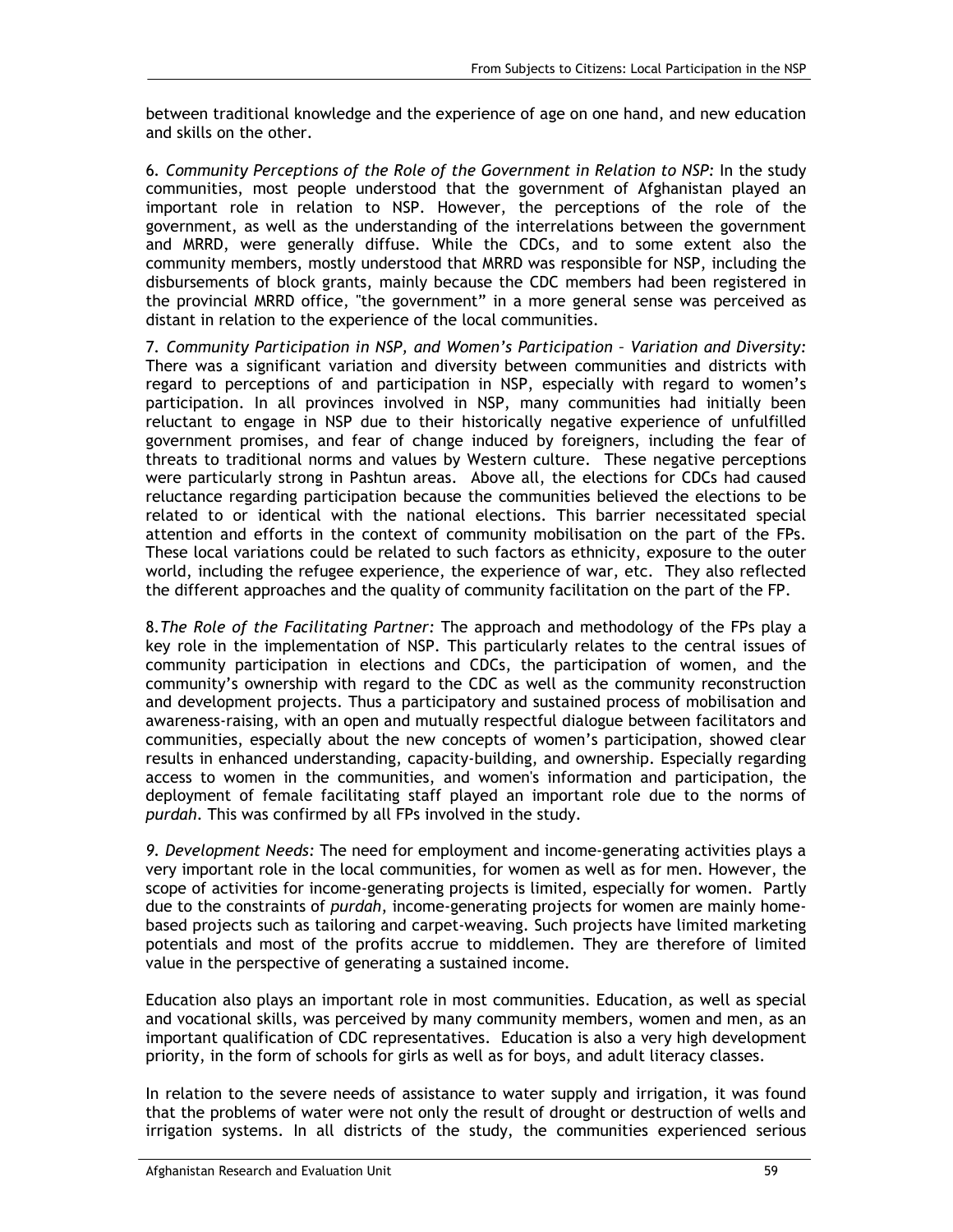problems with regard to access to water due to the armed control by local commanders and militias.

10*. Community Demand-Driven Development Takes Time:* There is need for a quality process of trust-building, community awareness, and mobilisation which can involve the community members in community cooperation with participatory problem analysis and prioritisation of projects, and election for CDCs by women as well as men. In NSP, this process involves the change of historical norms and practices concerning the participation and inclusion of local communities in a traditionally hierarchical and centralised state system, as well as of norms and values with regard to women's participation in community affairs. Thus the process of planning an inclusive development process requires skilled facilitation of community mobilisation to promote and enhance the local participation and ownership of the CDCs in the communities, and can not proceed faster than the attitudes of community members permit.

11. *Tension Regarding Time Needed to Make Projects Work and to Produce Results:* There clearly existed a tension between the need for time for preparation of a quality process of community mobilisation and cooperation in relation to NSP, and the communities' needs for rapid disbursement of block grants for the projects. On the one hand, as mentioned above, community-demand driven and inclusive development takes time. On the other hand, early disbursements of funds for assistance after the submission of project proposals played an important role with regard to establishing the credibility of the programme in the communities and maintaining the interest in participation, by demonstrating successful results of the programme in a short-term perspective.

12*. Security* is a serious and critical issue in relation to all aspects of the implementation of NSP and community participation, in particular with regard to women's participation*.* During the spring of 2004, the security situation for both the FPs that implement NSP in the provinces, as well as for the villagers, has been steadily deteriorating. Both are largely left to their own devices, and the government has not been able to create a security environment that is conducive to the implementation of the program. The government has not been able to do away with the abuses of local commanders denying villagers access to basic conditions necessary for their development and for making use of the block grant provided under NSP (e.g., monopolising irrigation water), with the intimidation of villagers in some areas by regime opponents resulting in fear of participating in the NSP, or with providing the overall security that would permit FPs to operate more effectively than is the case at present.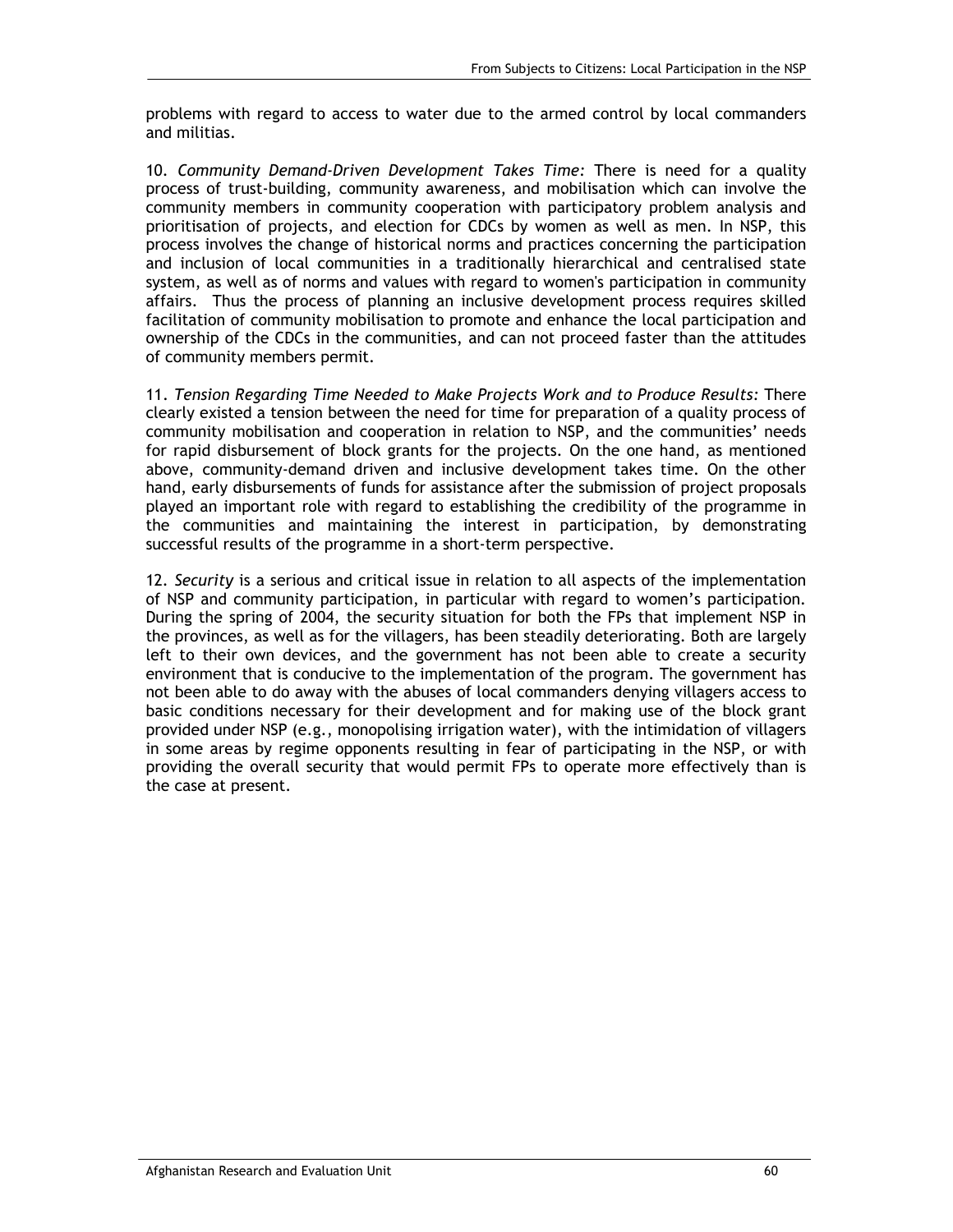## 10. Conclusions and Recommendations

Community participation in the NSP reconstruction and development programme through CDCs elected by all adult community members has clearly been a catalyst for learning about democratic processes in rural Afghanistan. In general, people in the communities have embraced the concepts of democratic elections and representation, based on the principles of secret voting and the prohibition of electionerring or candidacy, with enthusiasm. The fact that the central government has engaged the communities in a partnership for reconstruction and development for the first time in Afghan history has been an empowering experience. It signals not only a process of democracy introduced "from above," but it may also foster the emergence of democracy "from below" in a partnership between government and local communities, where the communities are enabled to establish more legitimate leadership that can interact with government authorities in a range of different tasks.

In this regard, it should be noted that the operational concept of "community" of the NSP is based on and adapted to the local social realities of the people involved in the programme. Official village definitions in Afghanistan date back to the early 1970s but are now outdated, due to demographic change, population movements during the decades of conflict and exile, etc. The new definitions of communities was developed by the FPs in collaboration with the concerned communities and local authorities, and thus reflect the local perceptions of social organisation. However, the NSP community development projects are not restricted to individual communities, and the communities that wish to collaborate on projects that address needs above the level of a single village can use some or all of the NSP block grants for inter-community projects involving collaboration between several communities. Thus it is left entirely to the local beneficiary population to make decisions based on existing social networks and relations to decide whether to define the unit of collaboration as an individual village or as a larger entity that could draw on local perceptions of structures of social and residential locality, such as *manteqa* (D.), *qaum,* or *gwandey* (P.).116

In addition, the process of mobilisation for community participation has strengthened the awareness and willingness of communities regarding cooperation and contribution to reconstruction in a long-term perspective of self-reliance. Self-reliance and autonomy are central elements of Afghan perceptions of identity. Moreover, the concept of democratic participation in decision-making is not an entirely foreign element in Afghan society and culture, as reflected in the customary councils of *jirga* or *shura*. Thus, although an election with universal voting rights and secret voting is a new and Western-based concept, it seems to go well with traditional Afghan values and norms, and by and large the rural Afghan communities have taken to democracy "like ducks to water."

At present, it is, however, early to predict the future of this development. The CDCs need time for consolidation in the communities, in order to become fully recognised as new local-level formal institutions with wider functions than NSP. The implementation of projects in a way that is participatory and transparent to all community members, thereby validating the new institution in the local context, would be a very important part of such a process of consolidation. The CDCs also need time to strengthen skills and capacity, and for establishing relations with other programmes implemented by different ministries (health, education, irrigation) and other aid agencies and NGOs. Finally, the CDCs need to have linkages and formalised roles in relation to the existing government structure at the district and possibly also the provincial level. In a longer-term perspective, the newly established collaboration between CDCs and district and provincial governments with

<sup>-</sup>116 However, while such inter-community projects involving several villages are found among all ethnic groups, the social unit of reference is not always the concept of *manteqa,* which seems to be primarily found among the Hazara (see Glatzer, 2002; Favré, R. 2003; Roussel, F. and Caley, M.-P. n.d., ca. 1994).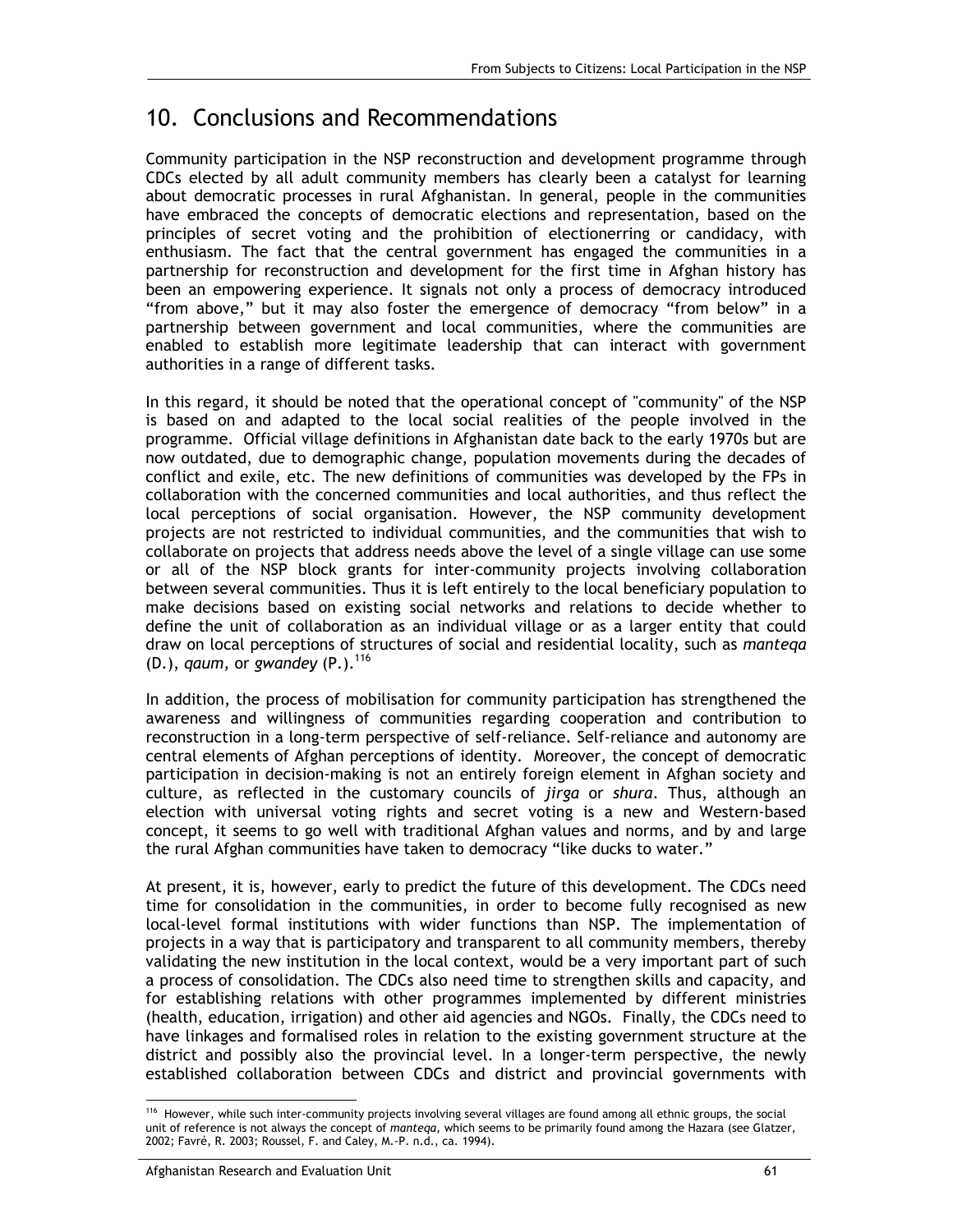regard to school rehabilitation in the context of NSP provide the first opportunity for such linkages, and thereby for the consolidation of the CDCs in a wider context.

There is also need for reflection and learning from the lessons of practice. This is in itself a very important aspect of capacity-building. Thus the process of evolving participation and democracy in Afghan society based on the CDC as the key institution in the local communities will take time. This has been clearly demonstrated by the experience of the FPs during the first phase of NSP. In particular, the important social and politicalempowering dimensions of the programme are sensitive and need a stable and enabling wider political environment in order to be allowed to become firmly rooted in the Afghan communities. In a favourable and enabling political climate, there are indications that the NSP programme could contribute significantly to the development of a stable and democratic political process in Afghanistan.

However, the communities' experience of NSP, elections, and CDCs is new, and the process involves several aspects which challenge existing norms in many communities. The most important but also the most difficult element of all in this process is the participation of women in community cooperation and decision-making. This entails the challenge of values and norms which are central to Afghan gender relations and the notions of *purdah*. Although there are emerging signs of women's participation, there are still huge problems related to the participation of women in community cooperation and decision-making, especially concerning women's development needs.

Thus, the participation of women in democratic participation would need to occur in a dialogue with traditional local norms and values. This is reflected by the practices of the FPs involved in the study. However, just as culture constantly changes and evolves in the course of agency and social practice, it is possible that Afghan values and norms with regard to gender relations could also evolve in the context of NSP and community cooperation. There are signs that participation in NSP has initiated such a process of changing attitudes towards women's participation.

Learning the concepts of democracy through participation in NSP through community cooperation and CDC-elections for community development is an empowering process which could lead to the development of people from *subjects* to *citizens* in the national society. This learning and empowerment in itself would be a very significant development in Afghan history. But without the participation of Afghan women in this process, this empowerment as citizens will only include half of the people of Afghanistan.

On this background, important recommendations for the future phases of NSP would include the following:

#### *1. Strengthen the Methods and Activities of the Facilitating Partner*

The need for quality facilitation entails all key aspects of community participation in the programme, including awareness of the role of the government (TISA and MRRD) in relation to NSP. However, particular attention and support to women and women's CDCs is necessary in order to promote women's real participation in NSP and avoid the isolation or "ghettoisation" of women in women's *shuras* without influence on the decision-making concerning project prioritisation and implementation. The training and deployment of female facilitating staff (SOs and CFs) play a key role in relation to involving women in the project activities. Support to female staff is essential for obtaining access to women in the communities due to the *purdah* norms. This should include equal opportunities with regard to training, employment conditions, and career possibilities on a par with male staff.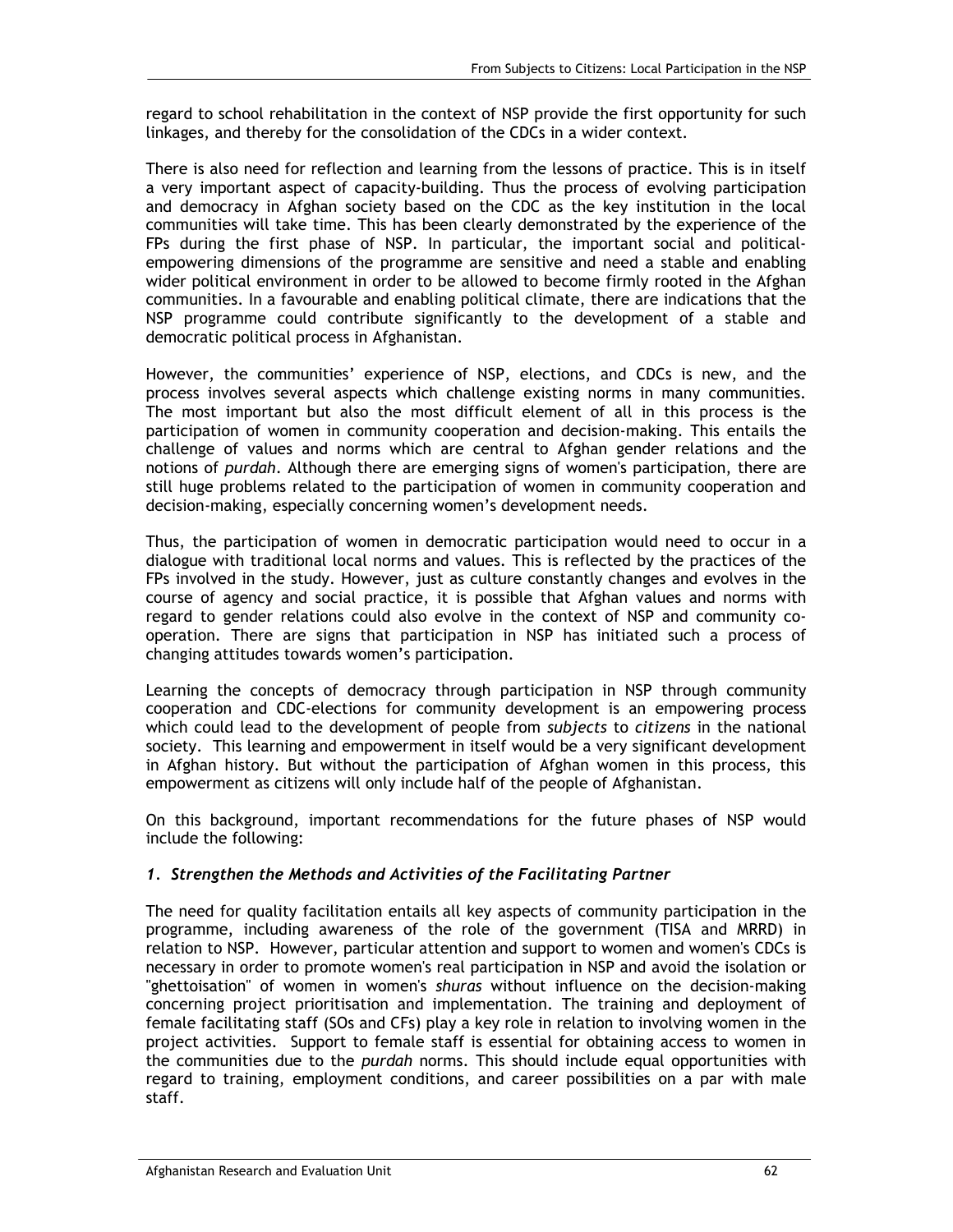#### *2. Promote Women's Participation*

Promoting and enhancing the participation of women necessitates particular attention includes the following issues:

- Improving women's access to information about the programme, the programme components, elections and voting procedures, and expected outcomes of the programme.
- Facilitating women's access to communication and collaboration with men about women's project needs, particularly between "women's CDCs" and male CDCs (or overall CDC in the case of the AKDN districts).
- Paying attention to the actual functions of "women's CDCs" and the inclusion of women's projects in the project priorities of the community. There is need to ensure that women's projects are included in the prioritisation of projects by the overall CDC. If necessary, this can be implemented by earmarking a minimum of 10 percent of the block grant for women's projects in accordance with the NSP Operational Guidelines. When necessary, such a strategy to promote and enhance women's actual participation in NSP would entail particularly careful consultations between the FP and the communities, involving the CDC and other influential and respected community members.
- Strengthening women's CDCs through training and capacity-building of female CDC members equal to the training of the male or overall CDC, in areas such as budgeting and financial management, project implementation and maintenance, etc.

#### *3. Develop Income-Generating Projects*

There is need for particular attention to the issue of projects which can generate muchneeded income and employment in the communities. This includes projects for women as well as for men. Such income-generating projects should be financially viable so that they could yield a meaningful income to the participants, and involve contributions to a revolving fund so that other community members can benefit from access to funds/loans for income generation.

Sustainable income-generating projects would furthermore contribute to the sustainability of the CDCs. The issue of income-generating projects would necessitate

- Identification of a broader range of economically viable project activities, especially for women, with a view to new and sustainable marketing potentials; and
- Training in simple business planning to assess the viability and marketing potentials of proposed schemes. Such training should include the staff of FPs, as well as male and female CDCs.

#### *4. Strengthen the Long-Term Constitution and Sustainability of the CDCs*

The government envisions the CDCs as permanent institutions of local governance supported by a recurrent annual block grant transfer from the central government to the CDCs, although at a smaller scale than the initial block grant. Leaving aside the queston of whether this will be financially feasible, based on current and future government revenue generation, it raises the question of linkages between the CDCs and local government structures, and of clear guidelines for the continuity and re-election for the CDCs.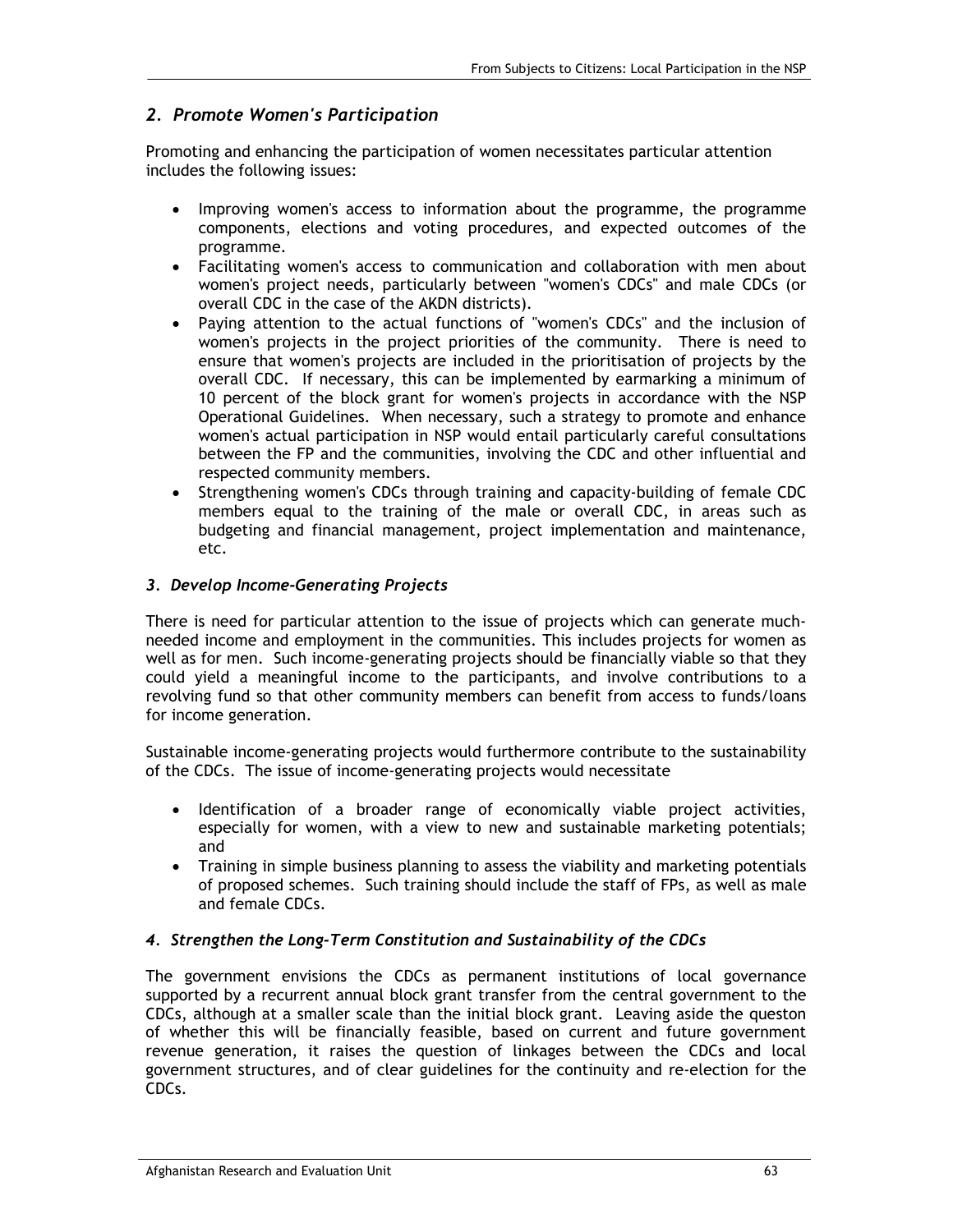To ensure the long-term sustainability of the CDCs as legitimate local leadership, there is a need to define guidelines and parameters by the NSP for the constitution of CDCs in a longer-term perspective. This especially concerns the term of office of CDC members, and procedures for re-election. Such guidelines could for example include the phased reelection of parts of the CDC members, in order to avoid the simultaneous change of all members and ensure continuity. Re-election of CDC members would furthermore prevent the establishment of the CDC as a new local institution of power based on the access to and possible misuse of development funds.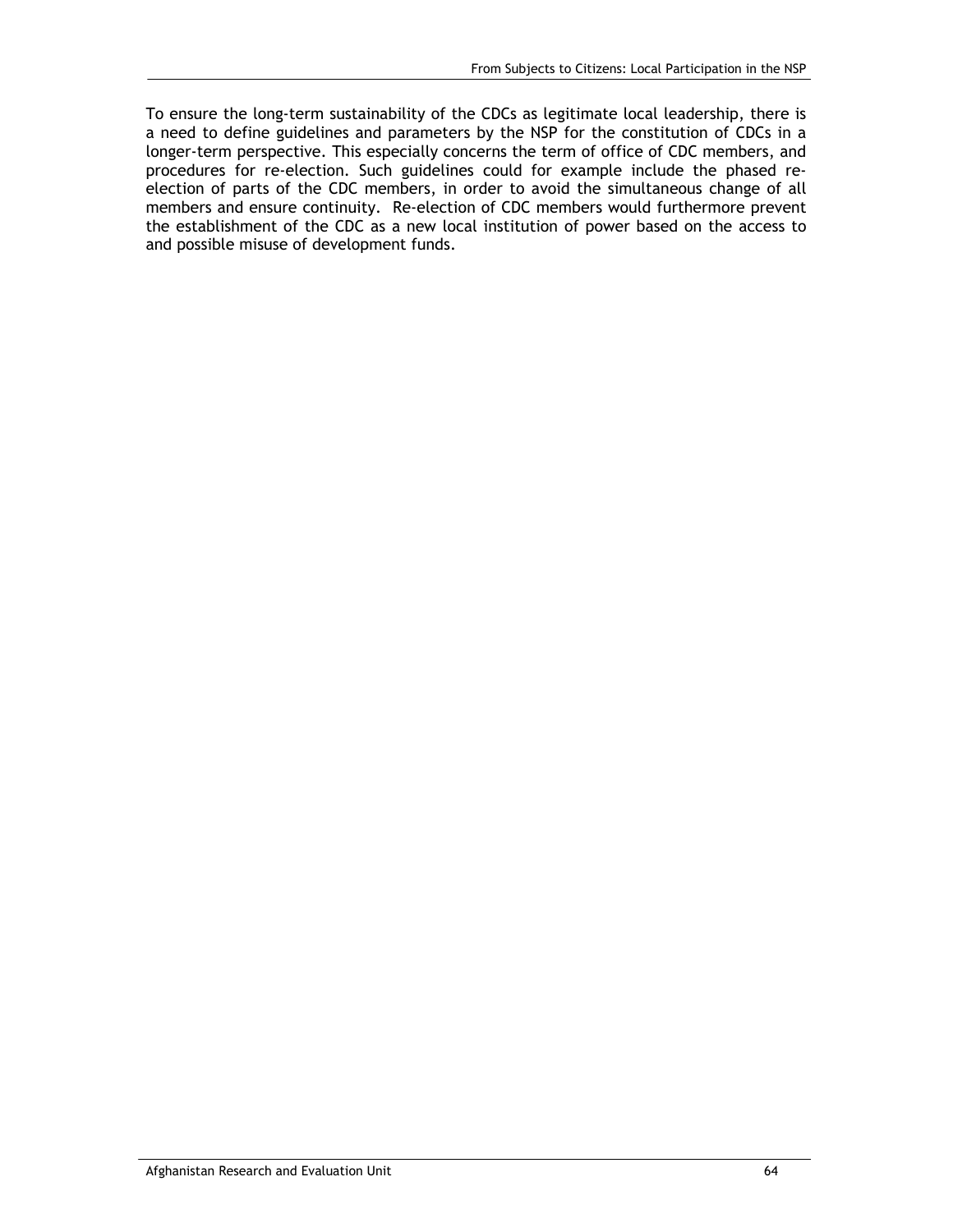## **References**

ACTED. *Men's and Women's Participation in the NSP: Preliminary Results.* ACTED NSP Team, Monitoring and Evaluation Department. Kabul. 25 May 2004.

AKDN (Aga Khan Development Network). *Aga Khan Development Network (Afghanistan).* Internal document, presentation and description of the AKDN in Afghanistan. Kabul. 2004.

AKDN (Aga Khan Development Network). Internal post-election evaluation reports for Badakshan, no. 1 entitled *"NSP Post election evaluation in the districts of Ishkashim and Wakhan, Badakhshan Province"* and 2, entitled *"NSP elections in district Ishkashim."* 2003.

Afghanistan Information Management Service (AIMS). Qarabagh District Profile. Available at: aims.org.af-country\_profile-unhcr\_district\_profiles\_UNCHR\_central\_district\_profile-Kabul-D\_Qarabagh-District\_Profile\_Qarabagh\_04\_0402.pdf.url (accessed 07.06.04).

Afghanistan Information Management Service (AIMS). Baghlan District Profile. Available at: aims.org.af-country\_profile\_unhcr\_district\_profiles-UNHCR\_northern\_district\_profile-Baghlan-D\_Andarab-Andarab-\_0\_04\_02.pdf.url (accessed 07.06.04).

Afghanistan Information Management Service (AIMS). Dahna-e-Ghori District Profile. Available at: aims.org.af-country\_profile\_unhcr\_district\_profiles-UNHCR\_northern\_district\_profile-Baghlan-D\_Dahana-i-Ghori-Dahna-i-Ghori 09 04 02.pdf.url (accessed 07.06.04).

AREU and the World Bank. *A Guide to Government in Afghanistan*. Islamabad: AREU and the World Bank. 2004.

Beck, L. and Keddie, N. (eds). *Women in the Muslim World*. Cambridge, MA: Harvard University Press. 1978.

Bhatia, M., Lanigan, K., & Wilkinson, P. *Minimal Investments, Minimal Results: The Failure of Security Policy in Afghanistan.* Kabul: AREU. June 2004.

Boesen, I. W. "Women, Honour, and Love. Some Aspects of the Pashtun Woman's Life in Eastern Afghanistan." In: *FOLK* (Danish Ethnographic Association). 1980: 21-22

Boesen, I. W. "Conflicts of Solidarity in Pakhtun Women's Lives." In: Utas, B. (ed.): *Women in Islamic Societies. Social Attitudes and Historical Perspectives.* (Scandinavian Institute of Asian Studies; (now Nordisk Institut for Asiensforskning (NIAS)). London: Curzon Press. 1983.

Boesen, I. W. "From Autonomy to Dependency: Aspects of the 'Dependency Syndrome' among Afghan Refugees." In: *Migration Today*. 1985; XII(5).

Boesen, I. W. "Honour in Exile." In: *FOLK* (Danish Ethnographic Association). 1986; 28. (Also published in: Anderson. E. and Hatch Duprée, N. (eds.): *The Cultural Basis of Afghan Nationalism*. London and New York. 1990.)

Bourdieu, P. *Outlines of a Theory of Practice*. London: Sage Publications. 1977 (1972).

Centlivres, P. and Centlivres-Dumont, M. "State, National Awareness and Levels of Identity in Afghanistan from Monarchy to Islamic State." In: *Central Asian Survey*. 2000. 19: 419-428.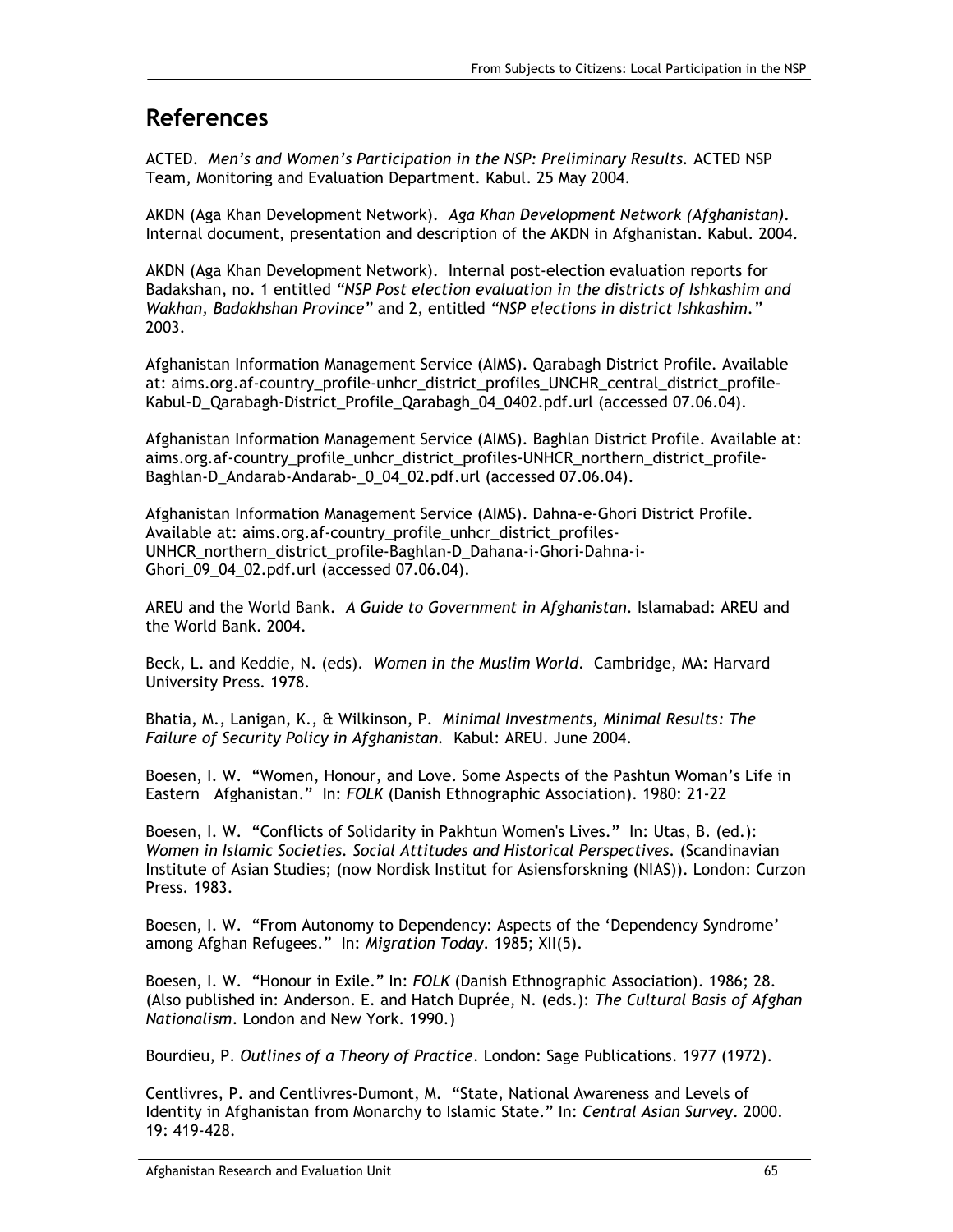Christensen, A. "Agnates, Affines and Allies: Patterns of Marriage Among Pakhtun in Kunar." In: *FOLK* (Danish Ethnographic Association). 1982; 24.

Christensen, A. *Aiding Afghanistan. The Background and Prospects for Reconstruction in a Fragmented Society*. NIAS Reports (Nordic Institute of Asian Studies). 1995; 26.

Delloyé, I. *Des Femmes D'Afghanistan*. Paris: Éditions des femmes. 1980.

Doubleday, V. *Three Women in Herat.* London. (1988).

.

Duprée, L. *Afghanistan*. Princeton, New Jersey. 1980 (1973).

Duprée, L. & Albert, L. (eds.). *Afghanistan in the 1970s.* New York and London: Praeger. 1974.

Duprée, N. H. "A Socio-Cultural Dimension: Afghan Women Refugees in Pakistan." In: Anderson, E. & Hatch Duprée (eds.): *The Cultural Basis of Afghan Nationalism*. London and New York. 1990.

Elphinstone, M. *An Account of the Kingdom of Caubul.* Karachi, London, New York: Oxford University Press. 1972 (1815).

Favré, R. *Interface Between State and Society. An Approach for Afghanistan.* Discussion Paper. Kabul. 2003.

Glatzer, B. "War and Boundaries in Afghanistan: Significance and Relativity of Local and Social Boundaries." In: *Die Welt des Islams*. 2001: 41(3).

Glatzer, B. "Centre and Periphery in Afghanistan. New Identities in a Broken State." In: *Sociologus*. 2002: 52(1).

Government of the Islamic Republic of Afghanistan (GoA). *The Constitution of Afghanistan*. Kabul. 2004.

Government of the Islamic Republic of Afghanistan (GoA). *Electoral Law.* Kabul. June 2004.

Government of the Islamic Republic of Afghanistan (GoA). Ministry of Rural Rehabilitation and Development (MRRD) and UN-Habitat/Afghanistan. *National Solidarity Program Training Manual (For Core Trainers).* Phase 1, 2, 3. Kabul. 2003.

Government of the Islamic Republic of Afghanistan (GoA). Ministry of Rural Rehabilitation and Development (MRRD). *National Solidarity Program Operational Manual.* Kabul. 20 March 2004.

Grevemeyer, J.-H. *Afghanistan. Sozialer Wandel und Staat im 20. Jahrhundert.* Berlin. 1987.

Hansen, H. H. *The Kurdish Woman's Life.* Copenhagen. 1961.

Hunte, P. A. *Some Notes on the Livelihoods of the Urban Poor in Kabul, Afghanistan.* Kabul: AREU. 2004.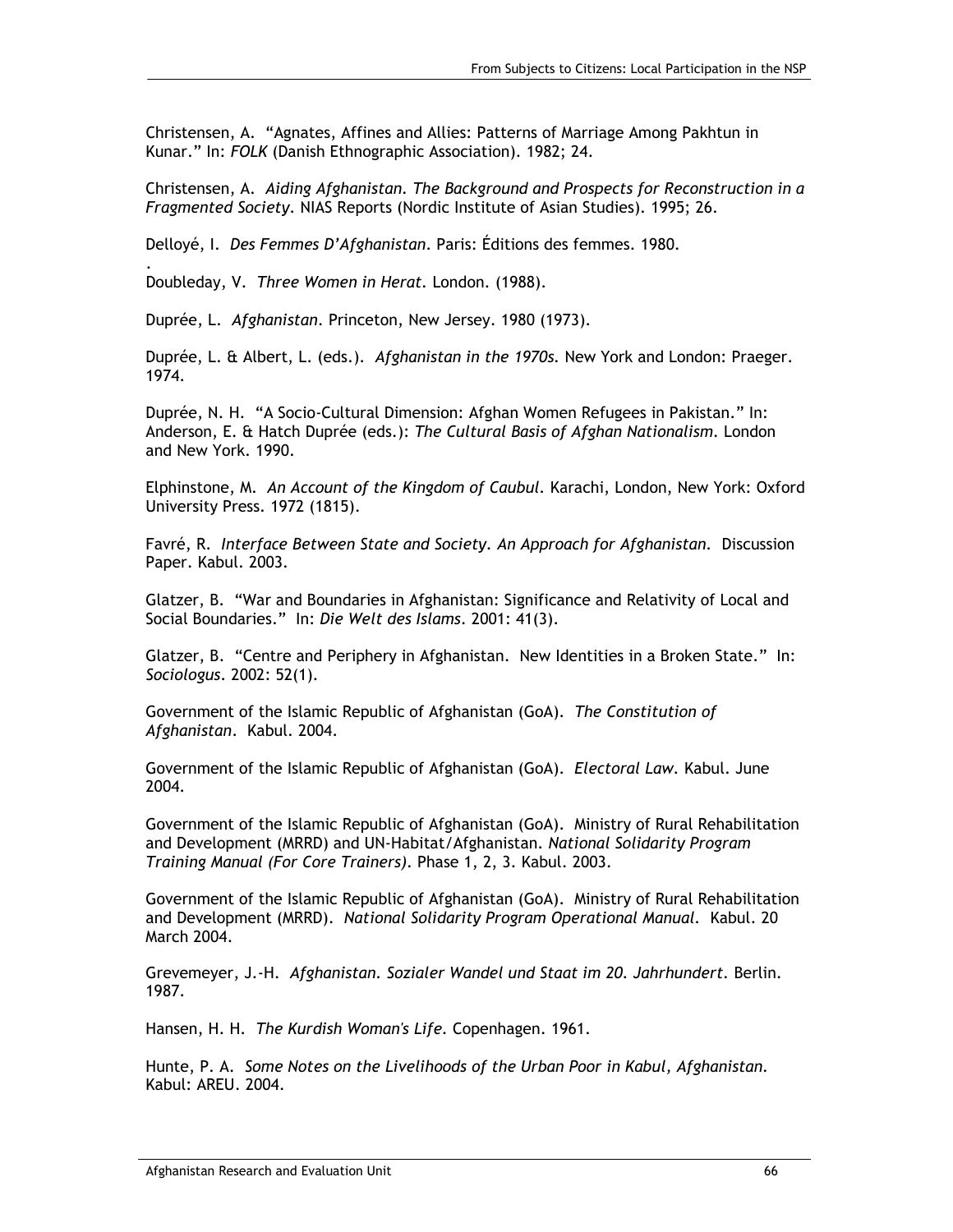Knabe, E. "Afghan Women: Does Their Role Change?" In: Albert, L. and Duprée, L. (eds.): *Afghanistan in the 1970s.* New York: Praeger. 1974.

Lajoinie, S. B. *Conditions de femmes en Afghanistan*. Paris. 1980.

Mamdani, M. *Citizen and Subject. Contemporary Africa And The Legacy Of Late Colonialism*. Princeton, N.J.: Princeton University Press. 1996.

Ockenden International. *NSP Monthly Narrative and Analytical Report*. Province Nimroz. January 2004.

Olesen, A. *Islam and Politics in Afghanistan*. London. 1995.

Orywal, E. (ed.) *Die Ethnischen Gruppen Afghanistans*. Wiesbaden: Franz Steiner Verlag. 1986.

Pain, A. and Lautze, S. *Addressing Livelihoods in Afghanistan.* Kabul: AREU. 2002.

Papanek, H. "Purdah: Separate Worlds and Symbolic Shelter." In: *Comparative Studies in Society & History*. 1973 15(3).

Roussel, F. and Caley, M.-P. *Les 'manteqas': Le puzzle souterrain de l'Afghanistan.* Unpublished ms., n.d., ca. 1994.

SDF (Sanayee Development Foundation). *National Solidarity Program*. Monthly Magazine. December 2003. 3(1).

Steul, W. *Paschunwali. Ein Ehrenkodex und Seine Rechtliche Relevanz.* Wiesbaden: Franz Steiner Verlag. 1981.

Tapper, N. *Bartered Brides. Politics, Gender and Marriage in an Afghan Tribal Society*. Cambridge: Cambridge University Press. 1991.

Tillion, G. *Le Harem et les cousins.* Paris: éditions du Seuil. 1966.

Turton, D. and Marsden, D. *Taking Refugees for a Ride? The Politics of Refugee Return to Afghanistan*. Kabul: AREU. 2002.

UN-Habitat Afghanistan. *National Solidarity Programme,* Monthly Report no. 9. Kabul. February 2004.

UN-Habitat Afghanistan. "Exercising Their Rights." In: *Voices from the NSP.* Quarterly newsletter, n.d. Kabul. 2003.

UN-Habitat Afghanistan. "NSP is for Real: An Experience from a Pilot Village." In: Quarterly newsletter, n.d. Kabul. 2003.

UN-Habitat Afghanistan. "Stories of Change." In: *Voices from the NSP.* Quarterly newsletter, n.d. Kabul. 2003.

UN-Habitat Afghanistan. Internal report prepared by the UN-Habitat, regional offices, for the AREU study of elections and community participation in NSP: *Questions concerning elections, women's participation, and communities' perceptions of the role of the government in NSP. Herat, Farah, Kandahar, Parwan, Bamyan provinces.* Kabul. April 2004.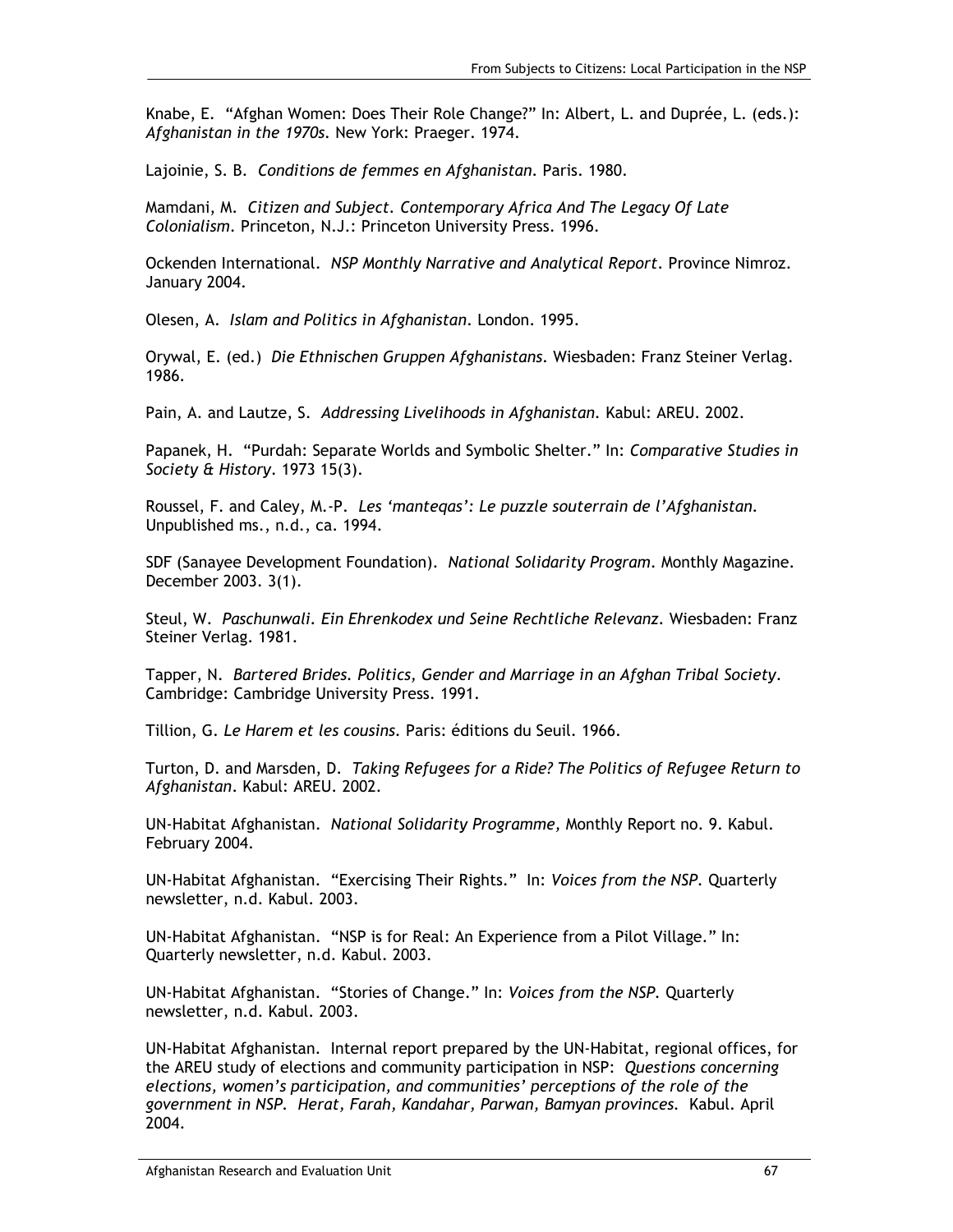Wikan, U. *Behind the Veil in Arabia: Women in Oman*. Baltimore. 1982.